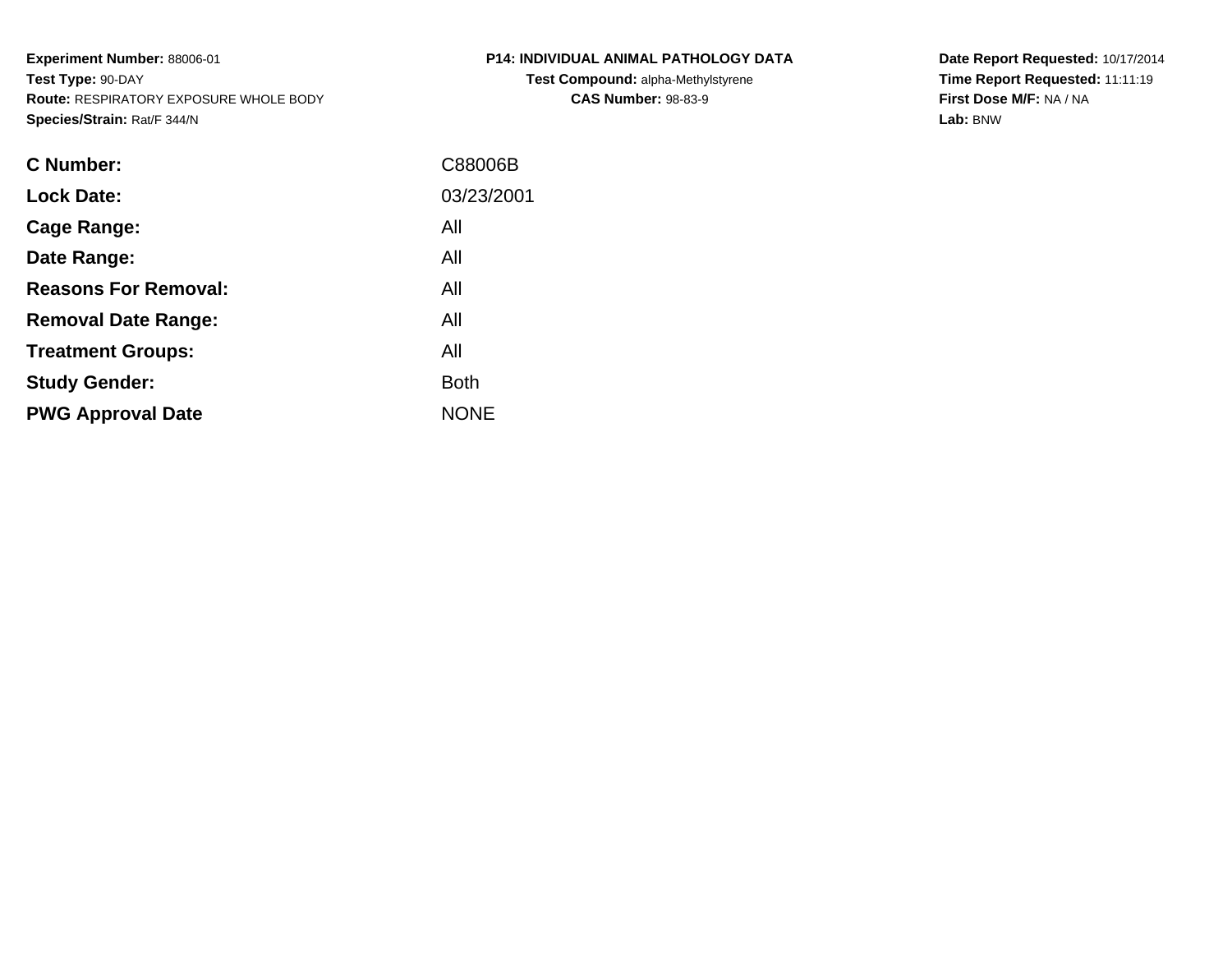| Experiment Number: 88006-01                   |                           | <b>P14: INDIVIDUAL ANIMAL PATHOLOGY DATA</b> | Date Report Requested: 10/17/2014 |  |  |
|-----------------------------------------------|---------------------------|----------------------------------------------|-----------------------------------|--|--|
| Test Type: 90-DAY                             |                           | Test Compound: alpha-Methylstyrene           | Time Report Requested: 11:11:19   |  |  |
| <b>Route: RESPIRATORY EXPOSURE WHOLE BODY</b> |                           | <b>CAS Number: 98-83-9</b>                   | First Dose M/F: NA / NA           |  |  |
| Species/Strain: Rat/F 344/N                   |                           |                                              | Lab: BNW                          |  |  |
| <b>ANIMAL ID: 1</b>                           | <b>TRT#: 1</b>            | <b>SEX: Male</b>                             | DAY ON TEST: 93                   |  |  |
|                                               | <b>DOSE: CONTROL</b>      | <b>DISP: Terminal Sacrifice</b>              | <b>HISTO: 45803</b>               |  |  |
|                                               |                           | ORGAN AND ACCOUNTABLE SITE STATUS            |                                   |  |  |
| <b>NORMAL</b>                                 |                           |                                              |                                   |  |  |
| * Adrenal Cortex                              | * Adrenal Medulla         | <b>Blood Vessel</b>                          | * Bone                            |  |  |
| * Bone Marrow                                 | * Brain                   | * Epididymis                                 | * Esophagus                       |  |  |
| * Eye                                         | * Harderian Gland         | * Heart                                      | * Intestine Large, Cecum          |  |  |
| * Intestine Large, Colon                      | * Intestine Large, Rectum | * Intestine Small, Duodenum                  | * Intestine Small, Ileum          |  |  |
| * Intestine Small, Jejunum                    | * Islets, Pancreatic      | * Larynx                                     | * Liver                           |  |  |
| * Lung                                        | * Lymph Node, Mesenteric  | * Mammary Gland                              | * Nose                            |  |  |
| * Pancreas                                    | * Parathyroid Gland       | * Pituitary Gland                            | Pleura                            |  |  |
| * Preputial Gland                             | * Prostate                | * Salivary Glands                            | * Seminal Vesicle                 |  |  |
| * Skin                                        | * Spleen                  | * Stomach. Forestomach                       | * Stomach, Glandular              |  |  |
| * Testes                                      | * Thymus                  | * Thyroid Gland                              | * Trachea                         |  |  |
| * Urinary Bladder                             |                           |                                              |                                   |  |  |
| <b>MISSING</b>                                |                           |                                              |                                   |  |  |
| * Lymph Node, Bronchial                       | * Lymph Node, Mandibular  | * Lymph Node, Mediastinal                    |                                   |  |  |
| <b>OBSERVATIONS</b>                           |                           |                                              |                                   |  |  |
| * Kidney                                      | Cortex, Renal Tubule      | Accumulation, Hyaline Droplet                | Minimal                           |  |  |
|                                               | Cortex, Renal Tubule      | Regeneration                                 | Minimal                           |  |  |
| PRIMARY CAUSE OF DEATH                        |                           |                                              |                                   |  |  |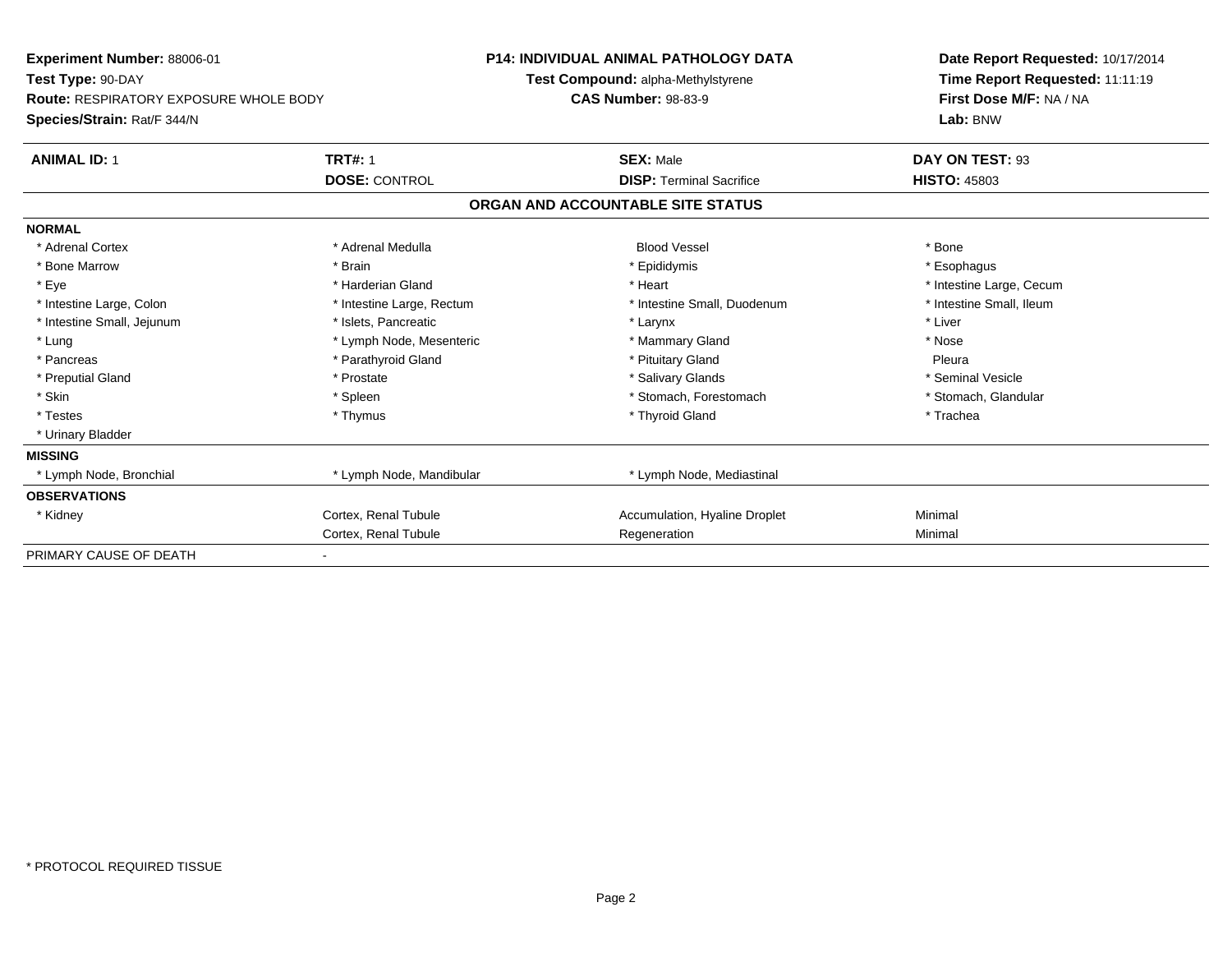| Experiment Number: 88006-01                   |                           | <b>P14: INDIVIDUAL ANIMAL PATHOLOGY DATA</b> | Date Report Requested: 10/17/2014 |
|-----------------------------------------------|---------------------------|----------------------------------------------|-----------------------------------|
| Test Type: 90-DAY                             |                           | Test Compound: alpha-Methylstyrene           | Time Report Requested: 11:11:19   |
| <b>Route: RESPIRATORY EXPOSURE WHOLE BODY</b> |                           | <b>CAS Number: 98-83-9</b>                   | First Dose M/F: NA / NA           |
| Species/Strain: Rat/F 344/N                   |                           |                                              | Lab: BNW                          |
| <b>ANIMAL ID: 2</b>                           | <b>TRT#: 1</b>            | <b>SEX: Male</b>                             | DAY ON TEST: 93                   |
|                                               | <b>DOSE: CONTROL</b>      | <b>DISP: Terminal Sacrifice</b>              | <b>HISTO: 45804</b>               |
|                                               |                           | ORGAN AND ACCOUNTABLE SITE STATUS            |                                   |
| <b>NORMAL</b>                                 |                           |                                              |                                   |
| * Adrenal Cortex                              | * Adrenal Medulla         | <b>Blood Vessel</b>                          | * Bone                            |
| * Bone Marrow                                 | * Brain                   | * Epididymis                                 | * Esophagus                       |
| * Eye                                         | * Harderian Gland         | * Heart                                      | * Intestine Large, Cecum          |
| * Intestine Large, Colon                      | * Intestine Large, Rectum | * Intestine Small, Duodenum                  | * Intestine Small, Ileum          |
| * Intestine Small, Jejunum                    | * Islets, Pancreatic      | * Larynx                                     | * Liver                           |
| * Lung                                        | * Lymph Node, Mediastinal | * Lymph Node, Mesenteric                     | * Mammary Gland                   |
| * Nose                                        | * Pancreas                | * Pituitary Gland                            | Pleura                            |
| * Preputial Gland                             | * Prostate                | * Salivary Glands                            | * Seminal Vesicle                 |
| * Skin                                        | * Spleen                  | * Stomach. Forestomach                       | * Stomach, Glandular              |
| * Testes                                      | * Thymus                  | * Thyroid Gland                              | * Trachea                         |
| * Urinary Bladder                             |                           |                                              |                                   |
| <b>MISSING</b>                                |                           |                                              |                                   |
| * Lymph Node, Bronchial                       | * Lymph Node, Mandibular  | * Parathyroid Gland                          |                                   |
| <b>OBSERVATIONS</b>                           |                           |                                              |                                   |
| * Kidney                                      | Cortex, Renal Tubule      | Accumulation, Hyaline Droplet                | Mild                              |
|                                               | Cortex, Renal Tubule      | Regeneration                                 | Minimal                           |
| PRIMARY CAUSE OF DEATH                        |                           |                                              |                                   |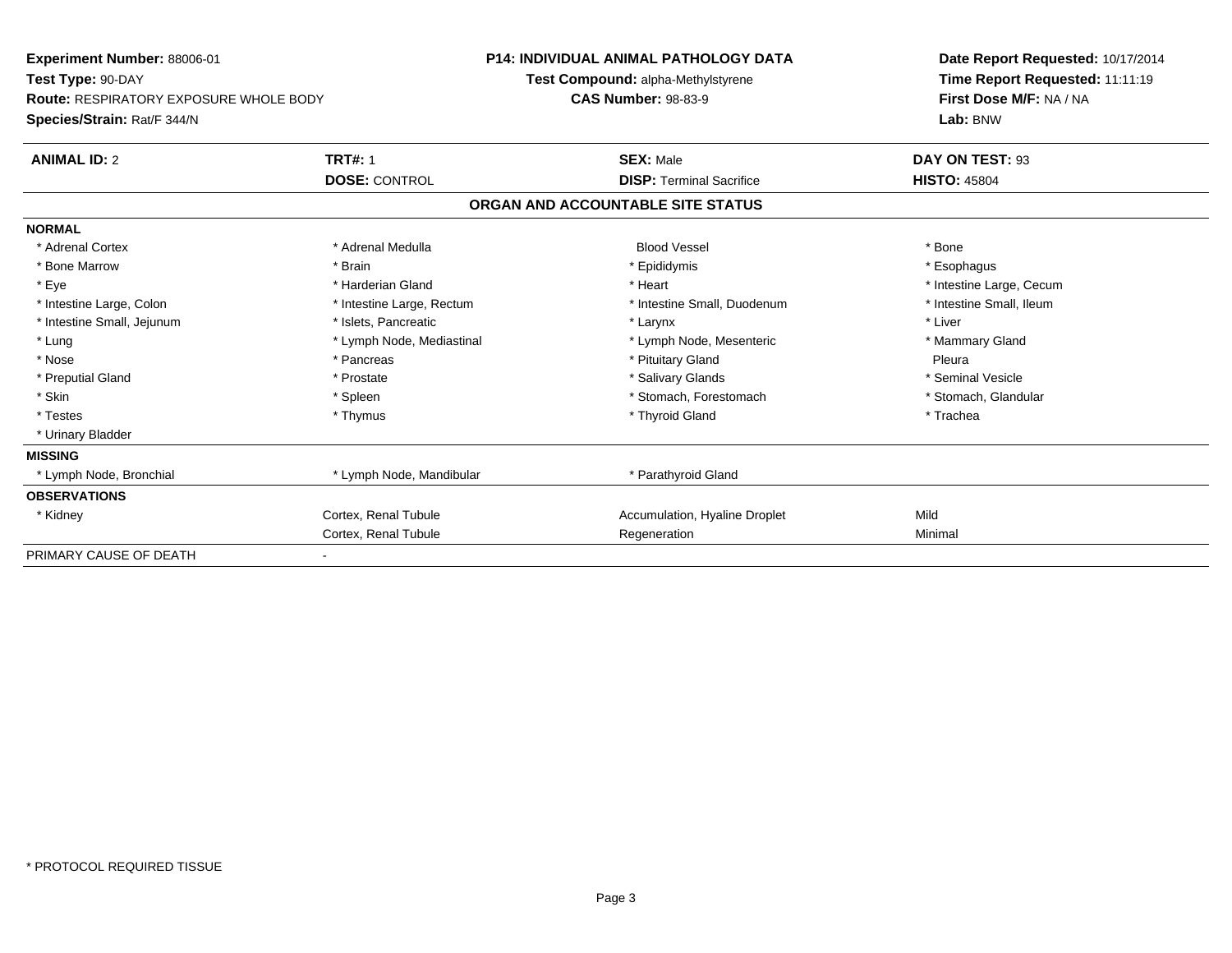| Experiment Number: 88006-01                   |                           | P14: INDIVIDUAL ANIMAL PATHOLOGY DATA | Date Report Requested: 10/17/2014 |
|-----------------------------------------------|---------------------------|---------------------------------------|-----------------------------------|
| Test Type: 90-DAY                             |                           | Test Compound: alpha-Methylstyrene    | Time Report Requested: 11:11:19   |
| <b>Route: RESPIRATORY EXPOSURE WHOLE BODY</b> |                           | <b>CAS Number: 98-83-9</b>            | First Dose M/F: NA / NA           |
| Species/Strain: Rat/F 344/N                   |                           |                                       | Lab: BNW                          |
| <b>ANIMAL ID: 3</b>                           | <b>TRT#: 1</b>            | <b>SEX: Male</b>                      | DAY ON TEST: 93                   |
|                                               | <b>DOSE: CONTROL</b>      | <b>DISP:</b> Terminal Sacrifice       | <b>HISTO: 45805</b>               |
|                                               |                           | ORGAN AND ACCOUNTABLE SITE STATUS     |                                   |
| <b>NORMAL</b>                                 |                           |                                       |                                   |
| * Adrenal Cortex                              | * Adrenal Medulla         | <b>Blood Vessel</b>                   | * Bone                            |
| * Bone Marrow                                 | * Brain                   | * Epididymis                          | * Esophagus                       |
| * Eye                                         | * Harderian Gland         | * Heart                               | * Intestine Large, Cecum          |
| * Intestine Large, Colon                      | * Intestine Large, Rectum | * Intestine Small, Duodenum           | * Intestine Small, Ileum          |
| * Intestine Small, Jejunum                    | * Islets, Pancreatic      | * Larynx                              | * Liver                           |
| * Lung                                        | * Lymph Node, Bronchial   | * Lymph Node, Mandibular              | * Lymph Node, Mediastinal         |
| * Lymph Node, Mesenteric                      | * Mammary Gland           | * Nose                                | * Pancreas                        |
| * Parathyroid Gland                           | * Pituitary Gland         | Pleura                                | * Preputial Gland                 |
| * Prostate                                    | * Salivary Glands         | * Seminal Vesicle                     | * Skin                            |
| * Spleen                                      | * Stomach, Forestomach    | * Stomach, Glandular                  | * Testes                          |
| * Thymus                                      | * Thyroid Gland           | * Trachea                             | * Urinary Bladder                 |
| <b>OBSERVATIONS</b>                           |                           |                                       |                                   |
| * Kidney                                      | Cortex, Renal Tubule      | Accumulation, Hyaline Droplet         | Minimal                           |
|                                               | Cortex, Renal Tubule      | Regeneration                          | Minimal                           |
| PRIMARY CAUSE OF DEATH                        |                           |                                       |                                   |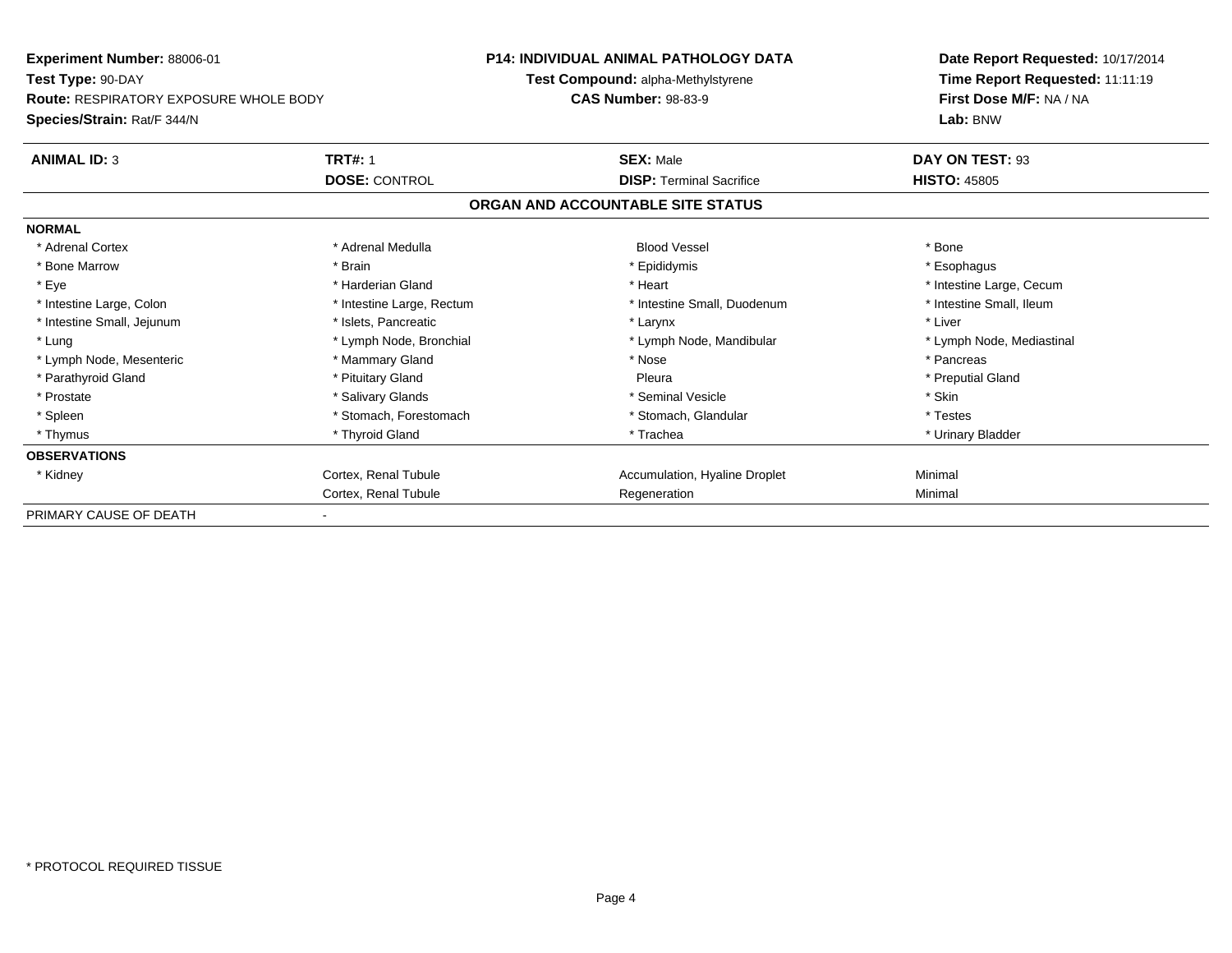| <b>Experiment Number: 88006-01</b><br>Test Type: 90-DAY<br><b>Route: RESPIRATORY EXPOSURE WHOLE BODY</b><br>Species/Strain: Rat/F 344/N |                           | <b>P14: INDIVIDUAL ANIMAL PATHOLOGY DATA</b><br><b>Test Compound: alpha-Methylstyrene</b><br><b>CAS Number: 98-83-9</b> | Date Report Requested: 10/17/2014<br>Time Report Requested: 11:11:19<br>First Dose M/F: NA / NA<br>Lab: BNW |  |
|-----------------------------------------------------------------------------------------------------------------------------------------|---------------------------|-------------------------------------------------------------------------------------------------------------------------|-------------------------------------------------------------------------------------------------------------|--|
| <b>ANIMAL ID: 4</b>                                                                                                                     | <b>TRT#: 1</b>            | <b>SEX: Male</b>                                                                                                        | DAY ON TEST: 93                                                                                             |  |
| <b>DOSE: CONTROL</b>                                                                                                                    |                           | <b>DISP: Terminal Sacrifice</b>                                                                                         | <b>HISTO: 45806</b>                                                                                         |  |
|                                                                                                                                         |                           | ORGAN AND ACCOUNTABLE SITE STATUS                                                                                       |                                                                                                             |  |
| <b>NORMAL</b>                                                                                                                           |                           |                                                                                                                         |                                                                                                             |  |
| * Adrenal Cortex                                                                                                                        | * Adrenal Medulla         | <b>Blood Vessel</b>                                                                                                     | * Bone                                                                                                      |  |
| * Bone Marrow                                                                                                                           | * Brain                   | * Epididymis                                                                                                            | * Esophagus                                                                                                 |  |
| * Eye                                                                                                                                   | * Harderian Gland         | * Heart                                                                                                                 | * Intestine Large, Cecum                                                                                    |  |
| * Intestine Large, Colon                                                                                                                | * Intestine Large, Rectum | * Intestine Small, Duodenum                                                                                             | * Intestine Small. Ileum                                                                                    |  |
| * Intestine Small, Jejunum                                                                                                              | * Islets, Pancreatic      | * Larynx                                                                                                                | * Liver                                                                                                     |  |
| * Lung                                                                                                                                  | * Lymph Node, Bronchial   | * Lymph Node, Mediastinal                                                                                               | * Lymph Node, Mesenteric                                                                                    |  |
| * Mammary Gland                                                                                                                         | * Nose                    | * Pancreas                                                                                                              | * Parathyroid Gland                                                                                         |  |
| * Pituitary Gland                                                                                                                       | Pleura                    | * Preputial Gland                                                                                                       | * Prostate                                                                                                  |  |
| * Salivary Glands                                                                                                                       | * Seminal Vesicle         | * Skin                                                                                                                  | * Spleen                                                                                                    |  |
| * Stomach, Forestomach                                                                                                                  | * Stomach, Glandular      | * Testes                                                                                                                | * Thymus                                                                                                    |  |
| * Thyroid Gland                                                                                                                         | * Trachea                 | * Urinary Bladder                                                                                                       |                                                                                                             |  |
| <b>MISSING</b>                                                                                                                          |                           |                                                                                                                         |                                                                                                             |  |
| * Lymph Node, Mandibular                                                                                                                |                           |                                                                                                                         |                                                                                                             |  |
| <b>OBSERVATIONS</b>                                                                                                                     |                           |                                                                                                                         |                                                                                                             |  |
| * Kidney                                                                                                                                | Cortex, Renal Tubule      | Accumulation, Hyaline Droplet                                                                                           | Minimal                                                                                                     |  |
| PRIMARY CAUSE OF DEATH                                                                                                                  |                           |                                                                                                                         |                                                                                                             |  |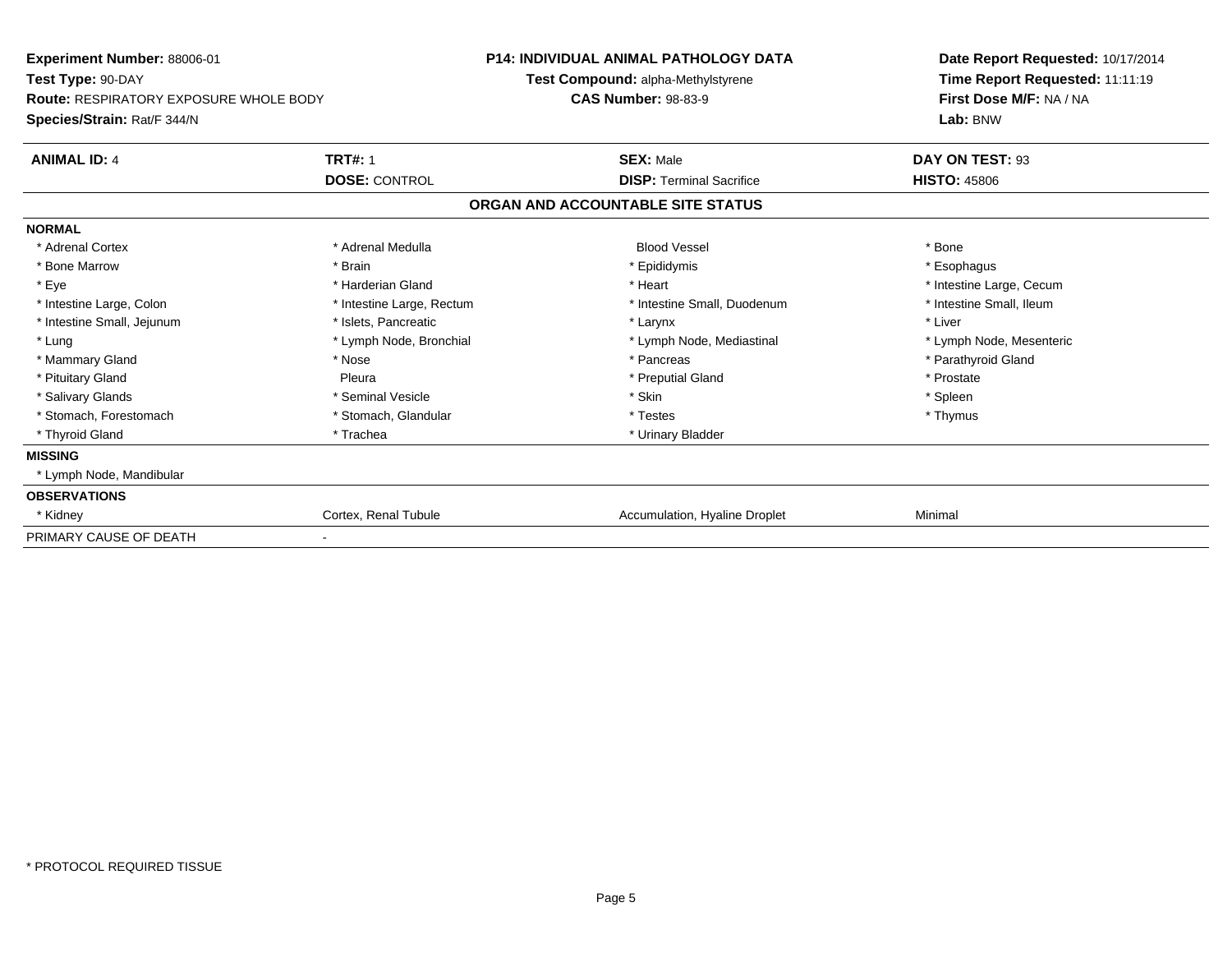| Experiment Number: 88006-01                   |                           | <b>P14: INDIVIDUAL ANIMAL PATHOLOGY DATA</b> | Date Report Requested: 10/17/2014 |
|-----------------------------------------------|---------------------------|----------------------------------------------|-----------------------------------|
| Test Type: 90-DAY                             |                           | Test Compound: alpha-Methylstyrene           | Time Report Requested: 11:11:19   |
| <b>Route: RESPIRATORY EXPOSURE WHOLE BODY</b> |                           | <b>CAS Number: 98-83-9</b>                   | First Dose M/F: NA / NA           |
| Species/Strain: Rat/F 344/N                   |                           |                                              | Lab: BNW                          |
| <b>ANIMAL ID: 5</b>                           | <b>TRT#: 1</b>            | <b>SEX: Male</b>                             | DAY ON TEST: 93                   |
|                                               | <b>DOSE: CONTROL</b>      | <b>DISP: Terminal Sacrifice</b>              | <b>HISTO: 45807</b>               |
|                                               |                           | ORGAN AND ACCOUNTABLE SITE STATUS            |                                   |
| <b>NORMAL</b>                                 |                           |                                              |                                   |
| * Adrenal Cortex                              | * Adrenal Medulla         | <b>Blood Vessel</b>                          | * Bone                            |
| * Bone Marrow                                 | * Brain                   | * Epididymis                                 | * Esophagus                       |
| * Eye                                         | * Harderian Gland         | * Heart                                      | * Intestine Large, Cecum          |
| * Intestine Large, Colon                      | * Intestine Large, Rectum | * Intestine Small, Duodenum                  | * Intestine Small, Ileum          |
| * Intestine Small, Jejunum                    | * Islets, Pancreatic      | * Larynx                                     | * Liver                           |
| * Lung                                        | * Lymph Node, Mesenteric  | * Mammary Gland                              | * Nose                            |
| * Pancreas                                    | * Parathyroid Gland       | * Pituitary Gland                            | Pleura                            |
| * Preputial Gland                             | * Prostate                | * Salivary Glands                            | * Seminal Vesicle                 |
| * Skin                                        | * Spleen                  | * Stomach. Forestomach                       | * Stomach, Glandular              |
| * Testes                                      | * Thymus                  | * Thyroid Gland                              | * Trachea                         |
| * Urinary Bladder                             |                           |                                              |                                   |
| <b>MISSING</b>                                |                           |                                              |                                   |
| * Lymph Node, Bronchial                       | * Lymph Node, Mandibular  | * Lymph Node, Mediastinal                    |                                   |
| <b>OBSERVATIONS</b>                           |                           |                                              |                                   |
| * Kidney                                      | Cortex, Renal Tubule      | Accumulation, Hyaline Droplet                | Minimal                           |
|                                               | Cortex, Renal Tubule      | Regeneration                                 | Minimal                           |
| PRIMARY CAUSE OF DEATH                        |                           |                                              |                                   |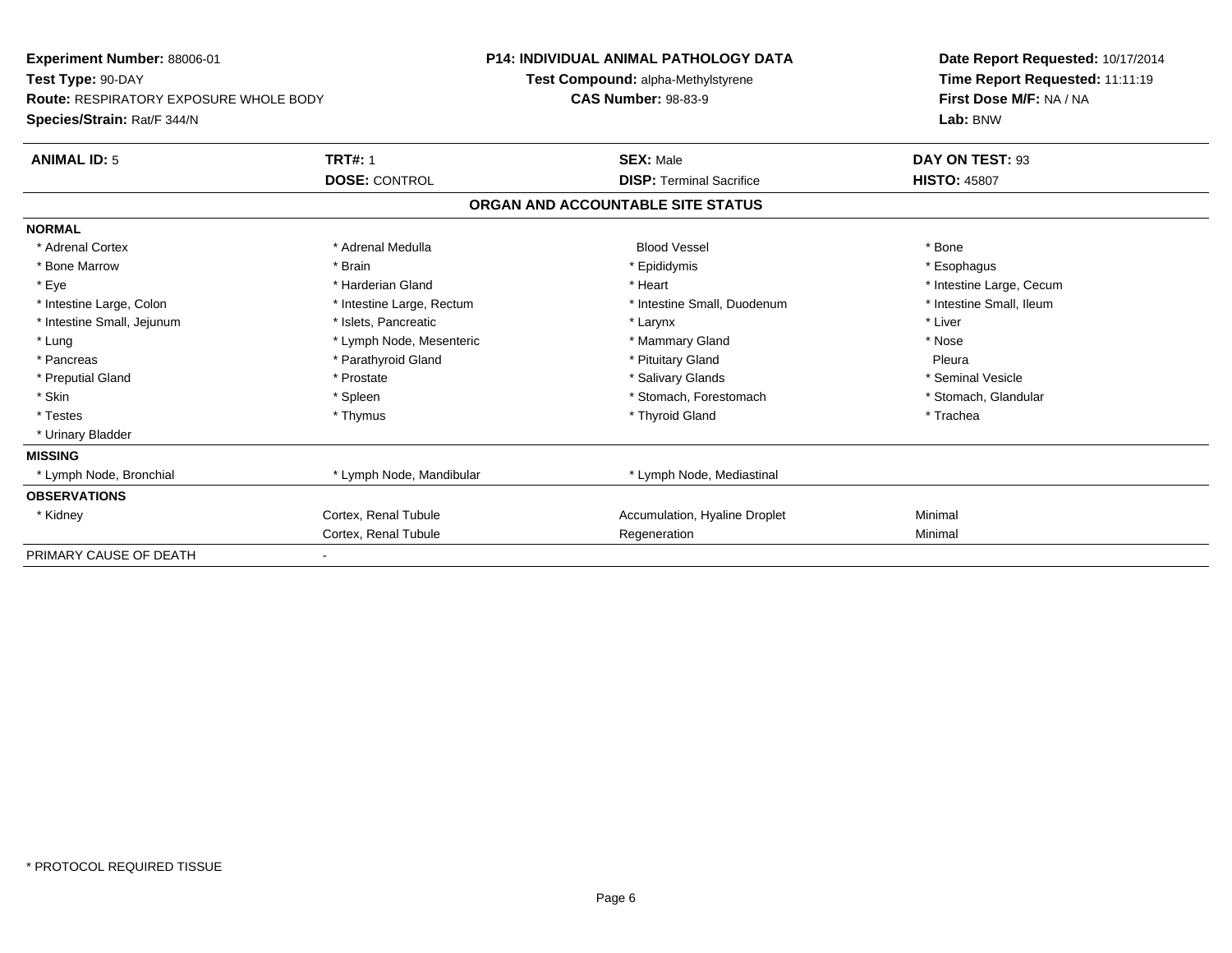| Experiment Number: 88006-01                   | <b>P14: INDIVIDUAL ANIMAL PATHOLOGY DATA</b> |                                    |                                 | Date Report Requested: 10/17/2014 |                                 |  |  |
|-----------------------------------------------|----------------------------------------------|------------------------------------|---------------------------------|-----------------------------------|---------------------------------|--|--|
| Test Type: 90-DAY                             |                                              | Test Compound: alpha-Methylstyrene |                                 |                                   | Time Report Requested: 11:11:19 |  |  |
| <b>Route: RESPIRATORY EXPOSURE WHOLE BODY</b> |                                              | <b>CAS Number: 98-83-9</b>         |                                 |                                   | First Dose M/F: NA / NA         |  |  |
| Species/Strain: Rat/F 344/N                   |                                              |                                    |                                 |                                   | Lab: BNW                        |  |  |
| <b>ANIMAL ID: 6</b>                           | <b>TRT#: 1</b>                               |                                    | <b>SEX: Male</b>                |                                   | DAY ON TEST: 93                 |  |  |
|                                               | <b>DOSE: CONTROL</b>                         |                                    | <b>DISP: Terminal Sacrifice</b> |                                   | <b>HISTO: 45808</b>             |  |  |
|                                               |                                              | ORGAN AND ACCOUNTABLE SITE STATUS  |                                 |                                   |                                 |  |  |
| <b>NORMAL</b>                                 |                                              |                                    |                                 |                                   |                                 |  |  |
| * Adrenal Cortex                              | * Adrenal Medulla                            |                                    | <b>Blood Vessel</b>             |                                   | * Bone                          |  |  |
| * Bone Marrow                                 | * Brain                                      |                                    | * Epididymis                    |                                   | * Esophagus                     |  |  |
| * Eye                                         | * Harderian Gland                            |                                    | * Heart                         |                                   | * Intestine Large, Cecum        |  |  |
| * Intestine Large, Colon                      | * Intestine Large, Rectum                    |                                    | * Intestine Small, Duodenum     |                                   | * Intestine Small, Ileum        |  |  |
| * Intestine Small, Jejunum                    | * Islets, Pancreatic                         |                                    | * Larynx                        |                                   | * Liver                         |  |  |
| * Lung                                        | * Lymph Node, Mediastinal                    |                                    | * Lymph Node, Mesenteric        |                                   | * Mammary Gland                 |  |  |
| * Nose                                        | * Pancreas                                   |                                    | * Parathyroid Gland             |                                   | * Pituitary Gland               |  |  |
| Pleura                                        | * Preputial Gland                            |                                    | * Prostate                      |                                   | * Salivary Glands               |  |  |
| * Seminal Vesicle                             | * Skin                                       |                                    | * Spleen                        |                                   | * Stomach, Forestomach          |  |  |
| * Stomach, Glandular                          | * Testes                                     |                                    | * Thymus                        |                                   | * Thyroid Gland                 |  |  |
| * Trachea                                     | * Urinary Bladder                            |                                    |                                 |                                   |                                 |  |  |
| <b>MISSING</b>                                |                                              |                                    |                                 |                                   |                                 |  |  |
| * Lymph Node, Bronchial                       | * Lymph Node, Mandibular                     |                                    |                                 |                                   |                                 |  |  |
| <b>OBSERVATIONS</b>                           |                                              |                                    |                                 |                                   |                                 |  |  |
| * Kidney                                      | Cortex, Renal Tubule                         |                                    | Accumulation, Hyaline Droplet   |                                   | Minimal                         |  |  |
|                                               | Cortex, Renal Tubule                         |                                    | Regeneration                    |                                   | Minimal                         |  |  |
| PRIMARY CAUSE OF DEATH                        |                                              |                                    |                                 |                                   |                                 |  |  |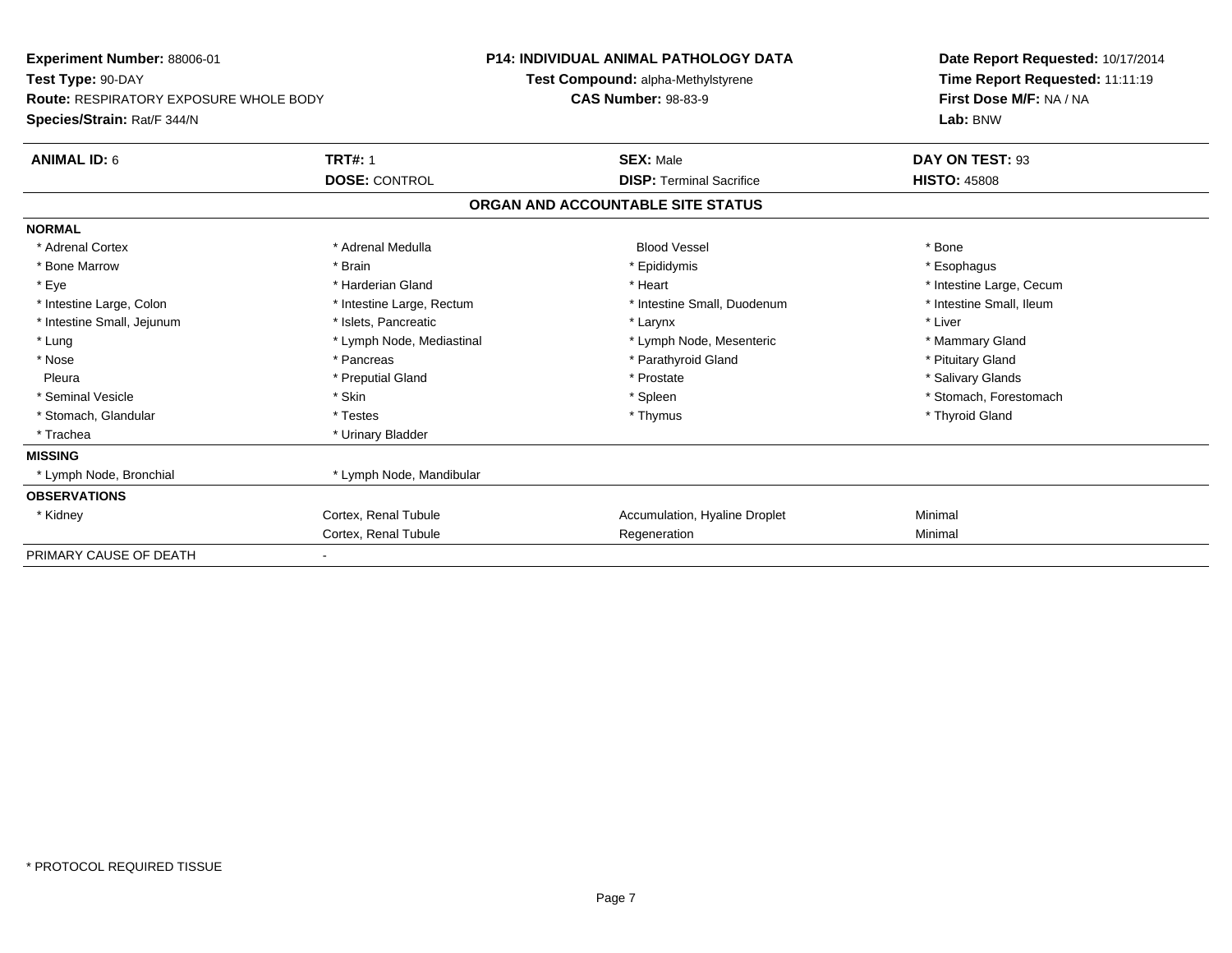| Experiment Number: 88006-01                   |                           |                                   | <b>P14: INDIVIDUAL ANIMAL PATHOLOGY DATA</b> |  | Date Report Requested: 10/17/2014 |  |  |
|-----------------------------------------------|---------------------------|-----------------------------------|----------------------------------------------|--|-----------------------------------|--|--|
| Test Type: 90-DAY                             |                           |                                   | Test Compound: alpha-Methylstyrene           |  | Time Report Requested: 11:11:19   |  |  |
| <b>Route: RESPIRATORY EXPOSURE WHOLE BODY</b> |                           | <b>CAS Number: 98-83-9</b>        |                                              |  | First Dose M/F: NA / NA           |  |  |
| Species/Strain: Rat/F 344/N                   |                           |                                   |                                              |  | Lab: BNW                          |  |  |
| <b>ANIMAL ID: 7</b>                           | <b>TRT#: 1</b>            |                                   | <b>SEX: Male</b>                             |  | DAY ON TEST: 93                   |  |  |
|                                               | <b>DOSE: CONTROL</b>      |                                   | <b>DISP: Terminal Sacrifice</b>              |  | <b>HISTO: 45809</b>               |  |  |
|                                               |                           | ORGAN AND ACCOUNTABLE SITE STATUS |                                              |  |                                   |  |  |
| <b>NORMAL</b>                                 |                           |                                   |                                              |  |                                   |  |  |
| * Adrenal Cortex                              | * Adrenal Medulla         |                                   | <b>Blood Vessel</b>                          |  | * Bone                            |  |  |
| * Bone Marrow                                 | * Brain                   |                                   | * Epididymis                                 |  | * Esophagus                       |  |  |
| * Eye                                         | * Harderian Gland         |                                   | * Heart                                      |  | * Intestine Large, Cecum          |  |  |
| * Intestine Large, Colon                      | * Intestine Large, Rectum |                                   | * Intestine Small, Duodenum                  |  | * Intestine Small, Ileum          |  |  |
| * Intestine Small, Jejunum                    | * Islets, Pancreatic      |                                   | * Larynx                                     |  | * Liver                           |  |  |
| * Lung                                        | * Lymph Node, Mediastinal |                                   | * Lymph Node, Mesenteric                     |  | * Mammary Gland                   |  |  |
| * Nose                                        | * Pancreas                |                                   | * Parathyroid Gland                          |  | * Pituitary Gland                 |  |  |
| Pleura                                        | * Preputial Gland         |                                   | * Prostate                                   |  | * Salivary Glands                 |  |  |
| * Seminal Vesicle                             | * Skin                    |                                   | * Spleen                                     |  | * Stomach, Forestomach            |  |  |
| * Stomach, Glandular                          | * Testes                  |                                   | * Thymus                                     |  | * Thyroid Gland                   |  |  |
| * Trachea                                     | * Urinary Bladder         |                                   |                                              |  |                                   |  |  |
| <b>MISSING</b>                                |                           |                                   |                                              |  |                                   |  |  |
| * Lymph Node, Bronchial                       | * Lymph Node, Mandibular  |                                   |                                              |  |                                   |  |  |
| <b>OBSERVATIONS</b>                           |                           |                                   |                                              |  |                                   |  |  |
| * Kidney                                      | Cortex, Renal Tubule      |                                   | Accumulation, Hyaline Droplet                |  | Minimal                           |  |  |
|                                               | Cortex, Renal Tubule      |                                   | Regeneration                                 |  | Minimal                           |  |  |
| PRIMARY CAUSE OF DEATH                        |                           |                                   |                                              |  |                                   |  |  |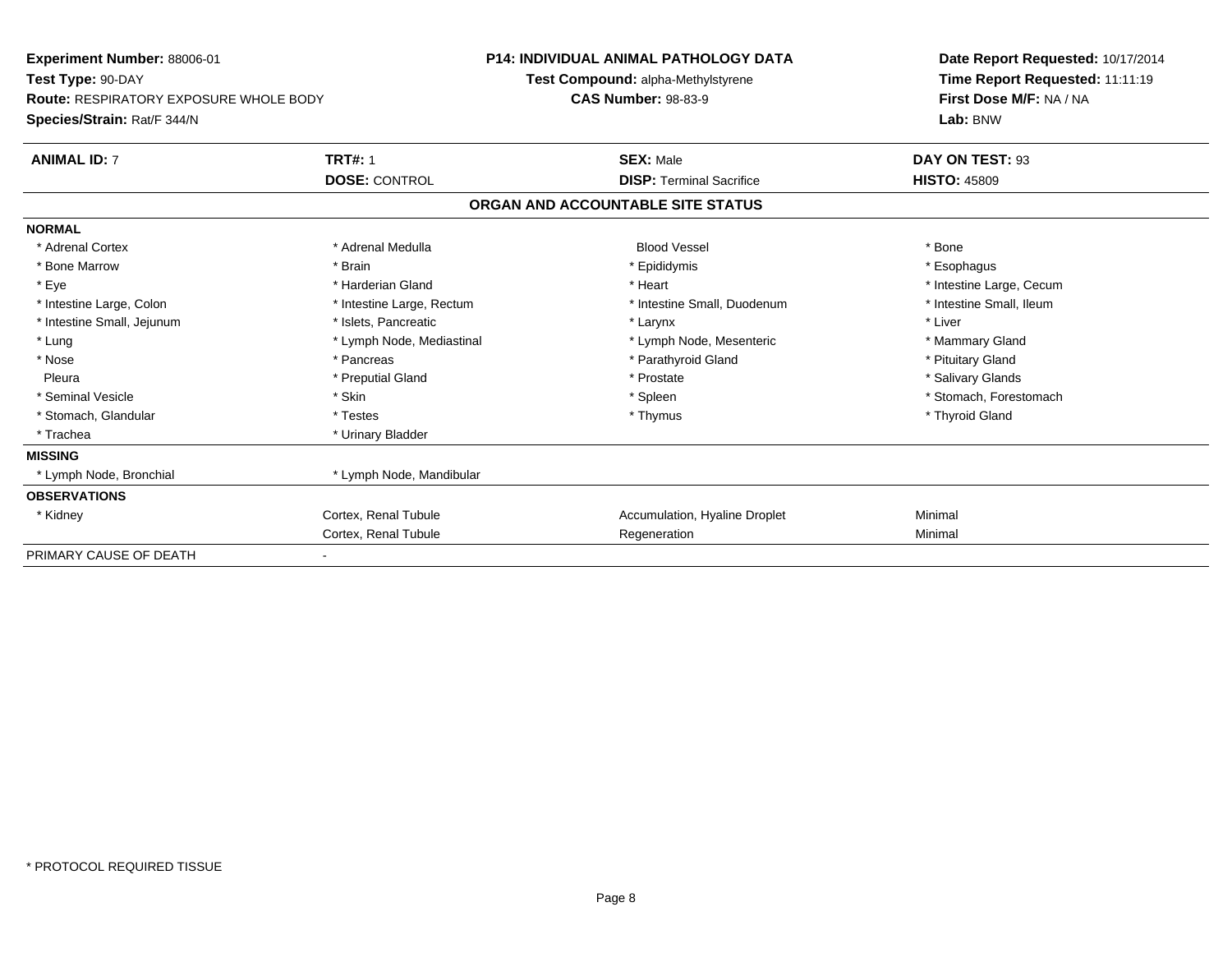| Experiment Number: 88006-01                   |                           | <b>P14: INDIVIDUAL ANIMAL PATHOLOGY DATA</b> | Date Report Requested: 10/17/2014 |
|-----------------------------------------------|---------------------------|----------------------------------------------|-----------------------------------|
| Test Type: 90-DAY                             |                           | Test Compound: alpha-Methylstyrene           | Time Report Requested: 11:11:19   |
| <b>Route: RESPIRATORY EXPOSURE WHOLE BODY</b> |                           | <b>CAS Number: 98-83-9</b>                   | First Dose M/F: NA / NA           |
| Species/Strain: Rat/F 344/N                   |                           |                                              | Lab: BNW                          |
| <b>ANIMAL ID: 8</b>                           | <b>TRT#: 1</b>            | <b>SEX: Male</b>                             | DAY ON TEST: 93                   |
|                                               | <b>DOSE: CONTROL</b>      | <b>DISP: Terminal Sacrifice</b>              | <b>HISTO: 45810</b>               |
|                                               |                           | ORGAN AND ACCOUNTABLE SITE STATUS            |                                   |
| <b>NORMAL</b>                                 |                           |                                              |                                   |
| * Adrenal Cortex                              | * Adrenal Medulla         | <b>Blood Vessel</b>                          | * Bone                            |
| * Bone Marrow                                 | * Brain                   | * Epididymis                                 | * Esophagus                       |
| * Eye                                         | * Harderian Gland         | * Heart                                      | * Intestine Large, Cecum          |
| * Intestine Large, Colon                      | * Intestine Large, Rectum | * Intestine Small, Duodenum                  | * Intestine Small, Ileum          |
| * Intestine Small, Jejunum                    | * Islets, Pancreatic      | * Larynx                                     | * Liver                           |
| * Lung                                        | * Lymph Node, Mesenteric  | * Mammary Gland                              | * Nose                            |
| * Pancreas                                    | * Parathyroid Gland       | * Pituitary Gland                            | Pleura                            |
| * Preputial Gland                             | * Prostate                | * Salivary Glands                            | * Seminal Vesicle                 |
| * Skin                                        | * Spleen                  | * Stomach, Forestomach                       | * Stomach, Glandular              |
| * Testes                                      | * Thymus                  | * Thyroid Gland                              | * Trachea                         |
| * Urinary Bladder                             |                           |                                              |                                   |
| <b>MISSING</b>                                |                           |                                              |                                   |
| * Lymph Node, Bronchial                       | * Lymph Node, Mandibular  | * Lymph Node, Mediastinal                    |                                   |
| <b>OBSERVATIONS</b>                           |                           |                                              |                                   |
| * Kidney                                      | Cortex, Renal Tubule      | Regeneration                                 | Minimal                           |
| PRIMARY CAUSE OF DEATH                        |                           |                                              |                                   |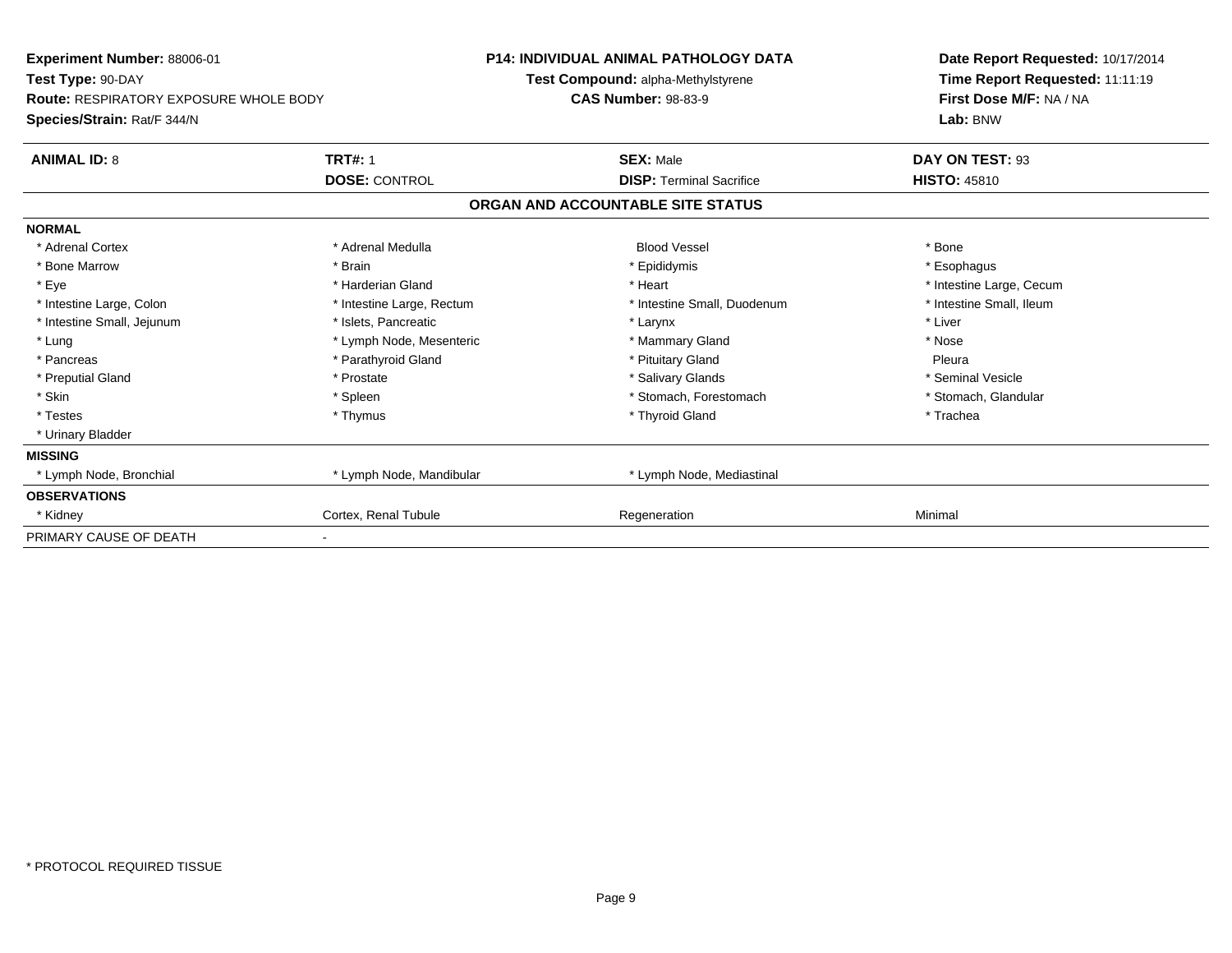| Experiment Number: 88006-01                           |                             | <b>P14: INDIVIDUAL ANIMAL PATHOLOGY DATA</b> |                                   |  | Date Report Requested: 10/17/2014 |  |  |
|-------------------------------------------------------|-----------------------------|----------------------------------------------|-----------------------------------|--|-----------------------------------|--|--|
| Test Type: 90-DAY                                     |                             | Test Compound: alpha-Methylstyrene           |                                   |  | Time Report Requested: 11:11:19   |  |  |
| <b>Route: RESPIRATORY EXPOSURE WHOLE BODY</b>         |                             | <b>CAS Number: 98-83-9</b>                   |                                   |  | First Dose M/F: NA / NA           |  |  |
| Species/Strain: Rat/F 344/N                           |                             |                                              |                                   |  | Lab: BNW                          |  |  |
| <b>ANIMAL ID: 9</b>                                   | <b>TRT#: 1</b>              |                                              | <b>SEX: Male</b>                  |  | DAY ON TEST: 93                   |  |  |
|                                                       | <b>DOSE: CONTROL</b>        |                                              | <b>DISP: Terminal Sacrifice</b>   |  | <b>HISTO: 45811</b>               |  |  |
|                                                       |                             |                                              | ORGAN AND ACCOUNTABLE SITE STATUS |  |                                   |  |  |
| <b>NORMAL</b>                                         |                             |                                              |                                   |  |                                   |  |  |
| * Adrenal Cortex                                      | * Adrenal Medulla           |                                              | <b>Blood Vessel</b>               |  | * Bone                            |  |  |
| * Bone Marrow                                         | * Brain                     |                                              | * Esophagus                       |  | * Eye                             |  |  |
| * Harderian Gland                                     | * Heart                     |                                              | * Intestine Large, Cecum          |  | * Intestine Large, Colon          |  |  |
| * Intestine Large, Rectum                             | * Intestine Small, Duodenum |                                              | * Intestine Small, Ileum          |  | * Intestine Small, Jejunum        |  |  |
| * Islets, Pancreatic                                  | * Larynx                    |                                              | * Liver                           |  | * Lung                            |  |  |
| * Lymph Node, Mediastinal                             | * Lymph Node, Mesenteric    |                                              | * Mammary Gland                   |  | * Nose                            |  |  |
| * Pancreas                                            | * Parathyroid Gland         |                                              | * Pituitary Gland                 |  | Pleura                            |  |  |
| * Preputial Gland                                     | * Prostate                  |                                              | * Salivary Glands                 |  | * Seminal Vesicle                 |  |  |
| * Skin                                                | * Spleen                    |                                              | * Stomach, Forestomach            |  | * Stomach, Glandular              |  |  |
| * Thymus                                              | * Thyroid Gland             |                                              | * Trachea                         |  | * Urinary Bladder                 |  |  |
| <b>MISSING</b>                                        |                             |                                              |                                   |  |                                   |  |  |
| * Lymph Node, Bronchial                               | * Lymph Node, Mandibular    |                                              |                                   |  |                                   |  |  |
| <b>OBSERVATIONS</b>                                   |                             |                                              |                                   |  |                                   |  |  |
| * Kidney                                              | Cortex, Renal Tubule        |                                              | Accumulation, Hyaline Droplet     |  | Minimal                           |  |  |
| * Testes                                              |                             |                                              | Degeneration                      |  | Moderate                          |  |  |
| Note: No corresponding lesion for tgl 1 small testes. |                             |                                              |                                   |  |                                   |  |  |
| PRIMARY CAUSE OF DEATH                                |                             |                                              |                                   |  |                                   |  |  |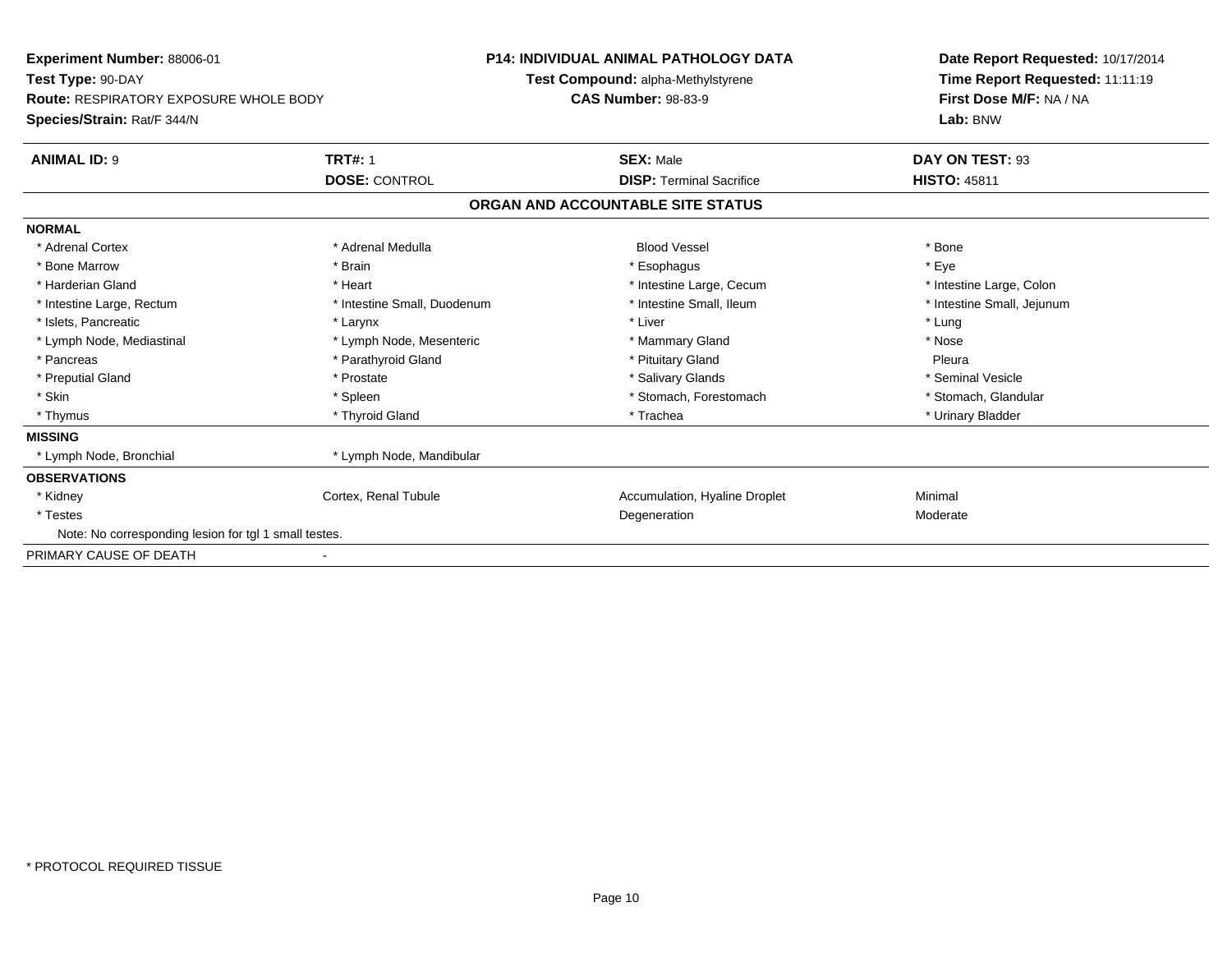| Experiment Number: 88006-01                   |                           | <b>P14: INDIVIDUAL ANIMAL PATHOLOGY DATA</b> |                                    |  | Date Report Requested: 10/17/2014 |
|-----------------------------------------------|---------------------------|----------------------------------------------|------------------------------------|--|-----------------------------------|
| Test Type: 90-DAY                             |                           |                                              | Test Compound: alpha-Methylstyrene |  | Time Report Requested: 11:11:19   |
| <b>Route: RESPIRATORY EXPOSURE WHOLE BODY</b> |                           | <b>CAS Number: 98-83-9</b>                   |                                    |  | First Dose M/F: NA / NA           |
| Species/Strain: Rat/F 344/N                   |                           |                                              |                                    |  | Lab: BNW                          |
| <b>ANIMAL ID: 10</b>                          | <b>TRT#: 1</b>            |                                              | <b>SEX: Male</b>                   |  | DAY ON TEST: 93                   |
|                                               | <b>DOSE: CONTROL</b>      |                                              | <b>DISP: Terminal Sacrifice</b>    |  | <b>HISTO: 45812</b>               |
|                                               |                           |                                              | ORGAN AND ACCOUNTABLE SITE STATUS  |  |                                   |
| <b>NORMAL</b>                                 |                           |                                              |                                    |  |                                   |
| * Adrenal Cortex                              | * Adrenal Medulla         |                                              | <b>Blood Vessel</b>                |  | * Bone                            |
| * Bone Marrow                                 | * Brain                   |                                              | * Epididymis                       |  | * Esophagus                       |
| * Eye                                         | * Harderian Gland         |                                              | * Heart                            |  | * Intestine Large, Cecum          |
| * Intestine Large, Colon                      | * Intestine Large, Rectum |                                              | * Intestine Small, Duodenum        |  | * Intestine Small, Ileum          |
| * Intestine Small, Jejunum                    | * Islets, Pancreatic      |                                              | * Larynx                           |  | * Lung                            |
| * Lymph Node, Bronchial                       | * Lymph Node, Mesenteric  |                                              | * Nose                             |  | * Pancreas                        |
| * Parathyroid Gland                           | * Pituitary Gland         |                                              | Pleura                             |  | * Preputial Gland                 |
| * Prostate                                    | * Salivary Glands         |                                              | * Seminal Vesicle                  |  | * Skin                            |
| * Spleen                                      | * Stomach, Forestomach    |                                              | * Stomach, Glandular               |  | * Testes                          |
| * Thymus                                      | * Thyroid Gland           |                                              | * Trachea                          |  | * Urinary Bladder                 |
| <b>MISSING</b>                                |                           |                                              |                                    |  |                                   |
| * Lymph Node, Mandibular                      | * Lymph Node, Mediastinal |                                              | * Mammary Gland                    |  |                                   |
| <b>OBSERVATIONS</b>                           |                           |                                              |                                    |  |                                   |
| * Kidney                                      | Cortex, Renal Tubule      |                                              | Accumulation, Hyaline Droplet      |  | Minimal                           |
|                                               | Cortex, Renal Tubule      |                                              | Regeneration                       |  | Minimal                           |
| * Liver                                       |                           |                                              | Hepatodiaphragmatic Nodule         |  |                                   |
| [Hepatodiaphragmatic Nodule TGLS = 1-5 ]      |                           |                                              |                                    |  |                                   |
| PRIMARY CAUSE OF DEATH                        |                           |                                              |                                    |  |                                   |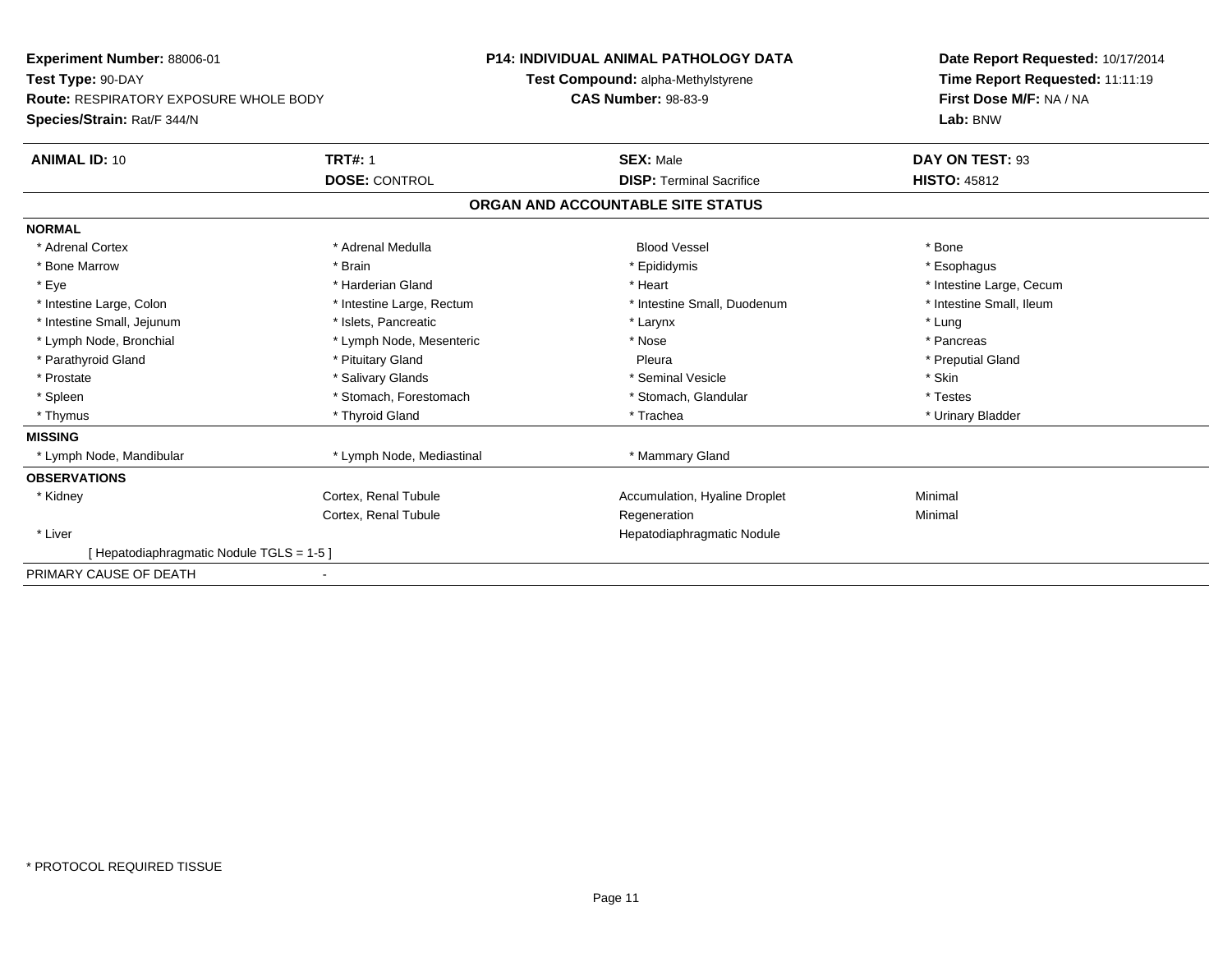| Experiment Number: 88006-01<br>Test Type: 90-DAY |                      | P14: INDIVIDUAL ANIMAL PATHOLOGY DATA<br>Test Compound: alpha-Methylstyrene | Date Report Requested: 10/17/2014<br>Time Report Requested: 11:11:19 |  |  |
|--------------------------------------------------|----------------------|-----------------------------------------------------------------------------|----------------------------------------------------------------------|--|--|
| <b>Route: RESPIRATORY EXPOSURE WHOLE BODY</b>    |                      | <b>CAS Number: 98-83-9</b>                                                  | First Dose M/F: NA / NA                                              |  |  |
| Species/Strain: Rat/F 344/N                      |                      |                                                                             | Lab: BNW                                                             |  |  |
| <b>ANIMAL ID: 201</b>                            | TRT#: 3              | <b>SEX: Male</b>                                                            | DAY ON TEST: 93                                                      |  |  |
| DOSE: 75 PPM                                     |                      | <b>DISP:</b> Terminal Sacrifice                                             | <b>HISTO: 45903</b>                                                  |  |  |
|                                                  |                      | ORGAN AND ACCOUNTABLE SITE STATUS                                           |                                                                      |  |  |
| <b>NORMAL</b>                                    |                      |                                                                             |                                                                      |  |  |
| Liver                                            | Nose                 |                                                                             |                                                                      |  |  |
| <b>OBSERVATIONS</b>                              |                      |                                                                             |                                                                      |  |  |
| * Kidney                                         | Cortex, Renal Tubule | Accumulation, Hyaline Droplet                                               | Minimal                                                              |  |  |
|                                                  | Cortex, Renal Tubule | Regeneration                                                                | Minimal                                                              |  |  |
| PRIMARY CAUSE OF DEATH                           |                      |                                                                             |                                                                      |  |  |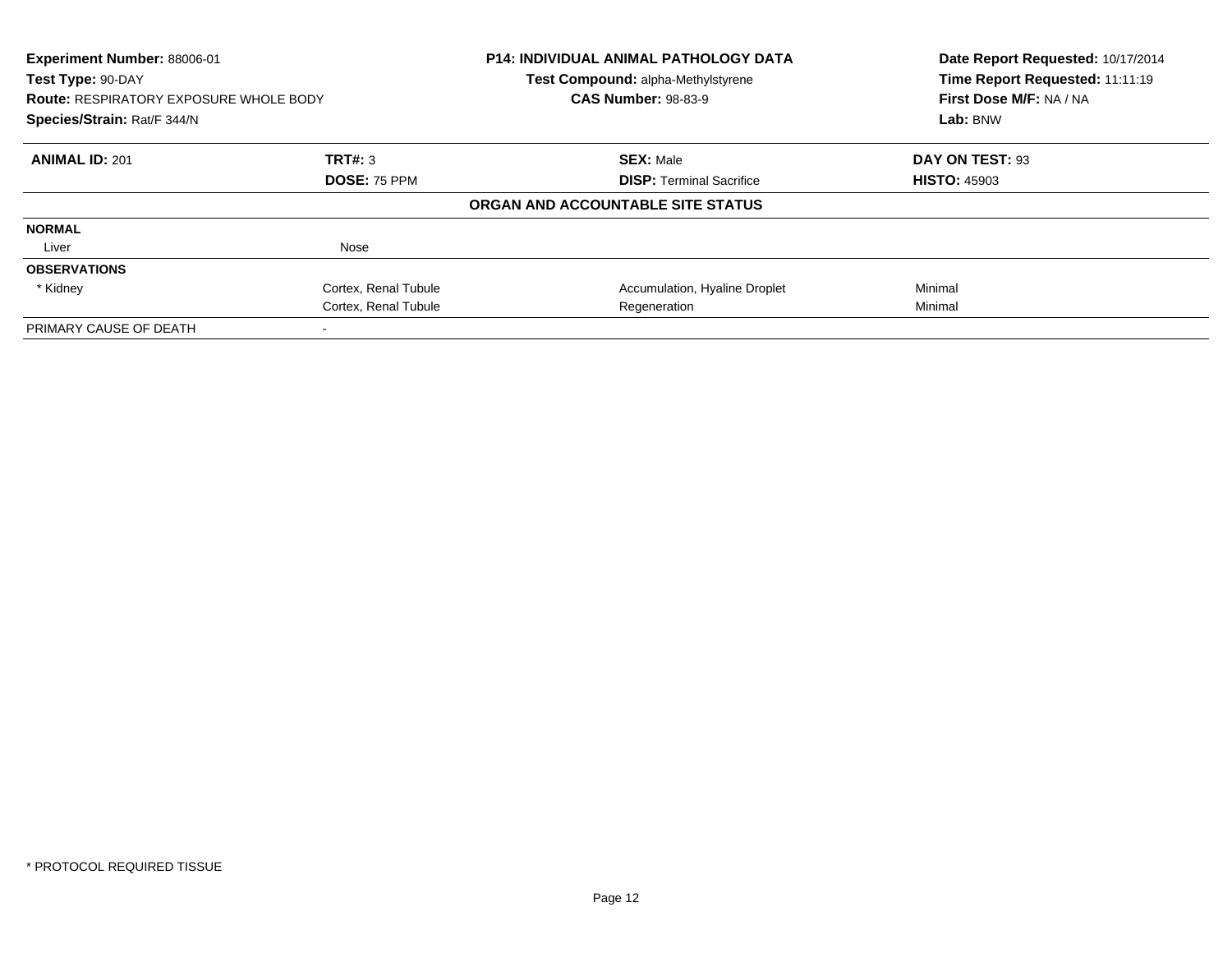| Experiment Number: 88006-01<br>Test Type: 90-DAY<br><b>Route: RESPIRATORY EXPOSURE WHOLE BODY</b><br>Species/Strain: Rat/F 344/N |                      | P14: INDIVIDUAL ANIMAL PATHOLOGY DATA<br>Test Compound: alpha-Methylstyrene<br><b>CAS Number: 98-83-9</b> | Date Report Requested: 10/17/2014<br>Time Report Requested: 11:11:19<br>First Dose M/F: NA / NA<br>Lab: BNW |
|----------------------------------------------------------------------------------------------------------------------------------|----------------------|-----------------------------------------------------------------------------------------------------------|-------------------------------------------------------------------------------------------------------------|
| <b>ANIMAL ID: 202</b>                                                                                                            | TRT#: 3              | <b>SEX: Male</b>                                                                                          | DAY ON TEST: 93                                                                                             |
|                                                                                                                                  | DOSE: 75 PPM         | <b>DISP:</b> Terminal Sacrifice                                                                           | <b>HISTO: 45904</b>                                                                                         |
|                                                                                                                                  |                      | ORGAN AND ACCOUNTABLE SITE STATUS                                                                         |                                                                                                             |
| <b>NORMAL</b>                                                                                                                    |                      |                                                                                                           |                                                                                                             |
| Nose                                                                                                                             |                      |                                                                                                           |                                                                                                             |
| <b>OBSERVATIONS</b>                                                                                                              |                      |                                                                                                           |                                                                                                             |
| * Kidney                                                                                                                         | Cortex, Renal Tubule | Accumulation, Hyaline Droplet                                                                             | Minimal                                                                                                     |
| Liver                                                                                                                            |                      | Hepatodiaphragmatic Nodule                                                                                |                                                                                                             |
| [Hepatodiaphragmatic Nodule TGLS = 1-6]                                                                                          |                      |                                                                                                           |                                                                                                             |
| PRIMARY CAUSE OF DEATH                                                                                                           |                      |                                                                                                           |                                                                                                             |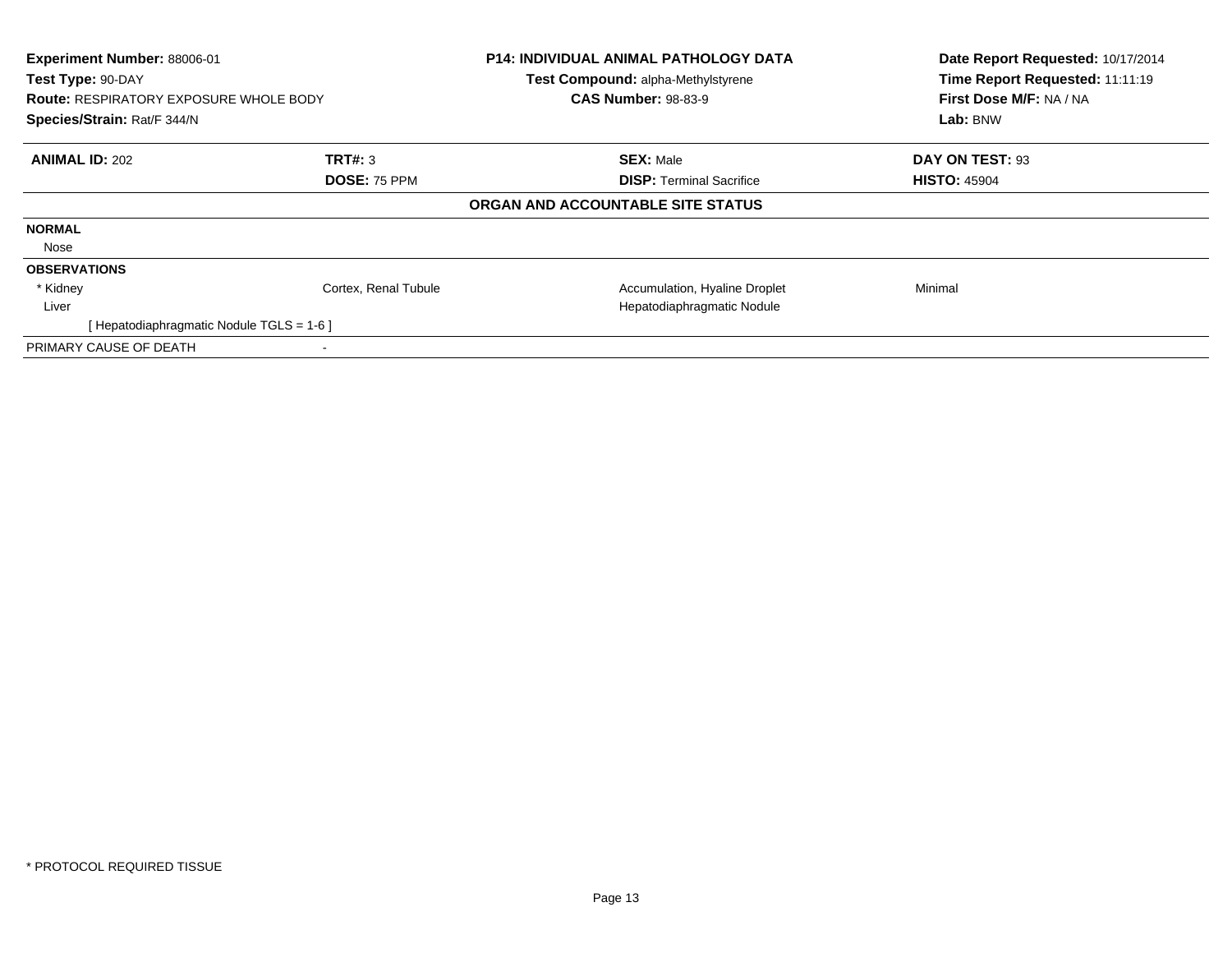| <b>Experiment Number: 88006-01</b>            |                      | <b>P14: INDIVIDUAL ANIMAL PATHOLOGY DATA</b> | Date Report Requested: 10/17/2014 |
|-----------------------------------------------|----------------------|----------------------------------------------|-----------------------------------|
| Test Type: 90-DAY                             |                      | Test Compound: alpha-Methylstyrene           | Time Report Requested: 11:11:19   |
| <b>Route: RESPIRATORY EXPOSURE WHOLE BODY</b> |                      | <b>CAS Number: 98-83-9</b>                   | First Dose M/F: NA / NA           |
| Species/Strain: Rat/F 344/N                   |                      |                                              | Lab: BNW                          |
| <b>ANIMAL ID: 203</b>                         | TRT#: 3              | <b>SEX: Male</b>                             | DAY ON TEST: 93                   |
|                                               | DOSE: 75 PPM         | <b>DISP:</b> Terminal Sacrifice              | <b>HISTO: 45905</b>               |
|                                               |                      | ORGAN AND ACCOUNTABLE SITE STATUS            |                                   |
| <b>NORMAL</b>                                 |                      |                                              |                                   |
| Liver                                         | Nose                 |                                              |                                   |
| <b>OBSERVATIONS</b>                           |                      |                                              |                                   |
| * Kidney                                      | Cortex, Renal Tubule | Accumulation, Hyaline Droplet                | Mild                              |
| PRIMARY CAUSE OF DEATH                        |                      |                                              |                                   |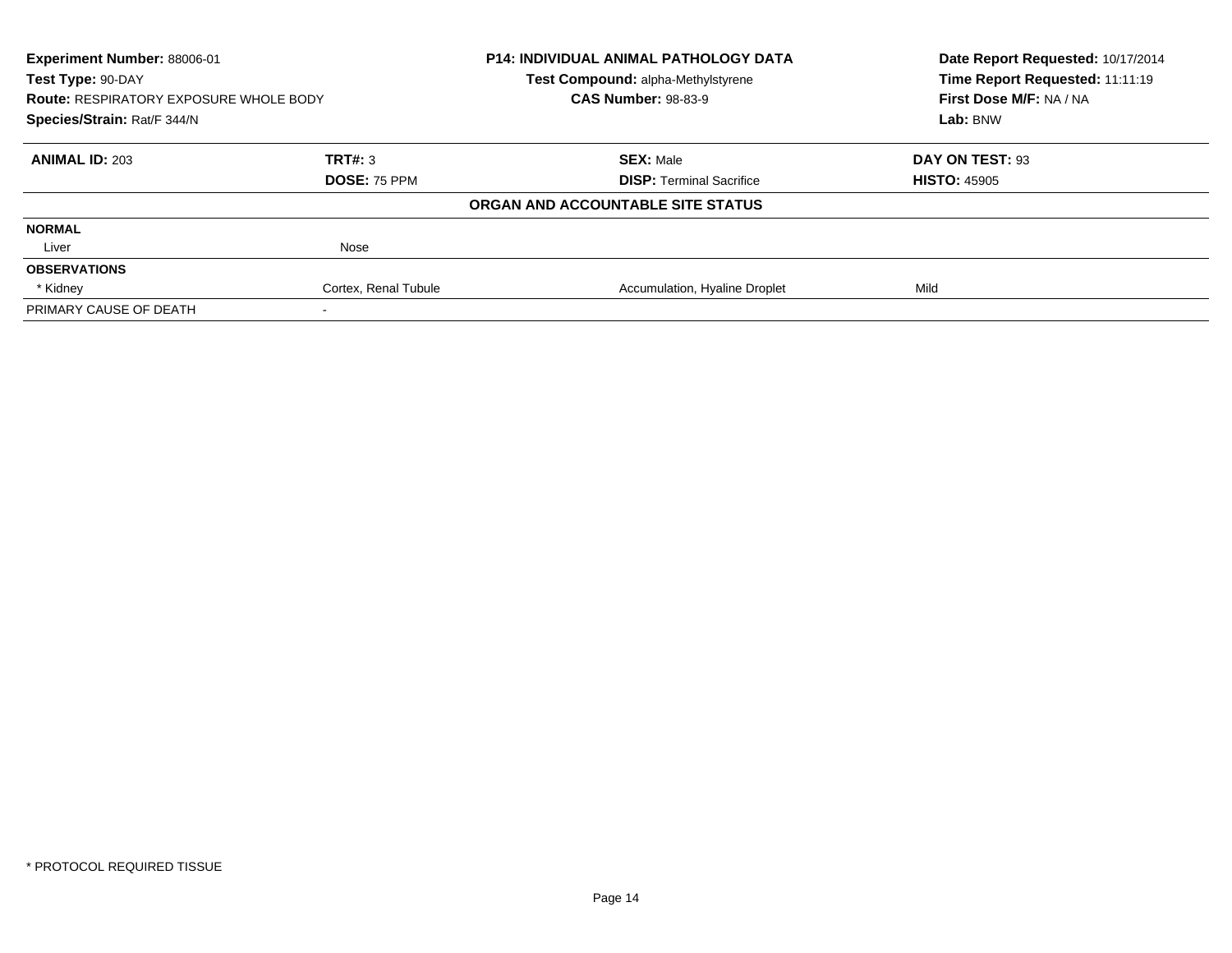| Experiment Number: 88006-01<br>Test Type: 90-DAY<br><b>Route: RESPIRATORY EXPOSURE WHOLE BODY</b><br>Species/Strain: Rat/F 344/N |                      | P14: INDIVIDUAL ANIMAL PATHOLOGY DATA<br>Test Compound: alpha-Methylstyrene<br><b>CAS Number: 98-83-9</b> | Date Report Requested: 10/17/2014<br>Time Report Requested: 11:11:19<br>First Dose M/F: NA / NA<br>Lab: BNW |
|----------------------------------------------------------------------------------------------------------------------------------|----------------------|-----------------------------------------------------------------------------------------------------------|-------------------------------------------------------------------------------------------------------------|
|                                                                                                                                  |                      |                                                                                                           |                                                                                                             |
| <b>ANIMAL ID: 204</b>                                                                                                            | TRT#: 3              | <b>SEX: Male</b>                                                                                          | DAY ON TEST: 93                                                                                             |
|                                                                                                                                  | <b>DOSE: 75 PPM</b>  | <b>DISP:</b> Terminal Sacrifice                                                                           | <b>HISTO: 45906</b>                                                                                         |
|                                                                                                                                  |                      | ORGAN AND ACCOUNTABLE SITE STATUS                                                                         |                                                                                                             |
| <b>NORMAL</b>                                                                                                                    |                      |                                                                                                           |                                                                                                             |
| Liver                                                                                                                            | Nose                 |                                                                                                           |                                                                                                             |
| <b>OBSERVATIONS</b>                                                                                                              |                      |                                                                                                           |                                                                                                             |
| * Kidney                                                                                                                         | Cortex, Renal Tubule | Accumulation, Hyaline Droplet                                                                             | Minimal                                                                                                     |
|                                                                                                                                  | Cortex, Renal Tubule | Regeneration                                                                                              | Minimal                                                                                                     |
| PRIMARY CAUSE OF DEATH                                                                                                           |                      |                                                                                                           |                                                                                                             |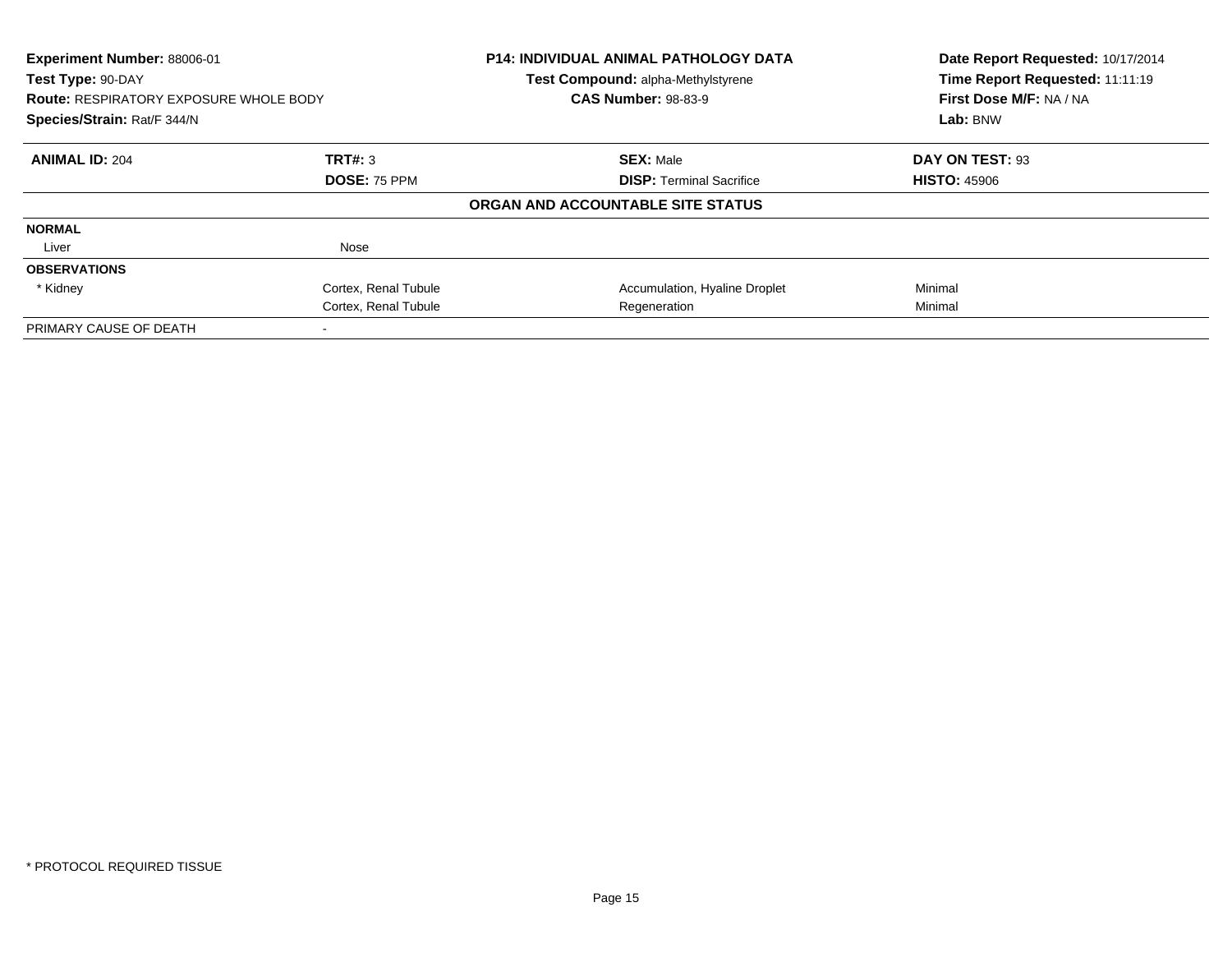| Experiment Number: 88006-01<br>Test Type: 90-DAY<br><b>Route: RESPIRATORY EXPOSURE WHOLE BODY</b><br>Species/Strain: Rat/F 344/N |                                | <b>P14: INDIVIDUAL ANIMAL PATHOLOGY DATA</b><br>Test Compound: alpha-Methylstyrene<br><b>CAS Number: 98-83-9</b> | Date Report Requested: 10/17/2014<br>Time Report Requested: 11:11:19<br>First Dose M/F: NA / NA<br>Lab: BNW |
|----------------------------------------------------------------------------------------------------------------------------------|--------------------------------|------------------------------------------------------------------------------------------------------------------|-------------------------------------------------------------------------------------------------------------|
| <b>ANIMAL ID: 205</b>                                                                                                            | <b>TRT#: 3</b><br>DOSE: 75 PPM | <b>SEX: Male</b><br><b>DISP: Terminal Sacrifice</b>                                                              | DAY ON TEST: 93<br><b>HISTO: 45907</b>                                                                      |
|                                                                                                                                  |                                | ORGAN AND ACCOUNTABLE SITE STATUS                                                                                |                                                                                                             |
| <b>NORMAL</b>                                                                                                                    |                                |                                                                                                                  |                                                                                                             |
| Liver                                                                                                                            | Nose                           |                                                                                                                  |                                                                                                             |
| <b>OBSERVATIONS</b>                                                                                                              |                                |                                                                                                                  |                                                                                                             |
| Eye                                                                                                                              |                                | Hemorrhage                                                                                                       | Marked                                                                                                      |
| Hemorrhage TGLS = 1-13 ]                                                                                                         |                                |                                                                                                                  |                                                                                                             |
| * Kidney                                                                                                                         | Cortex, Renal Tubule           | Accumulation, Hyaline Droplet                                                                                    | Minimal                                                                                                     |
|                                                                                                                                  | Cortex, Renal Tubule           | Regeneration                                                                                                     | Minimal                                                                                                     |
| PRIMARY CAUSE OF DEATH                                                                                                           |                                |                                                                                                                  |                                                                                                             |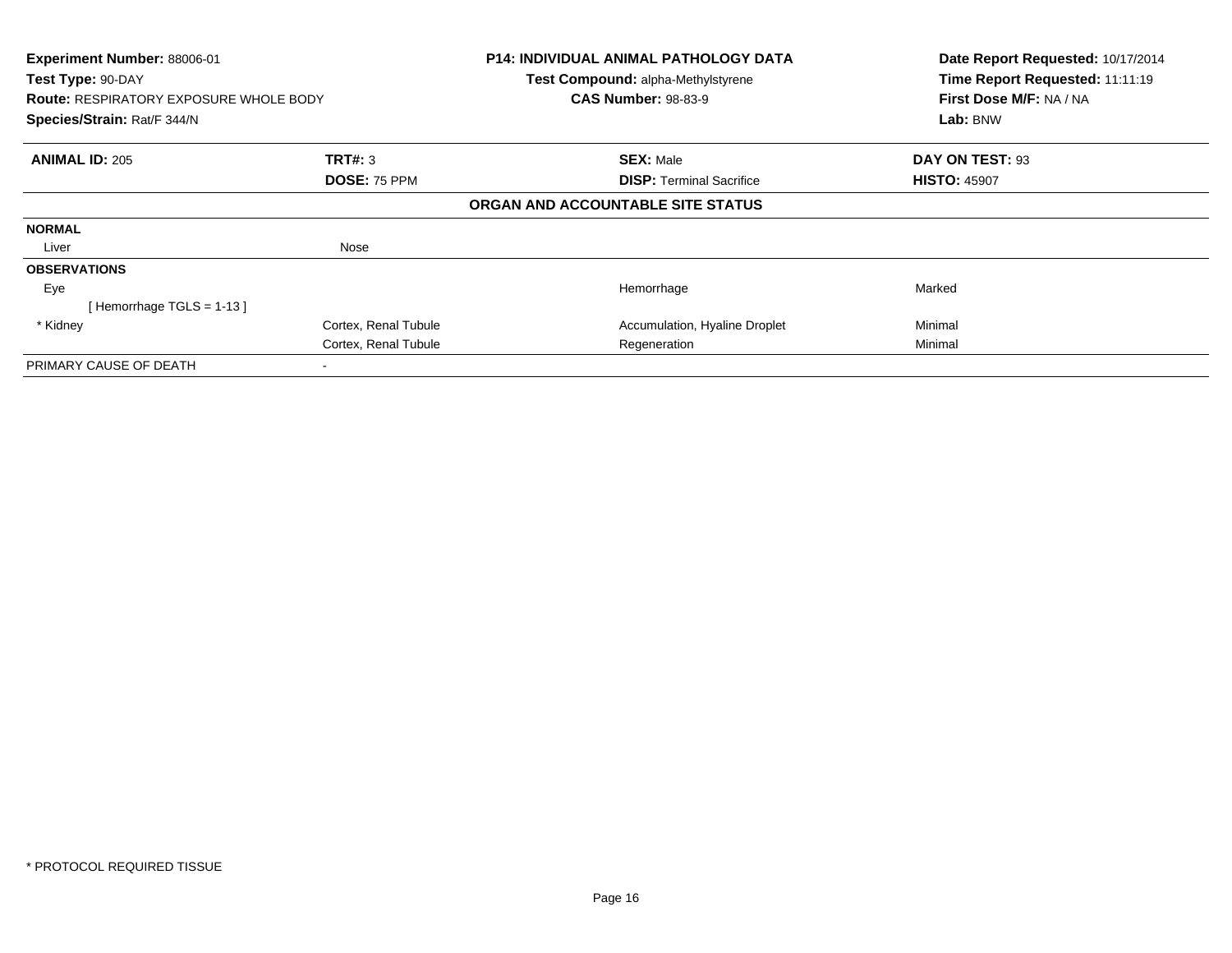| Experiment Number: 88006-01<br>Test Type: 90-DAY<br><b>Route: RESPIRATORY EXPOSURE WHOLE BODY</b> |                      | P14: INDIVIDUAL ANIMAL PATHOLOGY DATA<br>Test Compound: alpha-Methylstyrene<br><b>CAS Number: 98-83-9</b> | Date Report Requested: 10/17/2014<br>Time Report Requested: 11:11:19<br>First Dose M/F: NA / NA |
|---------------------------------------------------------------------------------------------------|----------------------|-----------------------------------------------------------------------------------------------------------|-------------------------------------------------------------------------------------------------|
| Species/Strain: Rat/F 344/N                                                                       |                      |                                                                                                           | Lab: BNW                                                                                        |
| <b>ANIMAL ID: 206</b>                                                                             | TRT#: 3              | <b>SEX: Male</b>                                                                                          | DAY ON TEST: 93                                                                                 |
|                                                                                                   | DOSE: 75 PPM         | <b>DISP: Terminal Sacrifice</b>                                                                           | <b>HISTO: 45908</b>                                                                             |
|                                                                                                   |                      | ORGAN AND ACCOUNTABLE SITE STATUS                                                                         |                                                                                                 |
| <b>NORMAL</b>                                                                                     |                      |                                                                                                           |                                                                                                 |
| Liver                                                                                             | Nose                 |                                                                                                           |                                                                                                 |
| <b>OBSERVATIONS</b>                                                                               |                      |                                                                                                           |                                                                                                 |
| * Kidney                                                                                          | Cortex, Renal Tubule | Accumulation, Hyaline Droplet                                                                             | Minimal                                                                                         |
|                                                                                                   | Cortex, Renal Tubule | Regeneration                                                                                              | Mild                                                                                            |
| Lymph Node, Mediastinal                                                                           |                      | Hemorrhage                                                                                                | Marked                                                                                          |
| [Hemorrhage TGLS = $1-3$ ]                                                                        |                      |                                                                                                           |                                                                                                 |
| PRIMARY CAUSE OF DEATH                                                                            |                      |                                                                                                           |                                                                                                 |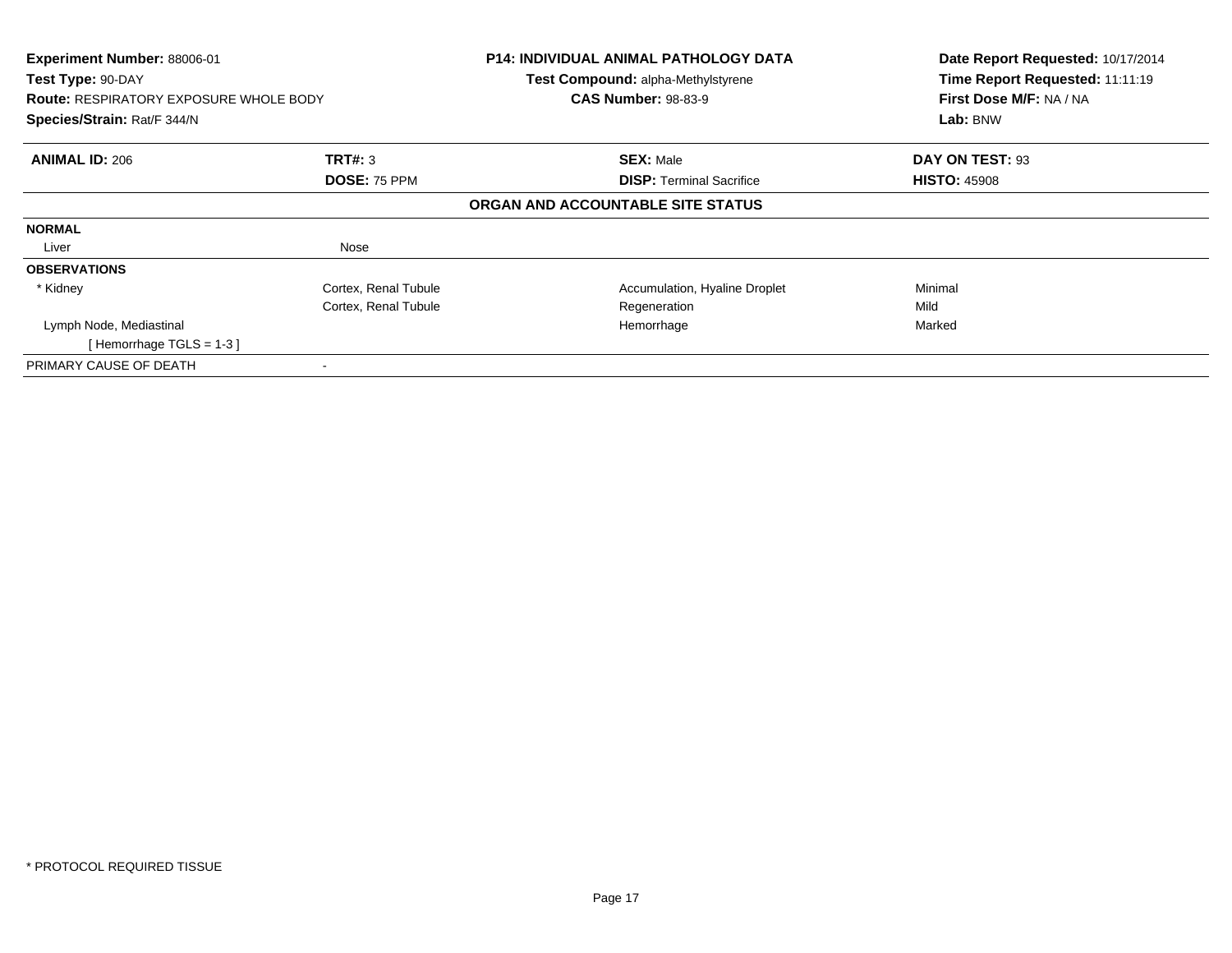| Experiment Number: 88006-01<br>Test Type: 90-DAY<br><b>Route: RESPIRATORY EXPOSURE WHOLE BODY</b><br>Species/Strain: Rat/F 344/N |                      | <b>P14: INDIVIDUAL ANIMAL PATHOLOGY DATA</b> | Date Report Requested: 10/17/2014<br>Time Report Requested: 11:11:19<br>First Dose M/F: NA / NA<br>Lab: BNW |
|----------------------------------------------------------------------------------------------------------------------------------|----------------------|----------------------------------------------|-------------------------------------------------------------------------------------------------------------|
|                                                                                                                                  |                      | <b>Test Compound: alpha-Methylstyrene</b>    |                                                                                                             |
|                                                                                                                                  |                      | <b>CAS Number: 98-83-9</b>                   |                                                                                                             |
|                                                                                                                                  |                      |                                              |                                                                                                             |
| <b>ANIMAL ID: 207</b>                                                                                                            | TRT#: 3              | <b>SEX: Male</b>                             | DAY ON TEST: 93                                                                                             |
|                                                                                                                                  | <b>DOSE: 75 PPM</b>  | <b>DISP:</b> Terminal Sacrifice              | <b>HISTO: 45909</b>                                                                                         |
|                                                                                                                                  |                      | ORGAN AND ACCOUNTABLE SITE STATUS            |                                                                                                             |
| <b>NORMAL</b>                                                                                                                    |                      |                                              |                                                                                                             |
| Liver                                                                                                                            | Nose                 |                                              |                                                                                                             |
| <b>OBSERVATIONS</b>                                                                                                              |                      |                                              |                                                                                                             |
| * Kidney                                                                                                                         | Cortex, Renal Tubule | Accumulation, Hyaline Droplet                | Minimal                                                                                                     |
| PRIMARY CAUSE OF DEATH                                                                                                           |                      |                                              |                                                                                                             |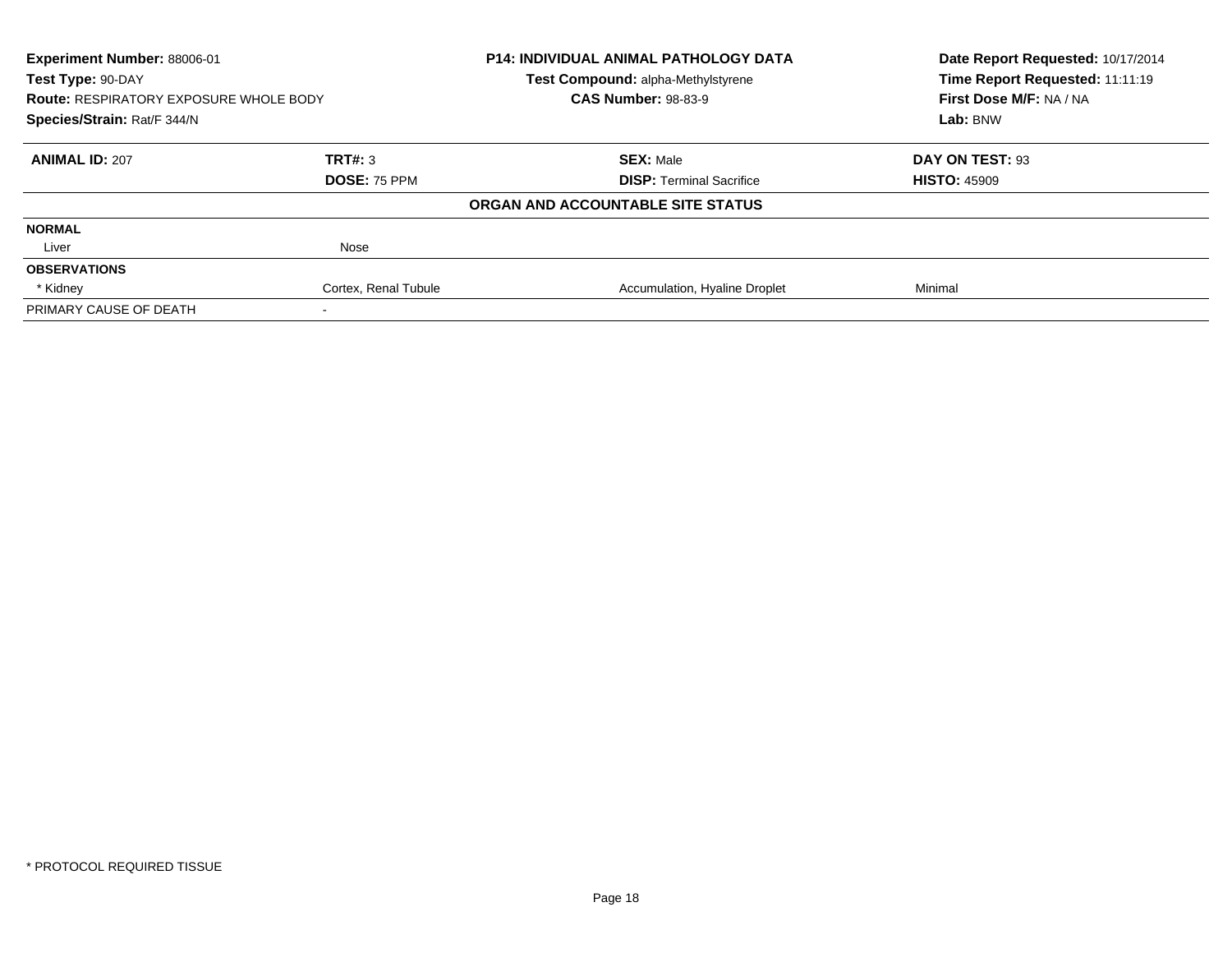| Experiment Number: 88006-01<br>Test Type: 90-DAY<br><b>Route: RESPIRATORY EXPOSURE WHOLE BODY</b><br>Species/Strain: Rat/F 344/N |                      | <b>P14: INDIVIDUAL ANIMAL PATHOLOGY DATA</b> | Date Report Requested: 10/17/2014<br>Time Report Requested: 11:11:19<br>First Dose M/F: NA / NA<br>Lab: BNW |
|----------------------------------------------------------------------------------------------------------------------------------|----------------------|----------------------------------------------|-------------------------------------------------------------------------------------------------------------|
|                                                                                                                                  |                      | <b>Test Compound: alpha-Methylstyrene</b>    |                                                                                                             |
|                                                                                                                                  |                      | <b>CAS Number: 98-83-9</b>                   |                                                                                                             |
|                                                                                                                                  |                      |                                              |                                                                                                             |
| <b>ANIMAL ID: 208</b>                                                                                                            | TRT#: 3              | <b>SEX: Male</b>                             | DAY ON TEST: 93                                                                                             |
|                                                                                                                                  | <b>DOSE: 75 PPM</b>  | <b>DISP:</b> Terminal Sacrifice              | <b>HISTO: 45910</b>                                                                                         |
|                                                                                                                                  |                      | ORGAN AND ACCOUNTABLE SITE STATUS            |                                                                                                             |
| <b>NORMAL</b>                                                                                                                    |                      |                                              |                                                                                                             |
| Liver                                                                                                                            | Nose                 |                                              |                                                                                                             |
| <b>OBSERVATIONS</b>                                                                                                              |                      |                                              |                                                                                                             |
| * Kidney                                                                                                                         | Cortex, Renal Tubule | Accumulation, Hyaline Droplet                | Mild                                                                                                        |
| PRIMARY CAUSE OF DEATH                                                                                                           |                      |                                              |                                                                                                             |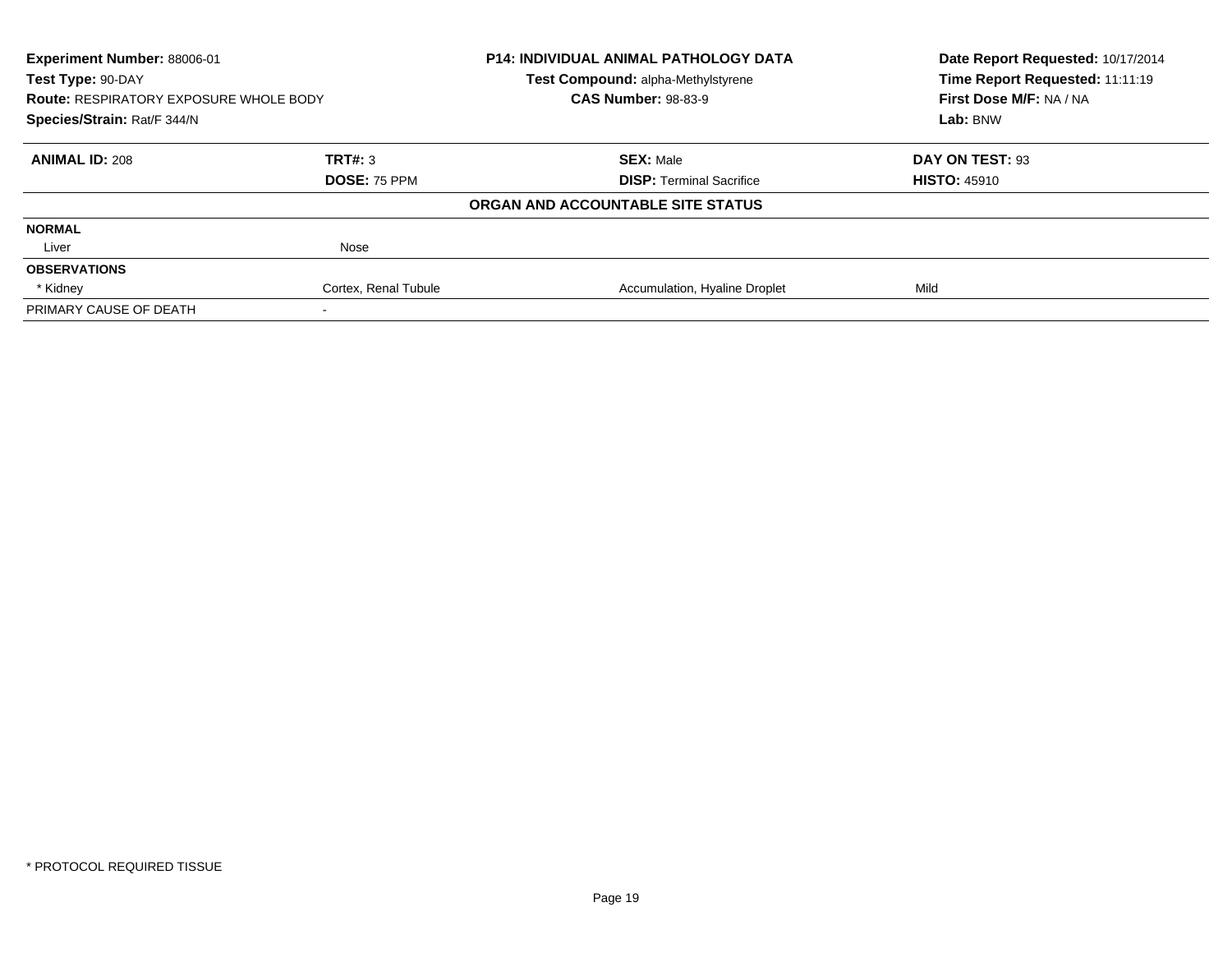| Experiment Number: 88006-01                   |                      | <b>P14: INDIVIDUAL ANIMAL PATHOLOGY DATA</b> | Date Report Requested: 10/17/2014 |
|-----------------------------------------------|----------------------|----------------------------------------------|-----------------------------------|
| Test Type: 90-DAY                             |                      | Test Compound: alpha-Methylstyrene           | Time Report Requested: 11:11:19   |
| <b>Route: RESPIRATORY EXPOSURE WHOLE BODY</b> |                      | <b>CAS Number: 98-83-9</b>                   | First Dose M/F: NA / NA           |
| Species/Strain: Rat/F 344/N                   |                      |                                              | Lab: BNW                          |
| <b>ANIMAL ID: 209</b>                         | TRT#: 3              | <b>SEX: Male</b>                             | DAY ON TEST: 93                   |
|                                               | DOSE: 75 PPM         | <b>DISP:</b> Terminal Sacrifice              | <b>HISTO: 45911</b>               |
|                                               |                      | ORGAN AND ACCOUNTABLE SITE STATUS            |                                   |
| <b>NORMAL</b>                                 |                      |                                              |                                   |
| Liver                                         | Nose                 |                                              |                                   |
| <b>OBSERVATIONS</b>                           |                      |                                              |                                   |
| * Kidney                                      | Cortex, Renal Tubule | Accumulation, Hyaline Droplet                | Minimal                           |
| PRIMARY CAUSE OF DEATH                        |                      |                                              |                                   |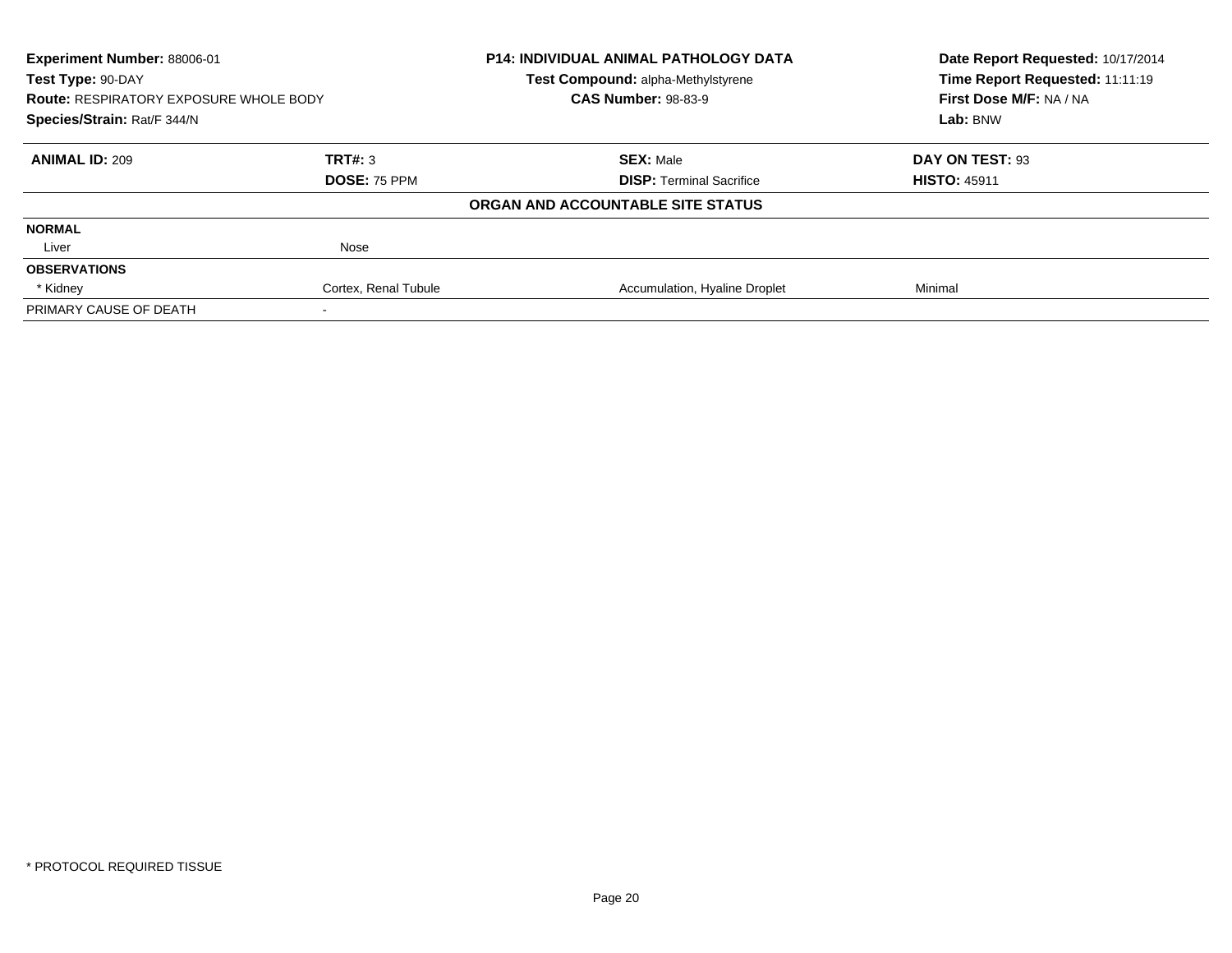| Experiment Number: 88006-01<br>Test Type: 90-DAY<br><b>Route: RESPIRATORY EXPOSURE WHOLE BODY</b><br>Species/Strain: Rat/F 344/N |                      | <b>P14: INDIVIDUAL ANIMAL PATHOLOGY DATA</b> | Date Report Requested: 10/17/2014<br>Time Report Requested: 11:11:19<br>First Dose M/F: NA / NA<br>Lab: BNW |
|----------------------------------------------------------------------------------------------------------------------------------|----------------------|----------------------------------------------|-------------------------------------------------------------------------------------------------------------|
|                                                                                                                                  |                      | <b>Test Compound: alpha-Methylstyrene</b>    |                                                                                                             |
|                                                                                                                                  |                      | <b>CAS Number: 98-83-9</b>                   |                                                                                                             |
|                                                                                                                                  |                      |                                              |                                                                                                             |
| <b>ANIMAL ID: 210</b>                                                                                                            | TRT#: 3              | <b>SEX: Male</b>                             | DAY ON TEST: 93                                                                                             |
|                                                                                                                                  | <b>DOSE: 75 PPM</b>  | <b>DISP:</b> Terminal Sacrifice              | <b>HISTO: 45912</b>                                                                                         |
|                                                                                                                                  |                      | ORGAN AND ACCOUNTABLE SITE STATUS            |                                                                                                             |
| <b>NORMAL</b>                                                                                                                    |                      |                                              |                                                                                                             |
| Liver                                                                                                                            | Nose                 |                                              |                                                                                                             |
| <b>OBSERVATIONS</b>                                                                                                              |                      |                                              |                                                                                                             |
| * Kidney                                                                                                                         | Cortex, Renal Tubule | Accumulation, Hyaline Droplet                | Minimal                                                                                                     |
| PRIMARY CAUSE OF DEATH                                                                                                           |                      |                                              |                                                                                                             |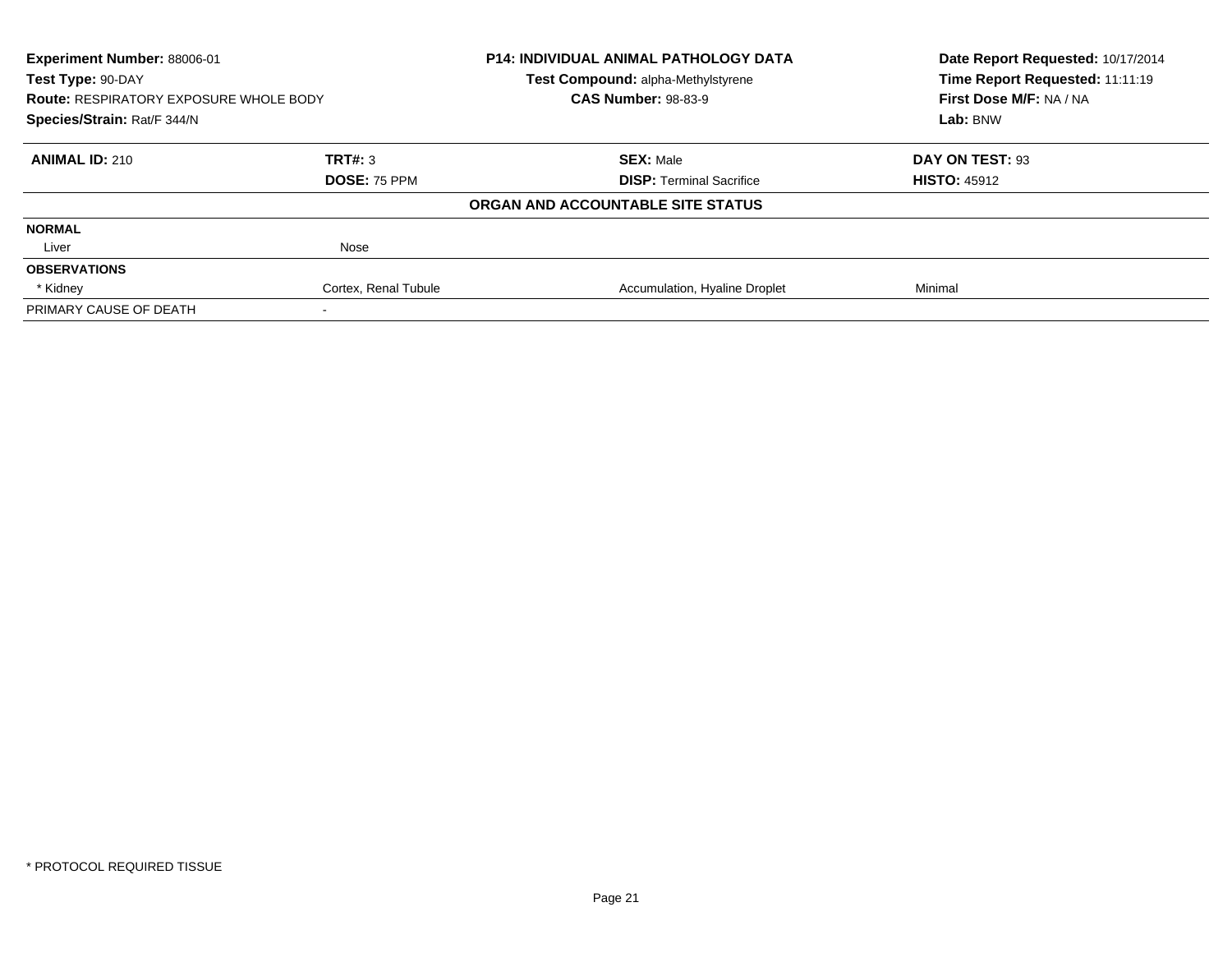| Experiment Number: 88006-01<br>Test Type: 90-DAY<br><b>Route: RESPIRATORY EXPOSURE WHOLE BODY</b><br>Species/Strain: Rat/F 344/N |                      | <b>P14: INDIVIDUAL ANIMAL PATHOLOGY DATA</b><br>Test Compound: alpha-Methylstyrene<br><b>CAS Number: 98-83-9</b> | Date Report Requested: 10/17/2014<br>Time Report Requested: 11:11:19<br>First Dose M/F: NA / NA<br>Lab: BNW |
|----------------------------------------------------------------------------------------------------------------------------------|----------------------|------------------------------------------------------------------------------------------------------------------|-------------------------------------------------------------------------------------------------------------|
|                                                                                                                                  |                      |                                                                                                                  |                                                                                                             |
| <b>ANIMAL ID: 401</b>                                                                                                            | TRT#: 5              | <b>SEX: Male</b>                                                                                                 | DAY ON TEST: 93                                                                                             |
|                                                                                                                                  | <b>DOSE: 150 PPM</b> | <b>DISP:</b> Terminal Sacrifice                                                                                  | <b>HISTO: 45883</b>                                                                                         |
|                                                                                                                                  |                      | ORGAN AND ACCOUNTABLE SITE STATUS                                                                                |                                                                                                             |
| <b>NORMAL</b>                                                                                                                    |                      |                                                                                                                  |                                                                                                             |
| Liver                                                                                                                            | Nose                 |                                                                                                                  |                                                                                                             |
| <b>OBSERVATIONS</b>                                                                                                              |                      |                                                                                                                  |                                                                                                             |
| * Kidney                                                                                                                         | Cortex, Renal Tubule | Accumulation, Hyaline Droplet                                                                                    | Minimal                                                                                                     |
|                                                                                                                                  | Cortex, Renal Tubule | Regeneration                                                                                                     | Minimal                                                                                                     |
| PRIMARY CAUSE OF DEATH                                                                                                           |                      |                                                                                                                  |                                                                                                             |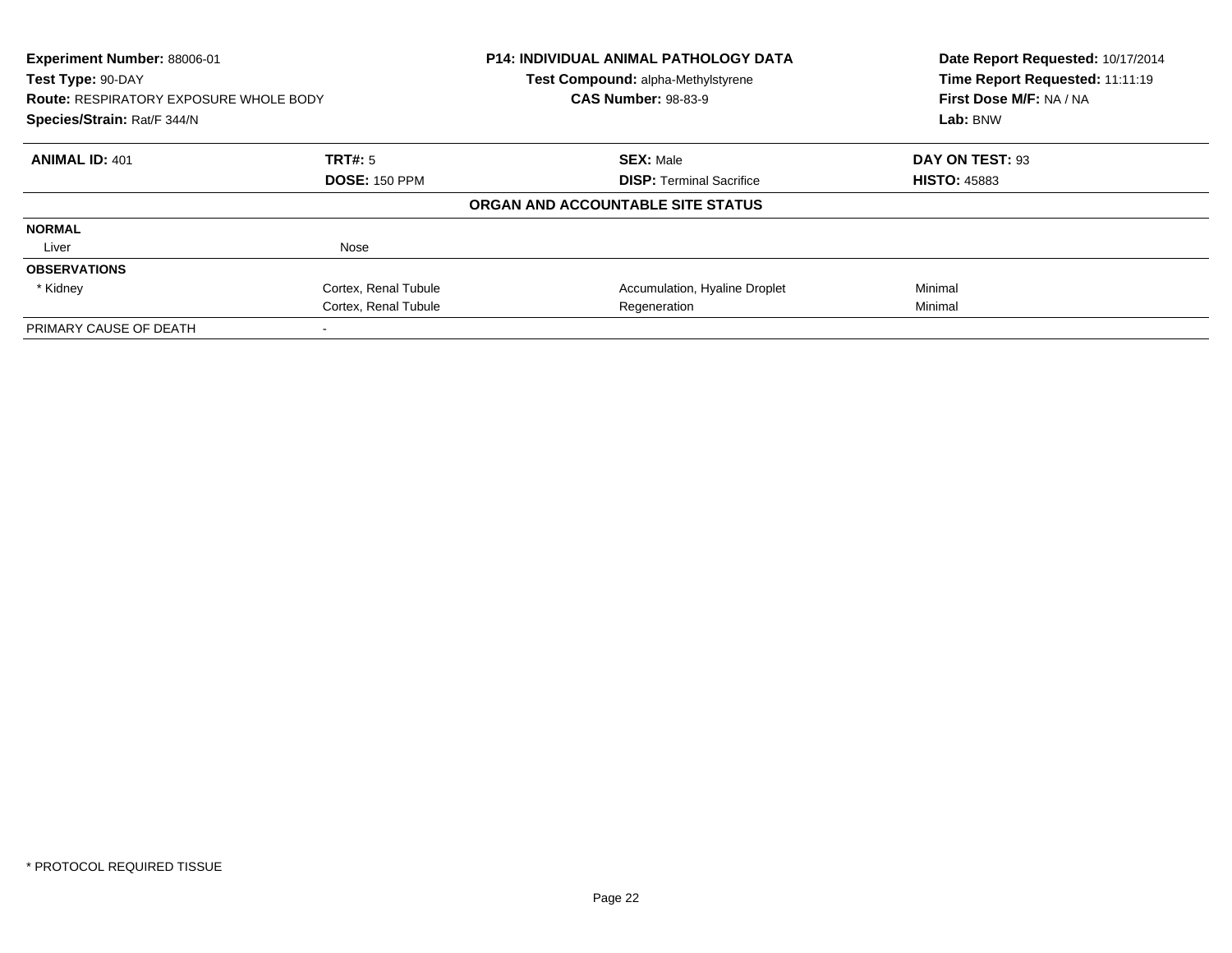| Experiment Number: 88006-01<br>Test Type: 90-DAY                             |                      | P14: INDIVIDUAL ANIMAL PATHOLOGY DATA<br>Test Compound: alpha-Methylstyrene | Date Report Requested: 10/17/2014<br>Time Report Requested: 11:11:19 |
|------------------------------------------------------------------------------|----------------------|-----------------------------------------------------------------------------|----------------------------------------------------------------------|
| <b>Route: RESPIRATORY EXPOSURE WHOLE BODY</b><br>Species/Strain: Rat/F 344/N |                      | <b>CAS Number: 98-83-9</b>                                                  | First Dose M/F: NA / NA<br>Lab: BNW                                  |
|                                                                              |                      |                                                                             |                                                                      |
| <b>ANIMAL ID: 402</b>                                                        | <b>TRT#: 5</b>       | <b>SEX: Male</b>                                                            | DAY ON TEST: 93                                                      |
|                                                                              | <b>DOSE: 150 PPM</b> | <b>DISP:</b> Terminal Sacrifice                                             | <b>HISTO: 45884</b>                                                  |
|                                                                              |                      | ORGAN AND ACCOUNTABLE SITE STATUS                                           |                                                                      |
| <b>NORMAL</b>                                                                |                      |                                                                             |                                                                      |
| Liver                                                                        | Nose                 |                                                                             |                                                                      |
| <b>OBSERVATIONS</b>                                                          |                      |                                                                             |                                                                      |
| * Kidney                                                                     | Cortex, Renal Tubule | Accumulation, Hyaline Droplet                                               | Minimal                                                              |
|                                                                              | Cortex, Renal Tubule | Regeneration                                                                | Minimal                                                              |
| PRIMARY CAUSE OF DEATH                                                       |                      |                                                                             |                                                                      |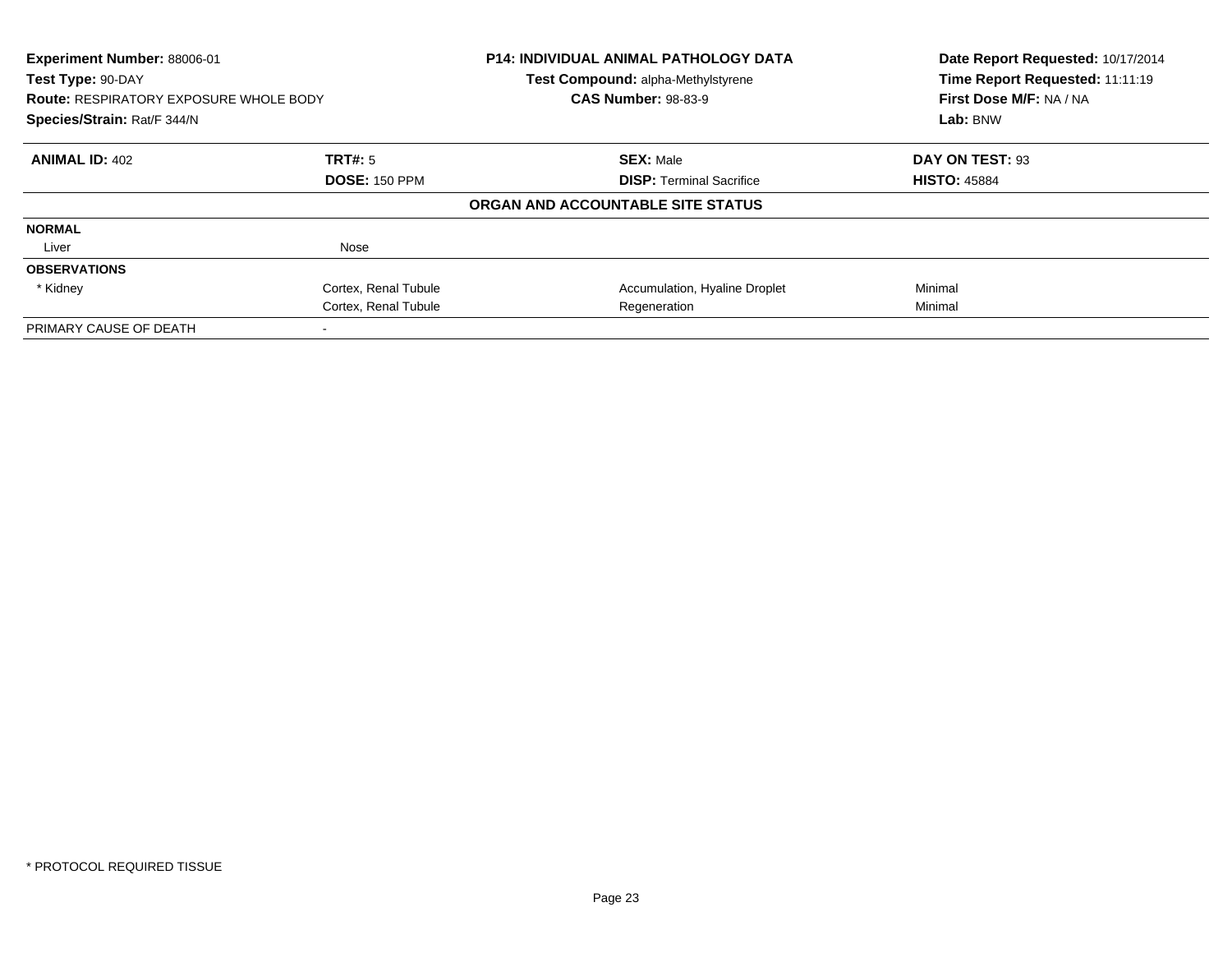| Experiment Number: 88006-01<br>Test Type: 90-DAY<br><b>Route: RESPIRATORY EXPOSURE WHOLE BODY</b><br>Species/Strain: Rat/F 344/N |                      | <b>P14: INDIVIDUAL ANIMAL PATHOLOGY DATA</b><br>Test Compound: alpha-Methylstyrene<br><b>CAS Number: 98-83-9</b> | Date Report Requested: 10/17/2014<br>Time Report Requested: 11:11:19<br>First Dose M/F: NA / NA<br>Lab: BNW |
|----------------------------------------------------------------------------------------------------------------------------------|----------------------|------------------------------------------------------------------------------------------------------------------|-------------------------------------------------------------------------------------------------------------|
|                                                                                                                                  |                      |                                                                                                                  |                                                                                                             |
| <b>ANIMAL ID: 403</b>                                                                                                            | TRT#: 5              | <b>SEX: Male</b>                                                                                                 | DAY ON TEST: 93                                                                                             |
|                                                                                                                                  | <b>DOSE: 150 PPM</b> | <b>DISP:</b> Terminal Sacrifice                                                                                  | <b>HISTO: 45885</b>                                                                                         |
|                                                                                                                                  |                      | ORGAN AND ACCOUNTABLE SITE STATUS                                                                                |                                                                                                             |
| <b>NORMAL</b>                                                                                                                    |                      |                                                                                                                  |                                                                                                             |
| Liver                                                                                                                            | Nose                 |                                                                                                                  |                                                                                                             |
| <b>OBSERVATIONS</b>                                                                                                              |                      |                                                                                                                  |                                                                                                             |
| * Kidney                                                                                                                         | Cortex, Renal Tubule | Accumulation, Hyaline Droplet                                                                                    | Minimal                                                                                                     |
|                                                                                                                                  | Cortex, Renal Tubule | Regeneration                                                                                                     | Minimal                                                                                                     |
| PRIMARY CAUSE OF DEATH                                                                                                           |                      |                                                                                                                  |                                                                                                             |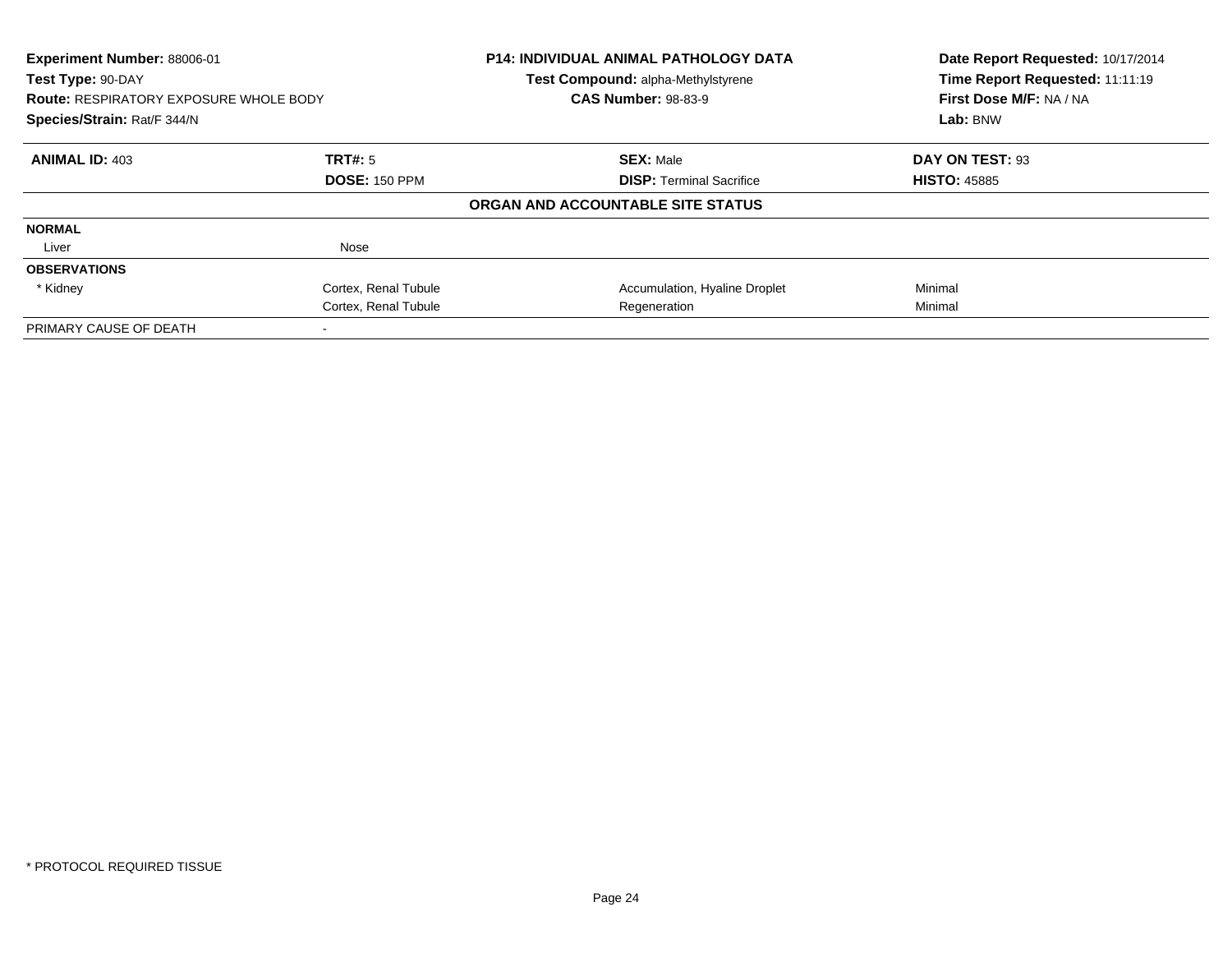| Experiment Number: 88006-01<br>Test Type: 90-DAY<br><b>Route: RESPIRATORY EXPOSURE WHOLE BODY</b><br>Species/Strain: Rat/F 344/N |                      | P14: INDIVIDUAL ANIMAL PATHOLOGY DATA<br>Test Compound: alpha-Methylstyrene | Date Report Requested: 10/17/2014<br>Time Report Requested: 11:11:19 |
|----------------------------------------------------------------------------------------------------------------------------------|----------------------|-----------------------------------------------------------------------------|----------------------------------------------------------------------|
|                                                                                                                                  |                      | <b>CAS Number: 98-83-9</b>                                                  | First Dose M/F: NA / NA                                              |
|                                                                                                                                  |                      |                                                                             | Lab: BNW                                                             |
| <b>ANIMAL ID: 404</b>                                                                                                            | <b>TRT#: 5</b>       | <b>SEX: Male</b>                                                            | DAY ON TEST: 93                                                      |
|                                                                                                                                  | <b>DOSE: 150 PPM</b> | <b>DISP:</b> Terminal Sacrifice                                             | <b>HISTO: 45886</b>                                                  |
|                                                                                                                                  |                      | ORGAN AND ACCOUNTABLE SITE STATUS                                           |                                                                      |
| <b>NORMAL</b>                                                                                                                    |                      |                                                                             |                                                                      |
| Liver                                                                                                                            | Nose                 |                                                                             |                                                                      |
| <b>OBSERVATIONS</b>                                                                                                              |                      |                                                                             |                                                                      |
| * Kidney                                                                                                                         | Cortex, Renal Tubule | Accumulation, Hyaline Droplet                                               | Mild                                                                 |
|                                                                                                                                  | Cortex, Renal Tubule | Regeneration                                                                | Minimal                                                              |
| PRIMARY CAUSE OF DEATH                                                                                                           |                      |                                                                             |                                                                      |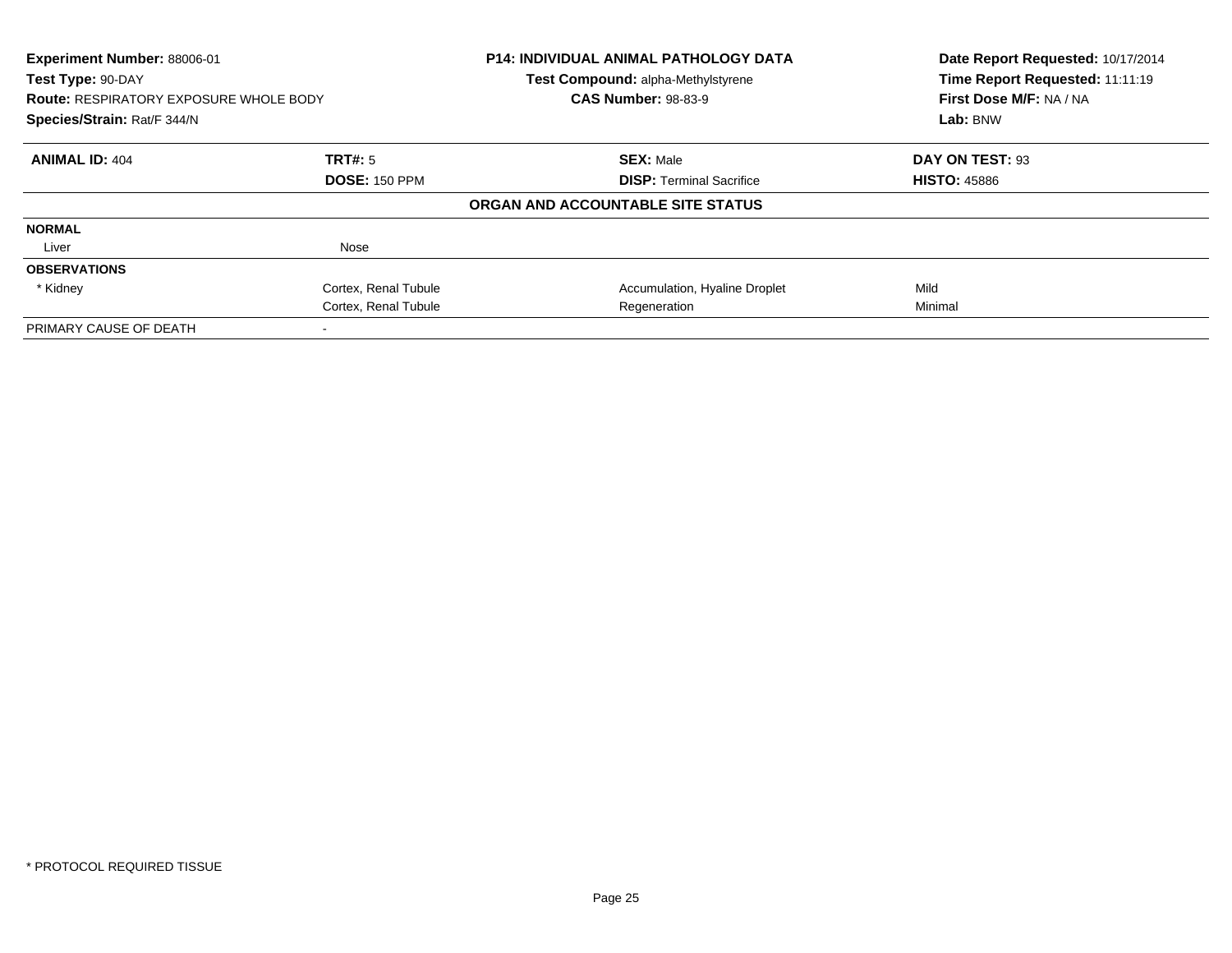| Experiment Number: 88006-01<br>Test Type: 90-DAY<br><b>Route: RESPIRATORY EXPOSURE WHOLE BODY</b><br>Species/Strain: Rat/F 344/N |                      | <b>P14: INDIVIDUAL ANIMAL PATHOLOGY DATA</b><br>Test Compound: alpha-Methylstyrene<br><b>CAS Number: 98-83-9</b> | Date Report Requested: 10/17/2014<br>Time Report Requested: 11:11:19<br>First Dose M/F: NA / NA<br>Lab: BNW |
|----------------------------------------------------------------------------------------------------------------------------------|----------------------|------------------------------------------------------------------------------------------------------------------|-------------------------------------------------------------------------------------------------------------|
|                                                                                                                                  |                      |                                                                                                                  |                                                                                                             |
| <b>ANIMAL ID: 405</b>                                                                                                            | TRT#: 5              | <b>SEX: Male</b>                                                                                                 | DAY ON TEST: 93                                                                                             |
|                                                                                                                                  | <b>DOSE: 150 PPM</b> | <b>DISP:</b> Terminal Sacrifice                                                                                  | <b>HISTO: 45887</b>                                                                                         |
|                                                                                                                                  |                      | ORGAN AND ACCOUNTABLE SITE STATUS                                                                                |                                                                                                             |
| <b>NORMAL</b>                                                                                                                    |                      |                                                                                                                  |                                                                                                             |
| Liver                                                                                                                            | Nose                 |                                                                                                                  |                                                                                                             |
| <b>OBSERVATIONS</b>                                                                                                              |                      |                                                                                                                  |                                                                                                             |
| * Kidney                                                                                                                         | Cortex, Renal Tubule | Accumulation, Hyaline Droplet                                                                                    | Minimal                                                                                                     |
|                                                                                                                                  | Cortex, Renal Tubule | Regeneration                                                                                                     | Minimal                                                                                                     |
| PRIMARY CAUSE OF DEATH                                                                                                           |                      |                                                                                                                  |                                                                                                             |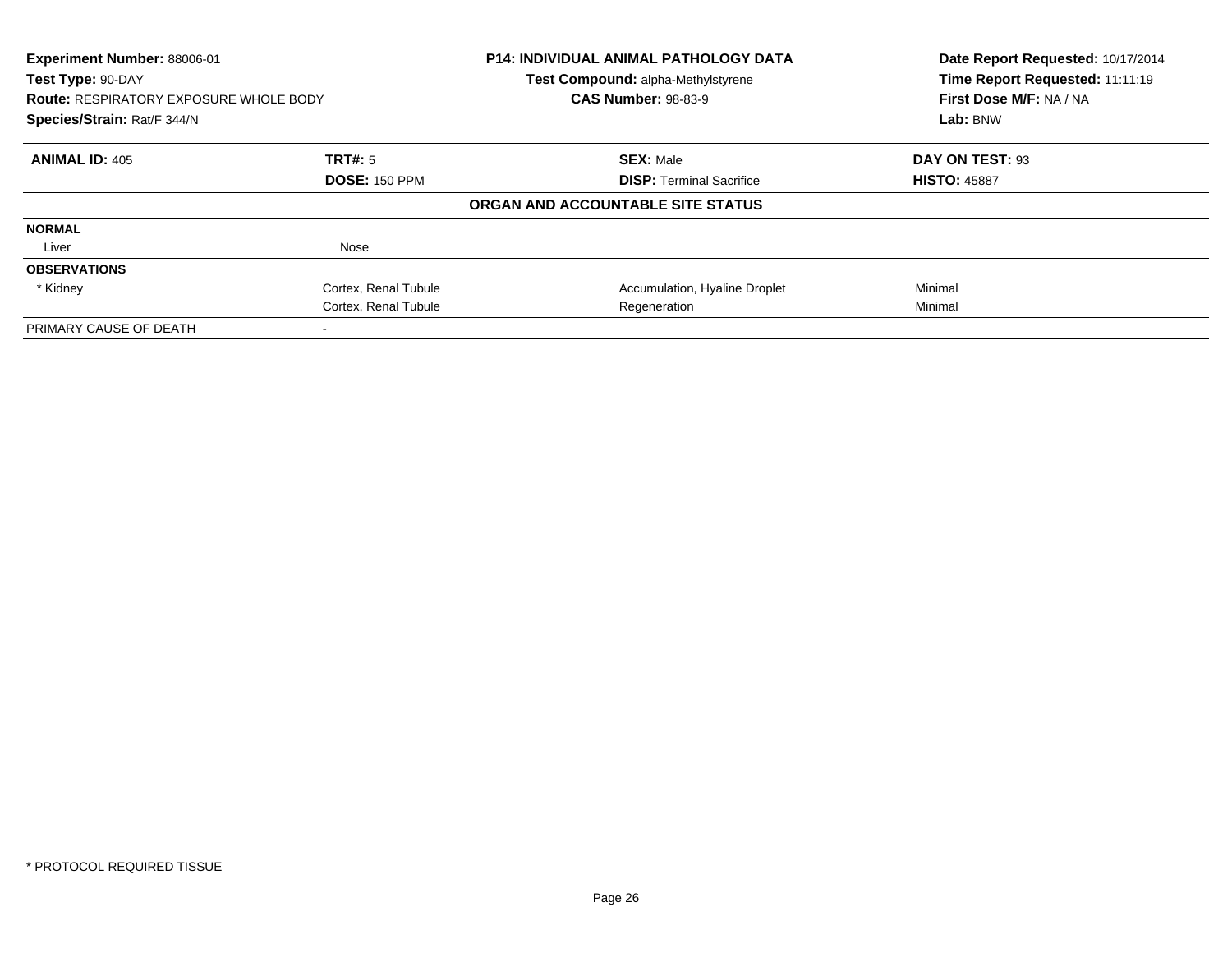| Experiment Number: 88006-01<br>Test Type: 90-DAY<br><b>Route: RESPIRATORY EXPOSURE WHOLE BODY</b><br>Species/Strain: Rat/F 344/N |                      | <b>P14: INDIVIDUAL ANIMAL PATHOLOGY DATA</b> | Date Report Requested: 10/17/2014<br>Time Report Requested: 11:11:19 |
|----------------------------------------------------------------------------------------------------------------------------------|----------------------|----------------------------------------------|----------------------------------------------------------------------|
|                                                                                                                                  |                      | <b>Test Compound: alpha-Methylstyrene</b>    |                                                                      |
|                                                                                                                                  |                      | <b>CAS Number: 98-83-9</b>                   | First Dose M/F: NA / NA                                              |
|                                                                                                                                  |                      |                                              | Lab: BNW                                                             |
| <b>ANIMAL ID: 406</b>                                                                                                            | TRT#: 5              | <b>SEX: Male</b>                             | DAY ON TEST: 93                                                      |
|                                                                                                                                  | <b>DOSE: 150 PPM</b> | <b>DISP:</b> Terminal Sacrifice              | <b>HISTO: 45888</b>                                                  |
|                                                                                                                                  |                      | ORGAN AND ACCOUNTABLE SITE STATUS            |                                                                      |
| <b>NORMAL</b>                                                                                                                    |                      |                                              |                                                                      |
| Liver                                                                                                                            | Nose                 |                                              |                                                                      |
| <b>OBSERVATIONS</b>                                                                                                              |                      |                                              |                                                                      |
| * Kidney                                                                                                                         | Cortex, Renal Tubule | Accumulation, Hyaline Droplet                | Mild                                                                 |
| PRIMARY CAUSE OF DEATH                                                                                                           |                      |                                              |                                                                      |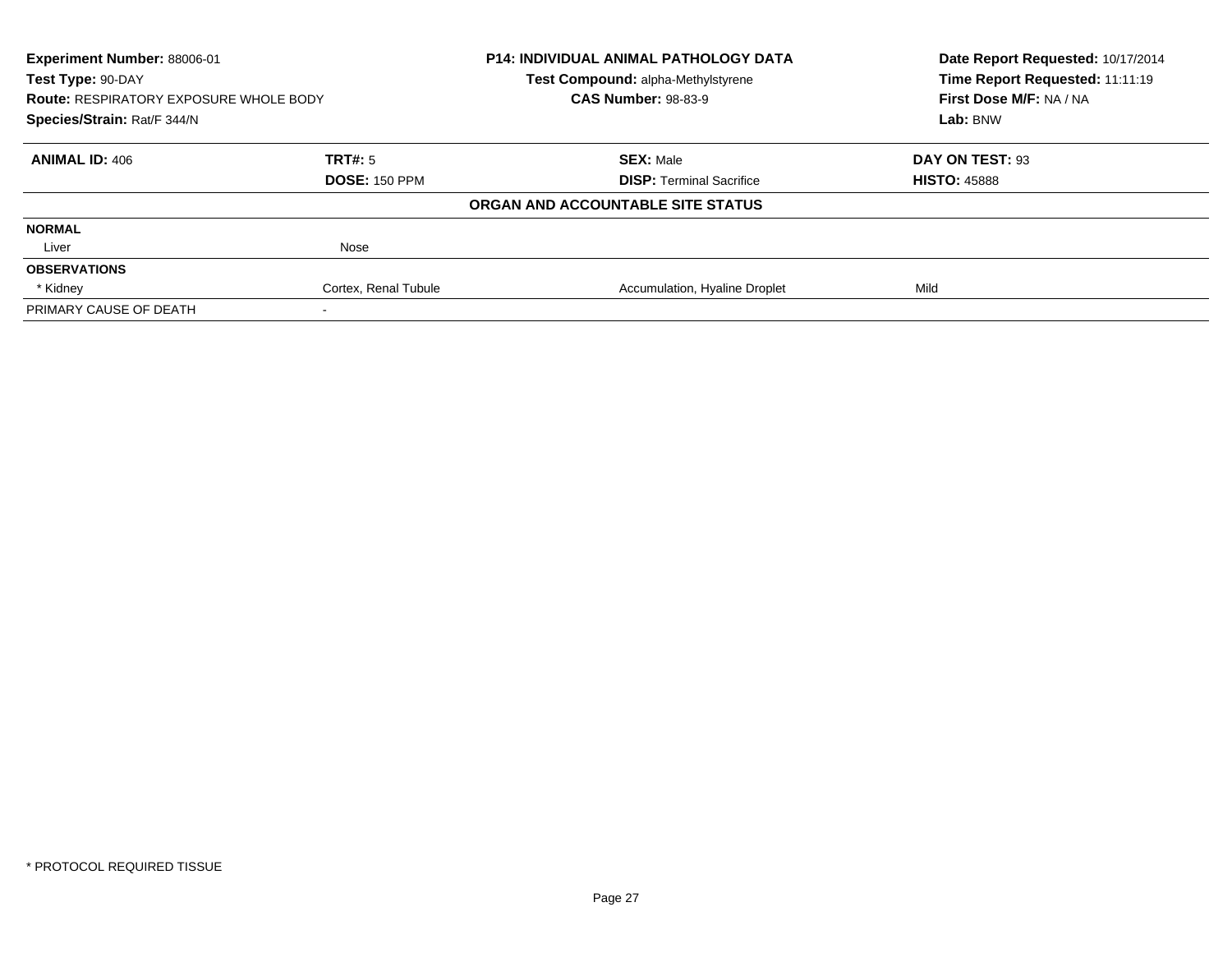| Experiment Number: 88006-01<br>Test Type: 90-DAY<br><b>Route: RESPIRATORY EXPOSURE WHOLE BODY</b> |                      | <b>P14: INDIVIDUAL ANIMAL PATHOLOGY DATA</b><br>Test Compound: alpha-Methylstyrene<br><b>CAS Number: 98-83-9</b> | Date Report Requested: 10/17/2014<br>Time Report Requested: 11:11:19<br>First Dose M/F: NA / NA |
|---------------------------------------------------------------------------------------------------|----------------------|------------------------------------------------------------------------------------------------------------------|-------------------------------------------------------------------------------------------------|
| Species/Strain: Rat/F 344/N                                                                       |                      |                                                                                                                  | Lab: BNW                                                                                        |
| <b>ANIMAL ID: 407</b>                                                                             | TRT#: 5              | <b>SEX: Male</b>                                                                                                 | DAY ON TEST: 93                                                                                 |
|                                                                                                   | <b>DOSE: 150 PPM</b> | <b>DISP:</b> Terminal Sacrifice                                                                                  | <b>HISTO: 45889</b>                                                                             |
|                                                                                                   |                      | ORGAN AND ACCOUNTABLE SITE STATUS                                                                                |                                                                                                 |
| <b>NORMAL</b>                                                                                     |                      |                                                                                                                  |                                                                                                 |
| Liver                                                                                             | Nose                 |                                                                                                                  |                                                                                                 |
| <b>OBSERVATIONS</b>                                                                               |                      |                                                                                                                  |                                                                                                 |
| * Kidney                                                                                          | Cortex, Renal Tubule | Accumulation, Hyaline Droplet                                                                                    | Minimal                                                                                         |
|                                                                                                   | Cortex, Renal Tubule | Regeneration                                                                                                     | Minimal                                                                                         |
| PRIMARY CAUSE OF DEATH                                                                            |                      |                                                                                                                  |                                                                                                 |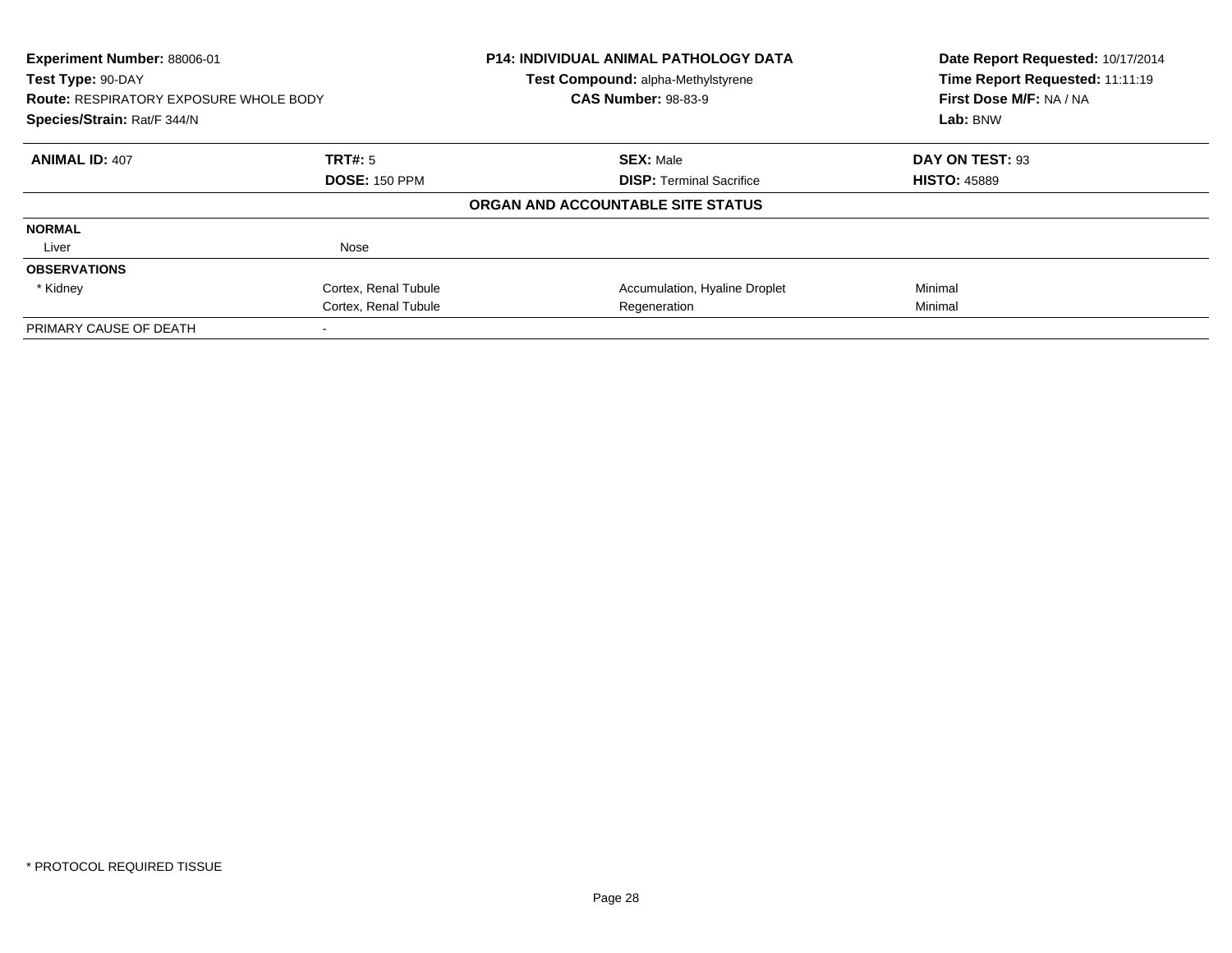| Experiment Number: 88006-01<br>Test Type: 90-DAY<br><b>Route: RESPIRATORY EXPOSURE WHOLE BODY</b><br>Species/Strain: Rat/F 344/N |                      | <b>P14: INDIVIDUAL ANIMAL PATHOLOGY DATA</b><br>Test Compound: alpha-Methylstyrene<br><b>CAS Number: 98-83-9</b> | Date Report Requested: 10/17/2014<br>Time Report Requested: 11:11:19<br>First Dose M/F: NA / NA<br>Lab: BNW |
|----------------------------------------------------------------------------------------------------------------------------------|----------------------|------------------------------------------------------------------------------------------------------------------|-------------------------------------------------------------------------------------------------------------|
|                                                                                                                                  |                      |                                                                                                                  |                                                                                                             |
| <b>ANIMAL ID: 408</b>                                                                                                            | TRT#: 5              | <b>SEX: Male</b>                                                                                                 | DAY ON TEST: 93                                                                                             |
|                                                                                                                                  | <b>DOSE: 150 PPM</b> | <b>DISP:</b> Terminal Sacrifice                                                                                  | <b>HISTO: 45890</b>                                                                                         |
|                                                                                                                                  |                      | ORGAN AND ACCOUNTABLE SITE STATUS                                                                                |                                                                                                             |
| <b>NORMAL</b>                                                                                                                    |                      |                                                                                                                  |                                                                                                             |
| Liver                                                                                                                            | Nose                 |                                                                                                                  |                                                                                                             |
| <b>OBSERVATIONS</b>                                                                                                              |                      |                                                                                                                  |                                                                                                             |
| * Kidney                                                                                                                         | Cortex, Renal Tubule | Accumulation, Hyaline Droplet                                                                                    | Mild                                                                                                        |
|                                                                                                                                  | Cortex, Renal Tubule | Regeneration                                                                                                     | Minimal                                                                                                     |
| PRIMARY CAUSE OF DEATH                                                                                                           |                      |                                                                                                                  |                                                                                                             |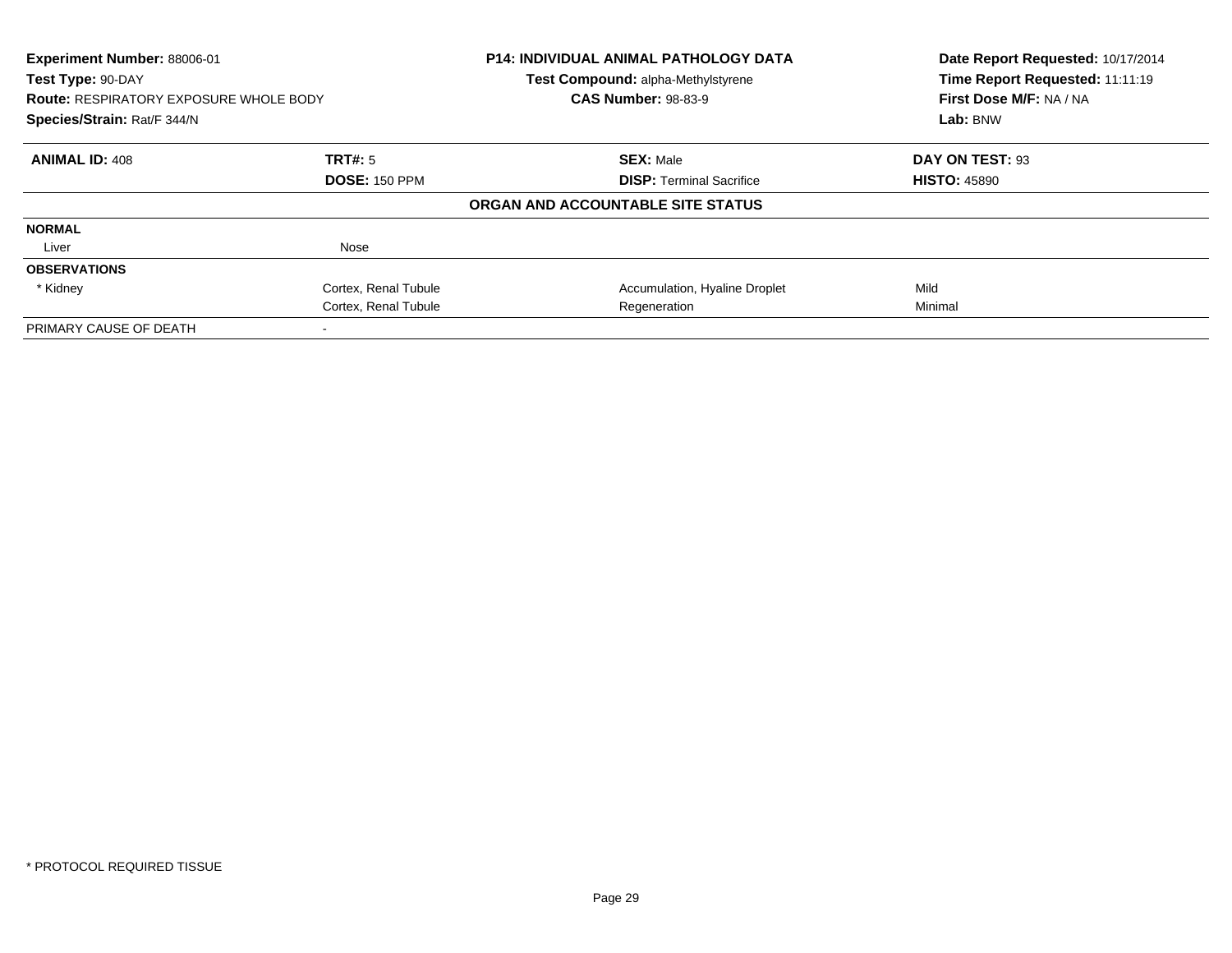| Experiment Number: 88006-01<br>Test Type: 90-DAY<br><b>Route: RESPIRATORY EXPOSURE WHOLE BODY</b><br>Species/Strain: Rat/F 344/N |                      | <b>P14: INDIVIDUAL ANIMAL PATHOLOGY DATA</b><br>Test Compound: alpha-Methylstyrene<br><b>CAS Number: 98-83-9</b> | Date Report Requested: 10/17/2014<br>Time Report Requested: 11:11:19<br>First Dose M/F: NA / NA<br>Lab: BNW |
|----------------------------------------------------------------------------------------------------------------------------------|----------------------|------------------------------------------------------------------------------------------------------------------|-------------------------------------------------------------------------------------------------------------|
|                                                                                                                                  |                      |                                                                                                                  |                                                                                                             |
| <b>ANIMAL ID: 409</b>                                                                                                            | TRT#: 5              | <b>SEX: Male</b>                                                                                                 | DAY ON TEST: 93                                                                                             |
|                                                                                                                                  | <b>DOSE: 150 PPM</b> | <b>DISP:</b> Terminal Sacrifice                                                                                  | <b>HISTO: 45891</b>                                                                                         |
|                                                                                                                                  |                      | ORGAN AND ACCOUNTABLE SITE STATUS                                                                                |                                                                                                             |
| <b>NORMAL</b>                                                                                                                    |                      |                                                                                                                  |                                                                                                             |
| Liver                                                                                                                            | Nose                 |                                                                                                                  |                                                                                                             |
| <b>OBSERVATIONS</b>                                                                                                              |                      |                                                                                                                  |                                                                                                             |
| * Kidney                                                                                                                         | Cortex, Renal Tubule | Accumulation, Hyaline Droplet                                                                                    | Minimal                                                                                                     |
|                                                                                                                                  | Cortex, Renal Tubule | Regeneration                                                                                                     | Minimal                                                                                                     |
| PRIMARY CAUSE OF DEATH                                                                                                           |                      |                                                                                                                  |                                                                                                             |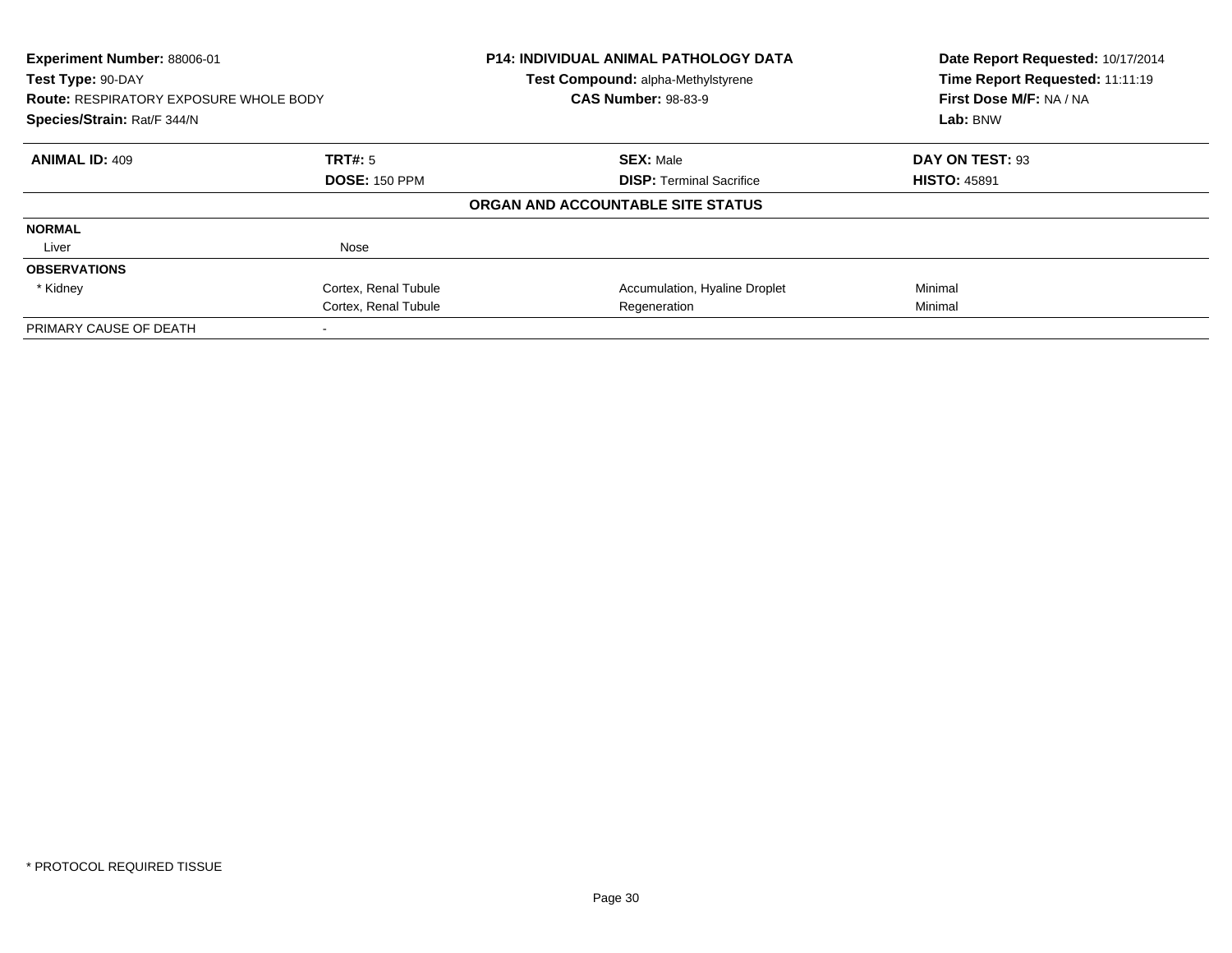| Experiment Number: 88006-01<br>Test Type: 90-DAY<br><b>Route: RESPIRATORY EXPOSURE WHOLE BODY</b><br>Species/Strain: Rat/F 344/N |                      | <b>P14: INDIVIDUAL ANIMAL PATHOLOGY DATA</b><br>Test Compound: alpha-Methylstyrene<br><b>CAS Number: 98-83-9</b> | Date Report Requested: 10/17/2014<br>Time Report Requested: 11:11:19<br>First Dose M/F: NA / NA<br>Lab: BNW |
|----------------------------------------------------------------------------------------------------------------------------------|----------------------|------------------------------------------------------------------------------------------------------------------|-------------------------------------------------------------------------------------------------------------|
|                                                                                                                                  |                      |                                                                                                                  |                                                                                                             |
| <b>ANIMAL ID: 410</b>                                                                                                            | TRT#: 5              | <b>SEX: Male</b>                                                                                                 | DAY ON TEST: 93                                                                                             |
|                                                                                                                                  | <b>DOSE: 150 PPM</b> | <b>DISP:</b> Terminal Sacrifice                                                                                  | <b>HISTO: 45892</b>                                                                                         |
|                                                                                                                                  |                      | ORGAN AND ACCOUNTABLE SITE STATUS                                                                                |                                                                                                             |
| <b>NORMAL</b>                                                                                                                    |                      |                                                                                                                  |                                                                                                             |
| Liver                                                                                                                            | Nose                 |                                                                                                                  |                                                                                                             |
| <b>OBSERVATIONS</b>                                                                                                              |                      |                                                                                                                  |                                                                                                             |
| * Kidney                                                                                                                         | Cortex, Renal Tubule | Accumulation, Hyaline Droplet                                                                                    | Minimal                                                                                                     |
|                                                                                                                                  | Cortex, Renal Tubule | Regeneration                                                                                                     | Minimal                                                                                                     |
| PRIMARY CAUSE OF DEATH                                                                                                           |                      |                                                                                                                  |                                                                                                             |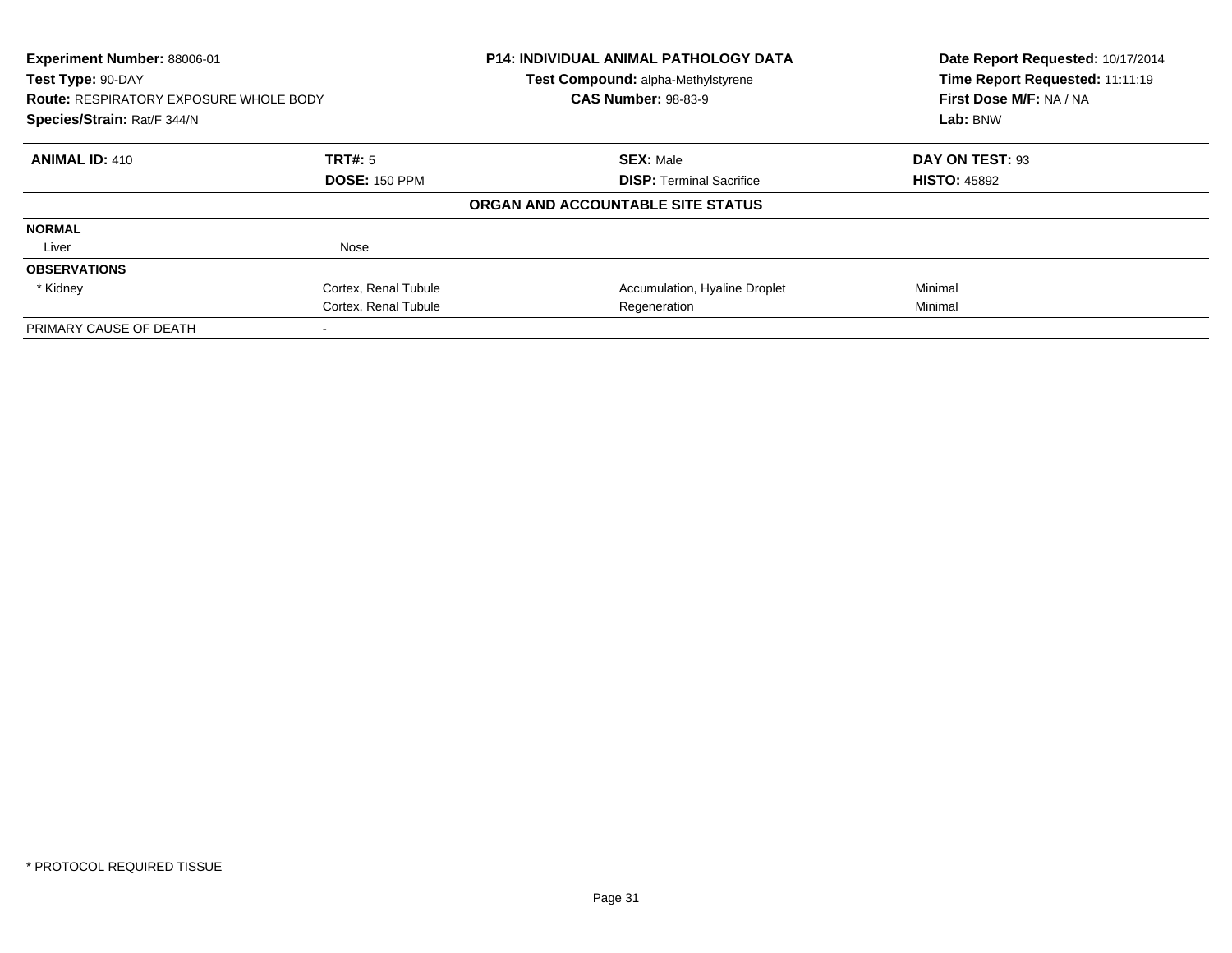| Experiment Number: 88006-01<br>Test Type: 90-DAY<br><b>Route: RESPIRATORY EXPOSURE WHOLE BODY</b><br>Species/Strain: Rat/F 344/N |                      | P14: INDIVIDUAL ANIMAL PATHOLOGY DATA<br>Test Compound: alpha-Methylstyrene<br><b>CAS Number: 98-83-9</b> | Date Report Requested: 10/17/2014<br>Time Report Requested: 11:11:20<br>First Dose M/F: NA / NA<br>Lab: BNW |
|----------------------------------------------------------------------------------------------------------------------------------|----------------------|-----------------------------------------------------------------------------------------------------------|-------------------------------------------------------------------------------------------------------------|
|                                                                                                                                  |                      |                                                                                                           |                                                                                                             |
| <b>ANIMAL ID: 601</b>                                                                                                            | <b>TRT#: 7</b>       | <b>SEX: Male</b>                                                                                          | DAY ON TEST: 93                                                                                             |
|                                                                                                                                  | <b>DOSE: 300 PPM</b> | <b>DISP:</b> Terminal Sacrifice                                                                           | <b>HISTO: 45863</b>                                                                                         |
|                                                                                                                                  |                      | ORGAN AND ACCOUNTABLE SITE STATUS                                                                         |                                                                                                             |
| <b>NORMAL</b>                                                                                                                    |                      |                                                                                                           |                                                                                                             |
| Liver                                                                                                                            | Nose                 |                                                                                                           |                                                                                                             |
| <b>OBSERVATIONS</b>                                                                                                              |                      |                                                                                                           |                                                                                                             |
| * Kidney                                                                                                                         | Cortex, Renal Tubule | Accumulation, Hyaline Droplet                                                                             | Minimal                                                                                                     |
|                                                                                                                                  | Cortex, Renal Tubule | Regeneration                                                                                              | Minimal                                                                                                     |
| PRIMARY CAUSE OF DEATH                                                                                                           |                      |                                                                                                           |                                                                                                             |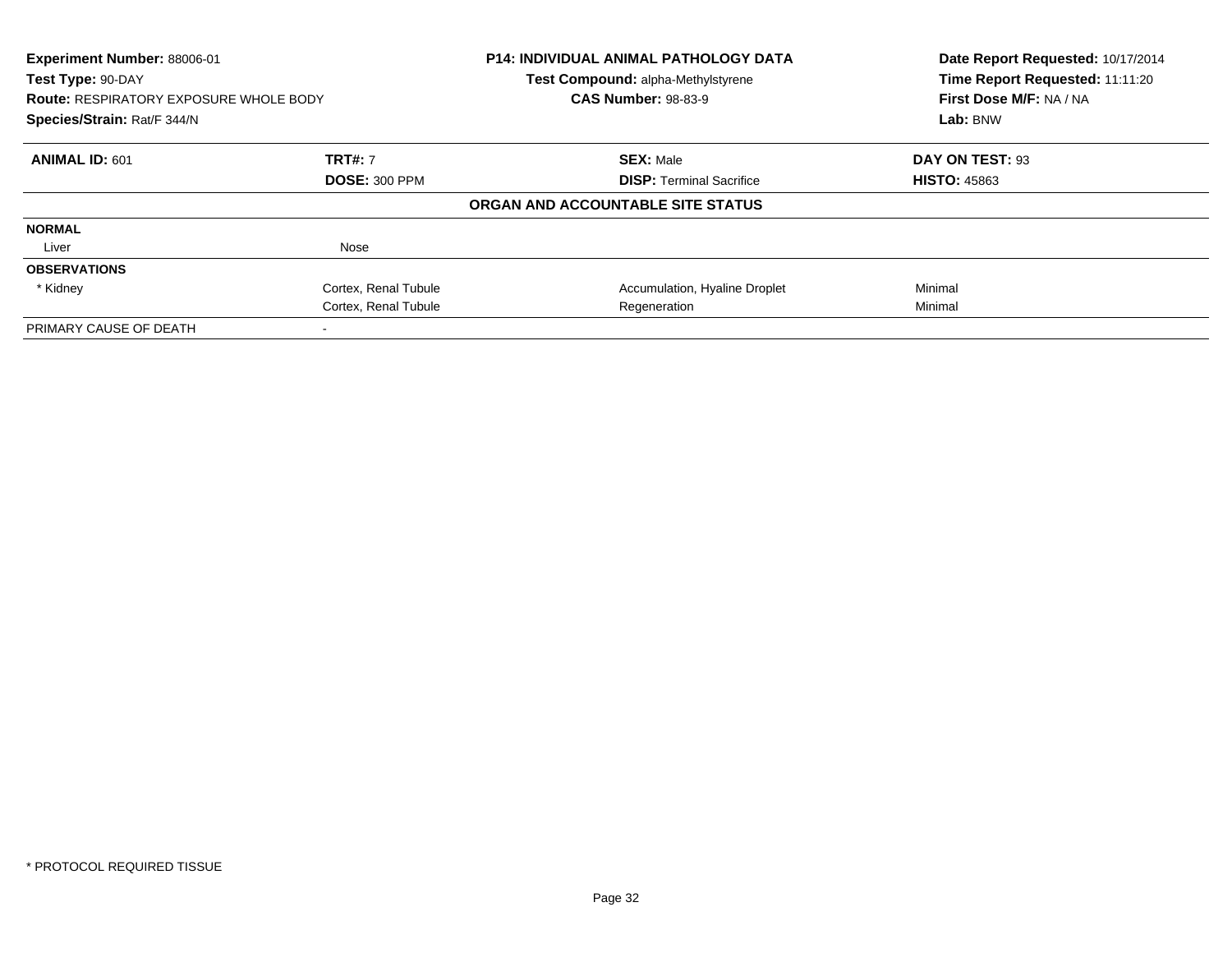| Experiment Number: 88006-01                                                                       |                      | <b>P14: INDIVIDUAL ANIMAL PATHOLOGY DATA</b> | Date Report Requested: 10/17/2014 |
|---------------------------------------------------------------------------------------------------|----------------------|----------------------------------------------|-----------------------------------|
| Test Type: 90-DAY<br><b>Route: RESPIRATORY EXPOSURE WHOLE BODY</b><br>Species/Strain: Rat/F 344/N |                      | <b>Test Compound: alpha-Methylstyrene</b>    | Time Report Requested: 11:11:20   |
|                                                                                                   |                      | <b>CAS Number: 98-83-9</b>                   | First Dose M/F: NA / NA           |
|                                                                                                   |                      |                                              | Lab: BNW                          |
| <b>ANIMAL ID: 602</b>                                                                             | <b>TRT#: 7</b>       | <b>SEX: Male</b>                             | DAY ON TEST: 93                   |
|                                                                                                   | <b>DOSE: 300 PPM</b> | <b>DISP:</b> Terminal Sacrifice              | <b>HISTO: 45864</b>               |
|                                                                                                   |                      | ORGAN AND ACCOUNTABLE SITE STATUS            |                                   |
| <b>NORMAL</b>                                                                                     |                      |                                              |                                   |
| Liver                                                                                             | Nose                 |                                              |                                   |
| <b>OBSERVATIONS</b>                                                                               |                      |                                              |                                   |
| * Kidney                                                                                          | Cortex, Renal Tubule | Accumulation, Hyaline Droplet                | Minimal                           |
| PRIMARY CAUSE OF DEATH                                                                            |                      |                                              |                                   |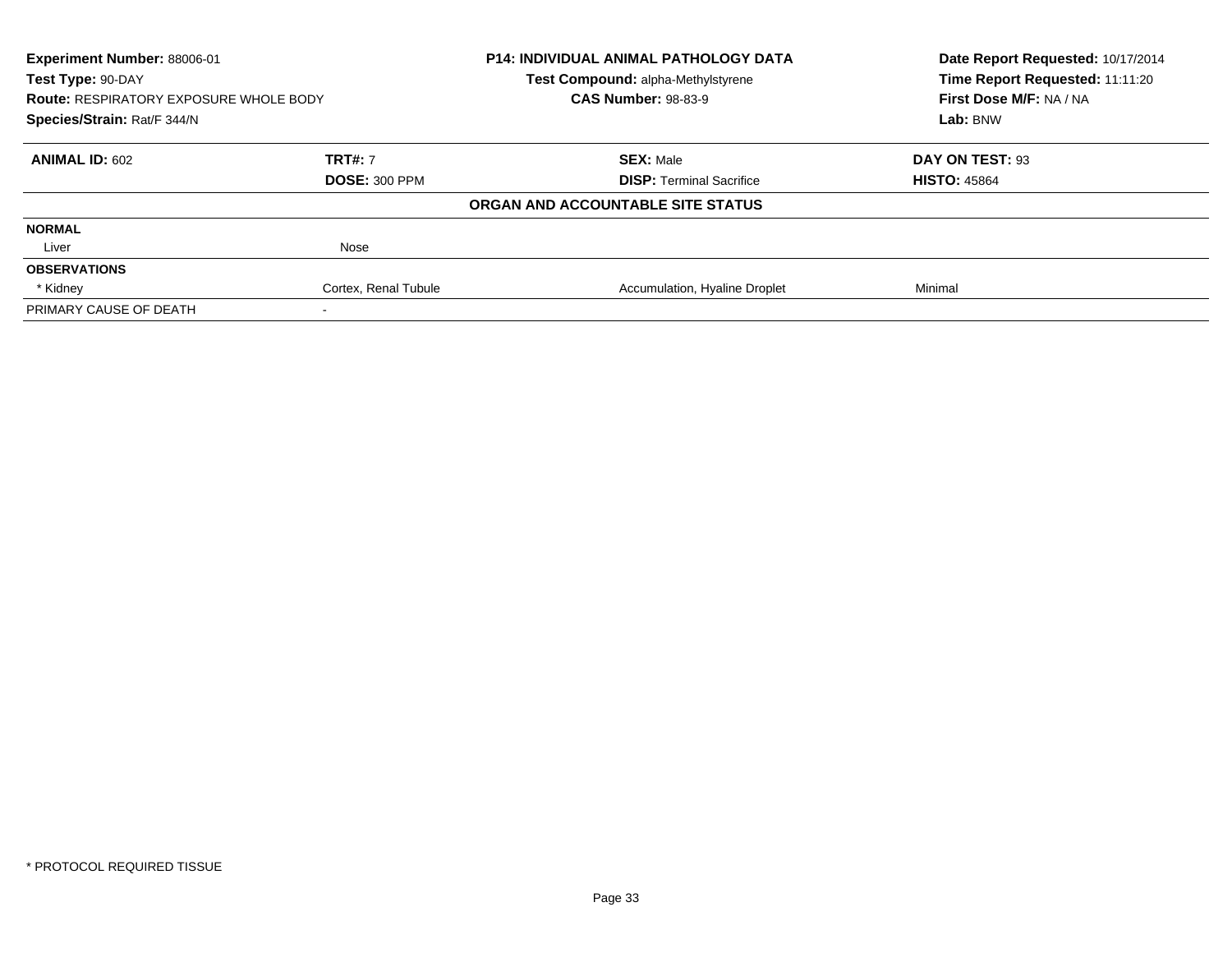| Experiment Number: 88006-01                                                                       |                      | <b>P14: INDIVIDUAL ANIMAL PATHOLOGY DATA</b> | Date Report Requested: 10/17/2014                                      |
|---------------------------------------------------------------------------------------------------|----------------------|----------------------------------------------|------------------------------------------------------------------------|
| Test Type: 90-DAY<br><b>Route: RESPIRATORY EXPOSURE WHOLE BODY</b><br>Species/Strain: Rat/F 344/N |                      | Test Compound: alpha-Methylstyrene           | Time Report Requested: 11:11:20<br>First Dose M/F: NA / NA<br>Lab: BNW |
|                                                                                                   |                      | <b>CAS Number: 98-83-9</b>                   |                                                                        |
|                                                                                                   |                      |                                              |                                                                        |
| <b>ANIMAL ID: 603</b>                                                                             | <b>TRT#: 7</b>       | <b>SEX: Male</b>                             | DAY ON TEST: 93                                                        |
|                                                                                                   | <b>DOSE: 300 PPM</b> | <b>DISP:</b> Terminal Sacrifice              | <b>HISTO: 45865</b>                                                    |
|                                                                                                   |                      | ORGAN AND ACCOUNTABLE SITE STATUS            |                                                                        |
| <b>NORMAL</b>                                                                                     |                      |                                              |                                                                        |
| Liver                                                                                             | Nose                 |                                              |                                                                        |
| <b>OBSERVATIONS</b>                                                                               |                      |                                              |                                                                        |
| * Kidney                                                                                          | Cortex, Renal Tubule | Accumulation, Hyaline Droplet                | Mild                                                                   |
| PRIMARY CAUSE OF DEATH                                                                            |                      |                                              |                                                                        |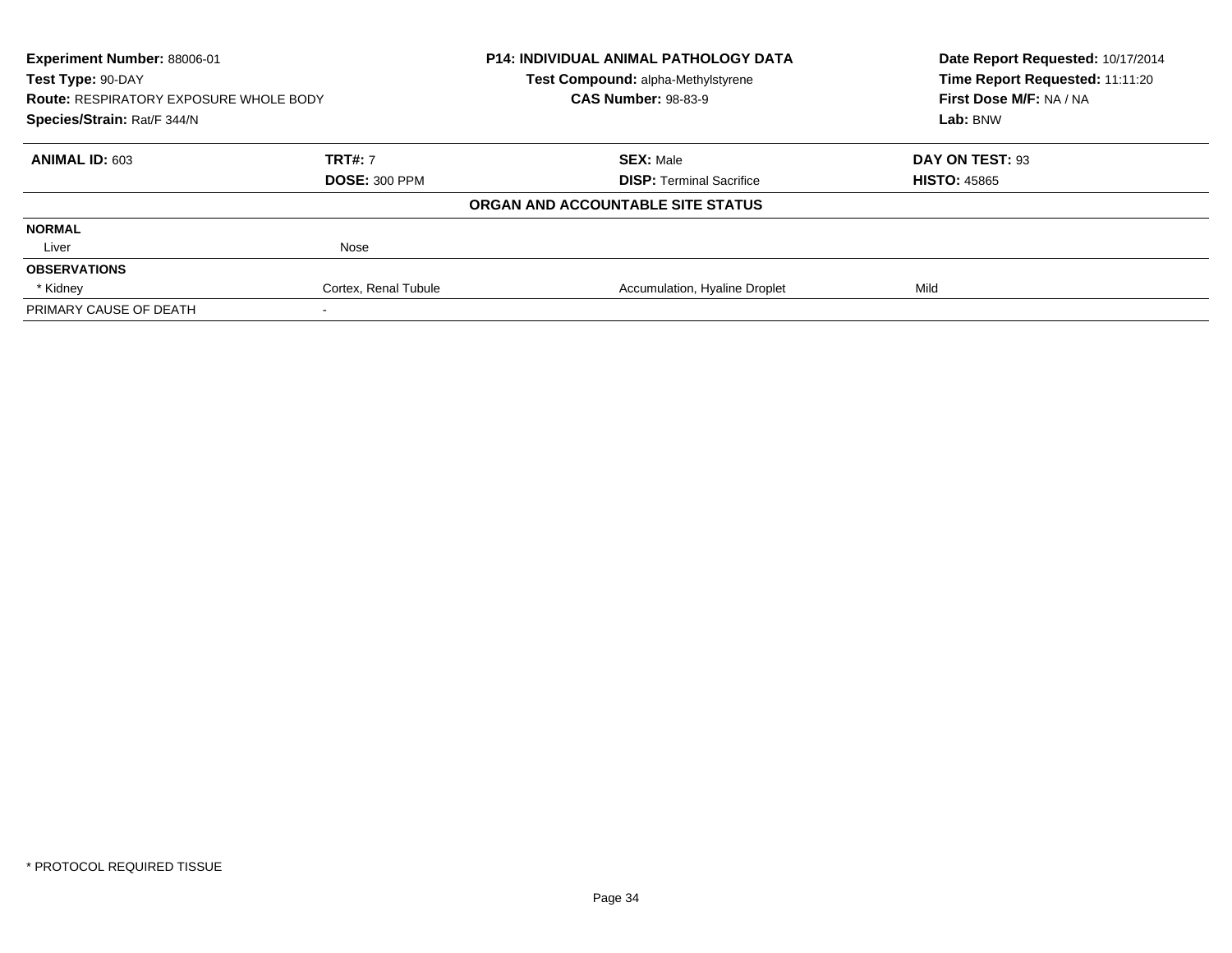| Experiment Number: 88006-01<br>Test Type: 90-DAY<br><b>Route: RESPIRATORY EXPOSURE WHOLE BODY</b><br>Species/Strain: Rat/F 344/N |                      | P14: INDIVIDUAL ANIMAL PATHOLOGY DATA<br>Test Compound: alpha-Methylstyrene | Date Report Requested: 10/17/2014<br>Time Report Requested: 11:11:20 |
|----------------------------------------------------------------------------------------------------------------------------------|----------------------|-----------------------------------------------------------------------------|----------------------------------------------------------------------|
|                                                                                                                                  |                      | <b>CAS Number: 98-83-9</b>                                                  | First Dose M/F: NA / NA                                              |
|                                                                                                                                  |                      |                                                                             | Lab: BNW                                                             |
| <b>ANIMAL ID: 604</b>                                                                                                            | <b>TRT#: 7</b>       | <b>SEX: Male</b>                                                            | DAY ON TEST: 93                                                      |
|                                                                                                                                  | <b>DOSE: 300 PPM</b> | <b>DISP:</b> Terminal Sacrifice                                             | <b>HISTO: 45866</b>                                                  |
|                                                                                                                                  |                      | ORGAN AND ACCOUNTABLE SITE STATUS                                           |                                                                      |
| <b>NORMAL</b>                                                                                                                    |                      |                                                                             |                                                                      |
| Liver                                                                                                                            | Nose                 |                                                                             |                                                                      |
| <b>OBSERVATIONS</b>                                                                                                              |                      |                                                                             |                                                                      |
| * Kidney                                                                                                                         | Cortex, Renal Tubule | Accumulation, Hyaline Droplet                                               | Minimal                                                              |
|                                                                                                                                  | Cortex, Renal Tubule | Regeneration                                                                | Minimal                                                              |
| PRIMARY CAUSE OF DEATH                                                                                                           |                      |                                                                             |                                                                      |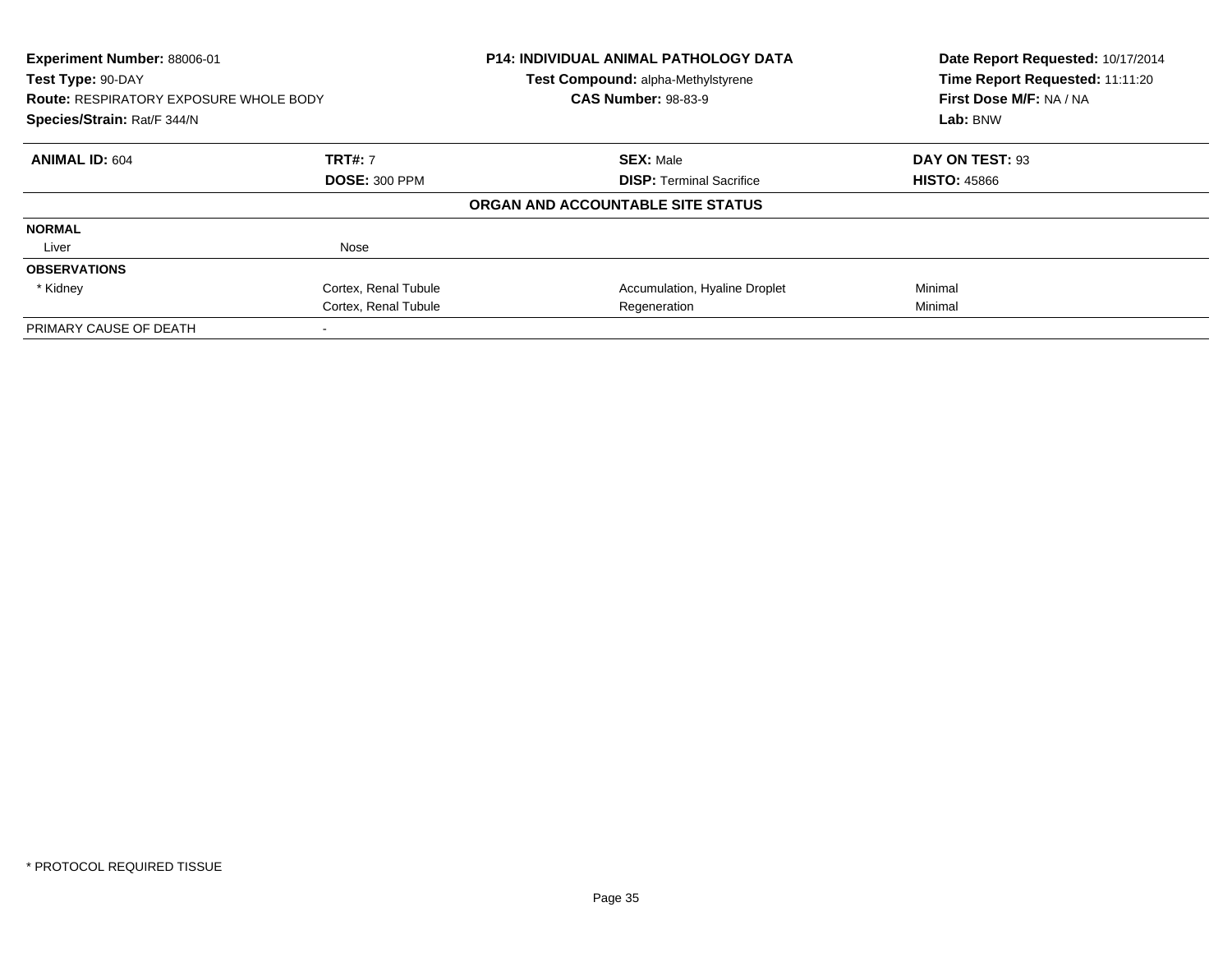| Experiment Number: 88006-01<br>Test Type: 90-DAY<br><b>Route: RESPIRATORY EXPOSURE WHOLE BODY</b><br>Species/Strain: Rat/F 344/N |                      | <b>P14: INDIVIDUAL ANIMAL PATHOLOGY DATA</b> | Date Report Requested: 10/17/2014<br>Time Report Requested: 11:11:20 |
|----------------------------------------------------------------------------------------------------------------------------------|----------------------|----------------------------------------------|----------------------------------------------------------------------|
|                                                                                                                                  |                      | <b>Test Compound: alpha-Methylstyrene</b>    |                                                                      |
|                                                                                                                                  |                      | <b>CAS Number: 98-83-9</b>                   | First Dose M/F: NA / NA                                              |
|                                                                                                                                  |                      |                                              | Lab: BNW                                                             |
| <b>ANIMAL ID: 605</b>                                                                                                            | <b>TRT#: 7</b>       | <b>SEX: Male</b>                             | DAY ON TEST: 93                                                      |
|                                                                                                                                  | <b>DOSE: 300 PPM</b> | <b>DISP:</b> Terminal Sacrifice              | <b>HISTO: 45867</b>                                                  |
|                                                                                                                                  |                      | ORGAN AND ACCOUNTABLE SITE STATUS            |                                                                      |
| <b>NORMAL</b>                                                                                                                    |                      |                                              |                                                                      |
| Liver                                                                                                                            | Nose                 |                                              |                                                                      |
| <b>OBSERVATIONS</b>                                                                                                              |                      |                                              |                                                                      |
| * Kidney                                                                                                                         | Cortex, Renal Tubule | Accumulation, Hyaline Droplet                | Minimal                                                              |
| PRIMARY CAUSE OF DEATH                                                                                                           |                      |                                              |                                                                      |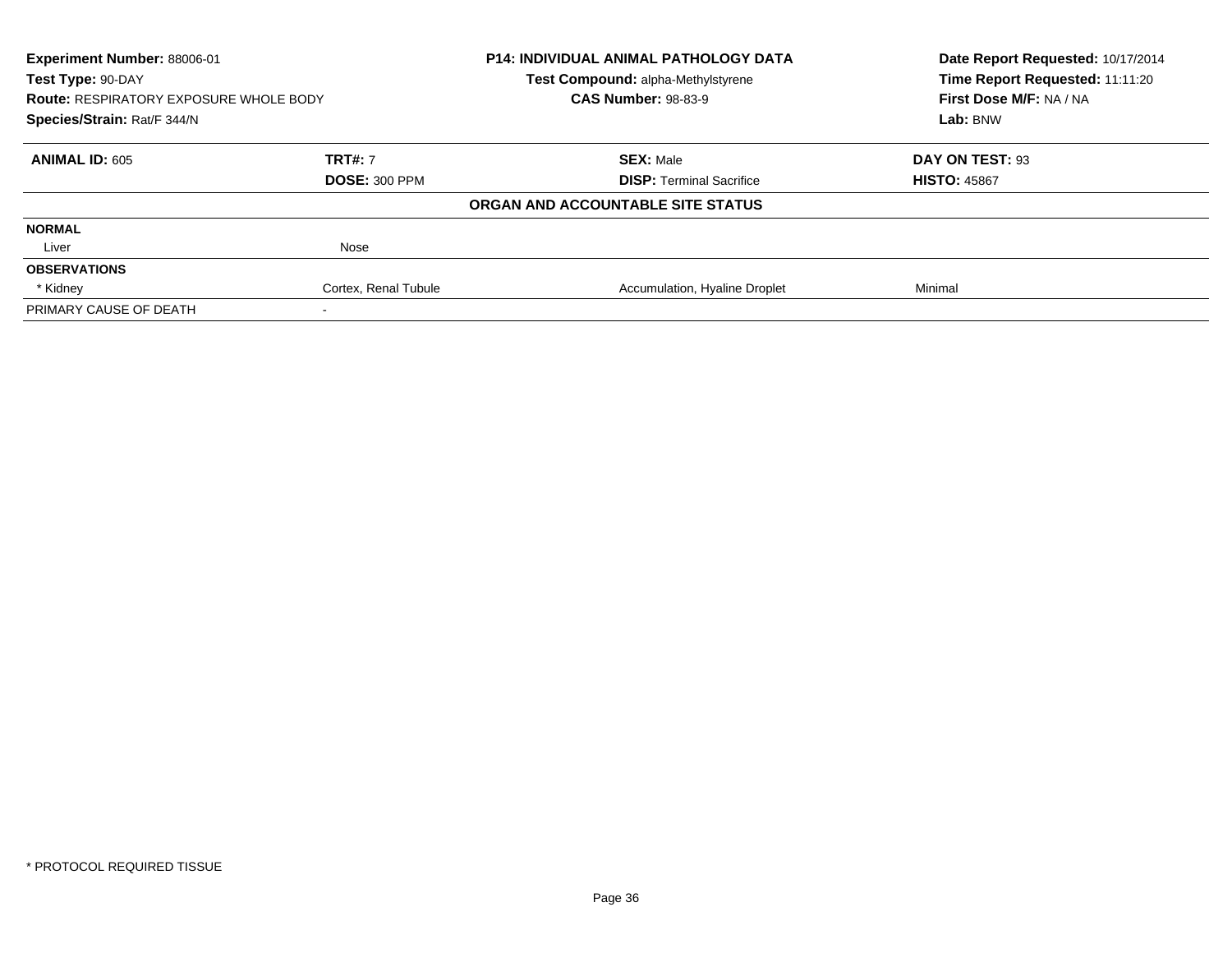| Experiment Number: 88006-01<br>Test Type: 90-DAY<br><b>Route: RESPIRATORY EXPOSURE WHOLE BODY</b><br>Species/Strain: Rat/F 344/N |                      | P14: INDIVIDUAL ANIMAL PATHOLOGY DATA<br>Test Compound: alpha-Methylstyrene<br><b>CAS Number: 98-83-9</b> | Date Report Requested: 10/17/2014<br>Time Report Requested: 11:11:20<br>First Dose M/F: NA / NA<br>Lab: BNW |
|----------------------------------------------------------------------------------------------------------------------------------|----------------------|-----------------------------------------------------------------------------------------------------------|-------------------------------------------------------------------------------------------------------------|
|                                                                                                                                  |                      |                                                                                                           |                                                                                                             |
| <b>ANIMAL ID: 606</b>                                                                                                            | <b>TRT#: 7</b>       | <b>SEX: Male</b>                                                                                          | DAY ON TEST: 93                                                                                             |
|                                                                                                                                  | <b>DOSE: 300 PPM</b> | <b>DISP:</b> Terminal Sacrifice                                                                           | <b>HISTO: 45868</b>                                                                                         |
|                                                                                                                                  |                      | ORGAN AND ACCOUNTABLE SITE STATUS                                                                         |                                                                                                             |
| <b>NORMAL</b>                                                                                                                    |                      |                                                                                                           |                                                                                                             |
| Liver                                                                                                                            | Nose                 |                                                                                                           |                                                                                                             |
| <b>OBSERVATIONS</b>                                                                                                              |                      |                                                                                                           |                                                                                                             |
| * Kidney                                                                                                                         | Cortex, Renal Tubule | Accumulation, Hyaline Droplet                                                                             | Minimal                                                                                                     |
|                                                                                                                                  | Cortex, Renal Tubule | Regeneration                                                                                              | Minimal                                                                                                     |
| PRIMARY CAUSE OF DEATH                                                                                                           |                      |                                                                                                           |                                                                                                             |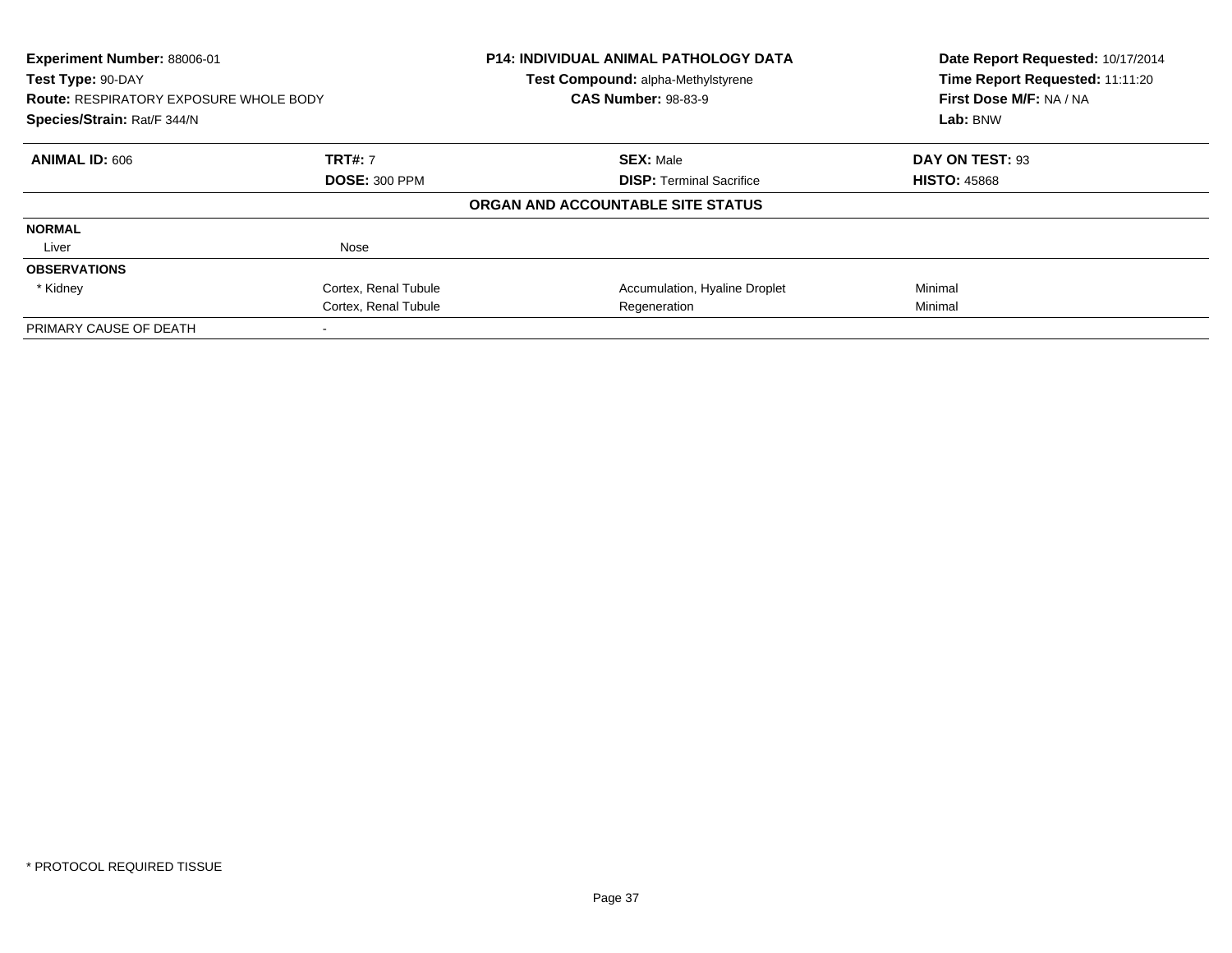| Experiment Number: 88006-01<br>Test Type: 90-DAY |                      | <b>P14: INDIVIDUAL ANIMAL PATHOLOGY DATA</b> | Date Report Requested: 10/17/2014<br>Time Report Requested: 11:11:20 |
|--------------------------------------------------|----------------------|----------------------------------------------|----------------------------------------------------------------------|
|                                                  |                      | <b>Test Compound: alpha-Methylstyrene</b>    |                                                                      |
| <b>Route: RESPIRATORY EXPOSURE WHOLE BODY</b>    |                      | <b>CAS Number: 98-83-9</b>                   | First Dose M/F: NA / NA                                              |
| Species/Strain: Rat/F 344/N                      |                      |                                              | <b>Lab: BNW</b>                                                      |
| ANIMAL ID: 607                                   | <b>TRT#: 7</b>       | <b>SEX: Male</b>                             | DAY ON TEST: 93                                                      |
|                                                  | <b>DOSE: 300 PPM</b> | <b>DISP: Terminal Sacrifice</b>              | <b>HISTO: 45869</b>                                                  |
|                                                  |                      | ORGAN AND ACCOUNTABLE SITE STATUS            |                                                                      |
| <b>NORMAL</b>                                    |                      |                                              |                                                                      |
| Liver                                            | Nose                 |                                              |                                                                      |
| <b>OBSERVATIONS</b>                              |                      |                                              |                                                                      |
| * Kidney                                         | Cortex, Renal Tubule | Accumulation, Hyaline Droplet                | Minimal                                                              |
| PRIMARY CAUSE OF DEATH                           |                      |                                              |                                                                      |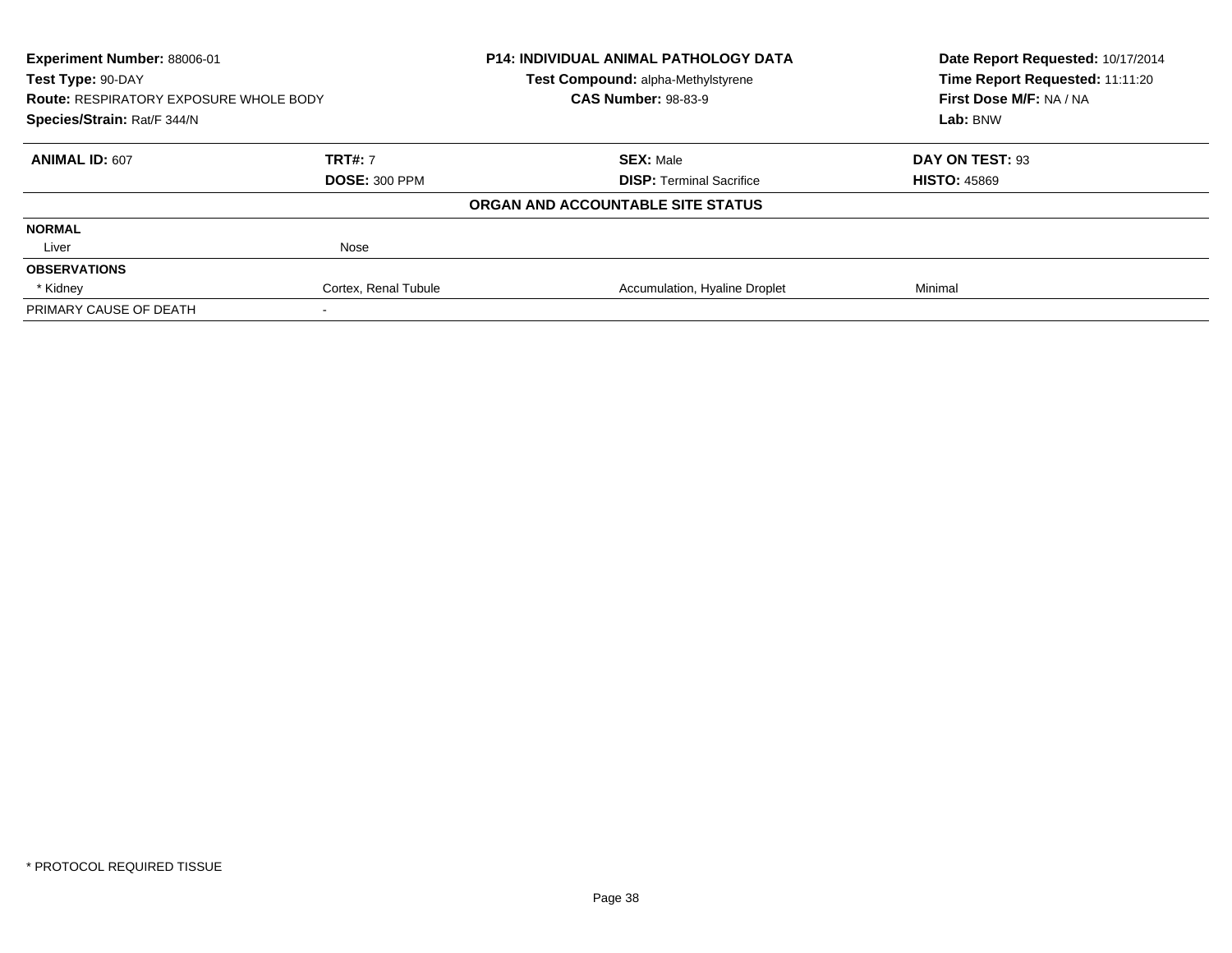| Experiment Number: 88006-01                   |                      | <b>P14: INDIVIDUAL ANIMAL PATHOLOGY DATA</b> | Date Report Requested: 10/17/2014 |
|-----------------------------------------------|----------------------|----------------------------------------------|-----------------------------------|
| Test Type: 90-DAY                             |                      | <b>Test Compound: alpha-Methylstyrene</b>    | Time Report Requested: 11:11:20   |
| <b>Route: RESPIRATORY EXPOSURE WHOLE BODY</b> |                      | <b>CAS Number: 98-83-9</b>                   | First Dose M/F: NA / NA           |
| Species/Strain: Rat/F 344/N                   |                      |                                              | Lab: BNW                          |
| <b>ANIMAL ID: 608</b>                         | <b>TRT#: 7</b>       | <b>SEX: Male</b>                             | DAY ON TEST: 93                   |
|                                               | <b>DOSE: 300 PPM</b> | <b>DISP:</b> Terminal Sacrifice              | <b>HISTO: 45870</b>               |
|                                               |                      | ORGAN AND ACCOUNTABLE SITE STATUS            |                                   |
| <b>NORMAL</b>                                 |                      |                                              |                                   |
| Liver                                         | Nose                 |                                              |                                   |
| <b>OBSERVATIONS</b>                           |                      |                                              |                                   |
| * Kidney                                      | Cortex, Renal Tubule | Accumulation, Hyaline Droplet                | Minimal                           |
| PRIMARY CAUSE OF DEATH                        |                      |                                              |                                   |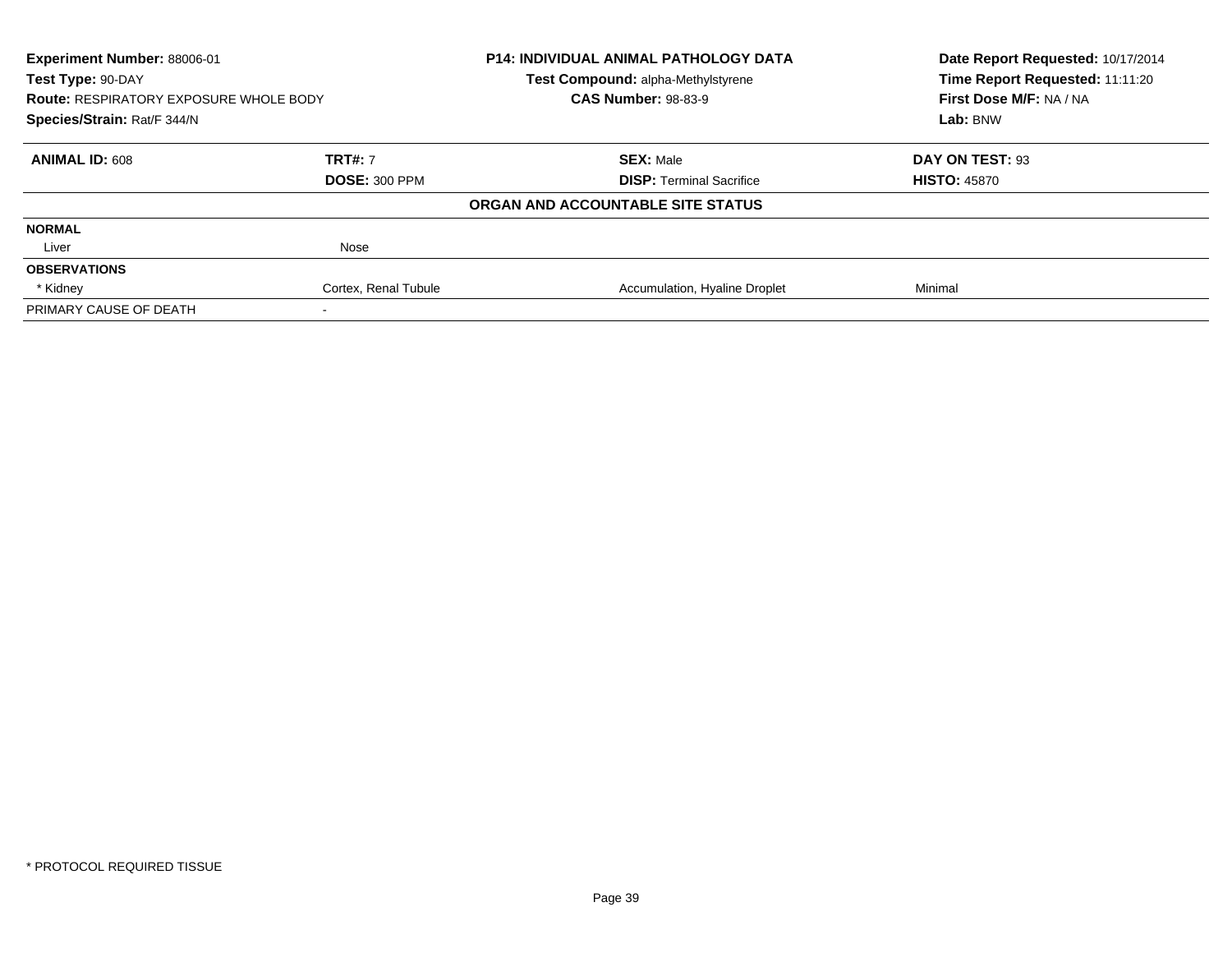| Experiment Number: 88006-01<br>Test Type: 90-DAY<br><b>Route: RESPIRATORY EXPOSURE WHOLE BODY</b><br>Species/Strain: Rat/F 344/N |                      | <b>P14: INDIVIDUAL ANIMAL PATHOLOGY DATA</b><br>Test Compound: alpha-Methylstyrene<br><b>CAS Number: 98-83-9</b> | Date Report Requested: 10/17/2014<br>Time Report Requested: 11:11:20<br>First Dose M/F: NA / NA<br>Lab: BNW |
|----------------------------------------------------------------------------------------------------------------------------------|----------------------|------------------------------------------------------------------------------------------------------------------|-------------------------------------------------------------------------------------------------------------|
|                                                                                                                                  |                      |                                                                                                                  |                                                                                                             |
| <b>ANIMAL ID: 609</b>                                                                                                            | <b>TRT#: 7</b>       | <b>SEX: Male</b>                                                                                                 | DAY ON TEST: 93                                                                                             |
|                                                                                                                                  | <b>DOSE: 300 PPM</b> | <b>DISP:</b> Terminal Sacrifice                                                                                  | <b>HISTO: 45871</b>                                                                                         |
|                                                                                                                                  |                      | ORGAN AND ACCOUNTABLE SITE STATUS                                                                                |                                                                                                             |
| <b>NORMAL</b>                                                                                                                    |                      |                                                                                                                  |                                                                                                             |
| Liver                                                                                                                            | Nose                 |                                                                                                                  |                                                                                                             |
| <b>OBSERVATIONS</b>                                                                                                              |                      |                                                                                                                  |                                                                                                             |
| * Kidney                                                                                                                         | Cortex, Renal Tubule | Accumulation, Hyaline Droplet                                                                                    | Minimal                                                                                                     |
|                                                                                                                                  | Cortex, Renal Tubule | Regeneration                                                                                                     | Minimal                                                                                                     |
| PRIMARY CAUSE OF DEATH                                                                                                           |                      |                                                                                                                  |                                                                                                             |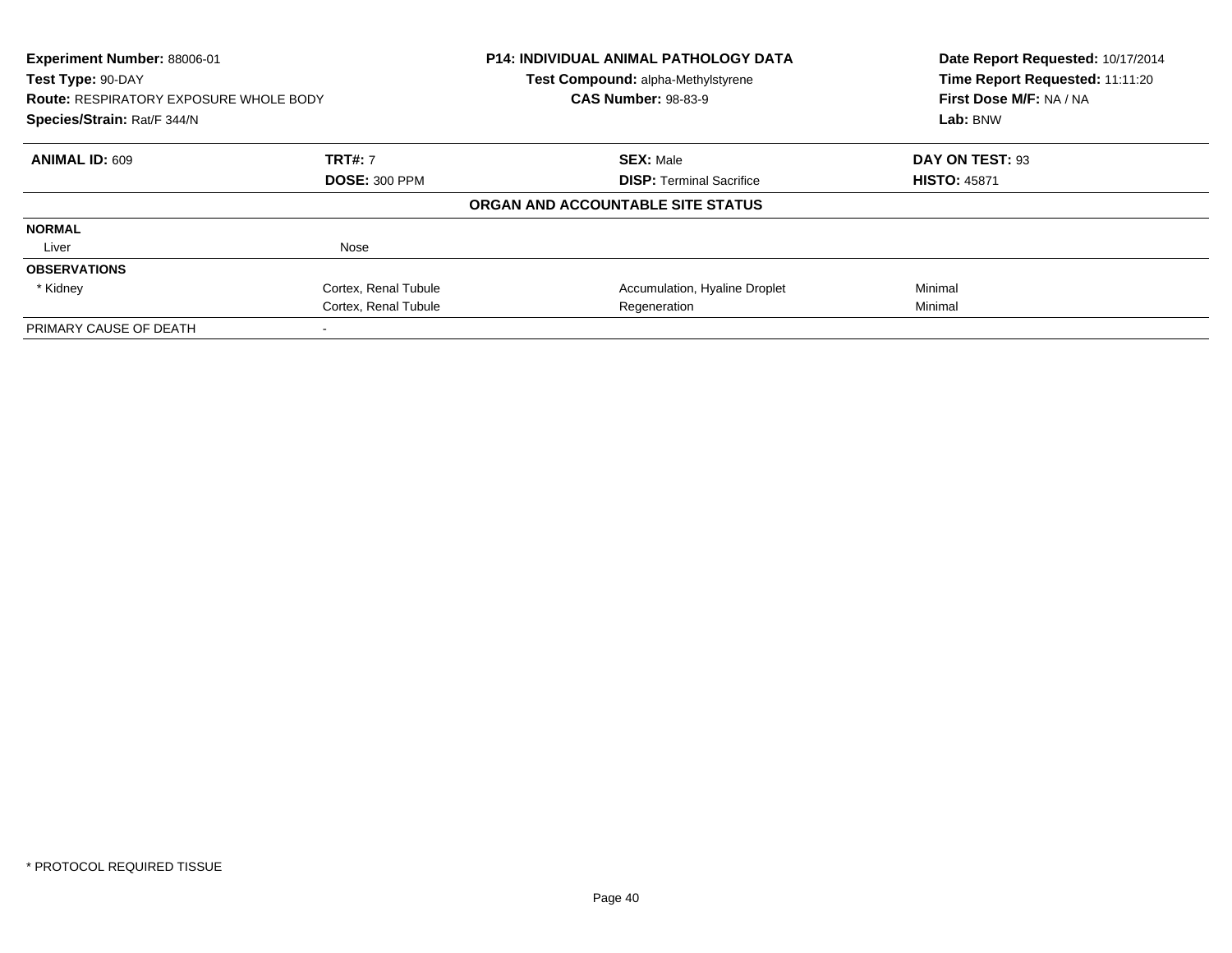| Experiment Number: 88006-01<br>Test Type: 90-DAY<br><b>Route: RESPIRATORY EXPOSURE WHOLE BODY</b> |                      | <b>P14: INDIVIDUAL ANIMAL PATHOLOGY DATA</b><br>Test Compound: alpha-Methylstyrene<br><b>CAS Number: 98-83-9</b> | Date Report Requested: 10/17/2014<br>Time Report Requested: 11:11:20<br>First Dose M/F: NA / NA |
|---------------------------------------------------------------------------------------------------|----------------------|------------------------------------------------------------------------------------------------------------------|-------------------------------------------------------------------------------------------------|
| Species/Strain: Rat/F 344/N                                                                       |                      |                                                                                                                  | Lab: BNW                                                                                        |
| <b>ANIMAL ID: 610</b>                                                                             | <b>TRT#: 7</b>       | <b>SEX: Male</b>                                                                                                 | DAY ON TEST: 93                                                                                 |
|                                                                                                   | <b>DOSE: 300 PPM</b> | <b>DISP: Terminal Sacrifice</b>                                                                                  | <b>HISTO: 45872</b>                                                                             |
|                                                                                                   |                      | ORGAN AND ACCOUNTABLE SITE STATUS                                                                                |                                                                                                 |
| <b>NORMAL</b>                                                                                     |                      |                                                                                                                  |                                                                                                 |
| Liver                                                                                             | Nose                 |                                                                                                                  |                                                                                                 |
| <b>OBSERVATIONS</b>                                                                               |                      |                                                                                                                  |                                                                                                 |
| * Kidney                                                                                          | Cortex, Renal Tubule | Accumulation, Hyaline Droplet                                                                                    | Minimal                                                                                         |
|                                                                                                   | Cortex, Renal Tubule | Regeneration                                                                                                     | Minimal                                                                                         |
| PRIMARY CAUSE OF DEATH                                                                            |                      |                                                                                                                  |                                                                                                 |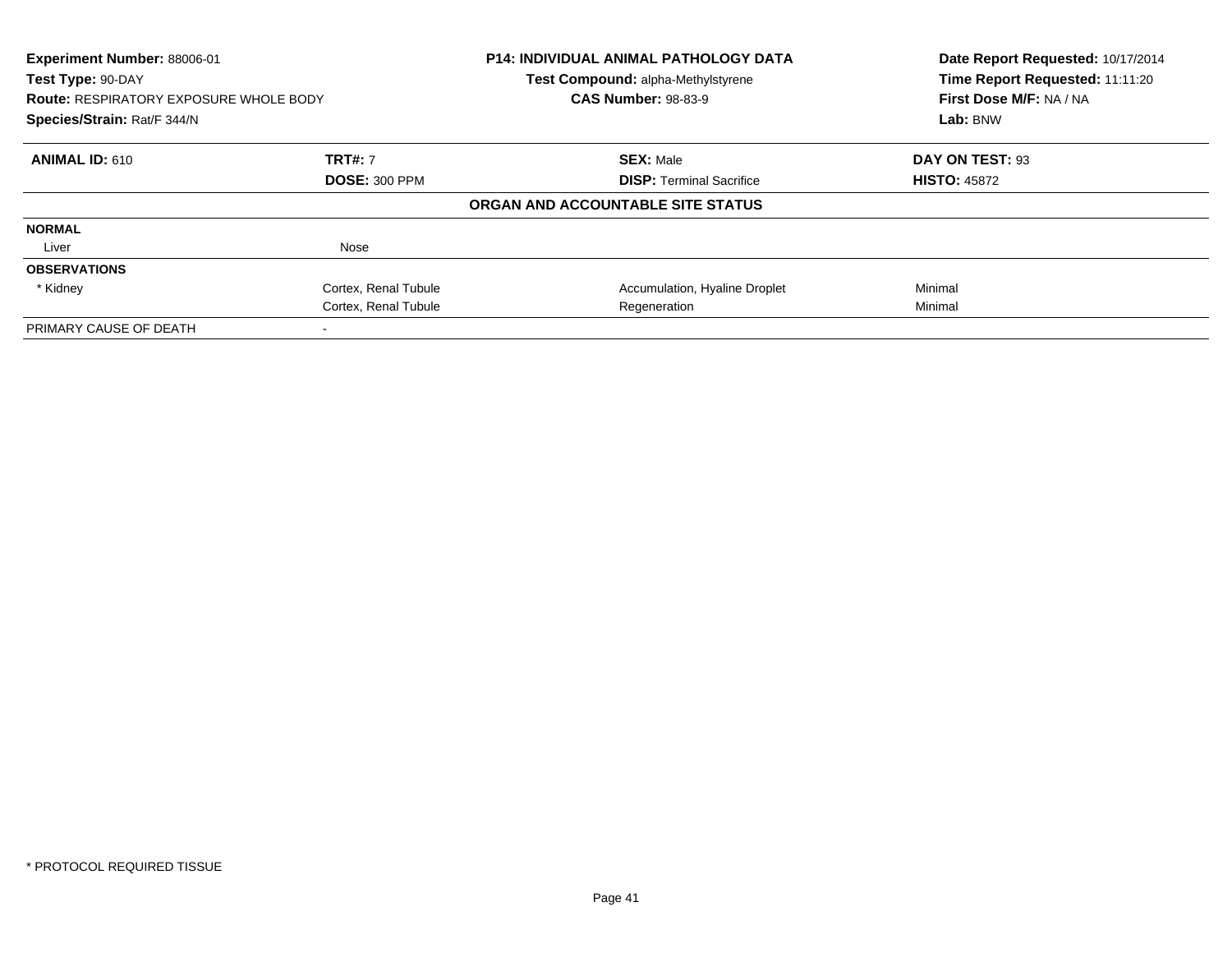| Experiment Number: 88006-01<br>Test Type: 90-DAY<br><b>Route: RESPIRATORY EXPOSURE WHOLE BODY</b><br>Species/Strain: Rat/F 344/N |                      | P14: INDIVIDUAL ANIMAL PATHOLOGY DATA<br>Test Compound: alpha-Methylstyrene<br><b>CAS Number: 98-83-9</b> | Date Report Requested: 10/17/2014<br>Time Report Requested: 11:11:20<br>First Dose M/F: NA / NA<br>Lab: BNW |
|----------------------------------------------------------------------------------------------------------------------------------|----------------------|-----------------------------------------------------------------------------------------------------------|-------------------------------------------------------------------------------------------------------------|
|                                                                                                                                  |                      |                                                                                                           |                                                                                                             |
| <b>ANIMAL ID: 801</b>                                                                                                            | <b>TRT#: 9</b>       | <b>SEX: Male</b>                                                                                          | DAY ON TEST: 93                                                                                             |
|                                                                                                                                  | <b>DOSE: 600 PPM</b> | <b>DISP:</b> Terminal Sacrifice                                                                           | <b>HISTO: 45843</b>                                                                                         |
|                                                                                                                                  |                      | ORGAN AND ACCOUNTABLE SITE STATUS                                                                         |                                                                                                             |
| <b>NORMAL</b>                                                                                                                    |                      |                                                                                                           |                                                                                                             |
| Liver                                                                                                                            | Nose                 |                                                                                                           |                                                                                                             |
| <b>OBSERVATIONS</b>                                                                                                              |                      |                                                                                                           |                                                                                                             |
| * Kidney                                                                                                                         | Cortex, Renal Tubule | Accumulation, Hyaline Droplet                                                                             | Mild                                                                                                        |
|                                                                                                                                  | Cortex, Renal Tubule | Regeneration                                                                                              | Minimal                                                                                                     |
| PRIMARY CAUSE OF DEATH                                                                                                           |                      |                                                                                                           |                                                                                                             |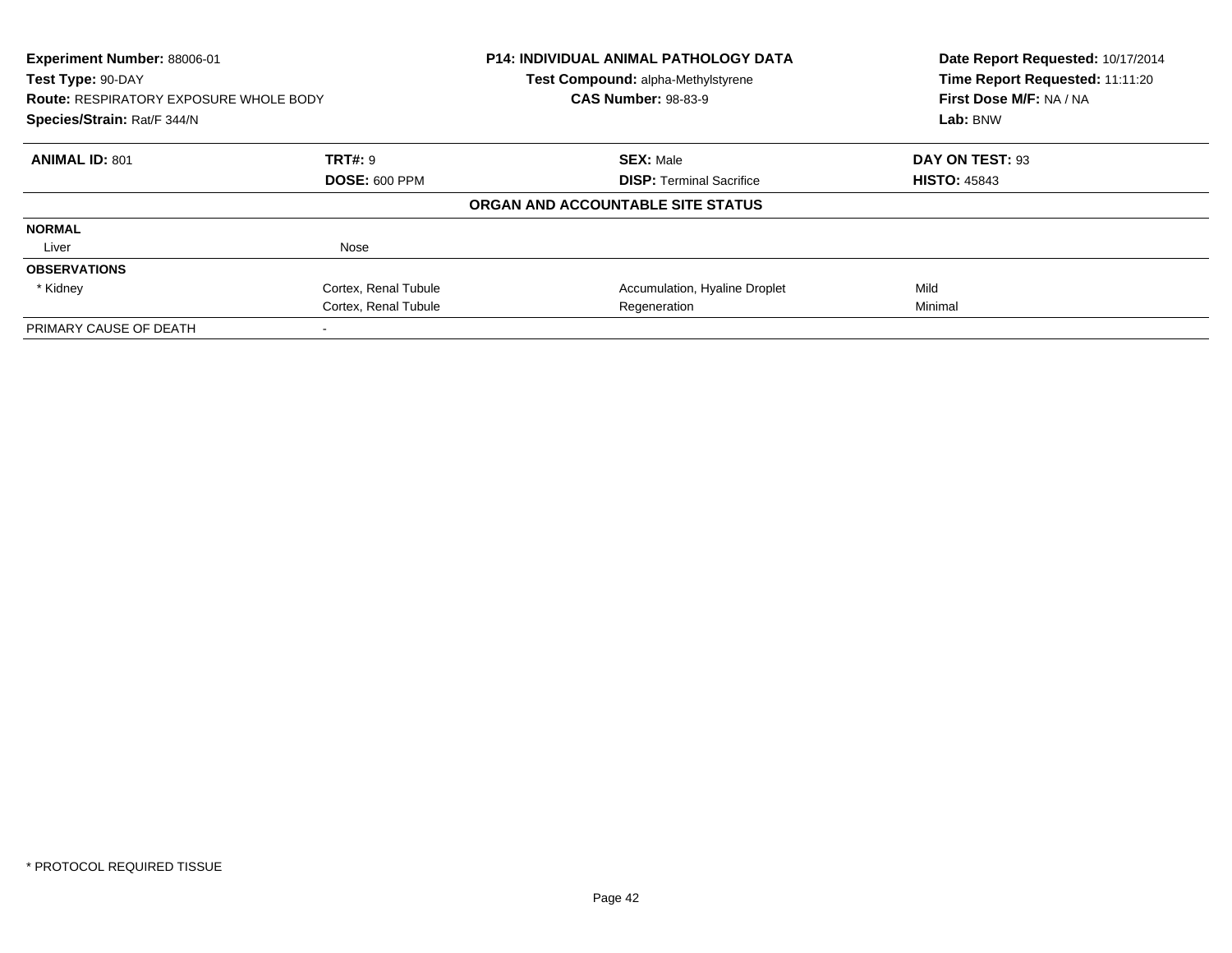| Experiment Number: 88006-01<br>Test Type: 90-DAY<br><b>Route: RESPIRATORY EXPOSURE WHOLE BODY</b><br>Species/Strain: Rat/F 344/N |                      | <b>P14: INDIVIDUAL ANIMAL PATHOLOGY DATA</b><br>Test Compound: alpha-Methylstyrene<br><b>CAS Number: 98-83-9</b> | Date Report Requested: 10/17/2014<br>Time Report Requested: 11:11:20<br>First Dose M/F: NA / NA<br>Lab: BNW |
|----------------------------------------------------------------------------------------------------------------------------------|----------------------|------------------------------------------------------------------------------------------------------------------|-------------------------------------------------------------------------------------------------------------|
| <b>ANIMAL ID: 802</b>                                                                                                            | <b>TRT#: 9</b>       | <b>SEX: Male</b>                                                                                                 | DAY ON TEST: 93                                                                                             |
|                                                                                                                                  | <b>DOSE: 600 PPM</b> | <b>DISP: Terminal Sacrifice</b>                                                                                  | <b>HISTO: 45844</b>                                                                                         |
|                                                                                                                                  |                      | ORGAN AND ACCOUNTABLE SITE STATUS                                                                                |                                                                                                             |
| <b>NORMAL</b>                                                                                                                    |                      |                                                                                                                  |                                                                                                             |
| Liver                                                                                                                            | Nose                 |                                                                                                                  |                                                                                                             |
| <b>OBSERVATIONS</b>                                                                                                              |                      |                                                                                                                  |                                                                                                             |
| * Kidney                                                                                                                         | Cortex, Renal Tubule | Accumulation, Hyaline Droplet                                                                                    | Minimal                                                                                                     |
|                                                                                                                                  | Cortex, Renal Tubule | Regeneration                                                                                                     | Minimal                                                                                                     |
| Mesentery                                                                                                                        | Fat                  | <b>Necrosis</b>                                                                                                  | Moderate                                                                                                    |
| [ Necrosis TGLS = $1-5$ ]                                                                                                        |                      |                                                                                                                  |                                                                                                             |
| PRIMARY CAUSE OF DEATH                                                                                                           |                      |                                                                                                                  |                                                                                                             |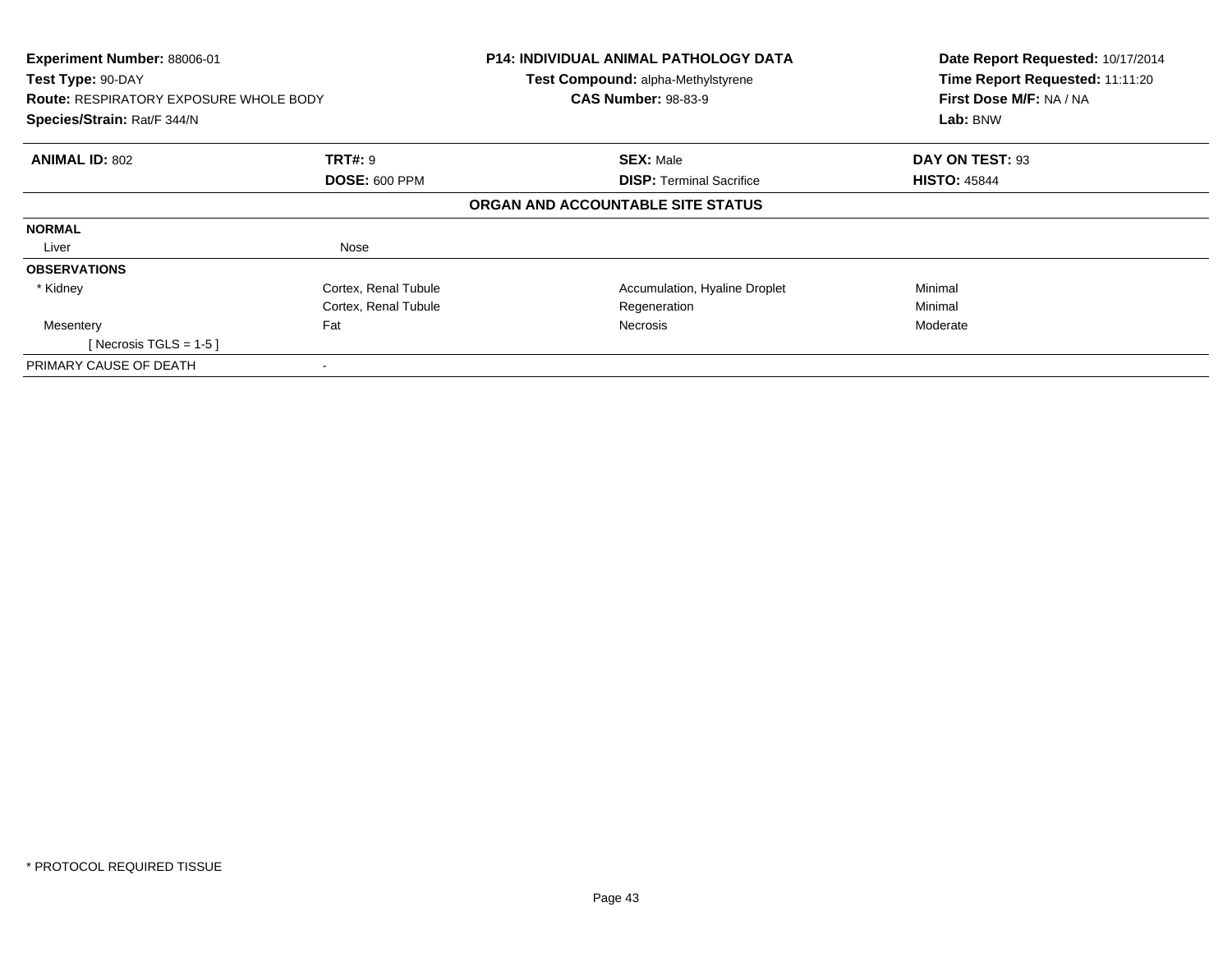| Experiment Number: 88006-01<br>Test Type: 90-DAY<br><b>Route: RESPIRATORY EXPOSURE WHOLE BODY</b><br>Species/Strain: Rat/F 344/N |                      | P14: INDIVIDUAL ANIMAL PATHOLOGY DATA<br>Test Compound: alpha-Methylstyrene<br><b>CAS Number: 98-83-9</b> | Date Report Requested: 10/17/2014<br>Time Report Requested: 11:11:20<br>First Dose M/F: NA / NA<br>Lab: BNW |
|----------------------------------------------------------------------------------------------------------------------------------|----------------------|-----------------------------------------------------------------------------------------------------------|-------------------------------------------------------------------------------------------------------------|
|                                                                                                                                  |                      |                                                                                                           |                                                                                                             |
| <b>ANIMAL ID: 803</b>                                                                                                            | <b>TRT#: 9</b>       | <b>SEX: Male</b>                                                                                          | DAY ON TEST: 93                                                                                             |
|                                                                                                                                  | <b>DOSE: 600 PPM</b> | <b>DISP:</b> Terminal Sacrifice                                                                           | <b>HISTO: 45845</b>                                                                                         |
|                                                                                                                                  |                      | ORGAN AND ACCOUNTABLE SITE STATUS                                                                         |                                                                                                             |
| <b>NORMAL</b>                                                                                                                    |                      |                                                                                                           |                                                                                                             |
| Liver                                                                                                                            | Nose                 |                                                                                                           |                                                                                                             |
| <b>OBSERVATIONS</b>                                                                                                              |                      |                                                                                                           |                                                                                                             |
| * Kidney                                                                                                                         | Cortex, Renal Tubule | Accumulation, Hyaline Droplet                                                                             | Mild                                                                                                        |
|                                                                                                                                  | Cortex, Renal Tubule | Regeneration                                                                                              | Minimal                                                                                                     |
| PRIMARY CAUSE OF DEATH                                                                                                           |                      |                                                                                                           |                                                                                                             |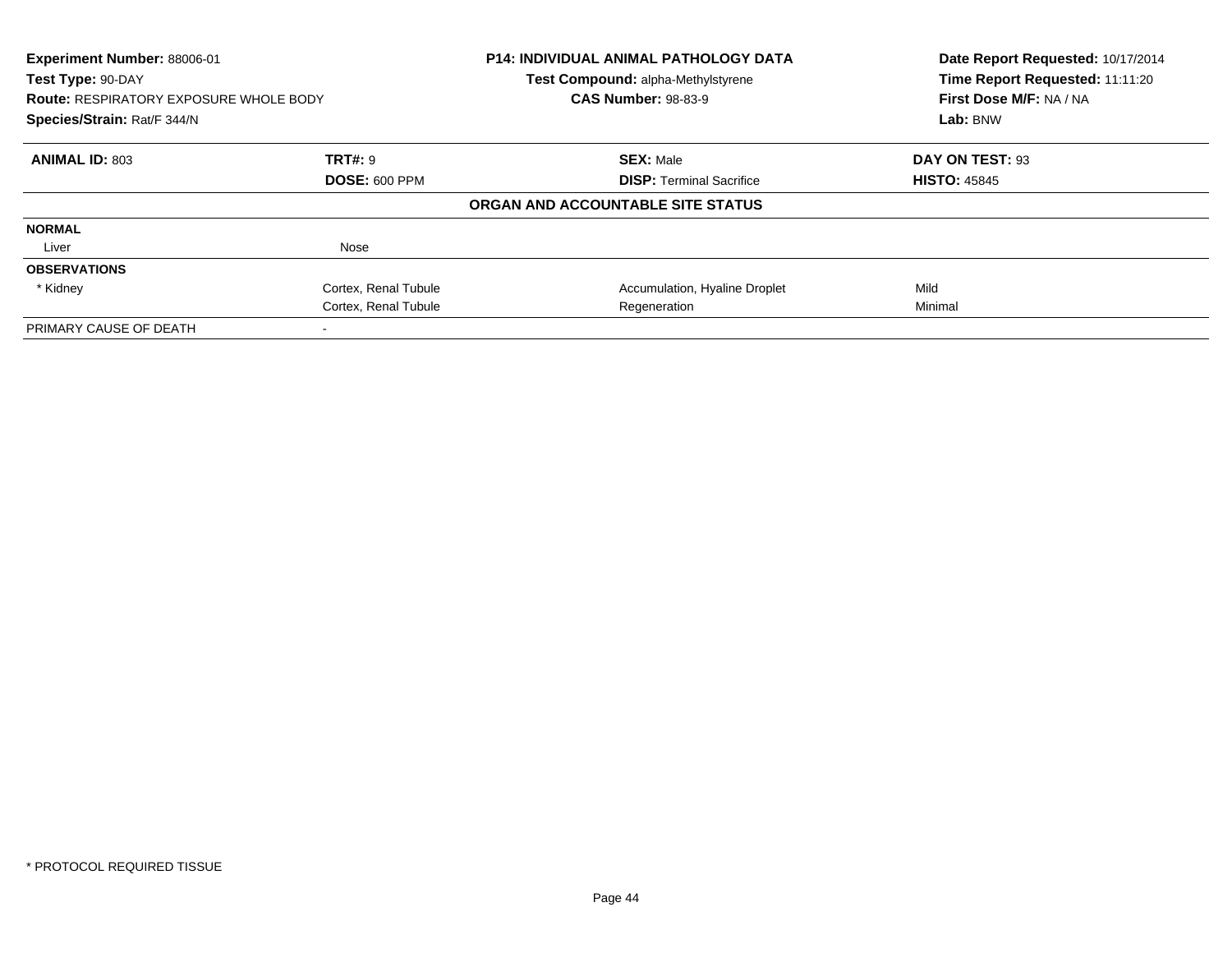| Experiment Number: 88006-01<br>Test Type: 90-DAY<br><b>Route: RESPIRATORY EXPOSURE WHOLE BODY</b><br>Species/Strain: Rat/F 344/N |                      | <b>P14: INDIVIDUAL ANIMAL PATHOLOGY DATA</b> | Date Report Requested: 10/17/2014<br>Time Report Requested: 11:11:20<br>First Dose M/F: NA / NA<br>Lab: BNW |
|----------------------------------------------------------------------------------------------------------------------------------|----------------------|----------------------------------------------|-------------------------------------------------------------------------------------------------------------|
|                                                                                                                                  |                      | Test Compound: alpha-Methylstyrene           |                                                                                                             |
|                                                                                                                                  |                      | <b>CAS Number: 98-83-9</b>                   |                                                                                                             |
|                                                                                                                                  |                      |                                              |                                                                                                             |
| <b>ANIMAL ID: 804</b>                                                                                                            | TRT#: 9              | <b>SEX: Male</b>                             | DAY ON TEST: 93                                                                                             |
|                                                                                                                                  | <b>DOSE: 600 PPM</b> | <b>DISP:</b> Terminal Sacrifice              | <b>HISTO: 45846</b>                                                                                         |
|                                                                                                                                  |                      | ORGAN AND ACCOUNTABLE SITE STATUS            |                                                                                                             |
| <b>NORMAL</b>                                                                                                                    |                      |                                              |                                                                                                             |
| Liver                                                                                                                            | Nose                 |                                              |                                                                                                             |
| <b>OBSERVATIONS</b>                                                                                                              |                      |                                              |                                                                                                             |
| * Kidney                                                                                                                         | Cortex, Renal Tubule | Accumulation, Hyaline Droplet                | Mild                                                                                                        |
| PRIMARY CAUSE OF DEATH                                                                                                           |                      |                                              |                                                                                                             |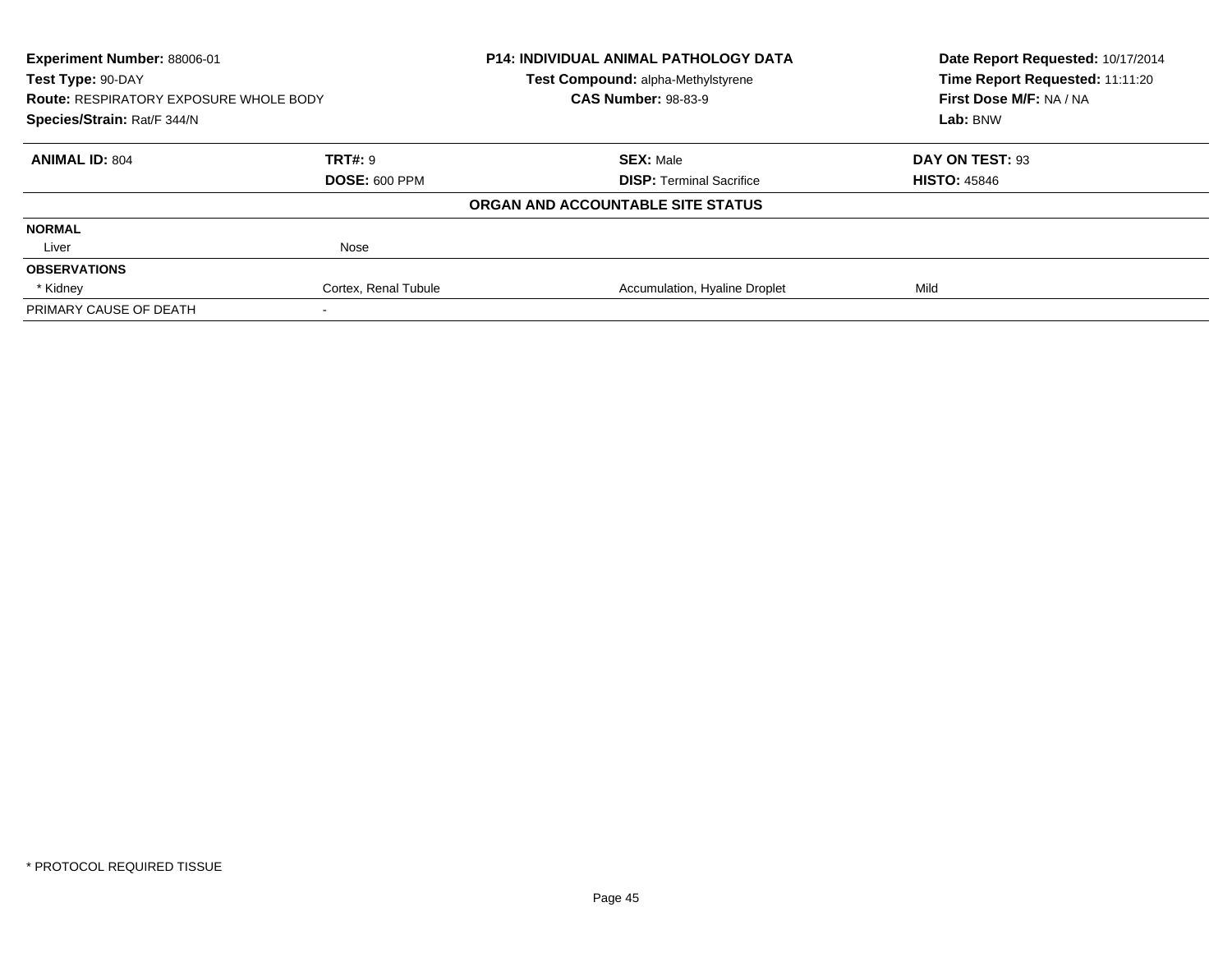| Experiment Number: 88006-01<br>Test Type: 90-DAY |                      | <b>P14: INDIVIDUAL ANIMAL PATHOLOGY DATA</b> | Date Report Requested: 10/17/2014<br>Time Report Requested: 11:11:20 |
|--------------------------------------------------|----------------------|----------------------------------------------|----------------------------------------------------------------------|
|                                                  |                      | Test Compound: alpha-Methylstyrene           |                                                                      |
| <b>Route: RESPIRATORY EXPOSURE WHOLE BODY</b>    |                      | <b>CAS Number: 98-83-9</b>                   | First Dose M/F: NA / NA                                              |
| Species/Strain: Rat/F 344/N                      |                      |                                              | Lab: BNW                                                             |
| <b>ANIMAL ID: 805</b>                            | <b>TRT#: 9</b>       | <b>SEX: Male</b>                             | DAY ON TEST: 93                                                      |
|                                                  | <b>DOSE: 600 PPM</b> | <b>DISP:</b> Terminal Sacrifice              | <b>HISTO: 45847</b>                                                  |
|                                                  |                      | ORGAN AND ACCOUNTABLE SITE STATUS            |                                                                      |
| <b>NORMAL</b>                                    |                      |                                              |                                                                      |
| Liver                                            | Nose                 |                                              |                                                                      |
| <b>OBSERVATIONS</b>                              |                      |                                              |                                                                      |
| * Kidney                                         | Cortex, Renal Tubule | Accumulation, Hyaline Droplet                | Mild                                                                 |
|                                                  | Cortex, Renal Tubule | Regeneration                                 | Mild                                                                 |
| PRIMARY CAUSE OF DEATH                           |                      |                                              |                                                                      |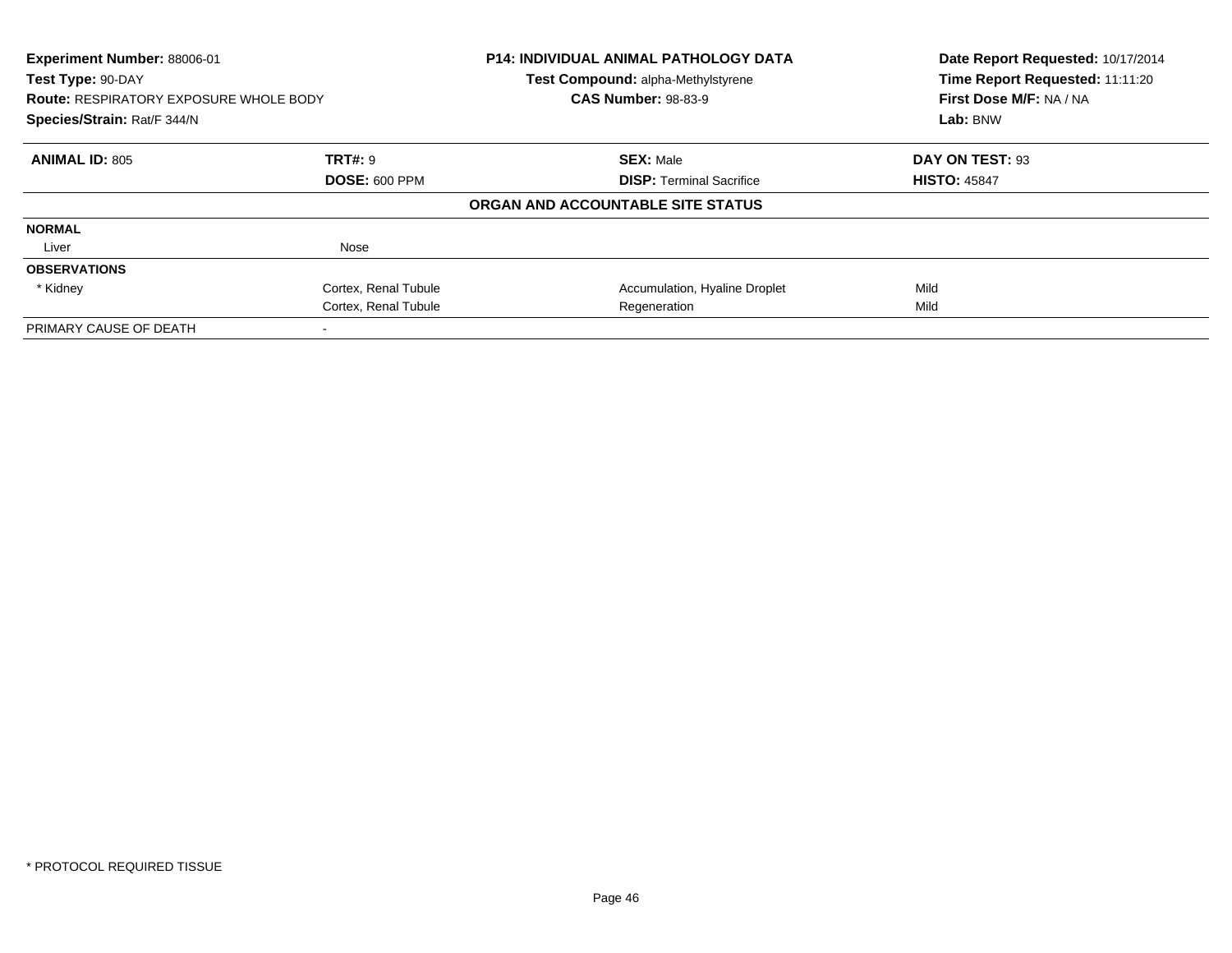| Experiment Number: 88006-01<br>Test Type: 90-DAY |                      | <b>P14: INDIVIDUAL ANIMAL PATHOLOGY DATA</b><br>Test Compound: alpha-Methylstyrene | Date Report Requested: 10/17/2014<br>Time Report Requested: 11:11:20 |
|--------------------------------------------------|----------------------|------------------------------------------------------------------------------------|----------------------------------------------------------------------|
| <b>Route: RESPIRATORY EXPOSURE WHOLE BODY</b>    |                      | <b>CAS Number: 98-83-9</b>                                                         | First Dose M/F: NA / NA                                              |
| Species/Strain: Rat/F 344/N                      |                      |                                                                                    | Lab: BNW                                                             |
| <b>ANIMAL ID: 806</b>                            | <b>TRT#: 9</b>       | <b>SEX: Male</b>                                                                   | DAY ON TEST: 93                                                      |
|                                                  | <b>DOSE: 600 PPM</b> | <b>DISP:</b> Terminal Sacrifice                                                    | <b>HISTO: 45848</b>                                                  |
|                                                  |                      | ORGAN AND ACCOUNTABLE SITE STATUS                                                  |                                                                      |
| <b>NORMAL</b>                                    |                      |                                                                                    |                                                                      |
| Liver                                            | Nose                 |                                                                                    |                                                                      |
| <b>OBSERVATIONS</b>                              |                      |                                                                                    |                                                                      |
| * Kidney                                         | Cortex, Renal Tubule | Accumulation, Hyaline Droplet                                                      | Mild                                                                 |
|                                                  | Cortex, Renal Tubule | Regeneration                                                                       | Mild                                                                 |
| PRIMARY CAUSE OF DEATH                           |                      |                                                                                    |                                                                      |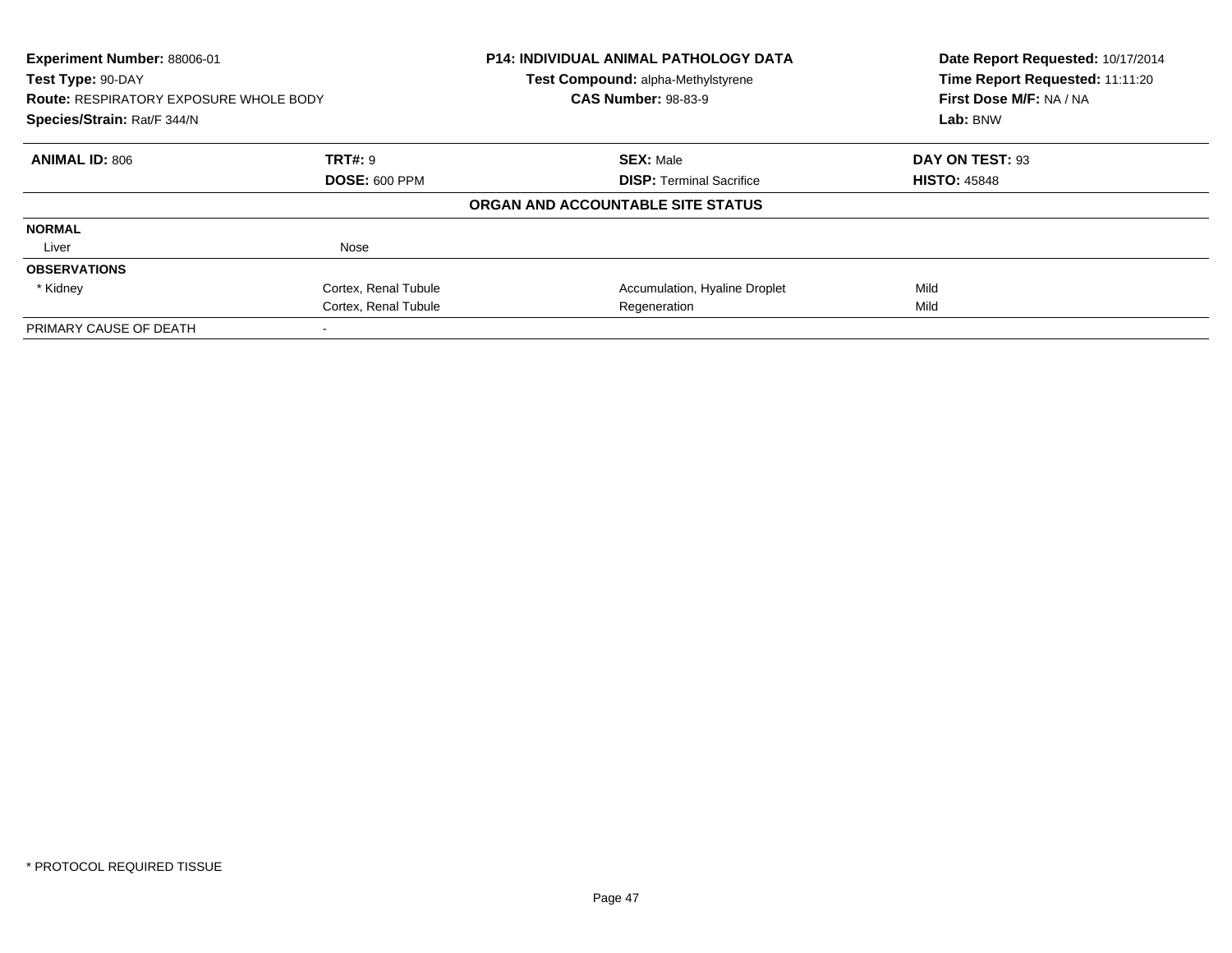| Experiment Number: 88006-01<br>Test Type: 90-DAY<br><b>Route: RESPIRATORY EXPOSURE WHOLE BODY</b><br>Species/Strain: Rat/F 344/N |                                        | <b>P14: INDIVIDUAL ANIMAL PATHOLOGY DATA</b><br>Test Compound: alpha-Methylstyrene<br><b>CAS Number: 98-83-9</b> | Date Report Requested: 10/17/2014<br>Time Report Requested: 11:11:20<br>First Dose M/F: NA / NA<br>Lab: BNW |
|----------------------------------------------------------------------------------------------------------------------------------|----------------------------------------|------------------------------------------------------------------------------------------------------------------|-------------------------------------------------------------------------------------------------------------|
| <b>ANIMAL ID: 807</b>                                                                                                            | <b>TRT#: 9</b><br><b>DOSE: 600 PPM</b> | <b>SEX: Male</b><br><b>DISP:</b> Terminal Sacrifice                                                              | DAY ON TEST: 93<br><b>HISTO: 45849</b>                                                                      |
|                                                                                                                                  |                                        | ORGAN AND ACCOUNTABLE SITE STATUS                                                                                |                                                                                                             |
| <b>NORMAL</b>                                                                                                                    |                                        |                                                                                                                  |                                                                                                             |
| Nose                                                                                                                             |                                        |                                                                                                                  |                                                                                                             |
| <b>OBSERVATIONS</b>                                                                                                              |                                        |                                                                                                                  |                                                                                                             |
| * Kidney                                                                                                                         | Cortex, Renal Tubule                   | Accumulation, Hyaline Droplet                                                                                    | Mild                                                                                                        |
|                                                                                                                                  | Cortex, Renal Tubule                   | Regeneration                                                                                                     | Minimal                                                                                                     |
| Liver                                                                                                                            |                                        | Hepatodiaphragmatic Nodule                                                                                       |                                                                                                             |
| [ Hepatodiaphragmatic Nodule TGLS = 1-6 ]                                                                                        |                                        |                                                                                                                  |                                                                                                             |
| PRIMARY CAUSE OF DEATH                                                                                                           |                                        |                                                                                                                  |                                                                                                             |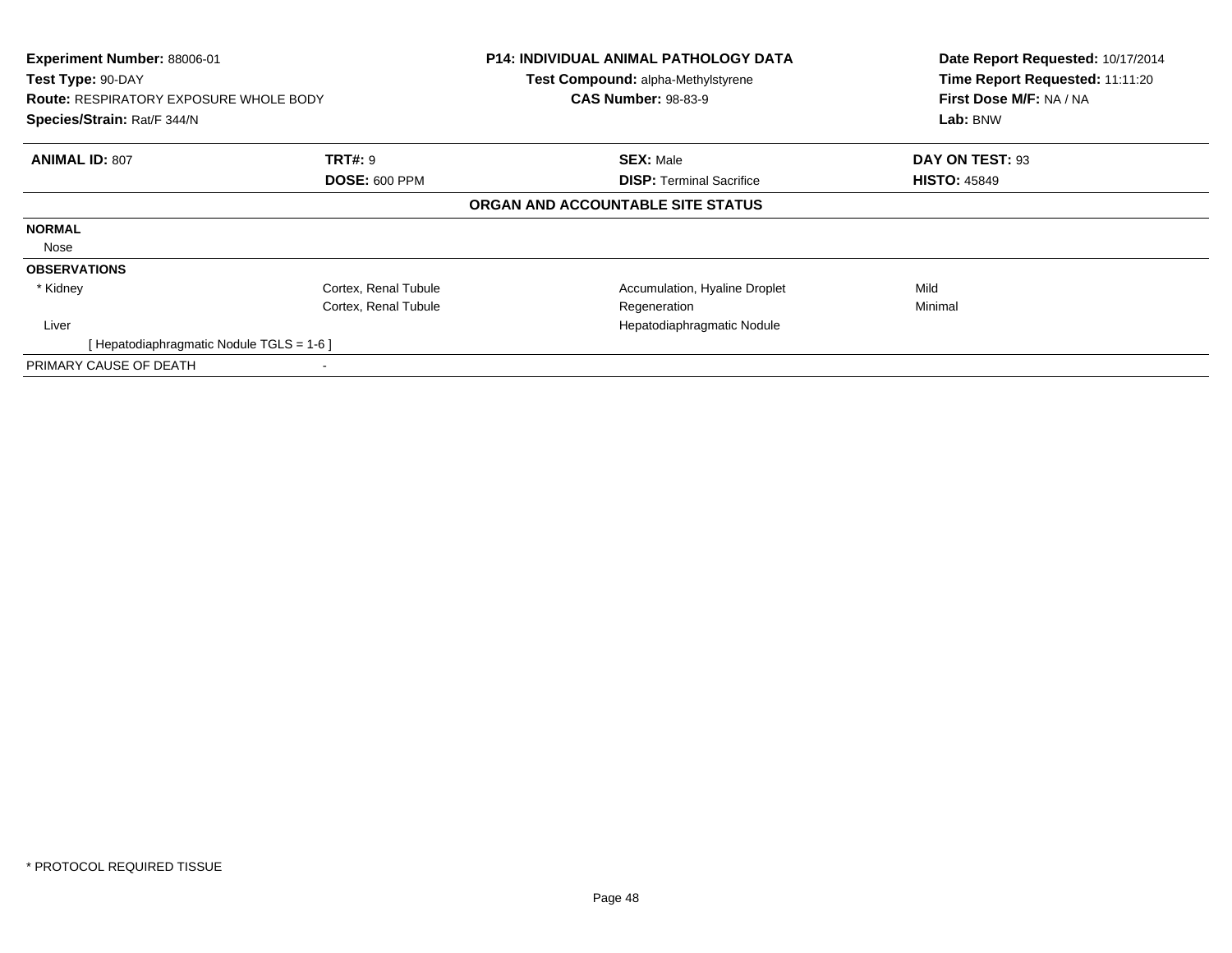| Experiment Number: 88006-01<br>Test Type: 90-DAY<br><b>Route: RESPIRATORY EXPOSURE WHOLE BODY</b><br>Species/Strain: Rat/F 344/N |                      | <b>P14: INDIVIDUAL ANIMAL PATHOLOGY DATA</b><br>Test Compound: alpha-Methylstyrene<br><b>CAS Number: 98-83-9</b> | Date Report Requested: 10/17/2014<br>Time Report Requested: 11:11:20<br>First Dose M/F: NA / NA |  |
|----------------------------------------------------------------------------------------------------------------------------------|----------------------|------------------------------------------------------------------------------------------------------------------|-------------------------------------------------------------------------------------------------|--|
|                                                                                                                                  |                      |                                                                                                                  | Lab: BNW                                                                                        |  |
| <b>ANIMAL ID: 808</b>                                                                                                            | <b>TRT#: 9</b>       | <b>SEX: Male</b>                                                                                                 | DAY ON TEST: 93                                                                                 |  |
|                                                                                                                                  | <b>DOSE: 600 PPM</b> | <b>DISP:</b> Terminal Sacrifice                                                                                  | <b>HISTO: 45850</b>                                                                             |  |
|                                                                                                                                  |                      | ORGAN AND ACCOUNTABLE SITE STATUS                                                                                |                                                                                                 |  |
| <b>NORMAL</b>                                                                                                                    |                      |                                                                                                                  |                                                                                                 |  |
| Liver                                                                                                                            | Nose                 |                                                                                                                  |                                                                                                 |  |
| <b>OBSERVATIONS</b>                                                                                                              |                      |                                                                                                                  |                                                                                                 |  |
| * Kidney                                                                                                                         | Cortex, Renal Tubule | Accumulation, Hyaline Droplet                                                                                    | Minimal                                                                                         |  |
|                                                                                                                                  | Cortex, Renal Tubule | Regeneration                                                                                                     | Minimal                                                                                         |  |
| PRIMARY CAUSE OF DEATH                                                                                                           |                      |                                                                                                                  |                                                                                                 |  |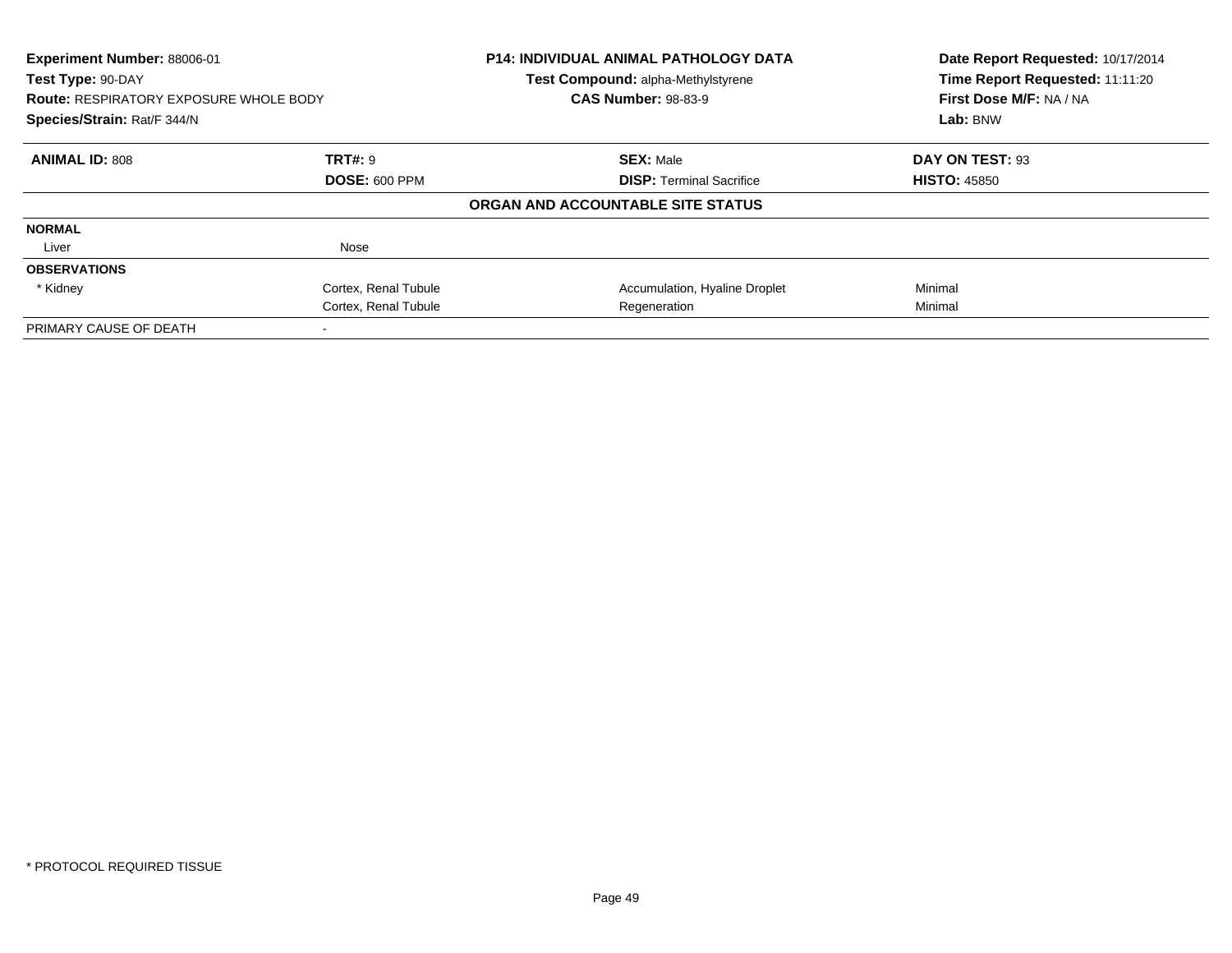| Experiment Number: 88006-01<br>Test Type: 90-DAY<br><b>Route: RESPIRATORY EXPOSURE WHOLE BODY</b><br>Species/Strain: Rat/F 344/N |                      | P14: INDIVIDUAL ANIMAL PATHOLOGY DATA<br>Test Compound: alpha-Methylstyrene<br><b>CAS Number: 98-83-9</b> | Date Report Requested: 10/17/2014<br>Time Report Requested: 11:11:20<br>First Dose M/F: NA / NA |  |
|----------------------------------------------------------------------------------------------------------------------------------|----------------------|-----------------------------------------------------------------------------------------------------------|-------------------------------------------------------------------------------------------------|--|
|                                                                                                                                  |                      |                                                                                                           | Lab: BNW                                                                                        |  |
| <b>ANIMAL ID: 809</b>                                                                                                            | <b>TRT#: 9</b>       | <b>SEX: Male</b>                                                                                          | DAY ON TEST: 93                                                                                 |  |
|                                                                                                                                  | <b>DOSE: 600 PPM</b> | <b>DISP:</b> Terminal Sacrifice                                                                           | <b>HISTO: 45851</b>                                                                             |  |
|                                                                                                                                  |                      | ORGAN AND ACCOUNTABLE SITE STATUS                                                                         |                                                                                                 |  |
| <b>NORMAL</b>                                                                                                                    |                      |                                                                                                           |                                                                                                 |  |
| Liver                                                                                                                            | Nose                 |                                                                                                           |                                                                                                 |  |
| <b>OBSERVATIONS</b>                                                                                                              |                      |                                                                                                           |                                                                                                 |  |
| * Kidney                                                                                                                         | Cortex, Renal Tubule | Accumulation, Hyaline Droplet                                                                             | Mild                                                                                            |  |
|                                                                                                                                  | Cortex, Renal Tubule | Regeneration                                                                                              | Minimal                                                                                         |  |
| PRIMARY CAUSE OF DEATH                                                                                                           |                      |                                                                                                           |                                                                                                 |  |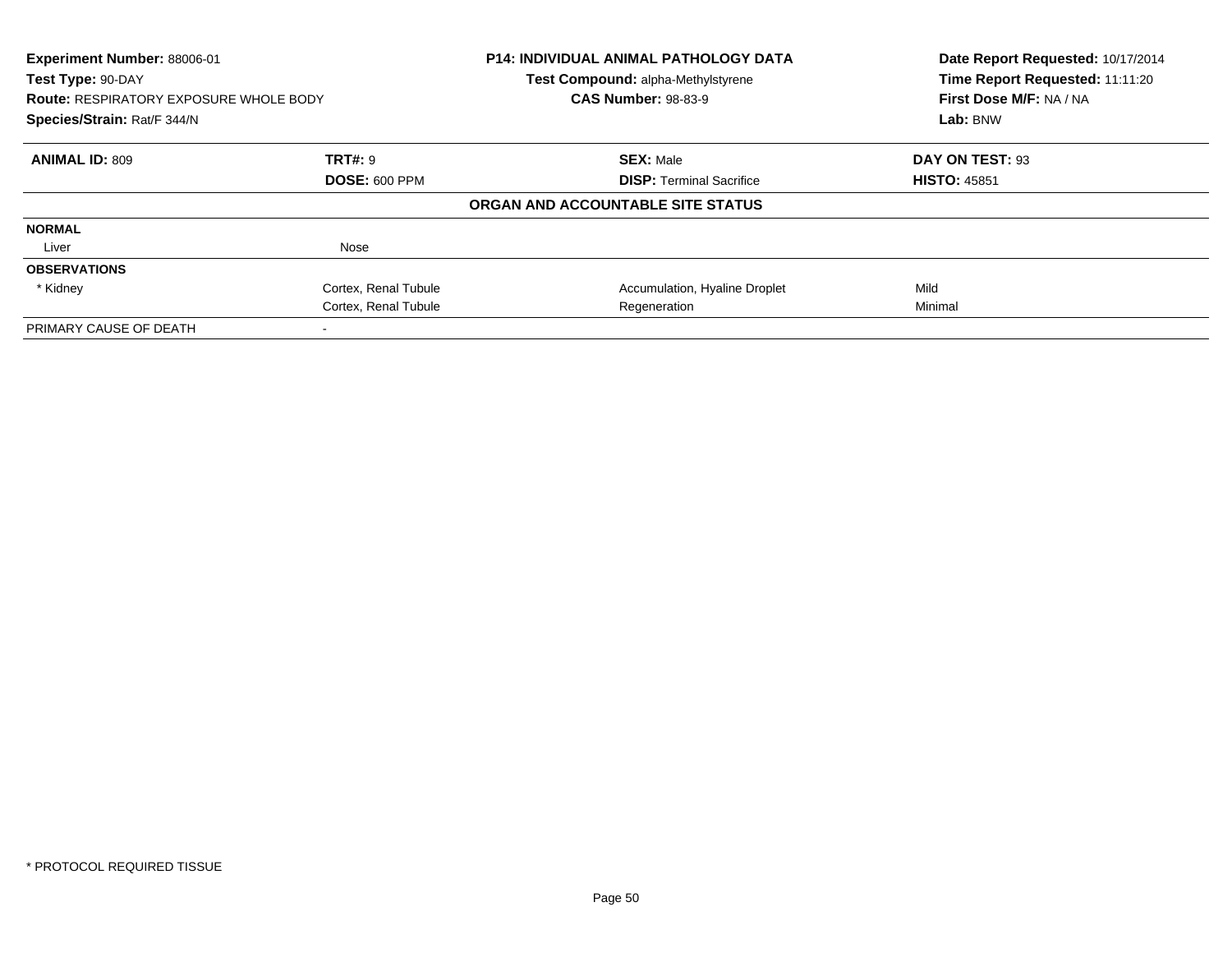| Experiment Number: 88006-01<br>Test Type: 90-DAY |                      | P14: INDIVIDUAL ANIMAL PATHOLOGY DATA<br>Test Compound: alpha-Methylstyrene | Date Report Requested: 10/17/2014<br>Time Report Requested: 11:11:20 |  |
|--------------------------------------------------|----------------------|-----------------------------------------------------------------------------|----------------------------------------------------------------------|--|
| <b>Route: RESPIRATORY EXPOSURE WHOLE BODY</b>    |                      | <b>CAS Number: 98-83-9</b>                                                  | First Dose M/F: NA / NA                                              |  |
| Species/Strain: Rat/F 344/N                      |                      |                                                                             | Lab: BNW                                                             |  |
| <b>ANIMAL ID: 810</b>                            | <b>TRT#: 9</b>       | <b>SEX: Male</b>                                                            | DAY ON TEST: 93                                                      |  |
|                                                  | <b>DOSE: 600 PPM</b> | <b>DISP:</b> Terminal Sacrifice                                             | <b>HISTO: 45852</b>                                                  |  |
|                                                  |                      | ORGAN AND ACCOUNTABLE SITE STATUS                                           |                                                                      |  |
| <b>NORMAL</b>                                    |                      |                                                                             |                                                                      |  |
| Liver                                            | Nose                 |                                                                             |                                                                      |  |
| <b>OBSERVATIONS</b>                              |                      |                                                                             |                                                                      |  |
| * Kidney                                         | Cortex, Renal Tubule | Accumulation, Hyaline Droplet                                               | Mild                                                                 |  |
|                                                  | Cortex, Renal Tubule | Regeneration                                                                | Minimal                                                              |  |
| PRIMARY CAUSE OF DEATH                           |                      |                                                                             |                                                                      |  |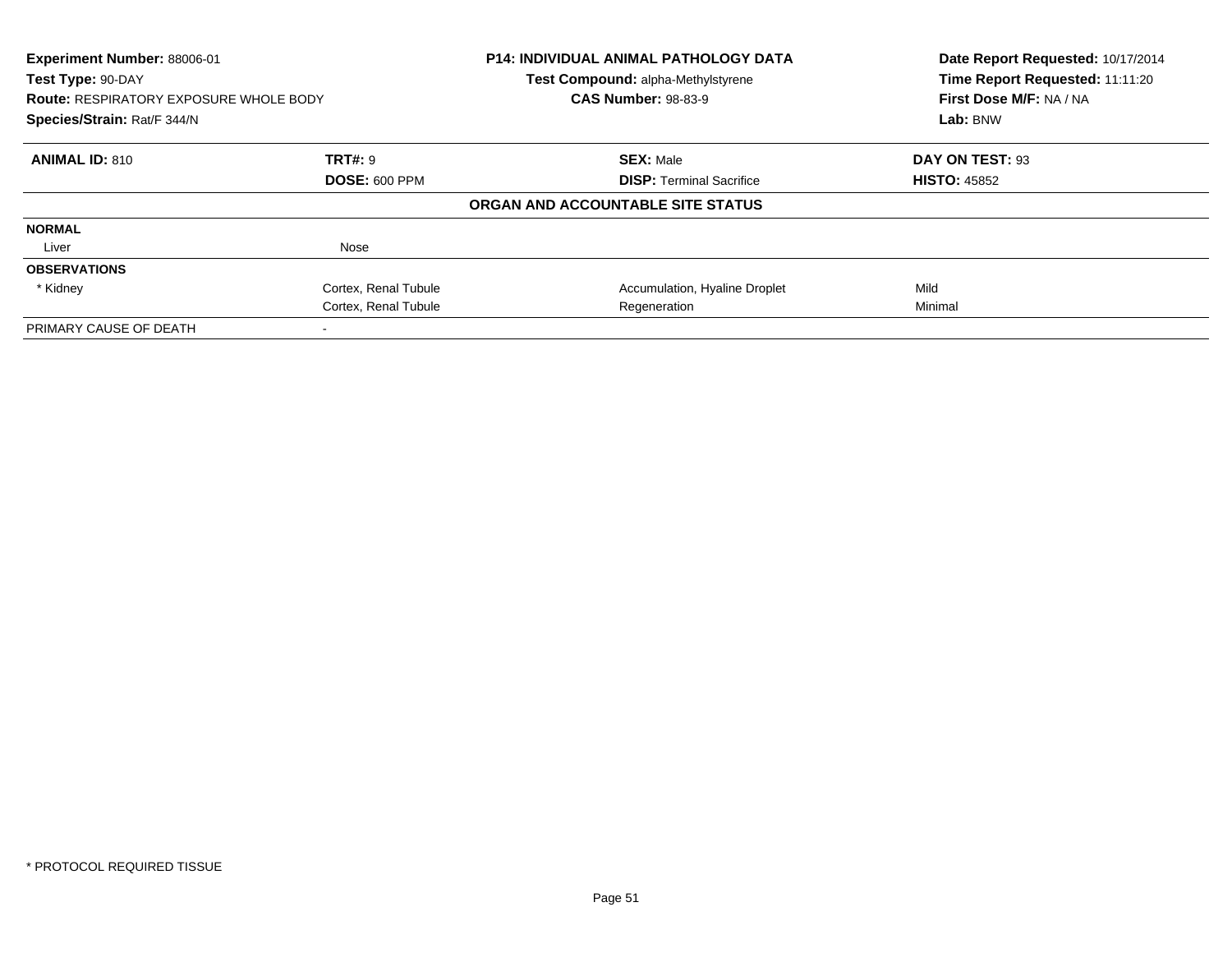| Experiment Number: 88006-01                   |                           | <b>P14: INDIVIDUAL ANIMAL PATHOLOGY DATA</b> | Date Report Requested: 10/17/2014 |  |  |
|-----------------------------------------------|---------------------------|----------------------------------------------|-----------------------------------|--|--|
| Test Type: 90-DAY                             |                           | Test Compound: alpha-Methylstyrene           | Time Report Requested: 11:11:20   |  |  |
| <b>Route: RESPIRATORY EXPOSURE WHOLE BODY</b> |                           | <b>CAS Number: 98-83-9</b>                   | First Dose M/F: NA / NA           |  |  |
| Species/Strain: Rat/F 344/N                   |                           |                                              | Lab: BNW                          |  |  |
| <b>ANIMAL ID: 1001</b>                        | <b>TRT#: 11</b>           | <b>SEX: Male</b>                             | DAY ON TEST: 93                   |  |  |
|                                               | <b>DOSE: 1000 PPM</b>     | <b>DISP: Terminal Sacrifice</b>              | <b>HISTO: 45823</b>               |  |  |
|                                               |                           | ORGAN AND ACCOUNTABLE SITE STATUS            |                                   |  |  |
| <b>NORMAL</b>                                 |                           |                                              |                                   |  |  |
| * Adrenal Cortex                              | * Adrenal Medulla         | <b>Blood Vessel</b>                          | * Bone                            |  |  |
| * Bone Marrow                                 | * Brain                   | * Epididymis                                 | * Esophagus                       |  |  |
| * Eye                                         | * Harderian Gland         | * Heart                                      | * Intestine Large, Cecum          |  |  |
| * Intestine Large, Colon                      | * Intestine Large, Rectum | * Intestine Small, Duodenum                  | * Intestine Small, Ileum          |  |  |
| * Intestine Small, Jejunum                    | * Islets, Pancreatic      | * Larynx                                     | * Liver                           |  |  |
| * Lung                                        | * Lymph Node, Bronchial   | * Lymph Node, Mesenteric                     | * Mammary Gland                   |  |  |
| * Nose                                        | * Parathyroid Gland       | * Pituitary Gland                            | Pleura                            |  |  |
| * Preputial Gland                             | * Prostate                | * Salivary Glands                            | * Seminal Vesicle                 |  |  |
| * Skin                                        | * Spleen                  | * Stomach, Forestomach                       | * Stomach, Glandular              |  |  |
| * Testes                                      | * Thymus                  | * Thyroid Gland                              | * Trachea                         |  |  |
| * Urinary Bladder                             |                           |                                              |                                   |  |  |
| <b>MISSING</b>                                |                           |                                              |                                   |  |  |
| * Lymph Node, Mandibular                      | * Lymph Node, Mediastinal |                                              |                                   |  |  |
| <b>OBSERVATIONS</b>                           |                           |                                              |                                   |  |  |
| * Kidney                                      | Cortex, Renal Tubule      | Accumulation, Hyaline Droplet                | Mild                              |  |  |
| * Pancreas                                    |                           | Atrophy                                      | Minimal                           |  |  |
| PRIMARY CAUSE OF DEATH                        |                           |                                              |                                   |  |  |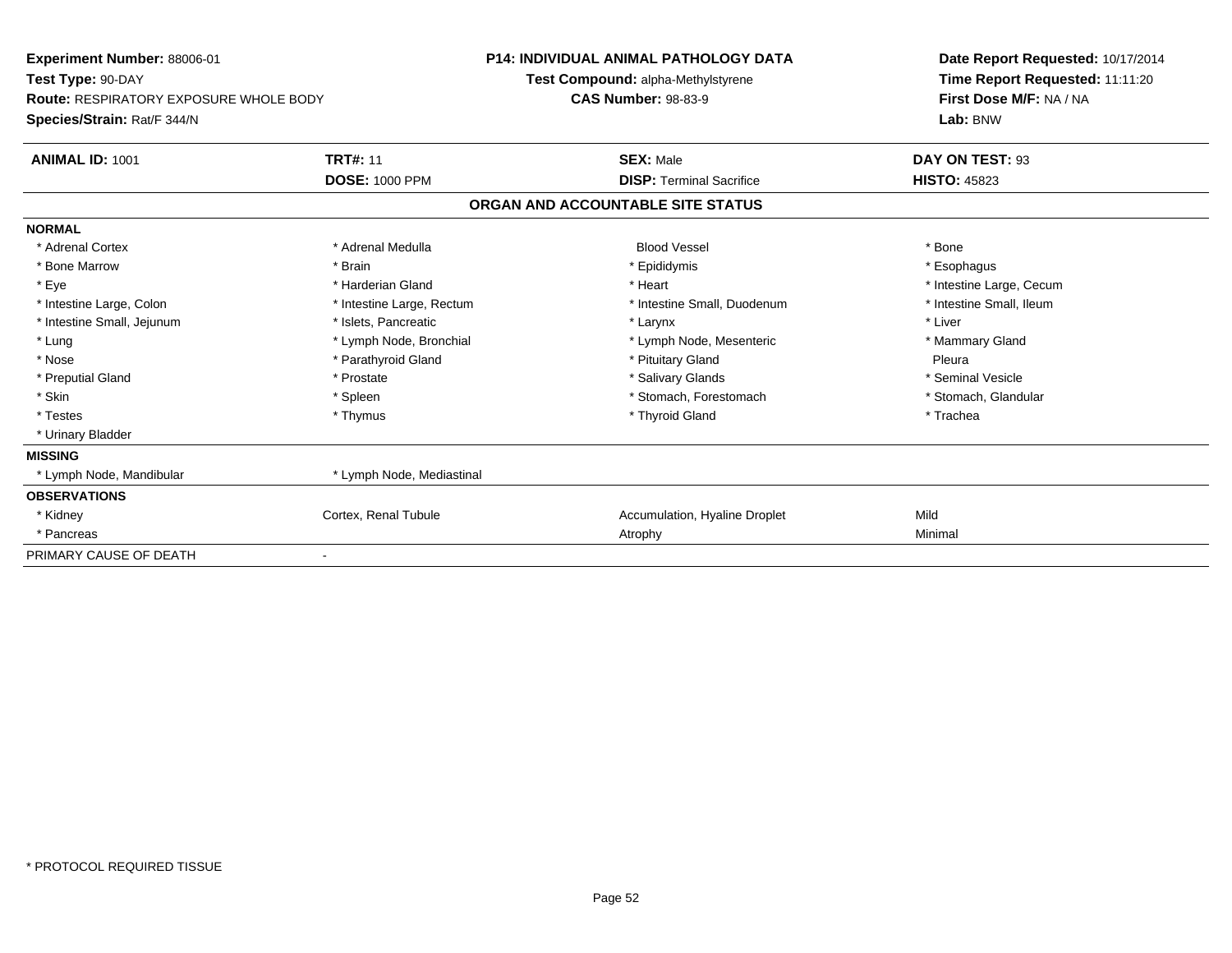| Experiment Number: 88006-01                   |                           | <b>P14: INDIVIDUAL ANIMAL PATHOLOGY DATA</b> | Date Report Requested: 10/17/2014 |  |  |
|-----------------------------------------------|---------------------------|----------------------------------------------|-----------------------------------|--|--|
| Test Type: 90-DAY                             |                           | Test Compound: alpha-Methylstyrene           | Time Report Requested: 11:11:20   |  |  |
| <b>Route: RESPIRATORY EXPOSURE WHOLE BODY</b> |                           | <b>CAS Number: 98-83-9</b>                   | First Dose M/F: NA / NA           |  |  |
| Species/Strain: Rat/F 344/N                   |                           |                                              | Lab: BNW                          |  |  |
| <b>ANIMAL ID: 1002</b>                        | <b>TRT#: 11</b>           | <b>SEX: Male</b>                             | DAY ON TEST: 93                   |  |  |
|                                               | <b>DOSE: 1000 PPM</b>     | <b>DISP: Terminal Sacrifice</b>              | <b>HISTO: 45824</b>               |  |  |
|                                               |                           | ORGAN AND ACCOUNTABLE SITE STATUS            |                                   |  |  |
| <b>NORMAL</b>                                 |                           |                                              |                                   |  |  |
| * Adrenal Cortex                              | * Adrenal Medulla         | <b>Blood Vessel</b>                          | * Bone                            |  |  |
| * Bone Marrow                                 | * Brain                   | * Epididymis                                 | * Esophagus                       |  |  |
| * Eye                                         | * Harderian Gland         | * Heart                                      | * Intestine Large, Cecum          |  |  |
| * Intestine Large, Colon                      | * Intestine Large, Rectum | * Intestine Small, Duodenum                  | * Intestine Small. Ileum          |  |  |
| * Intestine Small, Jejunum                    | * Islets, Pancreatic      | * Liver                                      | * Lung                            |  |  |
| * Lymph Node, Mesenteric                      | * Mammary Gland           | * Nose                                       | * Pancreas                        |  |  |
| * Parathyroid Gland                           | * Pituitary Gland         | Pleura                                       | * Preputial Gland                 |  |  |
| * Prostate                                    | * Salivary Glands         | * Seminal Vesicle                            | * Skin                            |  |  |
| * Spleen                                      | * Stomach. Forestomach    | * Stomach, Glandular                         | * Testes                          |  |  |
| * Thymus                                      | * Thyroid Gland           | * Trachea                                    | * Urinary Bladder                 |  |  |
| <b>MISSING</b>                                |                           |                                              |                                   |  |  |
| * Lymph Node, Bronchial                       | * Lymph Node, Mandibular  | * Lymph Node, Mediastinal                    |                                   |  |  |
| <b>OBSERVATIONS</b>                           |                           |                                              |                                   |  |  |
| * Kidney                                      | Cortex, Renal Tubule      | Accumulation, Hyaline Droplet                | Minimal                           |  |  |
| * Larynx                                      |                           | Foreign Body                                 |                                   |  |  |
| PRIMARY CAUSE OF DEATH                        |                           |                                              |                                   |  |  |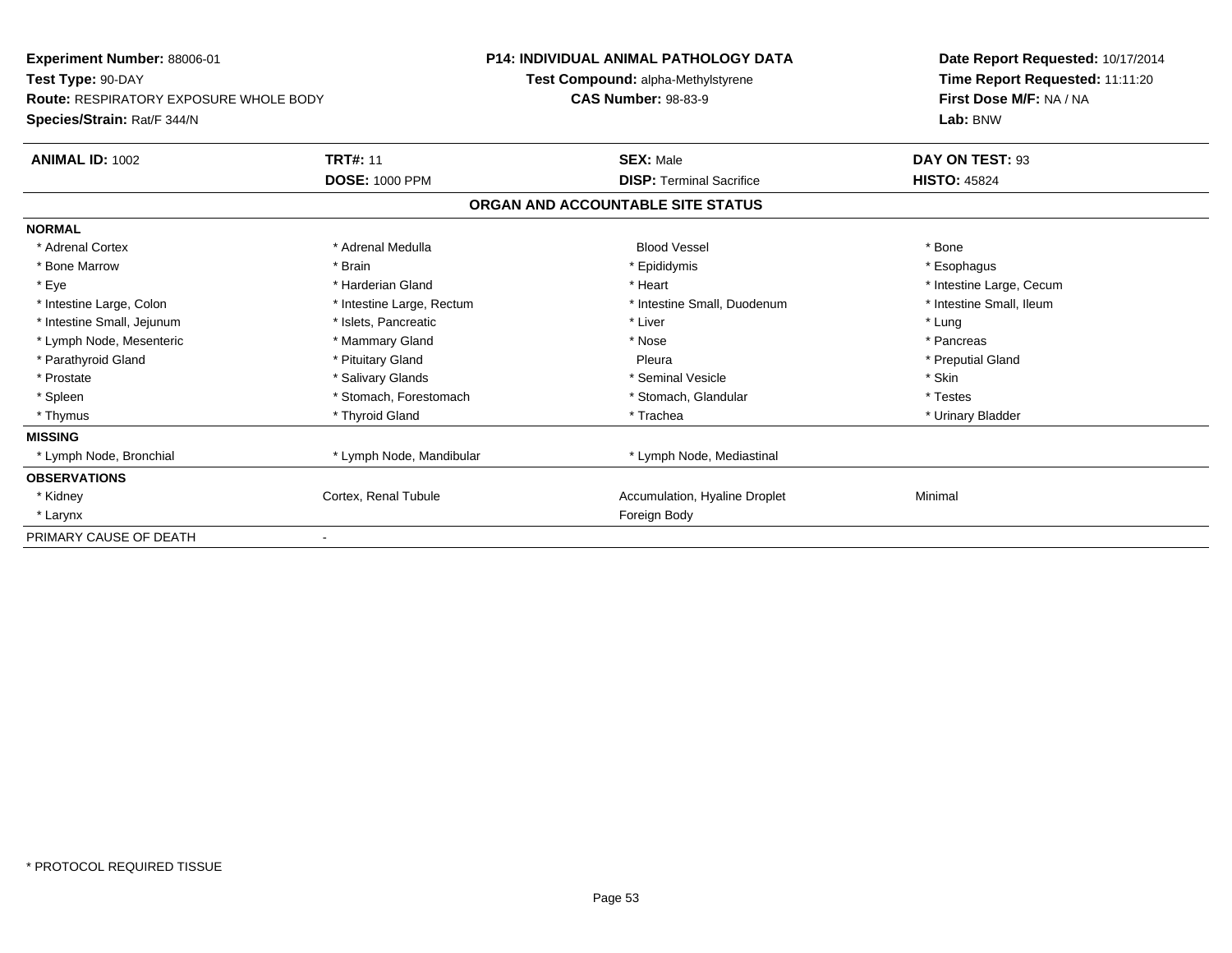| <b>Experiment Number: 88006-01</b>            |                           | <b>P14: INDIVIDUAL ANIMAL PATHOLOGY DATA</b> | Date Report Requested: 10/17/2014 |  |  |
|-----------------------------------------------|---------------------------|----------------------------------------------|-----------------------------------|--|--|
| Test Type: 90-DAY                             |                           | Test Compound: alpha-Methylstyrene           | Time Report Requested: 11:11:20   |  |  |
| <b>Route: RESPIRATORY EXPOSURE WHOLE BODY</b> |                           | <b>CAS Number: 98-83-9</b>                   | First Dose M/F: NA / NA           |  |  |
| Species/Strain: Rat/F 344/N                   |                           |                                              | Lab: BNW                          |  |  |
| <b>ANIMAL ID: 1003</b>                        | <b>TRT#: 11</b>           | <b>SEX: Male</b>                             | DAY ON TEST: 93                   |  |  |
|                                               | <b>DOSE: 1000 PPM</b>     | <b>DISP: Terminal Sacrifice</b>              | <b>HISTO: 45825</b>               |  |  |
|                                               |                           | ORGAN AND ACCOUNTABLE SITE STATUS            |                                   |  |  |
| <b>NORMAL</b>                                 |                           |                                              |                                   |  |  |
| * Adrenal Cortex                              | * Adrenal Medulla         | <b>Blood Vessel</b>                          | * Bone                            |  |  |
| * Bone Marrow                                 | * Brain                   | * Epididymis                                 | * Esophagus                       |  |  |
| * Eye                                         | * Harderian Gland         | * Heart                                      | * Intestine Large, Cecum          |  |  |
| * Intestine Large, Colon                      | * Intestine Large, Rectum | * Intestine Small, Duodenum                  | * Intestine Small, Ileum          |  |  |
| * Intestine Small, Jejunum                    | * Islets, Pancreatic      | * Larynx                                     | * Liver                           |  |  |
| * Lung                                        | * Lymph Node, Mediastinal | * Lymph Node, Mesenteric                     | * Nose                            |  |  |
| * Pancreas                                    | * Pituitary Gland         | Pleura                                       | * Preputial Gland                 |  |  |
| * Prostate                                    | * Salivary Glands         | * Seminal Vesicle                            | * Skin                            |  |  |
| * Spleen                                      | * Stomach, Forestomach    | * Stomach, Glandular                         | * Testes                          |  |  |
| * Thymus                                      | * Thyroid Gland           | * Trachea                                    | * Urinary Bladder                 |  |  |
| <b>MISSING</b>                                |                           |                                              |                                   |  |  |
| * Lymph Node, Bronchial                       | * Lymph Node, Mandibular  | * Mammary Gland                              | * Parathyroid Gland               |  |  |
| <b>OBSERVATIONS</b>                           |                           |                                              |                                   |  |  |
| * Kidney                                      | Cortex, Renal Tubule      | Accumulation, Hyaline Droplet                | Mild                              |  |  |
|                                               | Cortex, Renal Tubule      | Regeneration                                 | Minimal                           |  |  |
| PRIMARY CAUSE OF DEATH                        | ٠                         |                                              |                                   |  |  |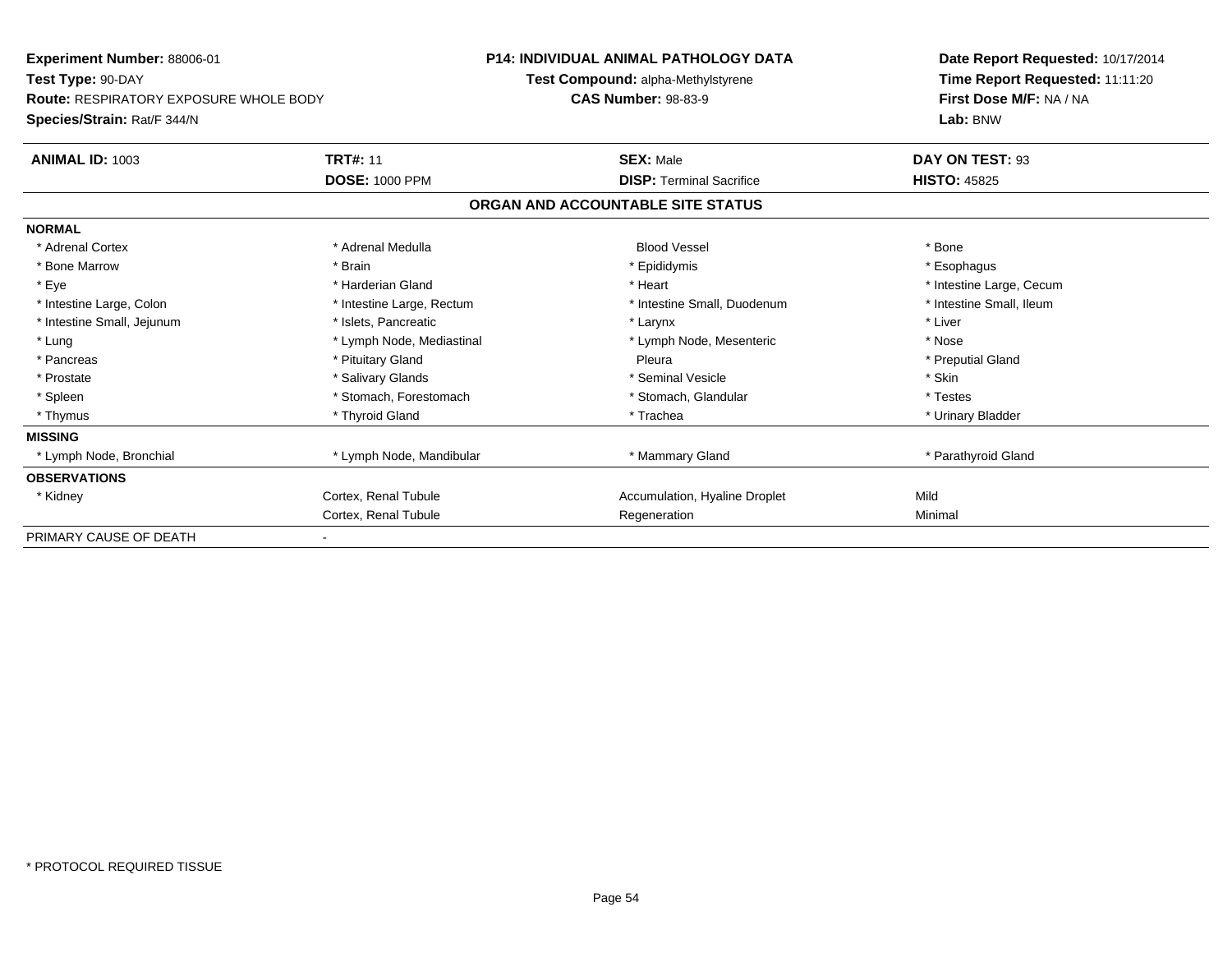| Experiment Number: 88006-01                   |                           | <b>P14: INDIVIDUAL ANIMAL PATHOLOGY DATA</b> |                                   |  | Date Report Requested: 10/17/2014 |  |  |
|-----------------------------------------------|---------------------------|----------------------------------------------|-----------------------------------|--|-----------------------------------|--|--|
| Test Type: 90-DAY                             |                           | Test Compound: alpha-Methylstyrene           |                                   |  | Time Report Requested: 11:11:20   |  |  |
| <b>Route: RESPIRATORY EXPOSURE WHOLE BODY</b> |                           | <b>CAS Number: 98-83-9</b>                   |                                   |  | First Dose M/F: NA / NA           |  |  |
| Species/Strain: Rat/F 344/N                   |                           |                                              |                                   |  | Lab: BNW                          |  |  |
| ANIMAL ID: 1004                               | <b>TRT#: 11</b>           |                                              | <b>SEX: Male</b>                  |  | DAY ON TEST: 93                   |  |  |
|                                               | <b>DOSE: 1000 PPM</b>     |                                              | <b>DISP:</b> Terminal Sacrifice   |  | <b>HISTO: 45826</b>               |  |  |
|                                               |                           |                                              | ORGAN AND ACCOUNTABLE SITE STATUS |  |                                   |  |  |
| <b>NORMAL</b>                                 |                           |                                              |                                   |  |                                   |  |  |
| * Adrenal Cortex                              | * Adrenal Medulla         |                                              | <b>Blood Vessel</b>               |  | * Bone                            |  |  |
| * Bone Marrow                                 | * Brain                   |                                              | * Epididymis                      |  | * Esophagus                       |  |  |
| * Eye                                         | * Harderian Gland         |                                              | * Heart                           |  | * Intestine Large, Cecum          |  |  |
| * Intestine Large, Colon                      | * Intestine Large, Rectum |                                              | * Intestine Small, Duodenum       |  | * Intestine Small, Ileum          |  |  |
| * Intestine Small, Jejunum                    | * Islets, Pancreatic      |                                              | * Larynx                          |  | * Liver                           |  |  |
| * Lung                                        | * Lymph Node, Mediastinal |                                              | * Lymph Node, Mesenteric          |  | * Mammary Gland                   |  |  |
| * Nose                                        | * Pancreas                |                                              | * Parathyroid Gland               |  | * Pituitary Gland                 |  |  |
| Pleura                                        | * Preputial Gland         |                                              | * Prostate                        |  | * Salivary Glands                 |  |  |
| * Seminal Vesicle                             | * Skin                    |                                              | * Spleen                          |  | * Stomach, Forestomach            |  |  |
| * Stomach, Glandular                          | * Testes                  |                                              | * Thymus                          |  | * Thyroid Gland                   |  |  |
| * Trachea                                     | * Urinary Bladder         |                                              |                                   |  |                                   |  |  |
| <b>MISSING</b>                                |                           |                                              |                                   |  |                                   |  |  |
| * Lymph Node, Bronchial                       | * Lymph Node, Mandibular  |                                              |                                   |  |                                   |  |  |
| <b>OBSERVATIONS</b>                           |                           |                                              |                                   |  |                                   |  |  |
| * Kidney                                      | Cortex, Renal Tubule      |                                              | Accumulation, Hyaline Droplet     |  | Minimal                           |  |  |
|                                               | Cortex, Renal Tubule      |                                              | Regeneration                      |  | Minimal                           |  |  |
| PRIMARY CAUSE OF DEATH                        |                           |                                              |                                   |  |                                   |  |  |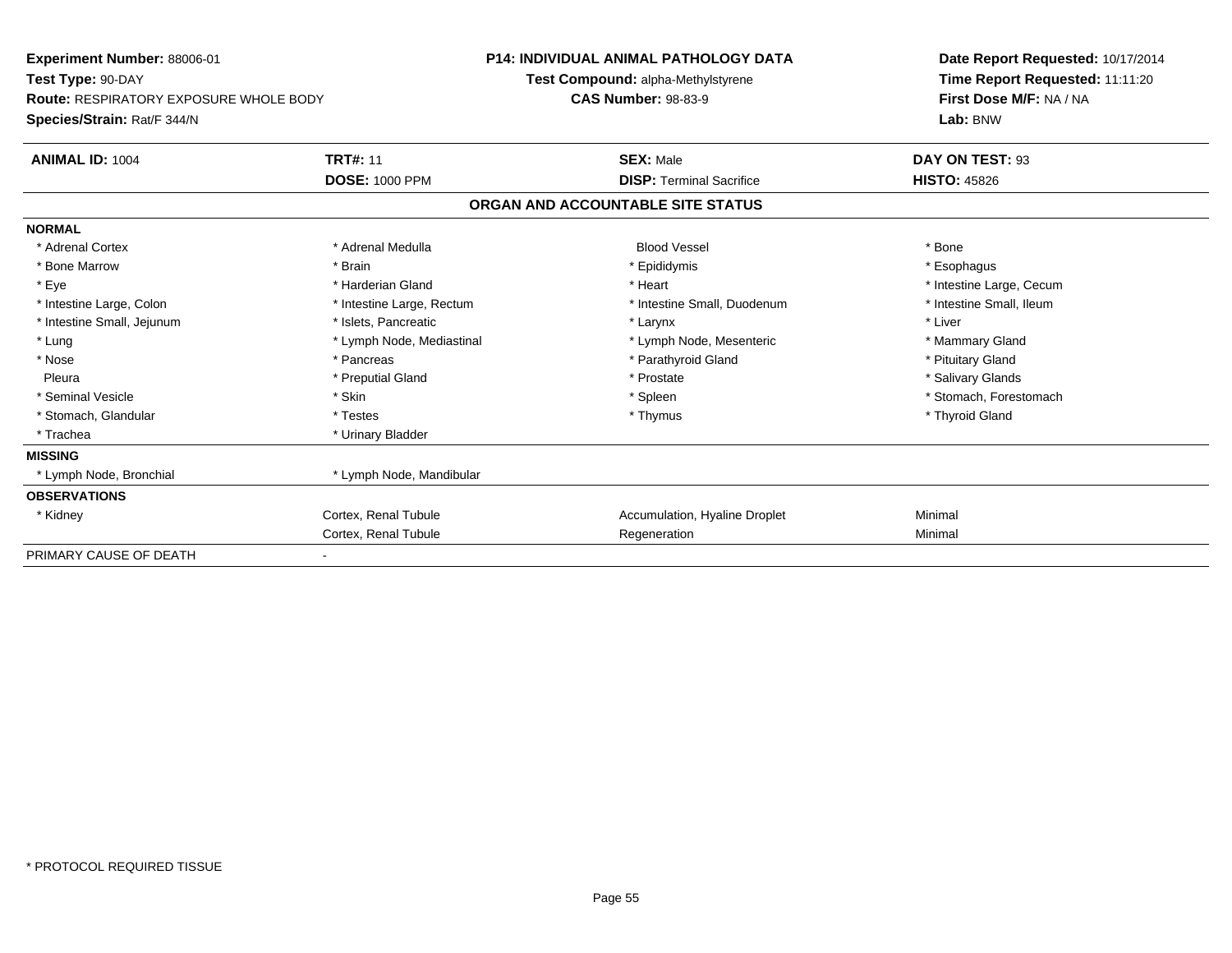| Experiment Number: 88006-01                   |                           | <b>P14: INDIVIDUAL ANIMAL PATHOLOGY DATA</b> |                                    |  | Date Report Requested: 10/17/2014 |  |  |
|-----------------------------------------------|---------------------------|----------------------------------------------|------------------------------------|--|-----------------------------------|--|--|
| Test Type: 90-DAY                             |                           |                                              | Test Compound: alpha-Methylstyrene |  | Time Report Requested: 11:11:20   |  |  |
| <b>Route: RESPIRATORY EXPOSURE WHOLE BODY</b> |                           | <b>CAS Number: 98-83-9</b>                   |                                    |  | First Dose M/F: NA / NA           |  |  |
| Species/Strain: Rat/F 344/N                   |                           |                                              |                                    |  | Lab: BNW                          |  |  |
| <b>ANIMAL ID: 1005</b>                        | <b>TRT#: 11</b>           |                                              | <b>SEX: Male</b>                   |  | DAY ON TEST: 93                   |  |  |
|                                               | <b>DOSE: 1000 PPM</b>     |                                              | <b>DISP: Terminal Sacrifice</b>    |  | <b>HISTO: 45827</b>               |  |  |
|                                               |                           |                                              | ORGAN AND ACCOUNTABLE SITE STATUS  |  |                                   |  |  |
| <b>NORMAL</b>                                 |                           |                                              |                                    |  |                                   |  |  |
| * Adrenal Cortex                              | * Adrenal Medulla         |                                              | <b>Blood Vessel</b>                |  | * Bone                            |  |  |
| * Bone Marrow                                 | * Brain                   |                                              | * Epididymis                       |  | * Esophagus                       |  |  |
| * Eye                                         | * Harderian Gland         |                                              | * Heart                            |  | * Intestine Large, Cecum          |  |  |
| * Intestine Large, Colon                      | * Intestine Large, Rectum |                                              | * Intestine Small, Duodenum        |  | * Intestine Small, Ileum          |  |  |
| * Intestine Small, Jejunum                    | * Islets, Pancreatic      |                                              | * Larynx                           |  | * Liver                           |  |  |
| * Lung                                        | * Lymph Node, Bronchial   |                                              | * Lymph Node, Mediastinal          |  | * Lymph Node, Mesenteric          |  |  |
| * Nose                                        | * Pancreas                |                                              | * Parathyroid Gland                |  | * Pituitary Gland                 |  |  |
| Pleura                                        | * Preputial Gland         |                                              | * Prostate                         |  | * Salivary Glands                 |  |  |
| * Seminal Vesicle                             | * Skin                    |                                              | * Spleen                           |  | * Stomach, Forestomach            |  |  |
| * Stomach, Glandular                          | * Testes                  |                                              | * Thymus                           |  | * Thyroid Gland                   |  |  |
| * Trachea                                     | * Urinary Bladder         |                                              |                                    |  |                                   |  |  |
| <b>MISSING</b>                                |                           |                                              |                                    |  |                                   |  |  |
| * Lymph Node, Mandibular                      | * Mammary Gland           |                                              |                                    |  |                                   |  |  |
| <b>OBSERVATIONS</b>                           |                           |                                              |                                    |  |                                   |  |  |
| * Kidney                                      | Cortex, Renal Tubule      |                                              | Accumulation, Hyaline Droplet      |  | Mild                              |  |  |
|                                               | Cortex, Renal Tubule      |                                              | Regeneration                       |  | Minimal                           |  |  |
| PRIMARY CAUSE OF DEATH                        |                           |                                              |                                    |  |                                   |  |  |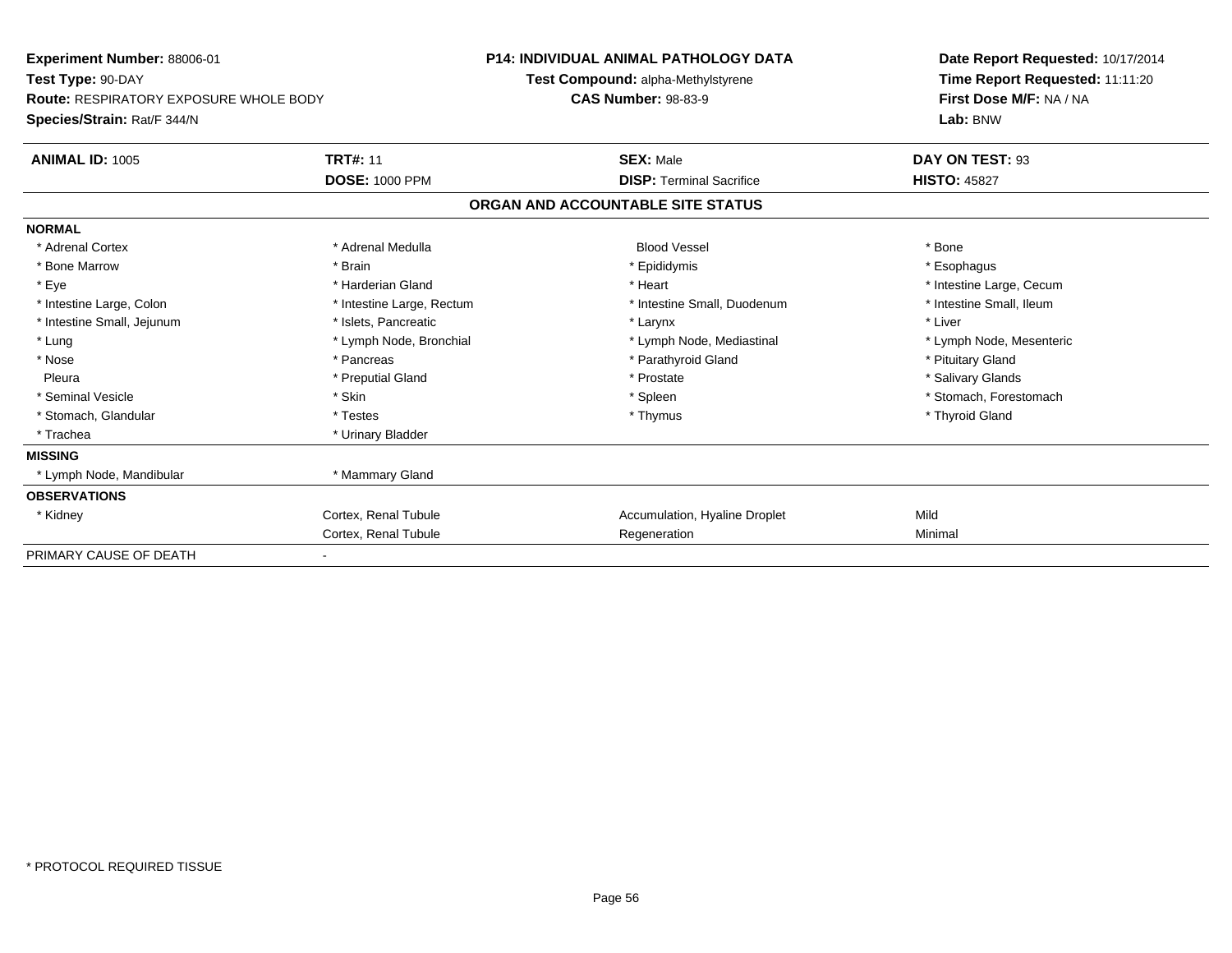| Experiment Number: 88006-01                   |                           | <b>P14: INDIVIDUAL ANIMAL PATHOLOGY DATA</b> |                                   |  | Date Report Requested: 10/17/2014 |  |  |
|-----------------------------------------------|---------------------------|----------------------------------------------|-----------------------------------|--|-----------------------------------|--|--|
| Test Type: 90-DAY                             |                           | Test Compound: alpha-Methylstyrene           |                                   |  | Time Report Requested: 11:11:20   |  |  |
| <b>Route: RESPIRATORY EXPOSURE WHOLE BODY</b> |                           | <b>CAS Number: 98-83-9</b>                   |                                   |  | First Dose M/F: NA / NA           |  |  |
| Species/Strain: Rat/F 344/N                   |                           |                                              |                                   |  | Lab: BNW                          |  |  |
| <b>ANIMAL ID: 1006</b>                        | <b>TRT#: 11</b>           |                                              | <b>SEX: Male</b>                  |  | DAY ON TEST: 93                   |  |  |
|                                               | <b>DOSE: 1000 PPM</b>     |                                              | <b>DISP: Terminal Sacrifice</b>   |  | <b>HISTO: 45828</b>               |  |  |
|                                               |                           |                                              | ORGAN AND ACCOUNTABLE SITE STATUS |  |                                   |  |  |
| <b>NORMAL</b>                                 |                           |                                              |                                   |  |                                   |  |  |
| * Adrenal Cortex                              | * Adrenal Medulla         |                                              | <b>Blood Vessel</b>               |  | * Bone                            |  |  |
| * Bone Marrow                                 | * Brain                   |                                              | * Epididymis                      |  | * Esophagus                       |  |  |
| * Eye                                         | * Harderian Gland         |                                              | * Heart                           |  | * Intestine Large, Cecum          |  |  |
| * Intestine Large, Colon                      | * Intestine Large, Rectum |                                              | * Intestine Small, Duodenum       |  | * Intestine Small, Ileum          |  |  |
| * Intestine Small, Jejunum                    | * Islets, Pancreatic      |                                              | * Larynx                          |  | * Liver                           |  |  |
| * Lung                                        | * Lymph Node, Mediastinal |                                              | * Lymph Node, Mesenteric          |  | * Mammary Gland                   |  |  |
| * Nose                                        | * Pancreas                |                                              | * Pituitary Gland                 |  | Pleura                            |  |  |
| * Preputial Gland                             | * Prostate                |                                              | * Salivary Glands                 |  | * Seminal Vesicle                 |  |  |
| * Skin                                        | * Spleen                  |                                              | * Stomach, Forestomach            |  | * Stomach, Glandular              |  |  |
| * Testes                                      | * Thymus                  |                                              | * Thyroid Gland                   |  | * Trachea                         |  |  |
| * Urinary Bladder                             |                           |                                              |                                   |  |                                   |  |  |
| <b>MISSING</b>                                |                           |                                              |                                   |  |                                   |  |  |
| * Lymph Node, Bronchial                       | * Lymph Node, Mandibular  |                                              | * Parathyroid Gland               |  |                                   |  |  |
| <b>OBSERVATIONS</b>                           |                           |                                              |                                   |  |                                   |  |  |
| * Kidney                                      | Cortex, Renal Tubule      |                                              | Accumulation, Hyaline Droplet     |  | Mild                              |  |  |
|                                               | Cortex, Renal Tubule      |                                              | Regeneration                      |  | Minimal                           |  |  |
| PRIMARY CAUSE OF DEATH                        |                           |                                              |                                   |  |                                   |  |  |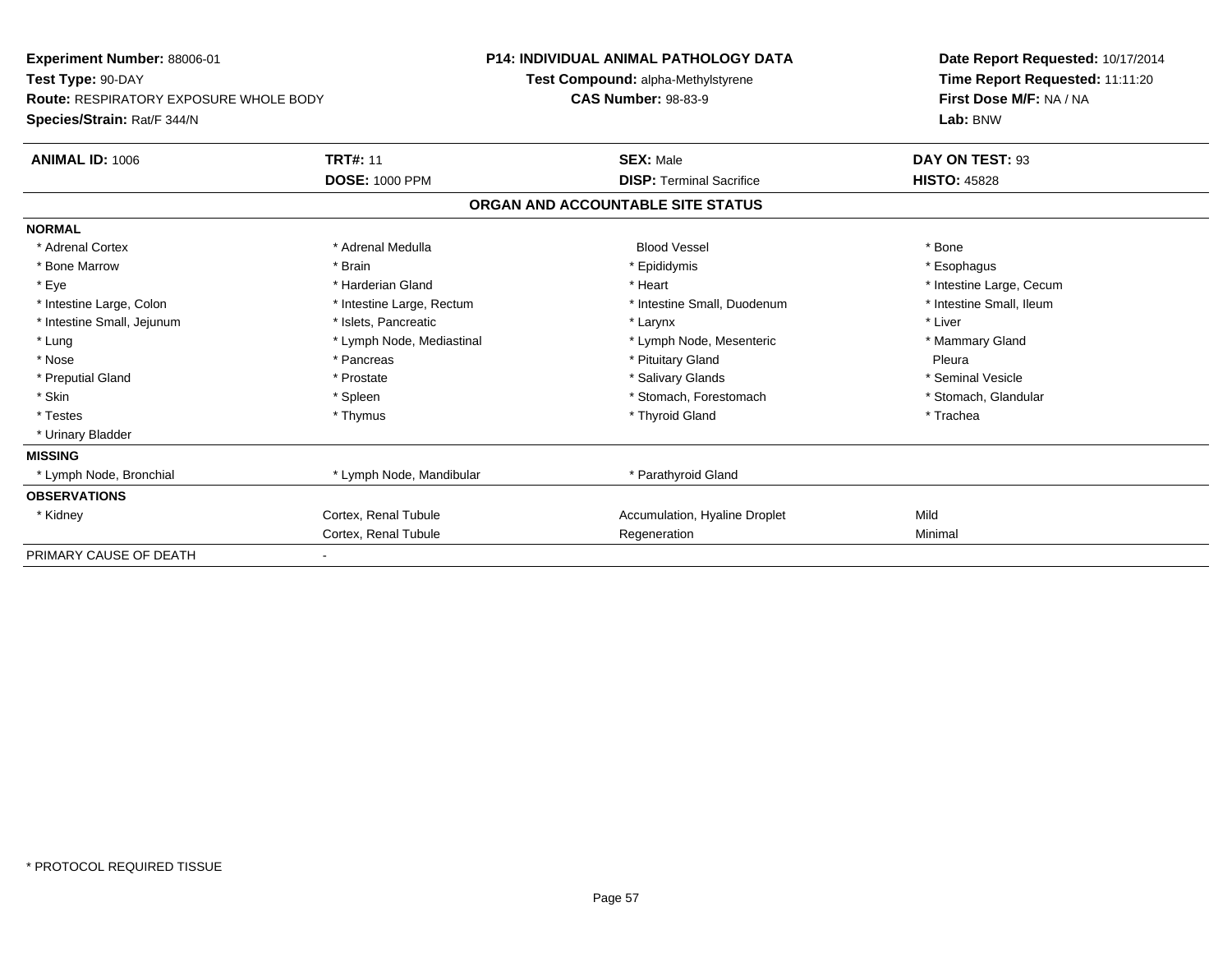| <b>Experiment Number: 88006-01</b>            |                           | P14: INDIVIDUAL ANIMAL PATHOLOGY DATA | Date Report Requested: 10/17/2014 |  |  |
|-----------------------------------------------|---------------------------|---------------------------------------|-----------------------------------|--|--|
| Test Type: 90-DAY                             |                           | Test Compound: alpha-Methylstyrene    | Time Report Requested: 11:11:20   |  |  |
| <b>Route: RESPIRATORY EXPOSURE WHOLE BODY</b> |                           | <b>CAS Number: 98-83-9</b>            | First Dose M/F: NA / NA           |  |  |
| Species/Strain: Rat/F 344/N                   |                           |                                       | Lab: BNW                          |  |  |
| <b>ANIMAL ID: 1007</b>                        | <b>TRT#: 11</b>           | <b>SEX: Male</b>                      | DAY ON TEST: 93                   |  |  |
|                                               | <b>DOSE: 1000 PPM</b>     | <b>DISP: Terminal Sacrifice</b>       | <b>HISTO: 45829</b>               |  |  |
|                                               |                           | ORGAN AND ACCOUNTABLE SITE STATUS     |                                   |  |  |
| <b>NORMAL</b>                                 |                           |                                       |                                   |  |  |
| * Adrenal Cortex                              | * Adrenal Medulla         | <b>Blood Vessel</b>                   | * Bone                            |  |  |
| * Bone Marrow                                 | * Brain                   | * Epididymis                          | * Esophagus                       |  |  |
| * Eye                                         | * Harderian Gland         | * Heart                               | * Intestine Large, Cecum          |  |  |
| * Intestine Large, Colon                      | * Intestine Large, Rectum | * Intestine Small, Duodenum           | * Intestine Small. Ileum          |  |  |
| * Intestine Small, Jejunum                    | * Islets, Pancreatic      | * Larynx                              | * Liver                           |  |  |
| * Lung                                        | * Lymph Node, Mediastinal | * Lymph Node, Mesenteric              | * Mammary Gland                   |  |  |
| * Nose                                        | * Pancreas                | * Pituitary Gland                     | Pleura                            |  |  |
| * Preputial Gland                             | * Prostate                | * Salivary Glands                     | * Seminal Vesicle                 |  |  |
| * Skin                                        | * Spleen                  | * Stomach, Forestomach                | * Stomach, Glandular              |  |  |
| * Testes                                      | * Thymus                  | * Thyroid Gland                       | * Trachea                         |  |  |
| * Urinary Bladder                             |                           |                                       |                                   |  |  |
| <b>MISSING</b>                                |                           |                                       |                                   |  |  |
| * Lymph Node, Bronchial                       | * Lymph Node, Mandibular  | * Parathyroid Gland                   |                                   |  |  |
| <b>OBSERVATIONS</b>                           |                           |                                       |                                   |  |  |
| * Kidney                                      | Cortex, Renal Tubule      | Accumulation, Hyaline Droplet         | Mild                              |  |  |
|                                               | Cortex, Renal Tubule      | Regeneration                          | Mild                              |  |  |
| PRIMARY CAUSE OF DEATH                        |                           |                                       |                                   |  |  |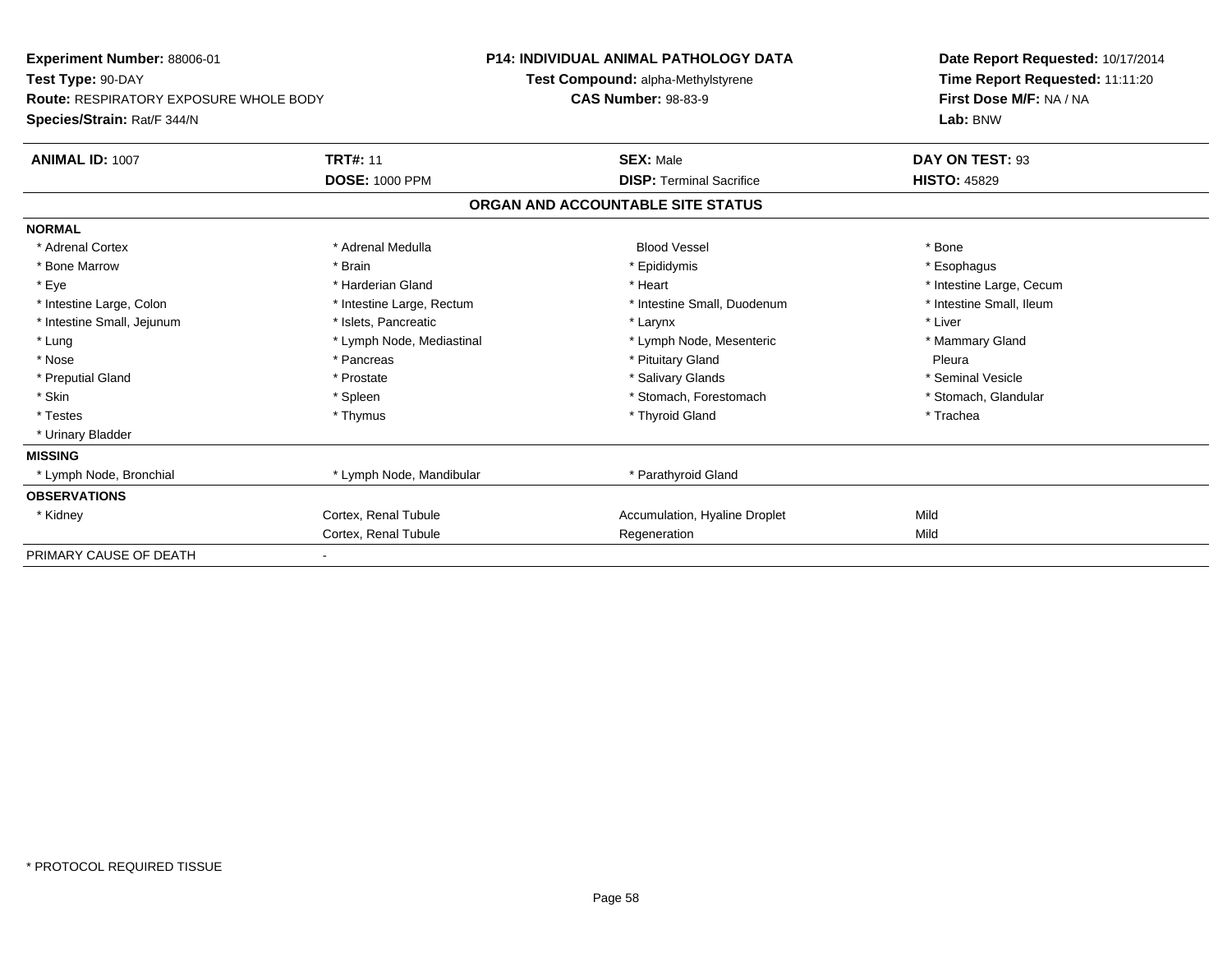| Experiment Number: 88006-01                   |                           | <b>P14: INDIVIDUAL ANIMAL PATHOLOGY DATA</b> | Date Report Requested: 10/17/2014 |  |  |
|-----------------------------------------------|---------------------------|----------------------------------------------|-----------------------------------|--|--|
| Test Type: 90-DAY                             |                           | Test Compound: alpha-Methylstyrene           | Time Report Requested: 11:11:20   |  |  |
| <b>Route: RESPIRATORY EXPOSURE WHOLE BODY</b> |                           | <b>CAS Number: 98-83-9</b>                   | First Dose M/F: NA / NA           |  |  |
| Species/Strain: Rat/F 344/N                   |                           |                                              | Lab: BNW                          |  |  |
| <b>ANIMAL ID: 1008</b>                        | <b>TRT#: 11</b>           | <b>SEX: Male</b>                             | DAY ON TEST: 93                   |  |  |
|                                               | <b>DOSE: 1000 PPM</b>     | <b>DISP: Terminal Sacrifice</b>              | <b>HISTO: 45830</b>               |  |  |
|                                               |                           | ORGAN AND ACCOUNTABLE SITE STATUS            |                                   |  |  |
| <b>NORMAL</b>                                 |                           |                                              |                                   |  |  |
| * Adrenal Cortex                              | * Adrenal Medulla         | <b>Blood Vessel</b>                          | * Bone                            |  |  |
| * Bone Marrow                                 | * Brain                   | * Epididymis                                 | * Esophagus                       |  |  |
| * Eye                                         | * Harderian Gland         | * Heart                                      | * Intestine Large, Cecum          |  |  |
| * Intestine Large, Colon                      | * Intestine Large, Rectum | * Intestine Small, Duodenum                  | * Intestine Small, Ileum          |  |  |
| * Intestine Small, Jejunum                    | * Islets, Pancreatic      | * Larynx                                     | * Liver                           |  |  |
| * Lung                                        | * Lymph Node, Mesenteric  | * Mammary Gland                              | * Nose                            |  |  |
| * Pancreas                                    | * Parathyroid Gland       | * Pituitary Gland                            | Pleura                            |  |  |
| * Preputial Gland                             | * Prostate                | * Salivary Glands                            | * Seminal Vesicle                 |  |  |
| * Skin                                        | * Spleen                  | * Stomach. Forestomach                       | * Stomach, Glandular              |  |  |
| * Testes                                      | * Thymus                  | * Thyroid Gland                              | * Trachea                         |  |  |
| * Urinary Bladder                             |                           |                                              |                                   |  |  |
| <b>MISSING</b>                                |                           |                                              |                                   |  |  |
| * Lymph Node, Bronchial                       | * Lymph Node, Mandibular  | * Lymph Node, Mediastinal                    |                                   |  |  |
| <b>OBSERVATIONS</b>                           |                           |                                              |                                   |  |  |
| * Kidney                                      | Cortex, Renal Tubule      | Accumulation, Hyaline Droplet                | Mild                              |  |  |
|                                               | Cortex, Renal Tubule      | Regeneration                                 | Minimal                           |  |  |
| PRIMARY CAUSE OF DEATH                        |                           |                                              |                                   |  |  |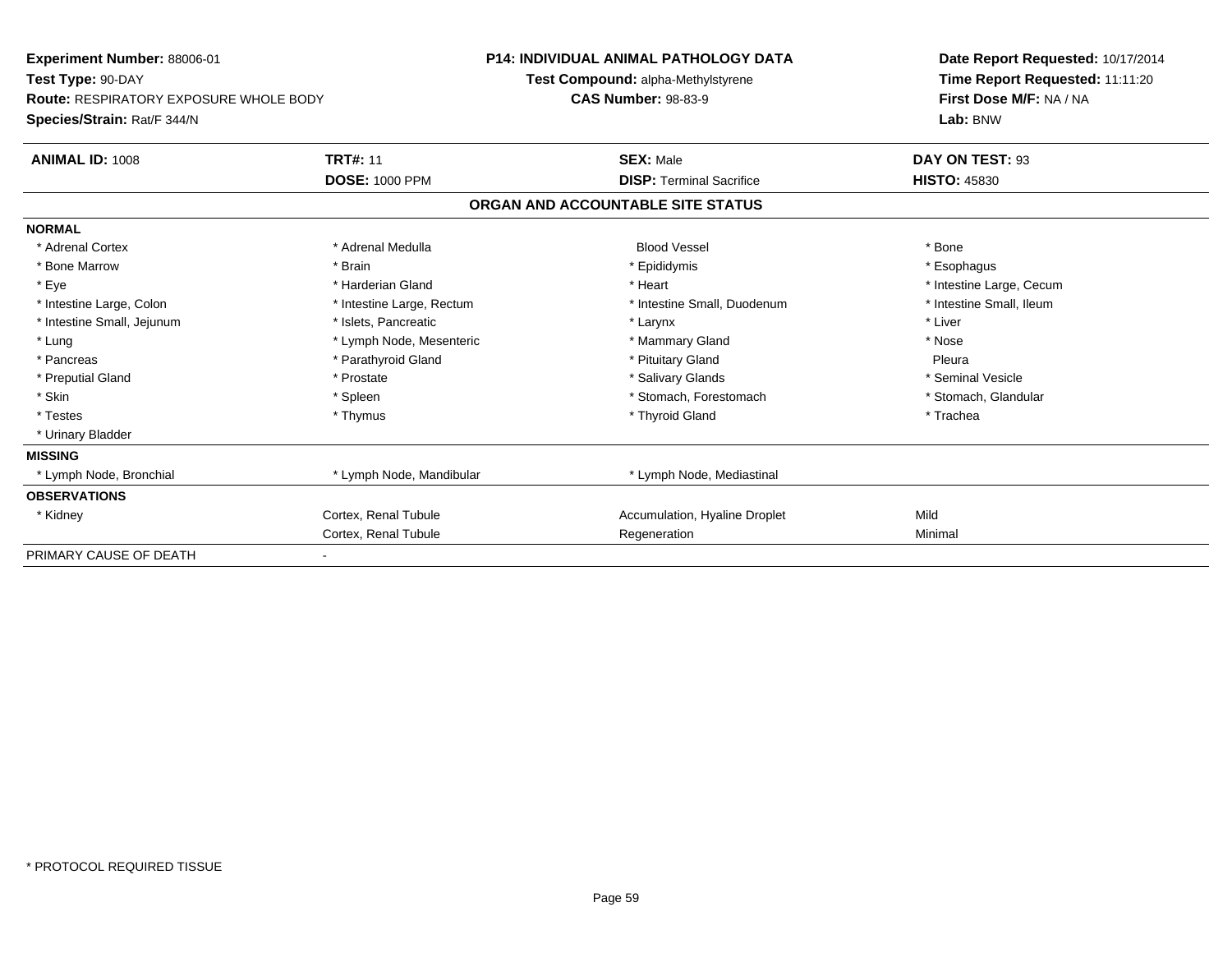| Experiment Number: 88006-01<br>Test Type: 90-DAY<br><b>Route: RESPIRATORY EXPOSURE WHOLE BODY</b> |                           | <b>P14: INDIVIDUAL ANIMAL PATHOLOGY DATA</b><br>Test Compound: alpha-Methylstyrene |                                   |  | Date Report Requested: 10/17/2014                          |  |  |
|---------------------------------------------------------------------------------------------------|---------------------------|------------------------------------------------------------------------------------|-----------------------------------|--|------------------------------------------------------------|--|--|
|                                                                                                   |                           | <b>CAS Number: 98-83-9</b>                                                         |                                   |  | Time Report Requested: 11:11:20<br>First Dose M/F: NA / NA |  |  |
| Species/Strain: Rat/F 344/N                                                                       |                           |                                                                                    |                                   |  | Lab: BNW                                                   |  |  |
| <b>ANIMAL ID: 1009</b>                                                                            | <b>TRT#: 11</b>           |                                                                                    | <b>SEX: Male</b>                  |  | DAY ON TEST: 93                                            |  |  |
|                                                                                                   | <b>DOSE: 1000 PPM</b>     |                                                                                    | <b>DISP: Terminal Sacrifice</b>   |  | <b>HISTO: 45831</b>                                        |  |  |
|                                                                                                   |                           |                                                                                    | ORGAN AND ACCOUNTABLE SITE STATUS |  |                                                            |  |  |
| <b>NORMAL</b>                                                                                     |                           |                                                                                    |                                   |  |                                                            |  |  |
| * Adrenal Cortex                                                                                  | * Adrenal Medulla         |                                                                                    | <b>Blood Vessel</b>               |  | * Bone                                                     |  |  |
| * Bone Marrow                                                                                     | * Brain                   |                                                                                    | * Epididymis                      |  | * Esophagus                                                |  |  |
| * Eye                                                                                             | * Harderian Gland         |                                                                                    | * Heart                           |  | * Intestine Large, Cecum                                   |  |  |
| * Intestine Large, Colon                                                                          | * Intestine Large, Rectum |                                                                                    | * Intestine Small, Duodenum       |  | * Intestine Small, Ileum                                   |  |  |
| * Intestine Small, Jejunum                                                                        | * Islets, Pancreatic      |                                                                                    | * Larynx                          |  | * Liver                                                    |  |  |
| * Lung                                                                                            | * Lymph Node, Mediastinal |                                                                                    | * Lymph Node, Mesenteric          |  | * Mammary Gland                                            |  |  |
| * Nose                                                                                            | * Pancreas                |                                                                                    | * Parathyroid Gland               |  | * Pituitary Gland                                          |  |  |
| Pleura                                                                                            | * Preputial Gland         |                                                                                    | * Prostate                        |  | * Salivary Glands                                          |  |  |
| * Seminal Vesicle                                                                                 | * Skin                    |                                                                                    | * Spleen                          |  | * Stomach, Forestomach                                     |  |  |
| * Stomach, Glandular                                                                              | * Testes                  |                                                                                    | * Thymus                          |  | * Thyroid Gland                                            |  |  |
| * Trachea                                                                                         | * Urinary Bladder         |                                                                                    |                                   |  |                                                            |  |  |
| <b>MISSING</b>                                                                                    |                           |                                                                                    |                                   |  |                                                            |  |  |
| * Lymph Node, Bronchial                                                                           | * Lymph Node, Mandibular  |                                                                                    |                                   |  |                                                            |  |  |
| <b>OBSERVATIONS</b>                                                                               |                           |                                                                                    |                                   |  |                                                            |  |  |
| * Kidney                                                                                          | Cortex, Renal Tubule      |                                                                                    | Accumulation, Hyaline Droplet     |  | Minimal                                                    |  |  |
|                                                                                                   | Cortex, Renal Tubule      |                                                                                    | Regeneration                      |  | Minimal                                                    |  |  |
| PRIMARY CAUSE OF DEATH                                                                            |                           |                                                                                    |                                   |  |                                                            |  |  |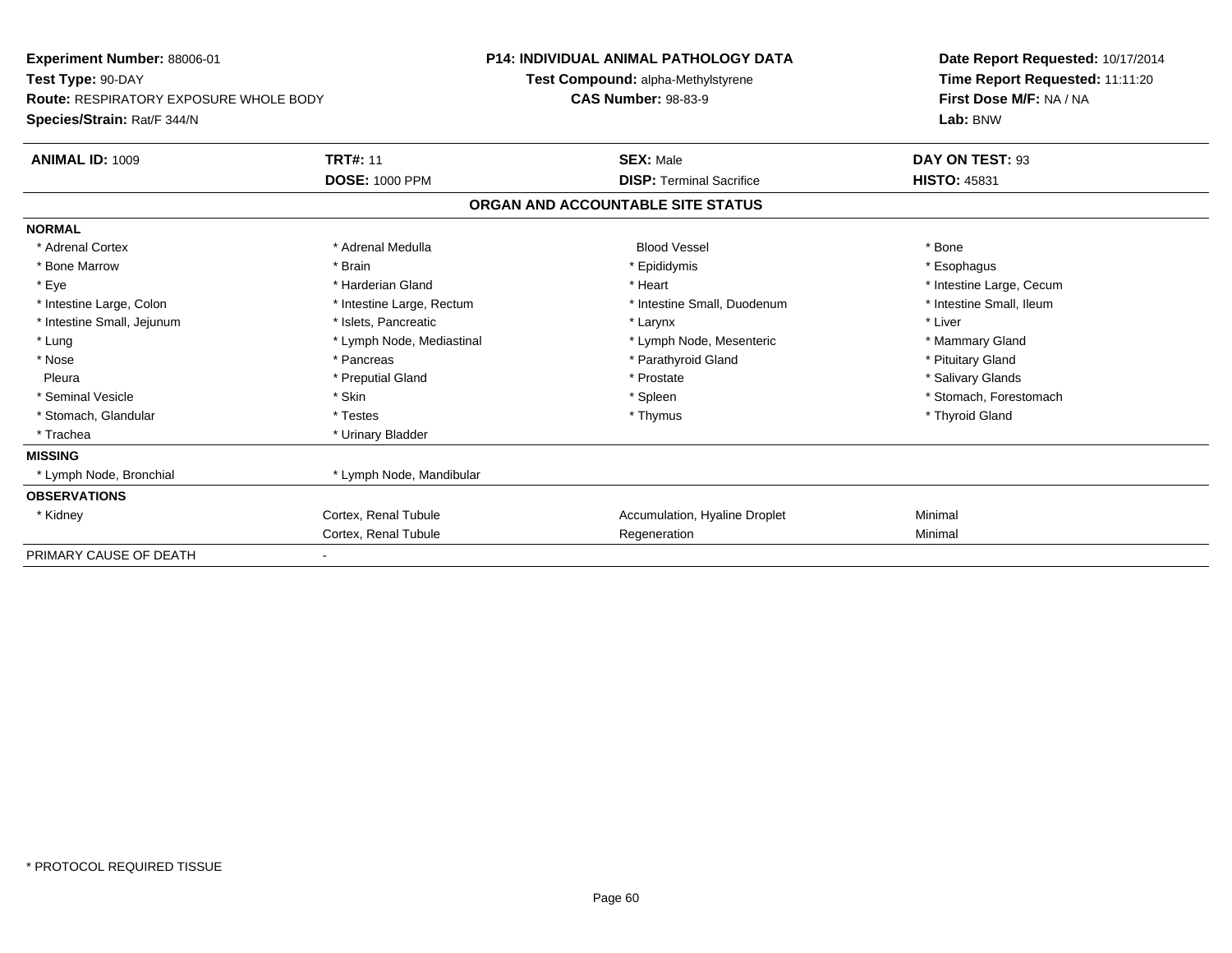| Experiment Number: 88006-01                   |                           | <b>P14: INDIVIDUAL ANIMAL PATHOLOGY DATA</b> |                                    |  | Date Report Requested: 10/17/2014 |  |
|-----------------------------------------------|---------------------------|----------------------------------------------|------------------------------------|--|-----------------------------------|--|
| Test Type: 90-DAY                             |                           |                                              | Test Compound: alpha-Methylstyrene |  | Time Report Requested: 11:11:20   |  |
| <b>Route: RESPIRATORY EXPOSURE WHOLE BODY</b> |                           | <b>CAS Number: 98-83-9</b>                   |                                    |  | First Dose M/F: NA / NA           |  |
| Species/Strain: Rat/F 344/N                   |                           |                                              |                                    |  | Lab: BNW                          |  |
| <b>ANIMAL ID: 1010</b>                        | <b>TRT#: 11</b>           |                                              | <b>SEX: Male</b>                   |  | DAY ON TEST: 93                   |  |
|                                               | <b>DOSE: 1000 PPM</b>     |                                              | <b>DISP: Terminal Sacrifice</b>    |  | <b>HISTO: 45832</b>               |  |
|                                               |                           | ORGAN AND ACCOUNTABLE SITE STATUS            |                                    |  |                                   |  |
| <b>NORMAL</b>                                 |                           |                                              |                                    |  |                                   |  |
| * Adrenal Cortex                              | * Adrenal Medulla         |                                              | <b>Blood Vessel</b>                |  | * Bone                            |  |
| * Bone Marrow                                 | * Brain                   |                                              | * Epididymis                       |  | * Esophagus                       |  |
| * Eye                                         | * Harderian Gland         |                                              | * Heart                            |  | * Intestine Large, Cecum          |  |
| * Intestine Large, Colon                      | * Intestine Large, Rectum |                                              | * Intestine Small, Duodenum        |  | * Intestine Small, Ileum          |  |
| * Intestine Small, Jejunum                    | * Islets, Pancreatic      |                                              | * Larynx                           |  | * Liver                           |  |
| * Lung                                        | * Lymph Node, Mediastinal |                                              | * Lymph Node, Mesenteric           |  | * Nose                            |  |
| * Pancreas                                    | * Parathyroid Gland       |                                              | * Pituitary Gland                  |  | Pleura                            |  |
| * Preputial Gland                             | * Prostate                |                                              | * Salivary Glands                  |  | * Seminal Vesicle                 |  |
| * Skin                                        | * Spleen                  |                                              | * Stomach, Forestomach             |  | * Stomach, Glandular              |  |
| * Testes                                      | * Thymus                  |                                              | * Thyroid Gland                    |  | * Trachea                         |  |
| * Urinary Bladder                             |                           |                                              |                                    |  |                                   |  |
| <b>MISSING</b>                                |                           |                                              |                                    |  |                                   |  |
| * Lymph Node, Bronchial                       | * Lymph Node, Mandibular  |                                              | * Mammary Gland                    |  |                                   |  |
| <b>OBSERVATIONS</b>                           |                           |                                              |                                    |  |                                   |  |
| * Kidney                                      | Cortex, Renal Tubule      |                                              | Accumulation, Hyaline Droplet      |  | Mild                              |  |
|                                               | Cortex, Renal Tubule      |                                              | Regeneration                       |  | Minimal                           |  |
| PRIMARY CAUSE OF DEATH                        |                           |                                              |                                    |  |                                   |  |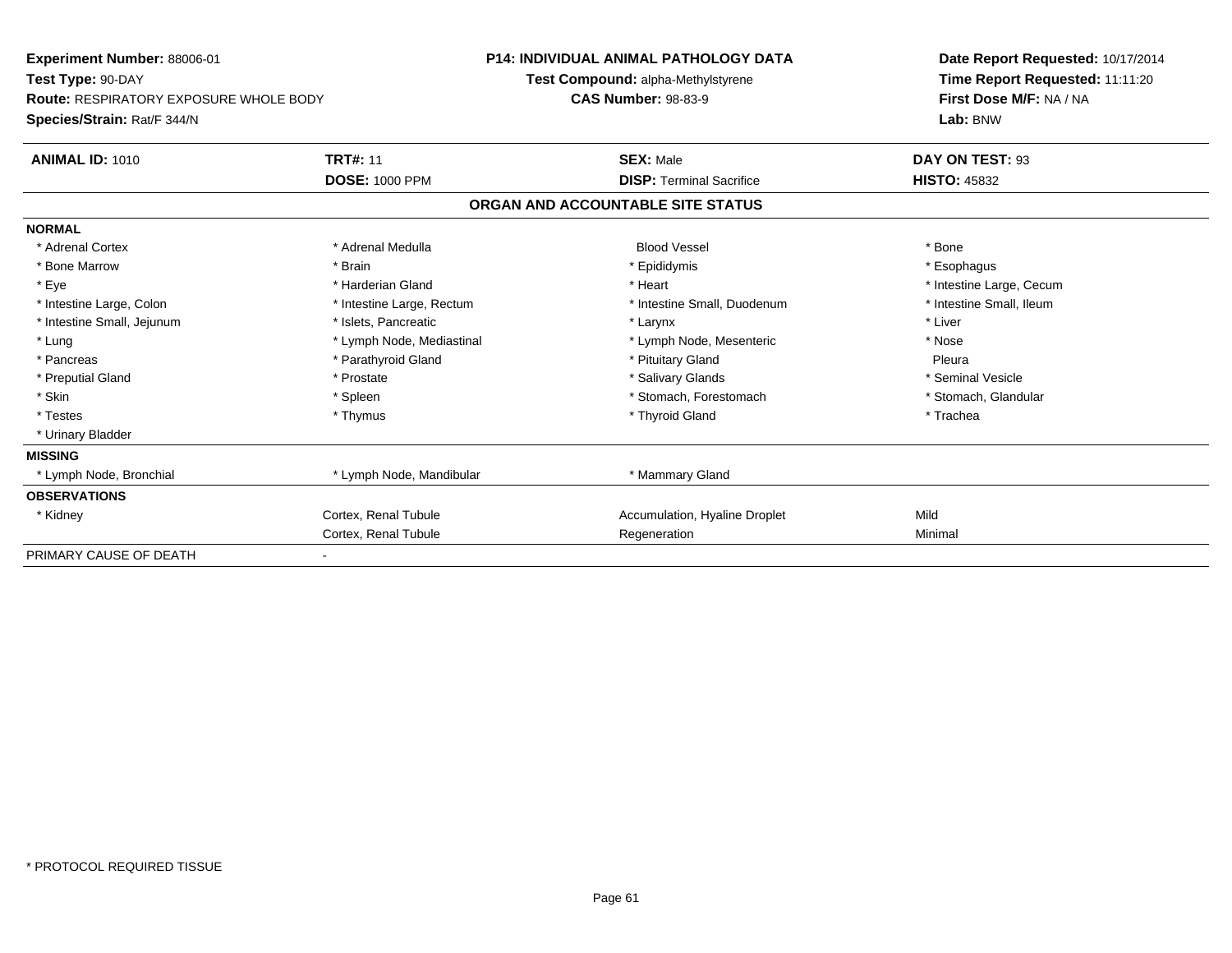| Experiment Number: 88006-01<br>Test Type: 90-DAY |                           | <b>P14: INDIVIDUAL ANIMAL PATHOLOGY DATA</b> | Date Report Requested: 10/17/2014<br>Time Report Requested: 11:11:20 |
|--------------------------------------------------|---------------------------|----------------------------------------------|----------------------------------------------------------------------|
|                                                  |                           | Test Compound: alpha-Methylstyrene           |                                                                      |
| <b>Route: RESPIRATORY EXPOSURE WHOLE BODY</b>    |                           | <b>CAS Number: 98-83-9</b>                   | First Dose M/F: NA / NA                                              |
| Species/Strain: Rat/F 344/N                      |                           |                                              | Lab: BNW                                                             |
| <b>ANIMAL ID: 101</b>                            | <b>TRT#: 2</b>            | <b>SEX: Female</b>                           | DAY ON TEST: 93                                                      |
|                                                  | <b>DOSE: CONTROL</b>      | <b>DISP:</b> Terminal Sacrifice              | <b>HISTO: 45813</b>                                                  |
|                                                  |                           | ORGAN AND ACCOUNTABLE SITE STATUS            |                                                                      |
| <b>NORMAL</b>                                    |                           |                                              |                                                                      |
| * Adrenal Cortex                                 | * Adrenal Medulla         | <b>Blood Vessel</b>                          | * Bone                                                               |
| * Bone Marrow                                    | * Brain                   | * Clitoral Gland                             | * Esophagus                                                          |
| * Eye                                            | * Harderian Gland         | * Heart                                      | * Intestine Large, Cecum                                             |
| * Intestine Large, Colon                         | * Intestine Large, Rectum | * Intestine Small, Duodenum                  | * Intestine Small. Ileum                                             |
| * Intestine Small, Jejunum                       | * Islets, Pancreatic      | * Kidney                                     | * Larynx                                                             |
| * Liver                                          | * Lung                    | * Lymph Node, Bronchial                      | * Lymph Node, Mediastinal                                            |
| * Lymph Node, Mesenteric                         | * Mammary Gland           | * Nose                                       | * Ovary                                                              |
| * Pancreas                                       | * Parathyroid Gland       | * Pituitary Gland                            | Pleura                                                               |
| * Salivary Glands                                | * Skin                    | * Spleen                                     | * Stomach, Forestomach                                               |
| * Stomach, Glandular                             | * Thymus                  | * Thyroid Gland                              | * Trachea                                                            |
| * Urinary Bladder                                | * Uterus                  |                                              |                                                                      |
| <b>MISSING</b>                                   |                           |                                              |                                                                      |
| * Lymph Node, Mandibular                         |                           |                                              |                                                                      |
| PRIMARY CAUSE OF DEATH                           |                           |                                              |                                                                      |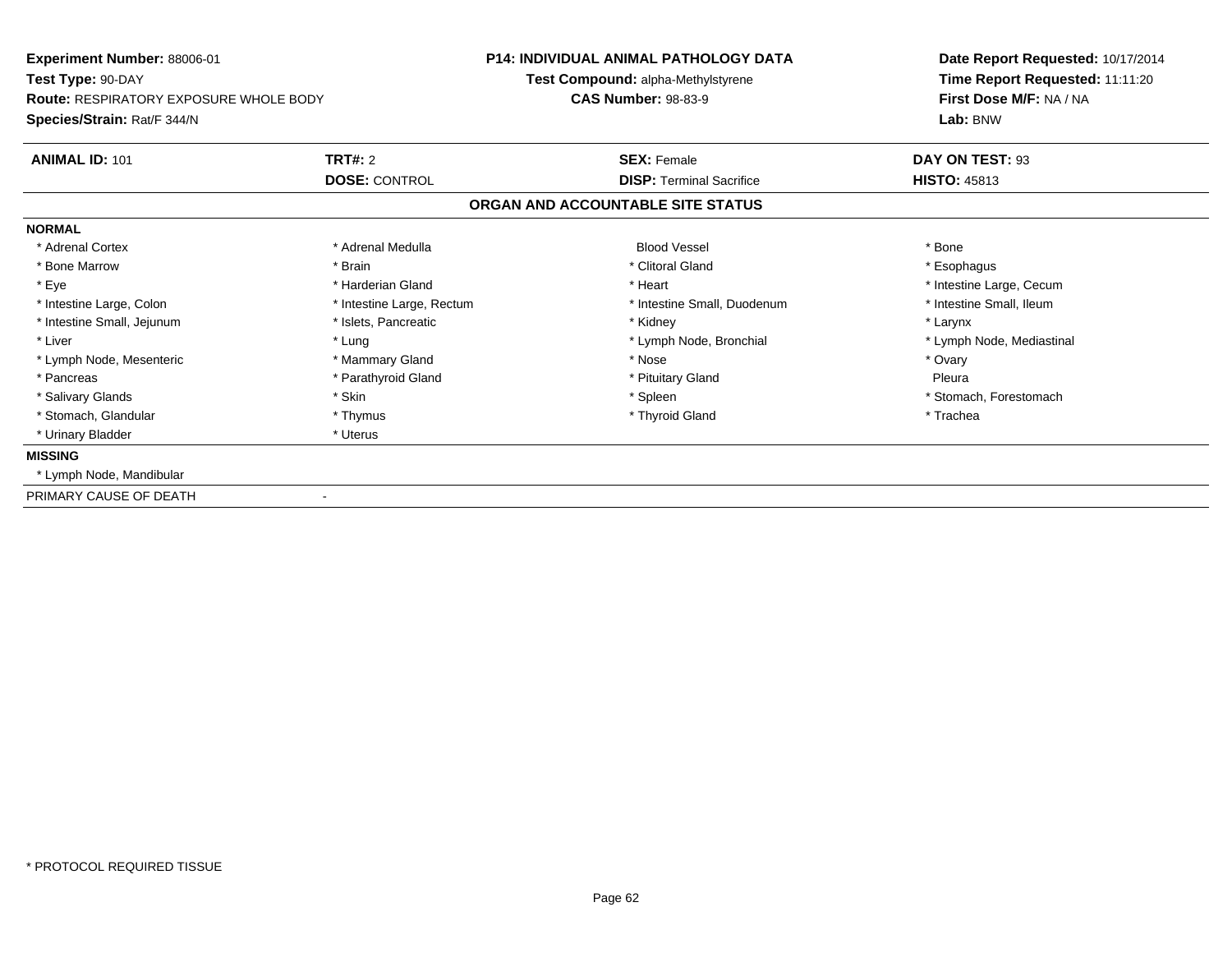| Experiment Number: 88006-01<br>Test Type: 90-DAY<br><b>Route: RESPIRATORY EXPOSURE WHOLE BODY</b> |                           | <b>P14: INDIVIDUAL ANIMAL PATHOLOGY DATA</b> | Date Report Requested: 10/17/2014                          |  |
|---------------------------------------------------------------------------------------------------|---------------------------|----------------------------------------------|------------------------------------------------------------|--|
|                                                                                                   |                           | Test Compound: alpha-Methylstyrene           | Time Report Requested: 11:11:20<br>First Dose M/F: NA / NA |  |
|                                                                                                   |                           | <b>CAS Number: 98-83-9</b>                   |                                                            |  |
| Species/Strain: Rat/F 344/N                                                                       |                           |                                              | Lab: BNW                                                   |  |
| <b>ANIMAL ID: 102</b>                                                                             | <b>TRT#: 2</b>            | <b>SEX: Female</b>                           | DAY ON TEST: 93                                            |  |
|                                                                                                   | <b>DOSE: CONTROL</b>      | <b>DISP: Terminal Sacrifice</b>              | <b>HISTO: 45814</b>                                        |  |
|                                                                                                   |                           | ORGAN AND ACCOUNTABLE SITE STATUS            |                                                            |  |
| <b>NORMAL</b>                                                                                     |                           |                                              |                                                            |  |
| * Adrenal Cortex                                                                                  | * Adrenal Medulla         | <b>Blood Vessel</b>                          | * Bone                                                     |  |
| * Bone Marrow                                                                                     | * Brain                   | * Clitoral Gland                             | * Esophagus                                                |  |
| * Eye                                                                                             | * Harderian Gland         | * Heart                                      | * Intestine Large, Cecum                                   |  |
| * Intestine Large, Colon                                                                          | * Intestine Large, Rectum | * Intestine Small, Duodenum                  | * Intestine Small. Ileum                                   |  |
| * Intestine Small, Jejunum                                                                        | * Islets, Pancreatic      | * Kidney                                     | * Larynx                                                   |  |
| * Liver                                                                                           | * Lung                    | * Lymph Node, Mediastinal                    | * Lymph Node, Mesenteric                                   |  |
| * Mammary Gland                                                                                   | * Nose                    | * Ovary                                      | * Pancreas                                                 |  |
| * Parathyroid Gland                                                                               | * Pituitary Gland         | Pleura                                       | * Salivary Glands                                          |  |
| * Skin                                                                                            | * Spleen                  | * Stomach, Forestomach                       | * Stomach, Glandular                                       |  |
| * Thymus                                                                                          | * Thyroid Gland           | * Trachea                                    | * Urinary Bladder                                          |  |
| * Uterus                                                                                          |                           |                                              |                                                            |  |
| <b>MISSING</b>                                                                                    |                           |                                              |                                                            |  |
| * Lymph Node, Bronchial                                                                           | * Lymph Node, Mandibular  |                                              |                                                            |  |
| PRIMARY CAUSE OF DEATH                                                                            |                           |                                              |                                                            |  |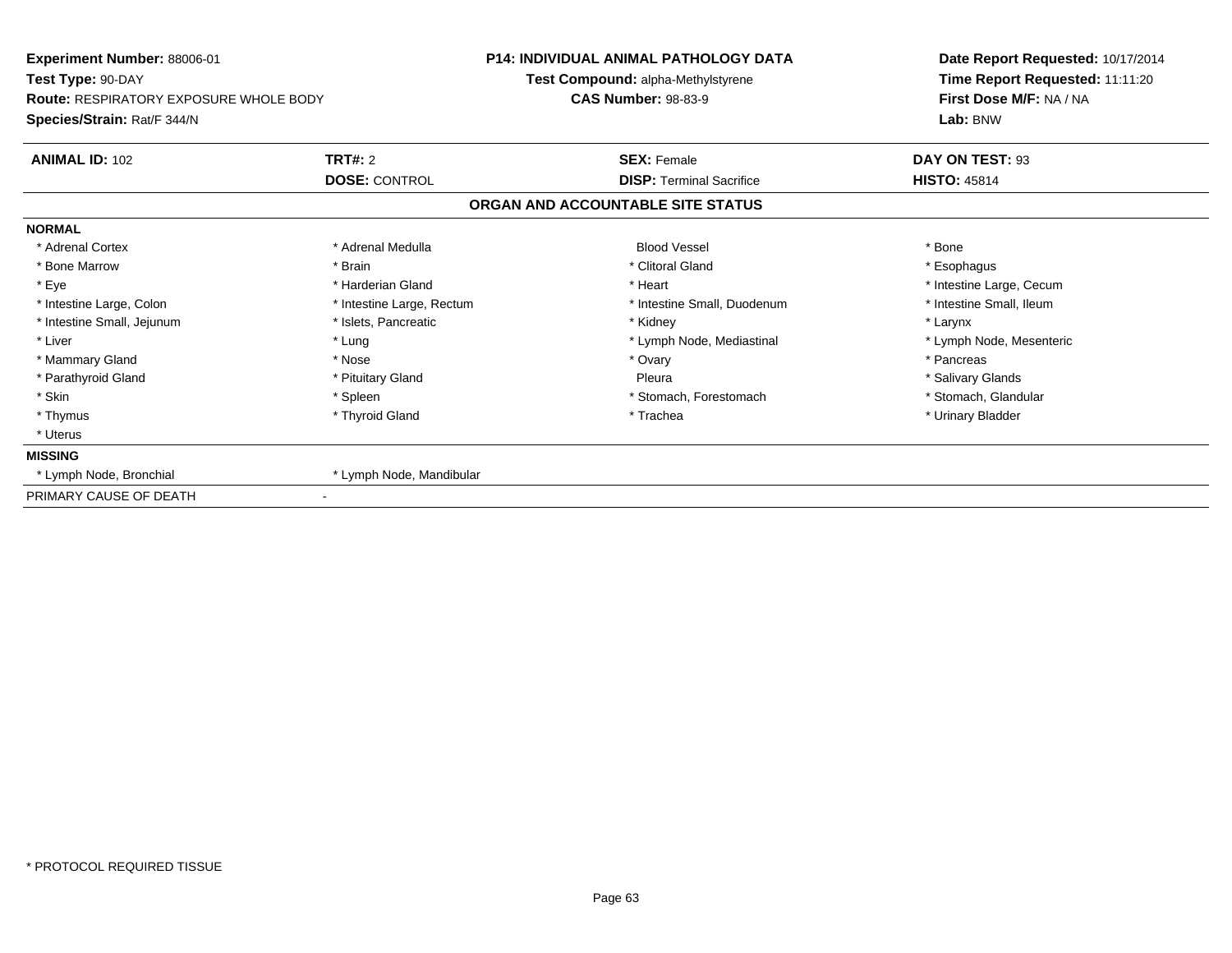| Experiment Number: 88006-01<br>Test Type: 90-DAY |                           | <b>P14: INDIVIDUAL ANIMAL PATHOLOGY DATA</b> | Date Report Requested: 10/17/2014<br>Time Report Requested: 11:11:20 |  |
|--------------------------------------------------|---------------------------|----------------------------------------------|----------------------------------------------------------------------|--|
|                                                  |                           | Test Compound: alpha-Methylstyrene           |                                                                      |  |
| <b>Route: RESPIRATORY EXPOSURE WHOLE BODY</b>    |                           | <b>CAS Number: 98-83-9</b>                   | First Dose M/F: NA / NA                                              |  |
| Species/Strain: Rat/F 344/N                      |                           |                                              | Lab: BNW                                                             |  |
| <b>ANIMAL ID: 103</b>                            | <b>TRT#: 2</b>            | <b>SEX: Female</b>                           | DAY ON TEST: 93                                                      |  |
|                                                  | <b>DOSE: CONTROL</b>      | <b>DISP: Terminal Sacrifice</b>              | <b>HISTO: 45815</b>                                                  |  |
|                                                  |                           | ORGAN AND ACCOUNTABLE SITE STATUS            |                                                                      |  |
| <b>NORMAL</b>                                    |                           |                                              |                                                                      |  |
| * Adrenal Cortex                                 | * Adrenal Medulla         | <b>Blood Vessel</b>                          | * Bone                                                               |  |
| * Bone Marrow                                    | * Brain                   | * Clitoral Gland                             | * Esophagus                                                          |  |
| * Eye                                            | * Harderian Gland         | * Heart                                      | * Intestine Large, Cecum                                             |  |
| * Intestine Large, Colon                         | * Intestine Large, Rectum | * Intestine Small, Duodenum                  | * Intestine Small, Ileum                                             |  |
| * Intestine Small, Jejunum                       | * Islets, Pancreatic      | * Kidney                                     | * Larynx                                                             |  |
| * Liver                                          | * Lung                    | * Lymph Node, Mediastinal                    | * Lymph Node, Mesenteric                                             |  |
| * Mammary Gland                                  | * Nose                    | * Ovary                                      | * Pancreas                                                           |  |
| * Parathyroid Gland                              | * Pituitary Gland         | Pleura                                       | * Salivary Glands                                                    |  |
| * Skin                                           | * Spleen                  | * Stomach, Forestomach                       | * Stomach, Glandular                                                 |  |
| * Thymus                                         | * Thyroid Gland           | * Trachea                                    | * Urinary Bladder                                                    |  |
| * Uterus                                         |                           |                                              |                                                                      |  |
| <b>MISSING</b>                                   |                           |                                              |                                                                      |  |
| * Lymph Node, Bronchial                          | * Lymph Node, Mandibular  |                                              |                                                                      |  |
| PRIMARY CAUSE OF DEATH                           |                           |                                              |                                                                      |  |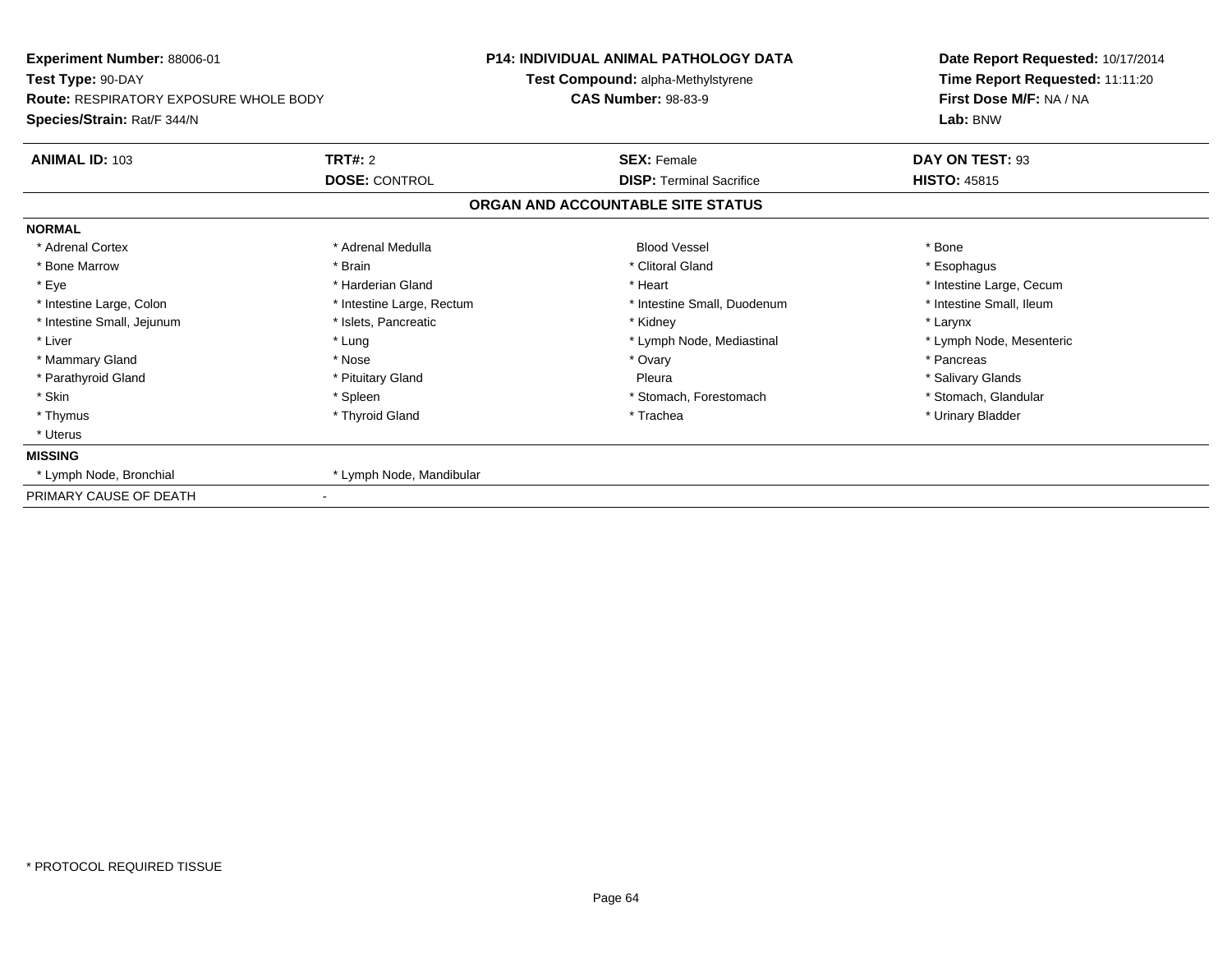| Experiment Number: 88006-01                                          |                           | <b>P14: INDIVIDUAL ANIMAL PATHOLOGY DATA</b> | Date Report Requested: 10/17/2014 |  |
|----------------------------------------------------------------------|---------------------------|----------------------------------------------|-----------------------------------|--|
| Test Type: 90-DAY                                                    |                           | Test Compound: alpha-Methylstyrene           | Time Report Requested: 11:11:20   |  |
| <b>Route: RESPIRATORY EXPOSURE WHOLE BODY</b>                        |                           | <b>CAS Number: 98-83-9</b>                   | First Dose M/F: NA / NA           |  |
| Species/Strain: Rat/F 344/N                                          |                           |                                              | Lab: BNW                          |  |
| <b>ANIMAL ID: 104</b>                                                | TRT#: 2                   | <b>SEX: Female</b>                           | DAY ON TEST: 93                   |  |
|                                                                      | <b>DOSE: CONTROL</b>      | <b>DISP: Terminal Sacrifice</b>              | <b>HISTO: 45816</b>               |  |
|                                                                      |                           | ORGAN AND ACCOUNTABLE SITE STATUS            |                                   |  |
| <b>NORMAL</b>                                                        |                           |                                              |                                   |  |
| * Adrenal Cortex                                                     | * Adrenal Medulla         | <b>Blood Vessel</b>                          | * Bone                            |  |
| * Bone Marrow                                                        | * Brain                   | * Clitoral Gland                             | * Esophagus                       |  |
| * Eye                                                                | * Harderian Gland         | * Heart                                      | * Intestine Large, Cecum          |  |
| * Intestine Large, Colon                                             | * Intestine Large, Rectum | * Intestine Small, Duodenum                  | * Intestine Small, Ileum          |  |
| * Intestine Small, Jejunum                                           | * Islets, Pancreatic      | * Kidney                                     | * Larynx                          |  |
| * Liver                                                              | * Lung                    | Lymph Node                                   | * Lymph Node, Bronchial           |  |
| * Lymph Node, Mediastinal                                            | * Lymph Node, Mesenteric  | * Mammary Gland                              | * Nose                            |  |
| * Ovary                                                              | * Pancreas                | * Pituitary Gland                            | Pleura                            |  |
| * Salivary Glands                                                    | * Skin                    | * Spleen                                     | * Stomach, Forestomach            |  |
| * Stomach, Glandular                                                 | * Thymus                  | * Thyroid Gland                              | * Trachea                         |  |
| * Urinary Bladder                                                    | * Uterus                  |                                              |                                   |  |
| <b>MISSING</b>                                                       |                           |                                              |                                   |  |
| * Lymph Node, Mandibular                                             | * Parathyroid Gland       |                                              |                                   |  |
| <b>OBSERVATIONS</b>                                                  |                           |                                              |                                   |  |
| Lymph Node                                                           |                           |                                              |                                   |  |
| Note: pancreatic LN on slide 6 within normal limits microscopically. |                           |                                              |                                   |  |
| PRIMARY CAUSE OF DEATH                                               |                           |                                              |                                   |  |
|                                                                      |                           |                                              |                                   |  |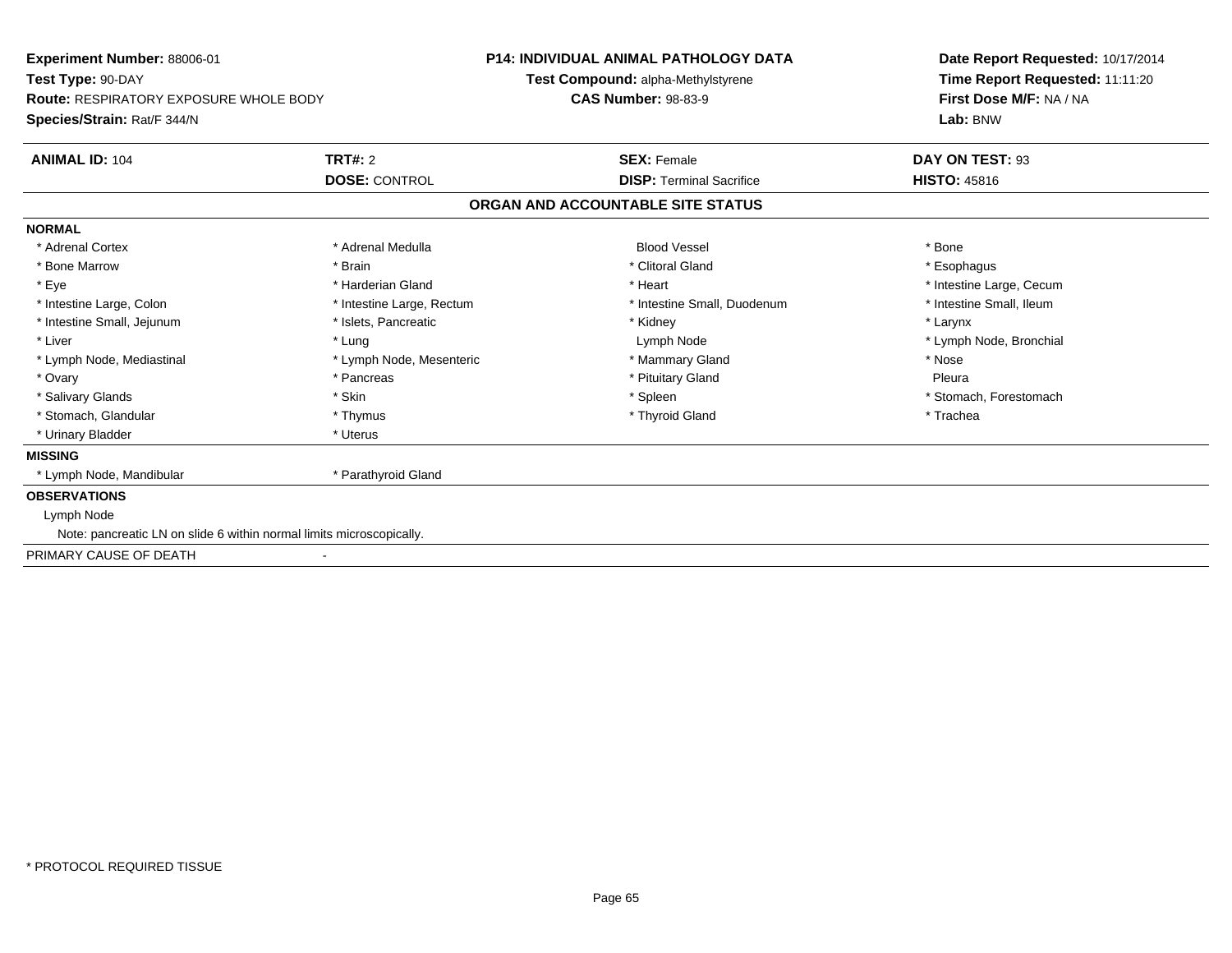| Experiment Number: 88006-01<br>Test Type: 90-DAY<br><b>Route: RESPIRATORY EXPOSURE WHOLE BODY</b> |                           | <b>P14: INDIVIDUAL ANIMAL PATHOLOGY DATA</b> | Date Report Requested: 10/17/2014<br>Time Report Requested: 11:11:20<br>First Dose M/F: NA / NA |
|---------------------------------------------------------------------------------------------------|---------------------------|----------------------------------------------|-------------------------------------------------------------------------------------------------|
|                                                                                                   |                           | Test Compound: alpha-Methylstyrene           |                                                                                                 |
|                                                                                                   |                           | <b>CAS Number: 98-83-9</b>                   |                                                                                                 |
| Species/Strain: Rat/F 344/N                                                                       |                           |                                              | Lab: BNW                                                                                        |
| <b>ANIMAL ID: 105</b>                                                                             | <b>TRT#: 2</b>            | <b>SEX: Female</b>                           | DAY ON TEST: 93                                                                                 |
|                                                                                                   | <b>DOSE: CONTROL</b>      | <b>DISP: Terminal Sacrifice</b>              | <b>HISTO: 45817</b>                                                                             |
|                                                                                                   |                           | ORGAN AND ACCOUNTABLE SITE STATUS            |                                                                                                 |
| <b>NORMAL</b>                                                                                     |                           |                                              |                                                                                                 |
| * Adrenal Cortex                                                                                  | * Adrenal Medulla         | <b>Blood Vessel</b>                          | * Bone                                                                                          |
| * Bone Marrow                                                                                     | * Brain                   | * Clitoral Gland                             | * Esophagus                                                                                     |
| * Eye                                                                                             | * Harderian Gland         | * Heart                                      | * Intestine Large, Cecum                                                                        |
| * Intestine Large, Colon                                                                          | * Intestine Large, Rectum | * Intestine Small, Duodenum                  | * Intestine Small. Ileum                                                                        |
| * Intestine Small, Jejunum                                                                        | * Islets, Pancreatic      | * Kidney                                     | * Larynx                                                                                        |
| * Liver                                                                                           | * Lung                    | * Lymph Node, Mediastinal                    | * Lymph Node, Mesenteric                                                                        |
| * Mammary Gland                                                                                   | * Nose                    | * Ovary                                      | * Pancreas                                                                                      |
| * Parathyroid Gland                                                                               | * Pituitary Gland         | Pleura                                       | * Salivary Glands                                                                               |
| * Skin                                                                                            | * Spleen                  | * Stomach, Forestomach                       | * Stomach, Glandular                                                                            |
| * Thymus                                                                                          | * Thyroid Gland           | * Trachea                                    | * Urinary Bladder                                                                               |
| * Uterus                                                                                          |                           |                                              |                                                                                                 |
| <b>MISSING</b>                                                                                    |                           |                                              |                                                                                                 |
| * Lymph Node, Bronchial                                                                           | * Lymph Node, Mandibular  |                                              |                                                                                                 |
| PRIMARY CAUSE OF DEATH                                                                            |                           |                                              |                                                                                                 |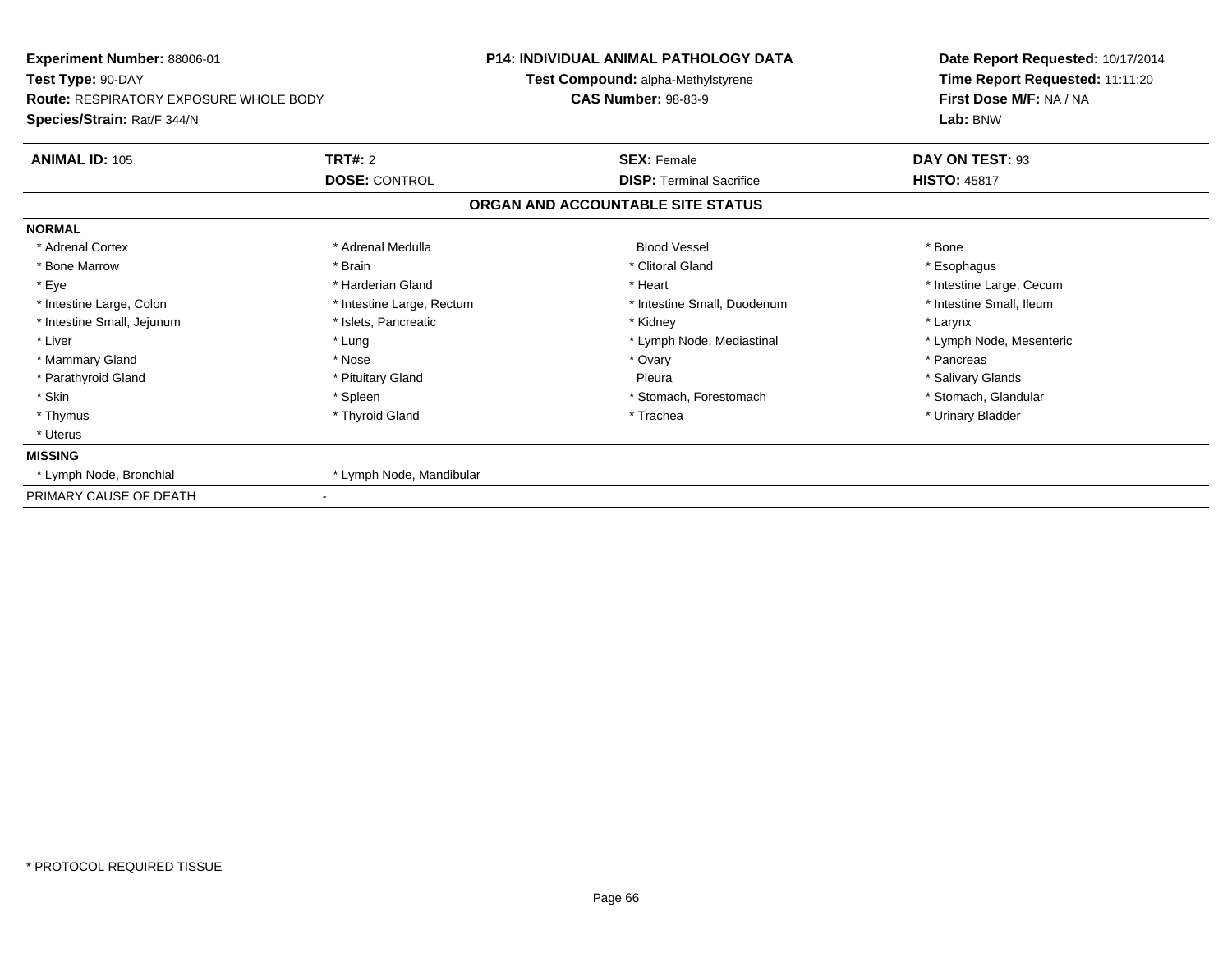| Experiment Number: 88006-01<br>Test Type: 90-DAY<br><b>Route: RESPIRATORY EXPOSURE WHOLE BODY</b><br>Species/Strain: Rat/F 344/N |                           | <b>P14: INDIVIDUAL ANIMAL PATHOLOGY DATA</b><br><b>Test Compound: alpha-Methylstyrene</b><br><b>CAS Number: 98-83-9</b> | Date Report Requested: 10/17/2014<br>Time Report Requested: 11:11:20<br>First Dose M/F: NA / NA<br>Lab: BNW |
|----------------------------------------------------------------------------------------------------------------------------------|---------------------------|-------------------------------------------------------------------------------------------------------------------------|-------------------------------------------------------------------------------------------------------------|
| <b>ANIMAL ID: 106</b>                                                                                                            | TRT#: 2                   | <b>SEX: Female</b>                                                                                                      | DAY ON TEST: 93                                                                                             |
|                                                                                                                                  | <b>DOSE: CONTROL</b>      | <b>DISP: Terminal Sacrifice</b>                                                                                         | <b>HISTO: 45818</b>                                                                                         |
|                                                                                                                                  |                           | ORGAN AND ACCOUNTABLE SITE STATUS                                                                                       |                                                                                                             |
| <b>NORMAL</b>                                                                                                                    |                           |                                                                                                                         |                                                                                                             |
| * Adrenal Cortex                                                                                                                 | * Adrenal Medulla         | <b>Blood Vessel</b>                                                                                                     | * Bone                                                                                                      |
| * Bone Marrow                                                                                                                    | * Brain                   | * Clitoral Gland                                                                                                        | * Esophagus                                                                                                 |
| * Eye                                                                                                                            | * Harderian Gland         | * Heart                                                                                                                 | * Intestine Large, Cecum                                                                                    |
| * Intestine Large, Colon                                                                                                         | * Intestine Large, Rectum | * Intestine Small, Duodenum                                                                                             | * Intestine Small, Ileum                                                                                    |
| * Intestine Small, Jejunum                                                                                                       | * Islets, Pancreatic      | * Kidney                                                                                                                | * Larynx                                                                                                    |
| * Liver                                                                                                                          | * Lung                    | * Lymph Node, Mediastinal                                                                                               | * Lymph Node, Mesenteric                                                                                    |
| * Mammary Gland                                                                                                                  | * Nose                    | * Ovary                                                                                                                 | * Pancreas                                                                                                  |
| * Parathyroid Gland                                                                                                              | * Pituitary Gland         | Pleura                                                                                                                  | * Salivary Glands                                                                                           |
| * Skin                                                                                                                           | * Spleen                  | * Stomach, Forestomach                                                                                                  | * Stomach, Glandular                                                                                        |
| * Thyroid Gland                                                                                                                  | * Trachea                 | * Urinary Bladder                                                                                                       | * Uterus                                                                                                    |
| <b>MISSING</b>                                                                                                                   |                           |                                                                                                                         |                                                                                                             |
| * Lymph Node, Bronchial                                                                                                          | * Lymph Node, Mandibular  |                                                                                                                         |                                                                                                             |
| <b>OBSERVATIONS</b>                                                                                                              |                           |                                                                                                                         |                                                                                                             |
| * Thymus                                                                                                                         |                           | Hemorrhage                                                                                                              | Minimal                                                                                                     |
| [Hemorrhage TGLS = 1-3]                                                                                                          |                           |                                                                                                                         |                                                                                                             |
| PRIMARY CAUSE OF DEATH                                                                                                           |                           |                                                                                                                         |                                                                                                             |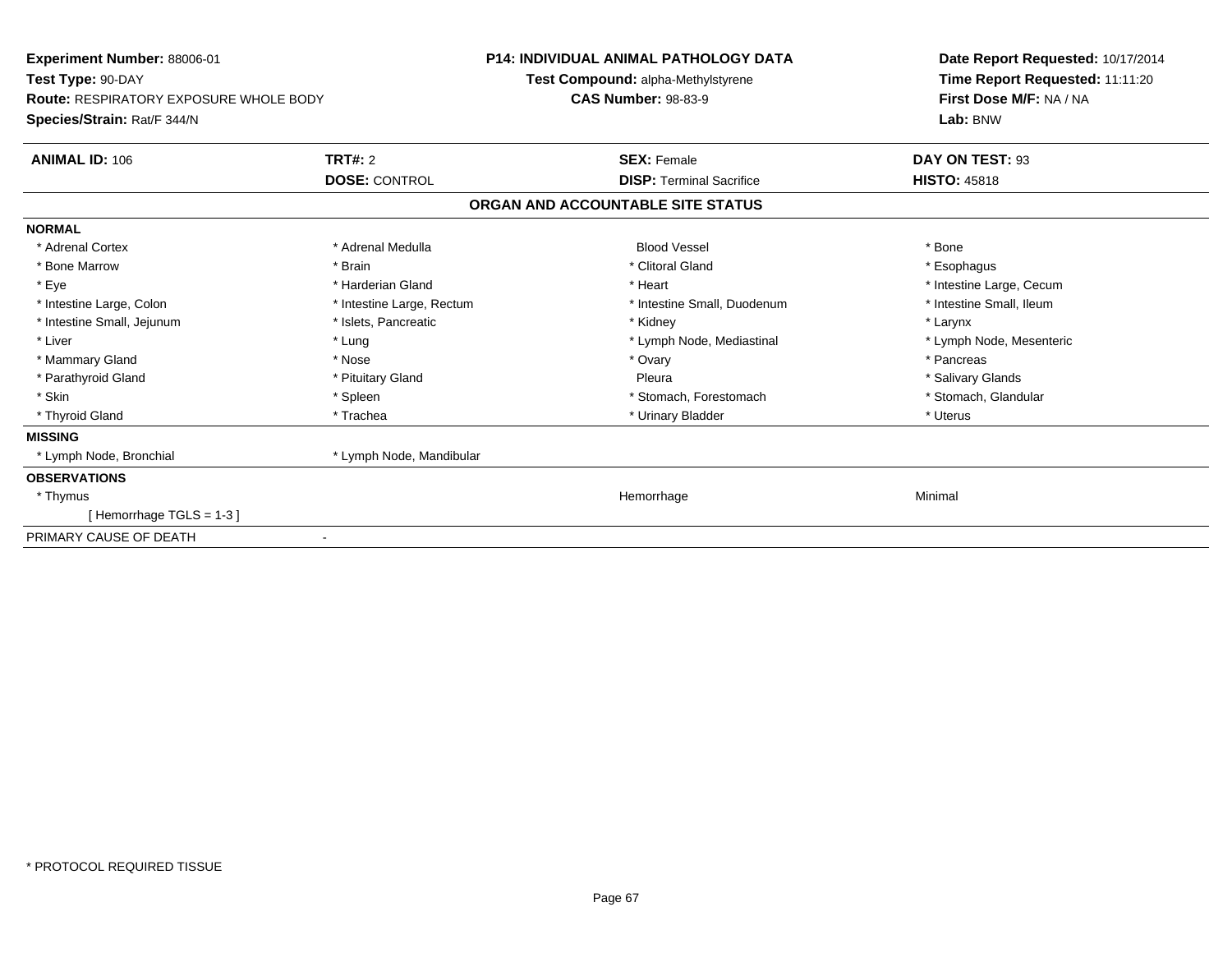| Experiment Number: 88006-01                   |                           | <b>P14: INDIVIDUAL ANIMAL PATHOLOGY DATA</b> |                                 | Date Report Requested: 10/17/2014 |
|-----------------------------------------------|---------------------------|----------------------------------------------|---------------------------------|-----------------------------------|
| Test Type: 90-DAY                             |                           | Test Compound: alpha-Methylstyrene           |                                 | Time Report Requested: 11:11:20   |
| <b>Route: RESPIRATORY EXPOSURE WHOLE BODY</b> |                           | <b>CAS Number: 98-83-9</b>                   |                                 | First Dose M/F: NA / NA           |
| Species/Strain: Rat/F 344/N                   |                           |                                              |                                 | Lab: BNW                          |
| <b>ANIMAL ID: 107</b>                         | TRT#: 2                   |                                              | <b>SEX: Female</b>              | DAY ON TEST: 93                   |
|                                               | <b>DOSE: CONTROL</b>      |                                              | <b>DISP: Terminal Sacrifice</b> | <b>HISTO: 45819</b>               |
|                                               |                           | ORGAN AND ACCOUNTABLE SITE STATUS            |                                 |                                   |
| <b>NORMAL</b>                                 |                           |                                              |                                 |                                   |
| * Adrenal Cortex                              | * Adrenal Medulla         |                                              | <b>Blood Vessel</b>             | * Bone                            |
| * Bone Marrow                                 | * Brain                   |                                              | * Clitoral Gland                | * Esophagus                       |
| * Eye                                         | * Harderian Gland         | * Heart                                      |                                 | * Intestine Large, Cecum          |
| * Intestine Large, Colon                      | * Intestine Large, Rectum |                                              | * Intestine Small, Duodenum     | * Intestine Small, Ileum          |
| * Intestine Small, Jejunum                    | * Islets, Pancreatic      | * Kidney                                     |                                 | * Larynx                          |
| * Liver                                       | * Lung                    |                                              | * Lymph Node, Mediastinal       | * Lymph Node, Mesenteric          |
| * Mammary Gland                               | * Nose                    | * Ovary                                      |                                 | * Pancreas                        |
| * Parathyroid Gland                           | * Pituitary Gland         | Pleura                                       |                                 | * Salivary Glands                 |
| * Skin                                        | * Spleen                  |                                              | * Stomach, Forestomach          | * Stomach, Glandular              |
| * Thymus                                      | * Thyroid Gland           |                                              | * Trachea                       | * Urinary Bladder                 |
| * Uterus                                      |                           |                                              |                                 |                                   |
| <b>MISSING</b>                                |                           |                                              |                                 |                                   |
| * Lymph Node, Bronchial                       | * Lymph Node, Mandibular  |                                              |                                 |                                   |
| <b>OBSERVATIONS</b>                           |                           |                                              |                                 |                                   |
| Mesentery                                     | Fat                       | Necrosis                                     |                                 | Mild                              |
| [ Necrosis TGLS = $1-5$ ]                     |                           |                                              |                                 |                                   |
| PRIMARY CAUSE OF DEATH                        |                           |                                              |                                 |                                   |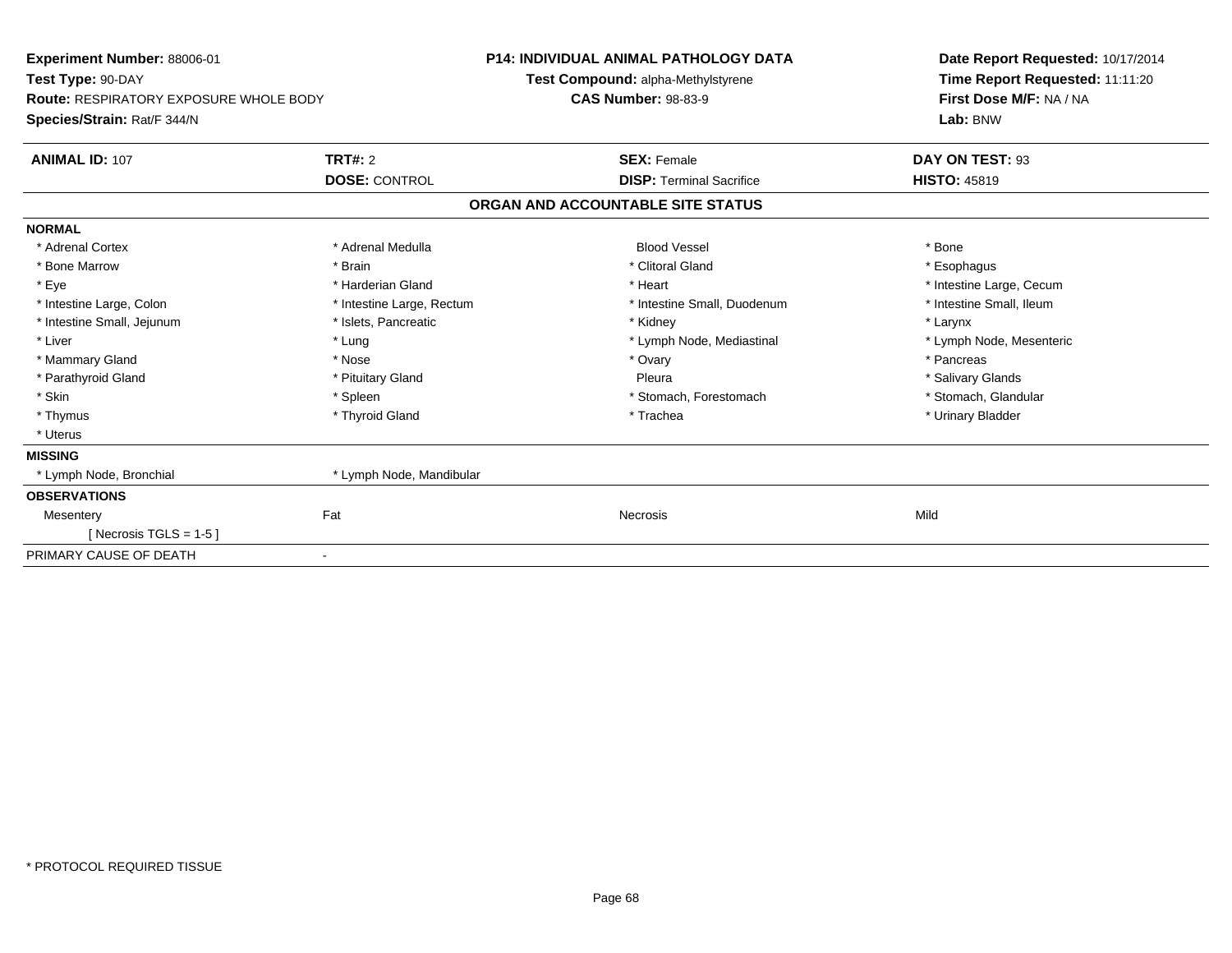| Experiment Number: 88006-01                   |                           | <b>P14: INDIVIDUAL ANIMAL PATHOLOGY DATA</b> | Date Report Requested: 10/17/2014 |  |
|-----------------------------------------------|---------------------------|----------------------------------------------|-----------------------------------|--|
| Test Type: 90-DAY                             |                           | Test Compound: alpha-Methylstyrene           | Time Report Requested: 11:11:20   |  |
| <b>Route: RESPIRATORY EXPOSURE WHOLE BODY</b> |                           | <b>CAS Number: 98-83-9</b>                   | First Dose M/F: NA / NA           |  |
| Species/Strain: Rat/F 344/N                   |                           |                                              | Lab: BNW                          |  |
| <b>ANIMAL ID: 108</b>                         | TRT#: 2                   | <b>SEX: Female</b>                           | DAY ON TEST: 93                   |  |
|                                               | <b>DOSE: CONTROL</b>      | <b>DISP: Terminal Sacrifice</b>              | <b>HISTO: 45820</b>               |  |
|                                               |                           | ORGAN AND ACCOUNTABLE SITE STATUS            |                                   |  |
| <b>NORMAL</b>                                 |                           |                                              |                                   |  |
| * Adrenal Cortex                              | * Adrenal Medulla         | <b>Blood Vessel</b>                          | * Bone                            |  |
| * Bone Marrow                                 | * Brain                   | * Clitoral Gland                             | * Esophagus                       |  |
| * Eye                                         | * Harderian Gland         | * Heart                                      | * Intestine Large, Cecum          |  |
| * Intestine Large, Colon                      | * Intestine Large, Rectum | * Intestine Small, Duodenum                  | * Intestine Small, Ileum          |  |
| * Intestine Small, Jejunum                    | * Islets, Pancreatic      | * Kidney                                     | * Larynx                          |  |
| * Liver                                       | * Lung                    | * Lymph Node, Mediastinal                    | * Lymph Node, Mesenteric          |  |
| * Mammary Gland                               | * Nose                    | * Ovary                                      | * Pancreas                        |  |
| * Parathyroid Gland                           | * Pituitary Gland         | Pleura                                       | * Salivary Glands                 |  |
| * Skin                                        | * Spleen                  | * Stomach, Forestomach                       | * Stomach, Glandular              |  |
| * Thymus                                      | * Thyroid Gland           | * Trachea                                    | * Urinary Bladder                 |  |
| * Uterus                                      |                           |                                              |                                   |  |
| <b>MISSING</b>                                |                           |                                              |                                   |  |
| * Lymph Node, Bronchial                       | * Lymph Node, Mandibular  |                                              |                                   |  |
| <b>OBSERVATIONS</b>                           |                           |                                              |                                   |  |
| * Eye                                         |                           |                                              |                                   |  |
| Note: No corresponding lesion for tgl 1       |                           |                                              |                                   |  |
| PRIMARY CAUSE OF DEATH                        | $\blacksquare$            |                                              |                                   |  |
|                                               |                           |                                              |                                   |  |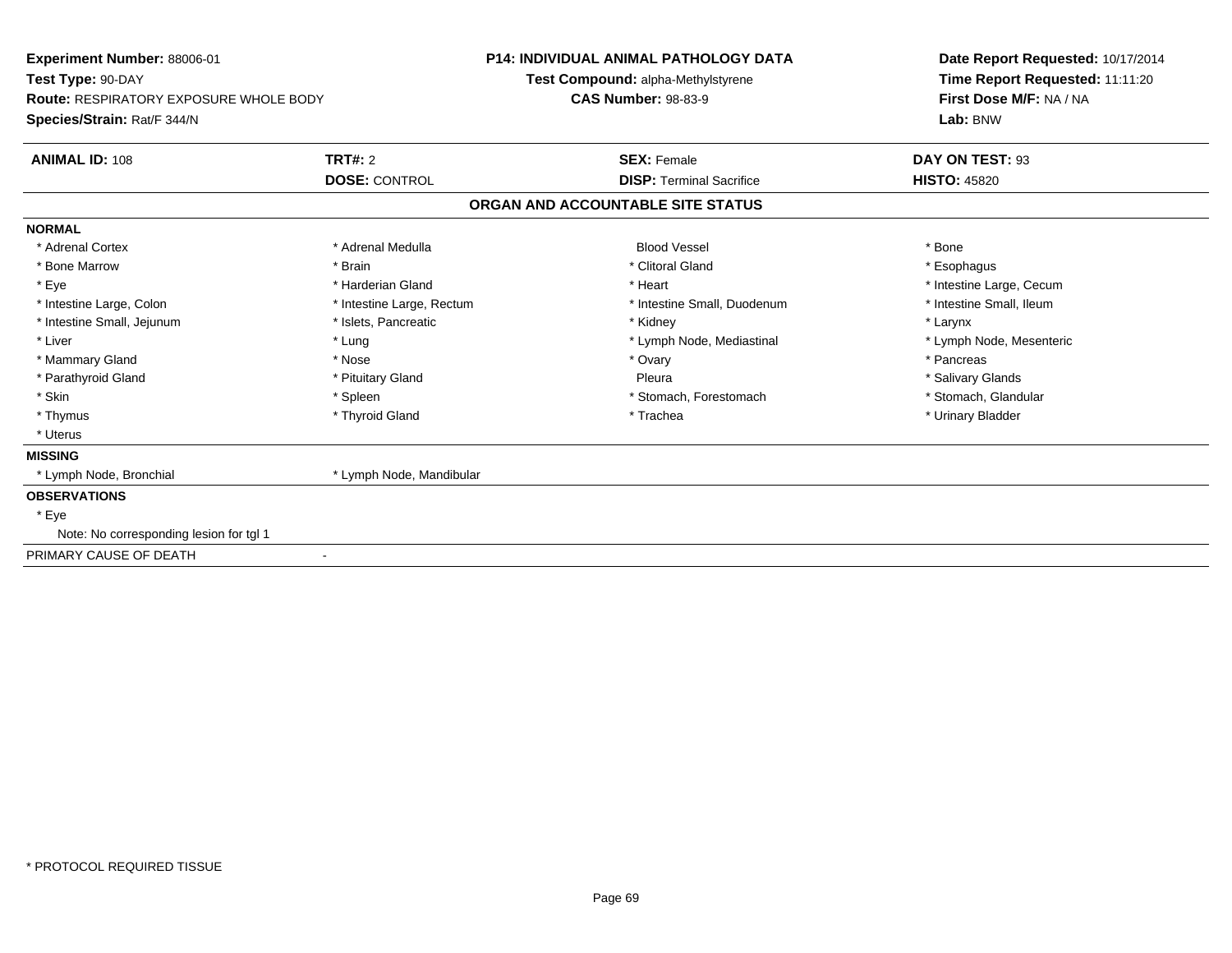| Experiment Number: 88006-01                   |                           | <b>P14: INDIVIDUAL ANIMAL PATHOLOGY DATA</b> | Date Report Requested: 10/17/2014 |  |
|-----------------------------------------------|---------------------------|----------------------------------------------|-----------------------------------|--|
| Test Type: 90-DAY                             |                           | Test Compound: alpha-Methylstyrene           | Time Report Requested: 11:11:20   |  |
| <b>Route: RESPIRATORY EXPOSURE WHOLE BODY</b> |                           | <b>CAS Number: 98-83-9</b>                   | First Dose M/F: NA / NA           |  |
| Species/Strain: Rat/F 344/N                   |                           |                                              | Lab: BNW                          |  |
| <b>ANIMAL ID: 109</b>                         | <b>TRT#: 2</b>            | <b>SEX: Female</b>                           | DAY ON TEST: 93                   |  |
|                                               | <b>DOSE: CONTROL</b>      | <b>DISP:</b> Terminal Sacrifice              | <b>HISTO: 45821</b>               |  |
|                                               |                           | ORGAN AND ACCOUNTABLE SITE STATUS            |                                   |  |
| <b>NORMAL</b>                                 |                           |                                              |                                   |  |
| * Adrenal Cortex                              | * Adrenal Medulla         | <b>Blood Vessel</b>                          | * Bone                            |  |
| * Bone Marrow                                 | * Brain                   | * Clitoral Gland                             | * Esophagus                       |  |
| * Eye                                         | * Harderian Gland         | * Heart                                      | * Intestine Large, Cecum          |  |
| * Intestine Large, Colon                      | * Intestine Large, Rectum | * Intestine Small, Duodenum                  | * Intestine Small, Ileum          |  |
| * Intestine Small, Jejunum                    | * Islets, Pancreatic      | * Kidney                                     | * Larynx                          |  |
| * Liver                                       | * Lung                    | * Lymph Node, Mediastinal                    | * Lymph Node, Mesenteric          |  |
| * Mammary Gland                               | * Nose                    | * Ovary                                      | * Pancreas                        |  |
| * Parathyroid Gland                           | * Pituitary Gland         | Pleura                                       | * Salivary Glands                 |  |
| * Skin                                        | * Spleen                  | * Stomach, Forestomach                       | * Stomach, Glandular              |  |
| * Thymus                                      | * Thyroid Gland           | * Trachea                                    | * Urinary Bladder                 |  |
| * Uterus                                      |                           |                                              |                                   |  |
| <b>MISSING</b>                                |                           |                                              |                                   |  |
| * Lymph Node, Bronchial                       | * Lymph Node, Mandibular  |                                              |                                   |  |
| PRIMARY CAUSE OF DEATH                        |                           |                                              |                                   |  |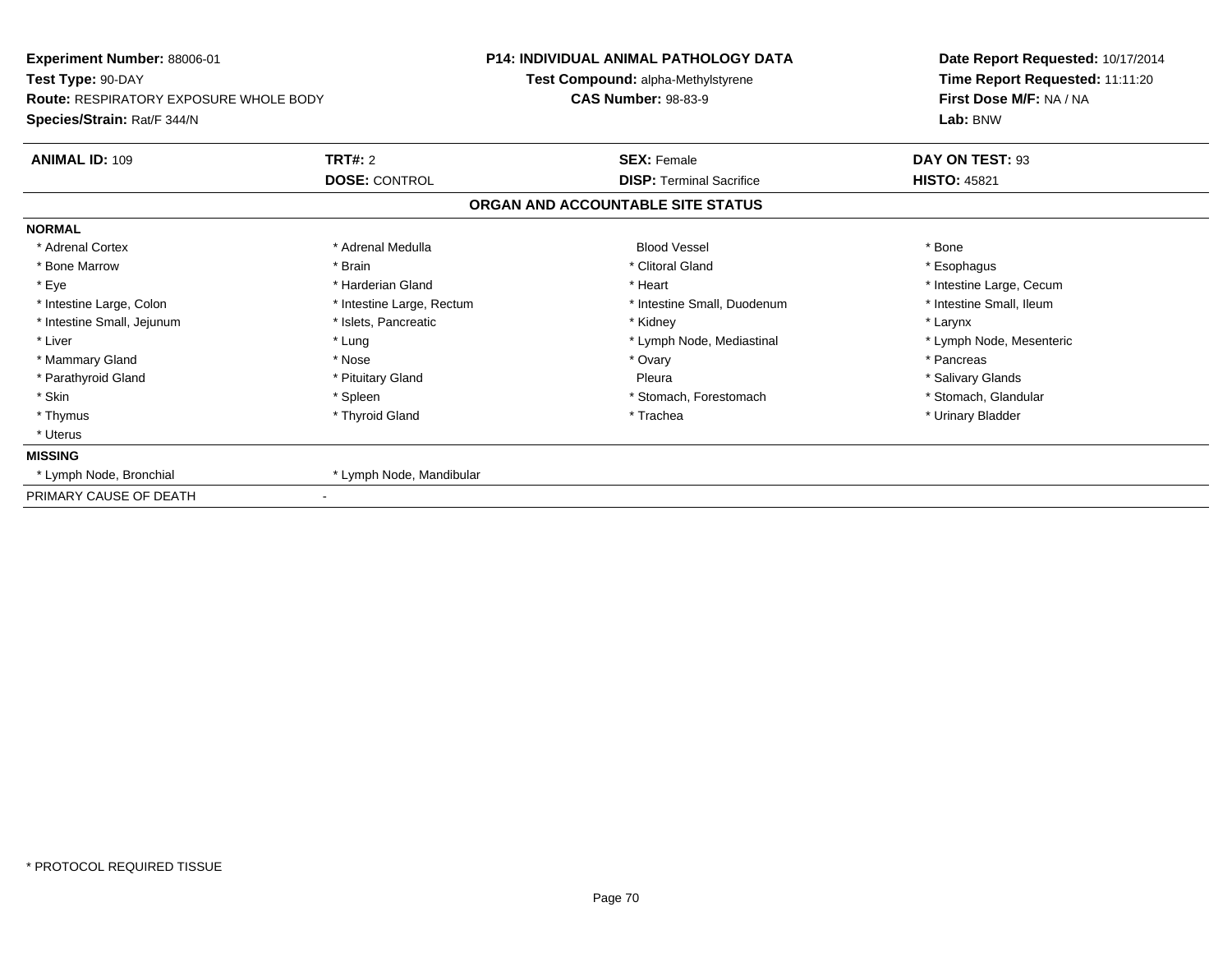| <b>Experiment Number: 88006-01</b><br>Test Type: 90-DAY |                           | <b>P14: INDIVIDUAL ANIMAL PATHOLOGY DATA</b> | Date Report Requested: 10/17/2014<br>Time Report Requested: 11:11:20 |
|---------------------------------------------------------|---------------------------|----------------------------------------------|----------------------------------------------------------------------|
|                                                         |                           | Test Compound: alpha-Methylstyrene           |                                                                      |
| <b>Route: RESPIRATORY EXPOSURE WHOLE BODY</b>           |                           | <b>CAS Number: 98-83-9</b>                   | First Dose M/F: NA / NA                                              |
| Species/Strain: Rat/F 344/N                             |                           |                                              | Lab: BNW                                                             |
| <b>ANIMAL ID: 110</b>                                   | <b>TRT#: 2</b>            | <b>SEX: Female</b>                           | DAY ON TEST: 93                                                      |
|                                                         | <b>DOSE: CONTROL</b>      | <b>DISP: Terminal Sacrifice</b>              | <b>HISTO: 45822</b>                                                  |
|                                                         |                           | ORGAN AND ACCOUNTABLE SITE STATUS            |                                                                      |
| <b>NORMAL</b>                                           |                           |                                              |                                                                      |
| * Adrenal Cortex                                        | * Adrenal Medulla         | <b>Blood Vessel</b>                          | * Bone                                                               |
| * Bone Marrow                                           | * Brain                   | * Clitoral Gland                             | * Esophagus                                                          |
| * Eye                                                   | * Harderian Gland         | * Heart                                      | * Intestine Large, Cecum                                             |
| * Intestine Large, Colon                                | * Intestine Large, Rectum | * Intestine Small, Duodenum                  | * Intestine Small, Ileum                                             |
| * Intestine Small, Jejunum                              | * Islets. Pancreatic      | * Kidney                                     | * Larynx                                                             |
| * Liver                                                 | * Lung                    | * Lymph Node, Mesenteric                     | * Mammary Gland                                                      |
| * Nose                                                  | * Ovary                   | * Pancreas                                   | * Parathyroid Gland                                                  |
| * Pituitary Gland                                       | Pleura                    | * Salivary Glands                            | * Skin                                                               |
| * Spleen                                                | * Stomach, Forestomach    | * Stomach, Glandular                         | * Thymus                                                             |
| * Thyroid Gland                                         | * Trachea                 | * Urinary Bladder                            | * Uterus                                                             |
| <b>MISSING</b>                                          |                           |                                              |                                                                      |
| * Lymph Node, Bronchial                                 | * Lymph Node, Mandibular  | * Lymph Node, Mediastinal                    |                                                                      |
| PRIMARY CAUSE OF DEATH                                  |                           |                                              |                                                                      |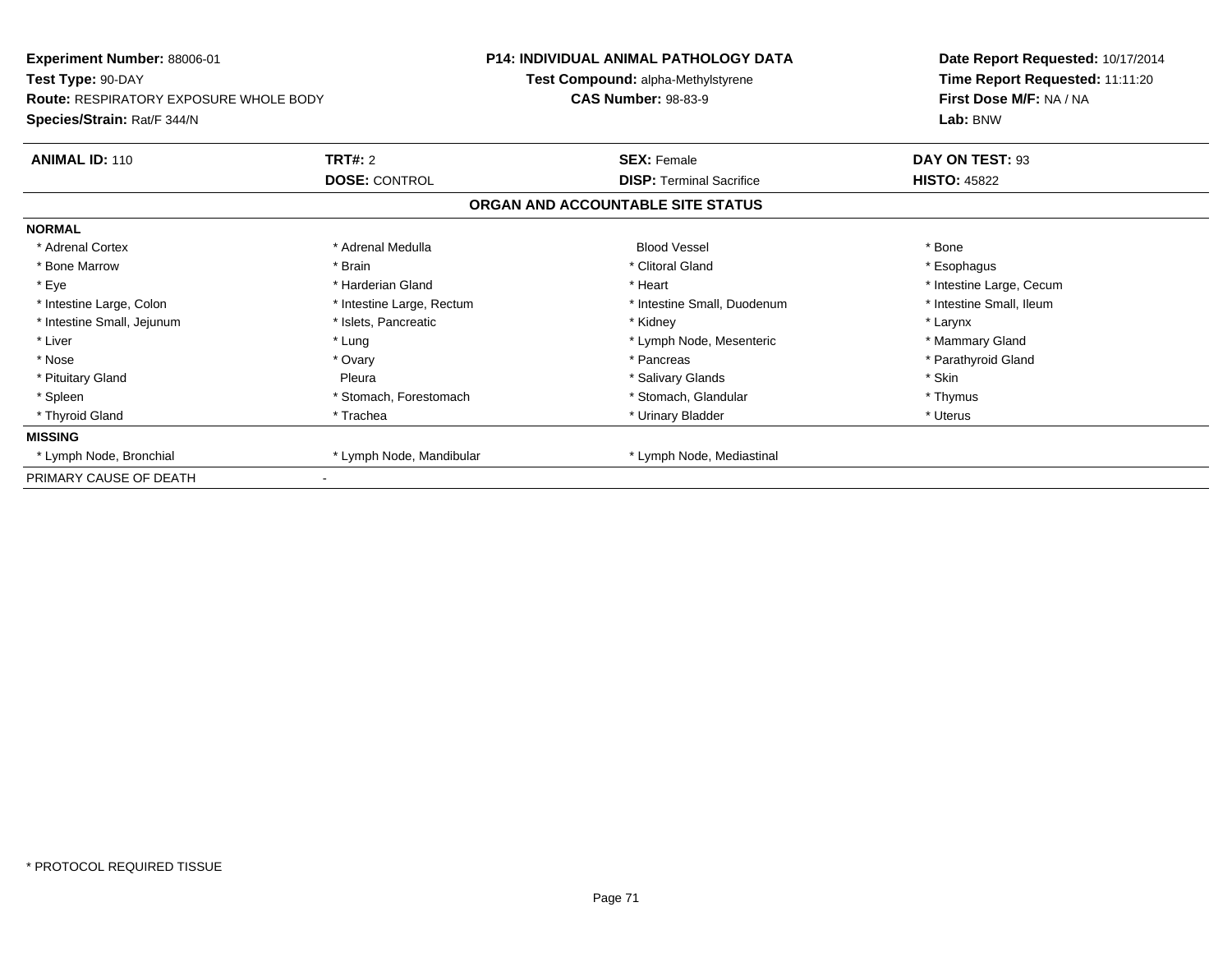| Experiment Number: 88006-01<br>Test Type: 90-DAY<br><b>Route: RESPIRATORY EXPOSURE WHOLE BODY</b><br>Species/Strain: Rat/F 344/N |              | <b>P14: INDIVIDUAL ANIMAL PATHOLOGY DATA</b> | Date Report Requested: 10/17/2014 |
|----------------------------------------------------------------------------------------------------------------------------------|--------------|----------------------------------------------|-----------------------------------|
|                                                                                                                                  |              | Test Compound: alpha-Methylstyrene           | Time Report Requested: 11:11:20   |
|                                                                                                                                  |              | <b>CAS Number: 98-83-9</b>                   | First Dose M/F: NA / NA           |
|                                                                                                                                  |              |                                              | Lab: BNW                          |
| <b>ANIMAL ID: 301</b>                                                                                                            | TRT#: 4      | <b>SEX: Female</b>                           | DAY ON TEST: 93                   |
|                                                                                                                                  | DOSE: 75 PPM | <b>DISP: Terminal Sacrifice</b>              | <b>HISTO: 45913</b>               |
|                                                                                                                                  |              | ORGAN AND ACCOUNTABLE SITE STATUS            |                                   |
| <b>NORMAL</b>                                                                                                                    |              |                                              |                                   |
| Kidney                                                                                                                           | Liver        | Nose                                         |                                   |
| PRIMARY CAUSE OF DEATH                                                                                                           |              |                                              |                                   |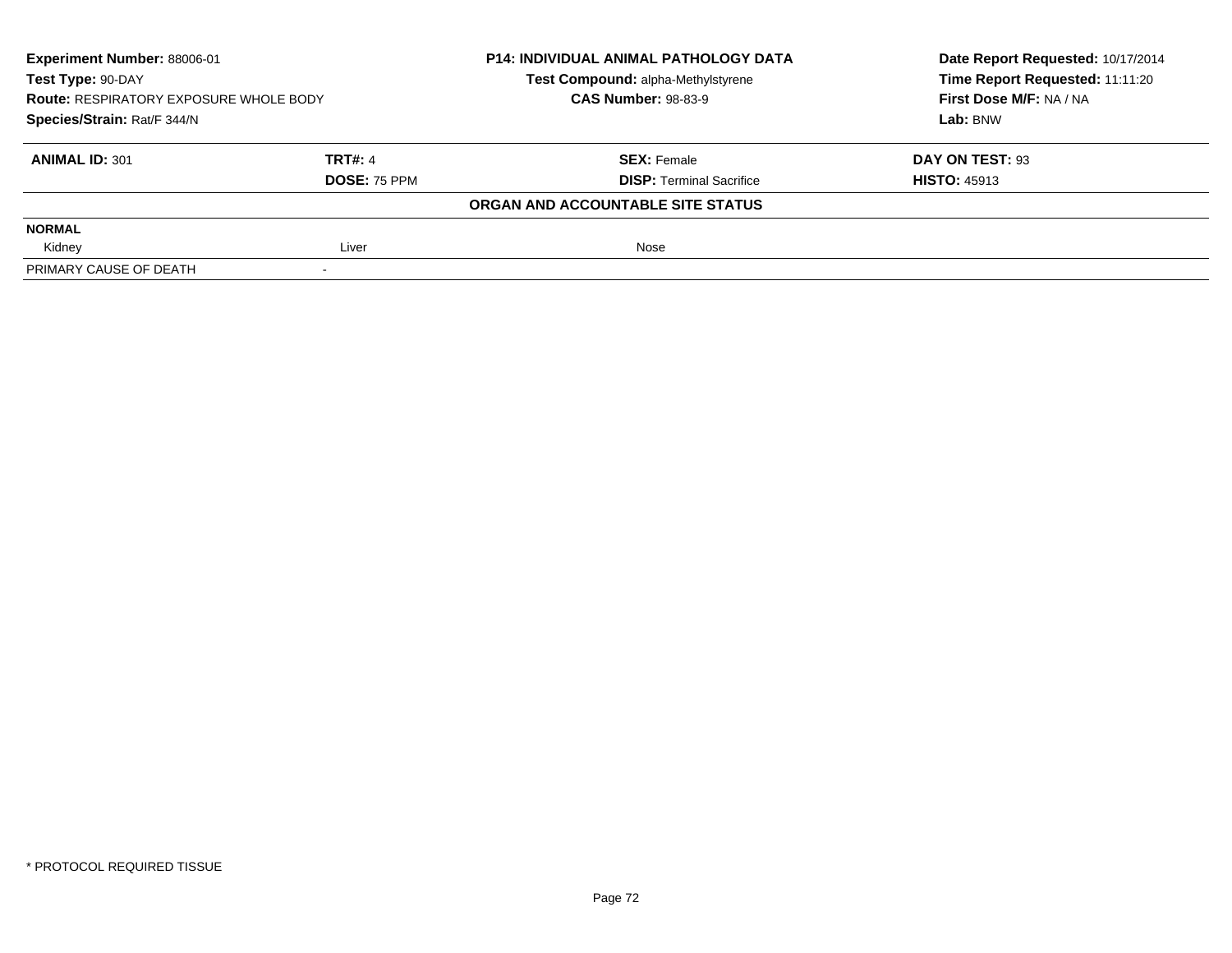| Experiment Number: 88006-01<br>Test Type: 90-DAY<br><b>Route: RESPIRATORY EXPOSURE WHOLE BODY</b><br>Species/Strain: Rat/F 344/N |                     | <b>P14: INDIVIDUAL ANIMAL PATHOLOGY DATA</b> | Date Report Requested: 10/17/2014 |
|----------------------------------------------------------------------------------------------------------------------------------|---------------------|----------------------------------------------|-----------------------------------|
|                                                                                                                                  |                     | Test Compound: alpha-Methylstyrene           | Time Report Requested: 11:11:20   |
|                                                                                                                                  |                     | <b>CAS Number: 98-83-9</b>                   | First Dose M/F: NA / NA           |
|                                                                                                                                  |                     |                                              | Lab: BNW                          |
| <b>ANIMAL ID: 302</b>                                                                                                            | TRT#: 4             | <b>SEX: Female</b>                           | DAY ON TEST: 93                   |
|                                                                                                                                  | <b>DOSE: 75 PPM</b> | <b>DISP: Terminal Sacrifice</b>              | <b>HISTO: 45914</b>               |
|                                                                                                                                  |                     | ORGAN AND ACCOUNTABLE SITE STATUS            |                                   |
| <b>NORMAL</b>                                                                                                                    |                     |                                              |                                   |
| Kidney                                                                                                                           | Liver               | Nose                                         |                                   |
| PRIMARY CAUSE OF DEATH                                                                                                           |                     |                                              |                                   |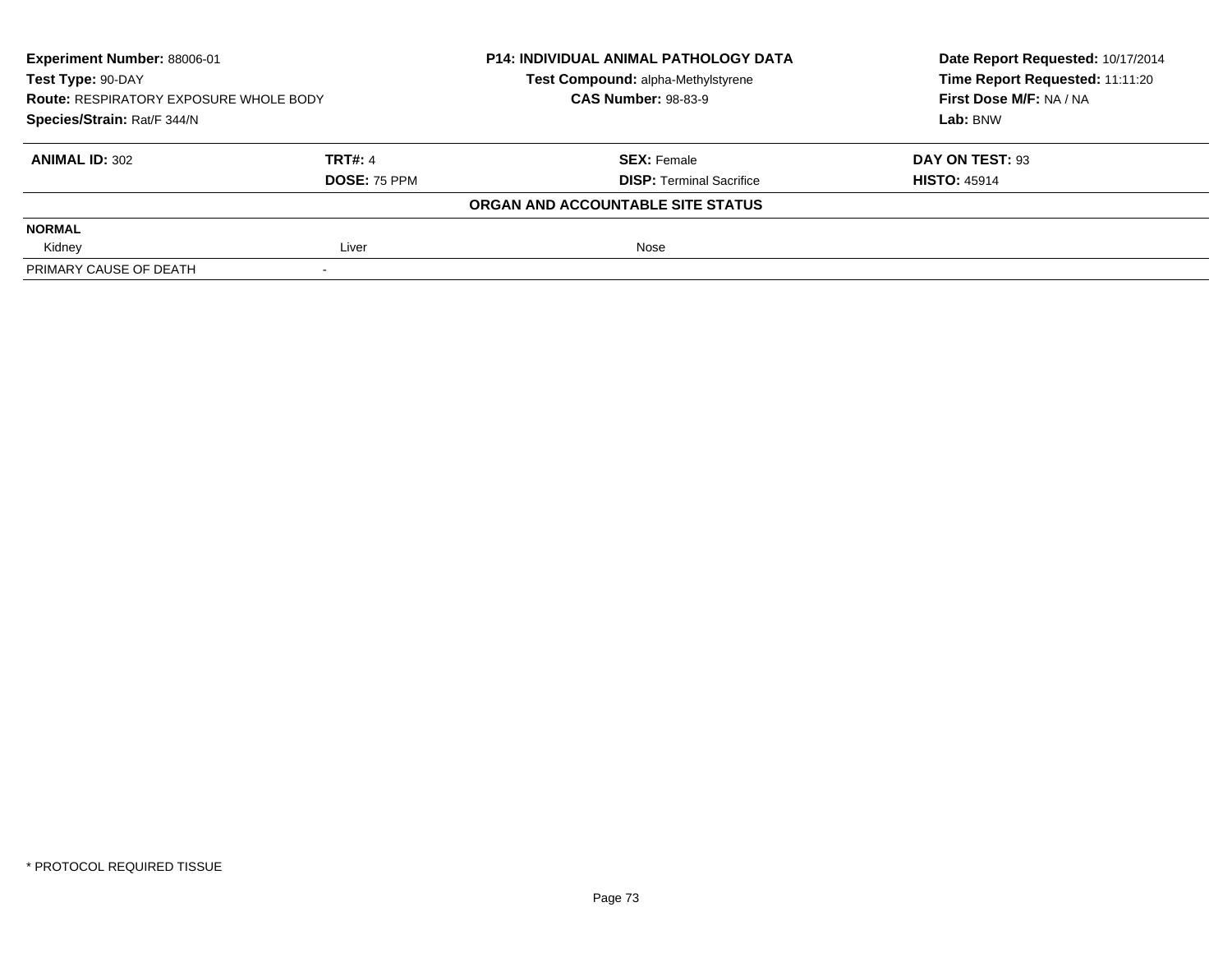| Experiment Number: 88006-01<br>Test Type: 90-DAY<br><b>Route: RESPIRATORY EXPOSURE WHOLE BODY</b><br>Species/Strain: Rat/F 344/N |                     | <b>P14: INDIVIDUAL ANIMAL PATHOLOGY DATA</b> | Date Report Requested: 10/17/2014 |
|----------------------------------------------------------------------------------------------------------------------------------|---------------------|----------------------------------------------|-----------------------------------|
|                                                                                                                                  |                     | Test Compound: alpha-Methylstyrene           | Time Report Requested: 11:11:20   |
|                                                                                                                                  |                     | <b>CAS Number: 98-83-9</b>                   | First Dose M/F: NA / NA           |
|                                                                                                                                  |                     |                                              | Lab: BNW                          |
| <b>ANIMAL ID: 303</b>                                                                                                            | <b>TRT#: 4</b>      | <b>SEX: Female</b>                           | DAY ON TEST: 93                   |
|                                                                                                                                  | <b>DOSE: 75 PPM</b> | <b>DISP: Terminal Sacrifice</b>              | <b>HISTO: 45915</b>               |
|                                                                                                                                  |                     | ORGAN AND ACCOUNTABLE SITE STATUS            |                                   |
| <b>NORMAL</b>                                                                                                                    |                     |                                              |                                   |
| Kidney                                                                                                                           | Liver               | Nose                                         |                                   |
| PRIMARY CAUSE OF DEATH                                                                                                           |                     |                                              |                                   |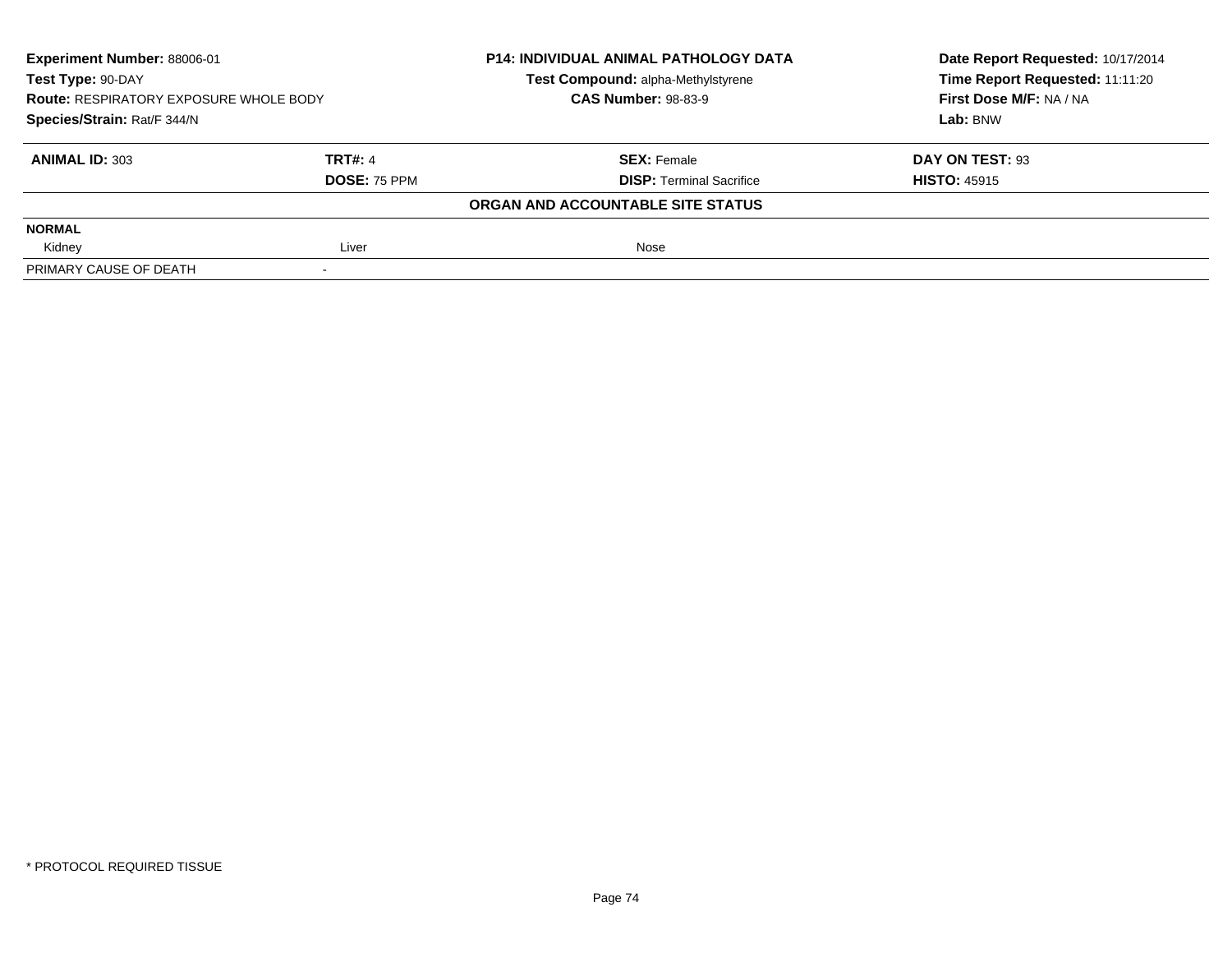| Experiment Number: 88006-01<br>Test Type: 90-DAY<br><b>Route: RESPIRATORY EXPOSURE WHOLE BODY</b><br>Species/Strain: Rat/F 344/N |                | <b>P14: INDIVIDUAL ANIMAL PATHOLOGY DATA</b><br>Test Compound: alpha-Methylstyrene<br><b>CAS Number: 98-83-9</b> | Date Report Requested: 10/17/2014<br>Time Report Requested: 11:11:20<br>First Dose M/F: NA / NA<br>Lab: BNW |
|----------------------------------------------------------------------------------------------------------------------------------|----------------|------------------------------------------------------------------------------------------------------------------|-------------------------------------------------------------------------------------------------------------|
| <b>ANIMAL ID: 304</b>                                                                                                            | <b>TRT#: 4</b> | <b>SEX: Female</b>                                                                                               | DAY ON TEST: 93                                                                                             |
|                                                                                                                                  | DOSE: 75 PPM   | <b>DISP:</b> Terminal Sacrifice                                                                                  | <b>HISTO: 45916</b>                                                                                         |
|                                                                                                                                  |                | ORGAN AND ACCOUNTABLE SITE STATUS                                                                                |                                                                                                             |
| <b>NORMAL</b>                                                                                                                    |                |                                                                                                                  |                                                                                                             |
| Kidney                                                                                                                           | Nose           |                                                                                                                  |                                                                                                             |
| <b>OBSERVATIONS</b>                                                                                                              |                |                                                                                                                  |                                                                                                             |
| Liver                                                                                                                            |                | Hepatodiaphragmatic Nodule                                                                                       |                                                                                                             |
| [Hepatodiaphragmatic Nodule TGLS = 1-6]                                                                                          |                |                                                                                                                  |                                                                                                             |
| PRIMARY CAUSE OF DEATH                                                                                                           |                |                                                                                                                  |                                                                                                             |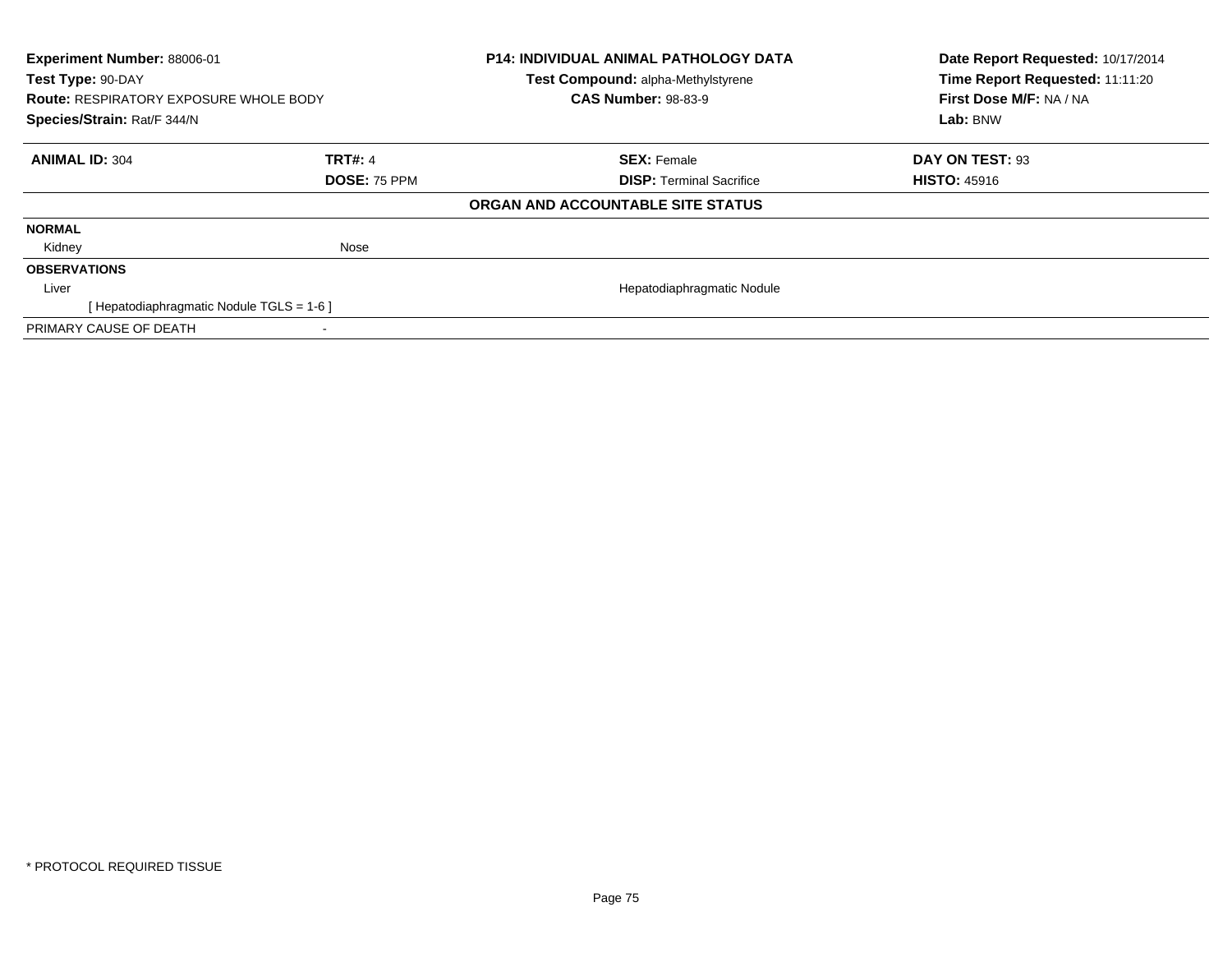| Experiment Number: 88006-01<br>Test Type: 90-DAY<br><b>Route: RESPIRATORY EXPOSURE WHOLE BODY</b><br>Species/Strain: Rat/F 344/N |                     | <b>P14: INDIVIDUAL ANIMAL PATHOLOGY DATA</b> | Date Report Requested: 10/17/2014 |
|----------------------------------------------------------------------------------------------------------------------------------|---------------------|----------------------------------------------|-----------------------------------|
|                                                                                                                                  |                     | Test Compound: alpha-Methylstyrene           | Time Report Requested: 11:11:20   |
|                                                                                                                                  |                     | <b>CAS Number: 98-83-9</b>                   | First Dose M/F: NA / NA           |
|                                                                                                                                  |                     |                                              | Lab: BNW                          |
| <b>ANIMAL ID: 305</b>                                                                                                            | TRT#: 4             | <b>SEX: Female</b>                           | DAY ON TEST: 93                   |
|                                                                                                                                  | <b>DOSE: 75 PPM</b> | <b>DISP: Terminal Sacrifice</b>              | <b>HISTO: 45917</b>               |
|                                                                                                                                  |                     | ORGAN AND ACCOUNTABLE SITE STATUS            |                                   |
| <b>NORMAL</b>                                                                                                                    |                     |                                              |                                   |
| Kidney                                                                                                                           | Liver               | Nose                                         |                                   |
| PRIMARY CAUSE OF DEATH                                                                                                           |                     |                                              |                                   |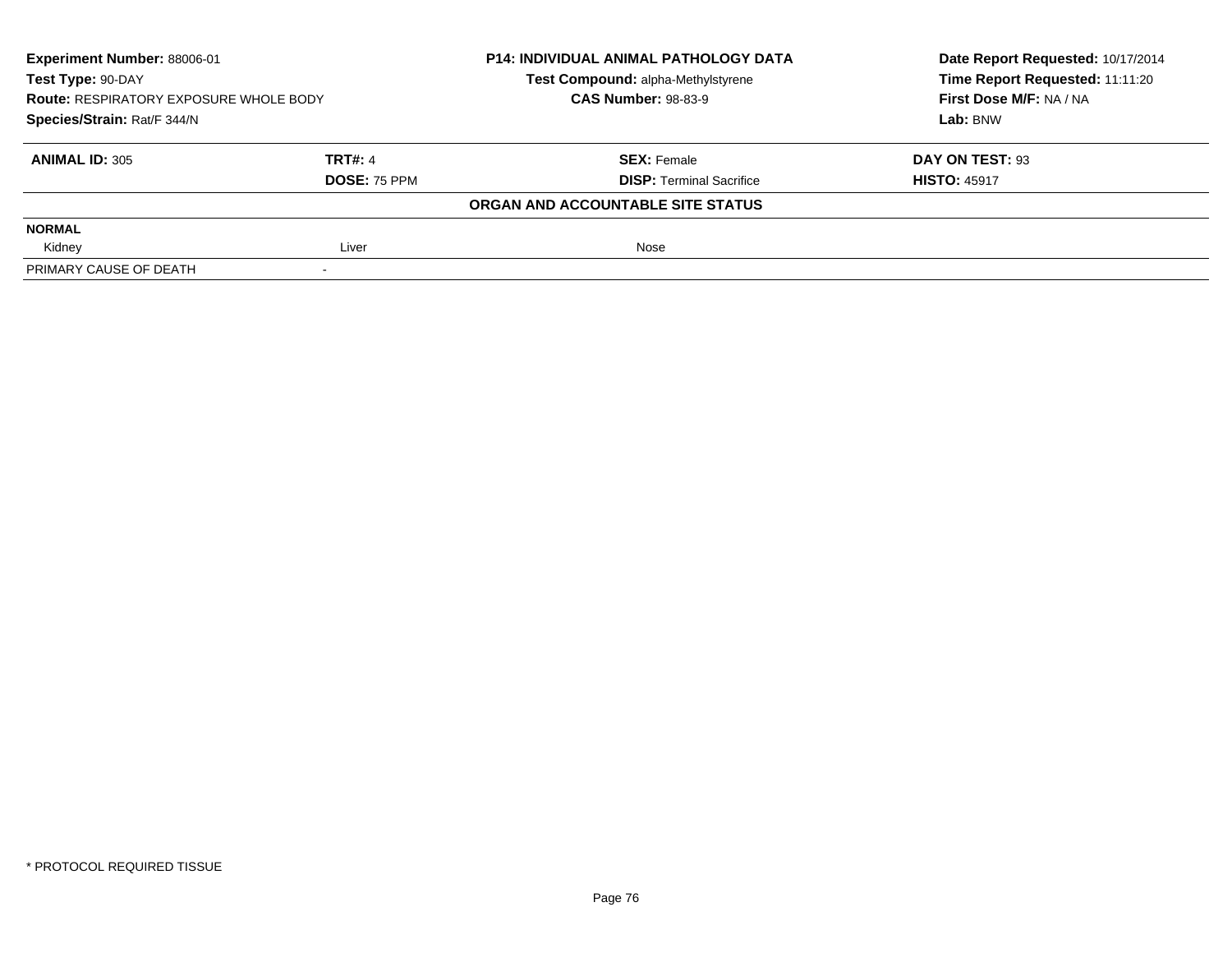| Test Type: 90-DAY     | Experiment Number: 88006-01<br><b>Route: RESPIRATORY EXPOSURE WHOLE BODY</b><br>Species/Strain: Rat/F 344/N |                                | <b>P14: INDIVIDUAL ANIMAL PATHOLOGY DATA</b><br>Test Compound: alpha-Methylstyrene<br><b>CAS Number: 98-83-9</b> | Date Report Requested: 10/17/2014<br>Time Report Requested: 11:11:20<br>First Dose M/F: NA / NA<br>Lab: BNW |
|-----------------------|-------------------------------------------------------------------------------------------------------------|--------------------------------|------------------------------------------------------------------------------------------------------------------|-------------------------------------------------------------------------------------------------------------|
| <b>ANIMAL ID: 306</b> |                                                                                                             | <b>TRT#: 4</b><br>DOSE: 75 PPM | <b>SEX: Female</b><br><b>DISP:</b> Terminal Sacrifice                                                            | DAY ON TEST: 93<br><b>HISTO: 45918</b>                                                                      |
|                       |                                                                                                             |                                | ORGAN AND ACCOUNTABLE SITE STATUS                                                                                |                                                                                                             |
| <b>NORMAL</b>         |                                                                                                             |                                |                                                                                                                  |                                                                                                             |
| Kidney                |                                                                                                             | Nose                           |                                                                                                                  |                                                                                                             |
| <b>OBSERVATIONS</b>   |                                                                                                             |                                |                                                                                                                  |                                                                                                             |
| Liver                 |                                                                                                             |                                | Hepatodiaphragmatic Nodule                                                                                       |                                                                                                             |
|                       | [Hepatodiaphragmatic Nodule TGLS = 1-6]                                                                     |                                |                                                                                                                  |                                                                                                             |
| Ovary                 |                                                                                                             |                                | Cyst                                                                                                             | Marked                                                                                                      |
|                       | [ Cyst TGLS = $2-9$ ]                                                                                       |                                |                                                                                                                  |                                                                                                             |
|                       | PRIMARY CAUSE OF DEATH                                                                                      |                                |                                                                                                                  |                                                                                                             |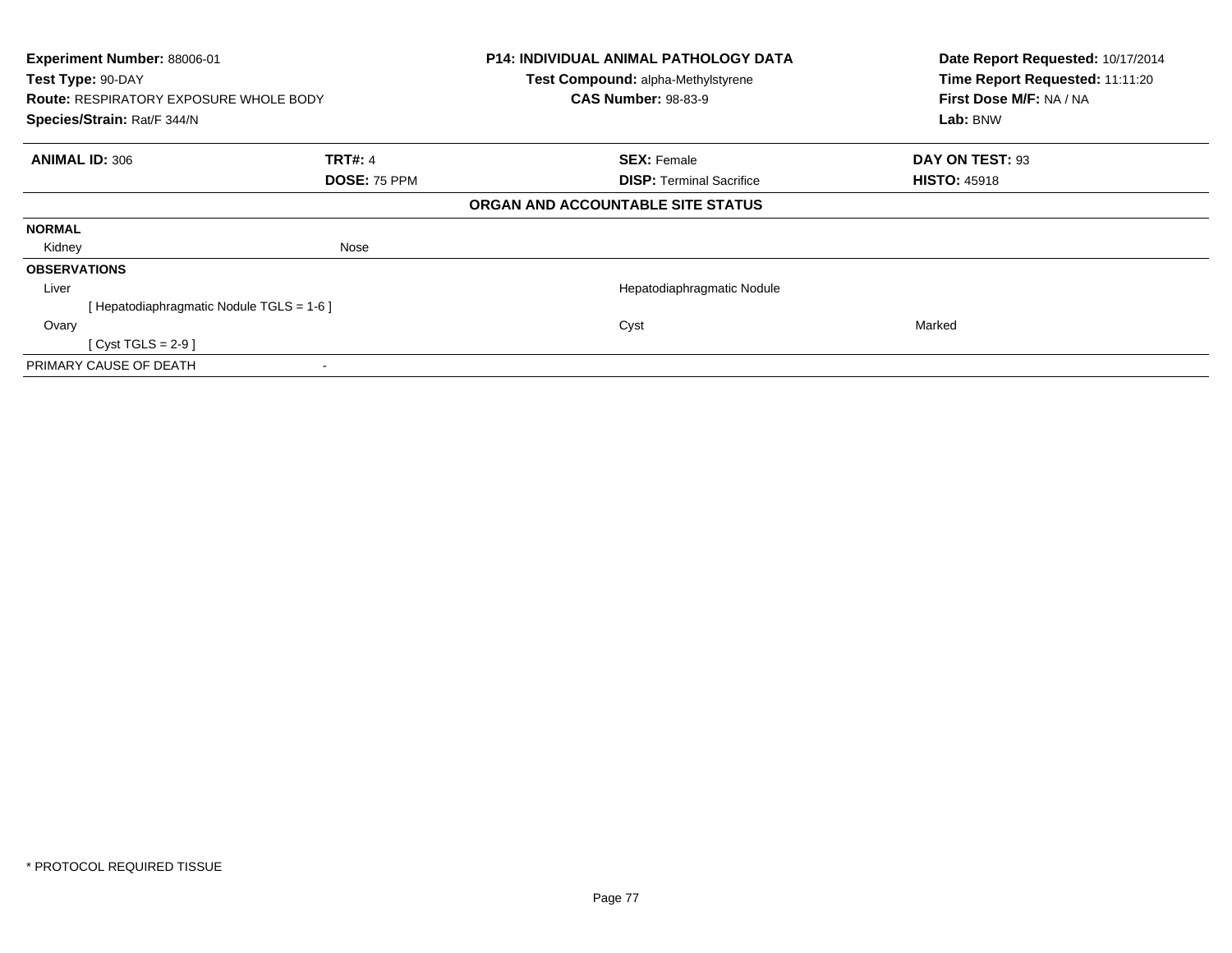| Experiment Number: 88006-01<br>Test Type: 90-DAY<br><b>Route: RESPIRATORY EXPOSURE WHOLE BODY</b><br>Species/Strain: Rat/F 344/N |                | <b>P14: INDIVIDUAL ANIMAL PATHOLOGY DATA</b><br>Test Compound: alpha-Methylstyrene<br><b>CAS Number: 98-83-9</b> | Date Report Requested: 10/17/2014<br>Time Report Requested: 11:11:20<br>First Dose M/F: NA / NA<br>Lab: BNW |
|----------------------------------------------------------------------------------------------------------------------------------|----------------|------------------------------------------------------------------------------------------------------------------|-------------------------------------------------------------------------------------------------------------|
| <b>ANIMAL ID: 307</b>                                                                                                            | <b>TRT#: 4</b> | <b>SEX: Female</b>                                                                                               | DAY ON TEST: 93                                                                                             |
|                                                                                                                                  | DOSE: 75 PPM   | <b>DISP:</b> Terminal Sacrifice                                                                                  | <b>HISTO: 45919</b>                                                                                         |
|                                                                                                                                  |                | ORGAN AND ACCOUNTABLE SITE STATUS                                                                                |                                                                                                             |
| <b>NORMAL</b>                                                                                                                    |                |                                                                                                                  |                                                                                                             |
| Kidney                                                                                                                           | Liver          |                                                                                                                  |                                                                                                             |
| <b>OBSERVATIONS</b>                                                                                                              |                |                                                                                                                  |                                                                                                             |
| Lymph Node, Mesenteric                                                                                                           |                | Hyperplasia                                                                                                      | Lymphoid, Moderate                                                                                          |
| [Hyperplasia TGLS = 1-8]                                                                                                         |                |                                                                                                                  |                                                                                                             |
| Nose                                                                                                                             |                | Infiltration Cellular                                                                                            | Histiocyte, Mild                                                                                            |
| PRIMARY CAUSE OF DEATH                                                                                                           |                |                                                                                                                  |                                                                                                             |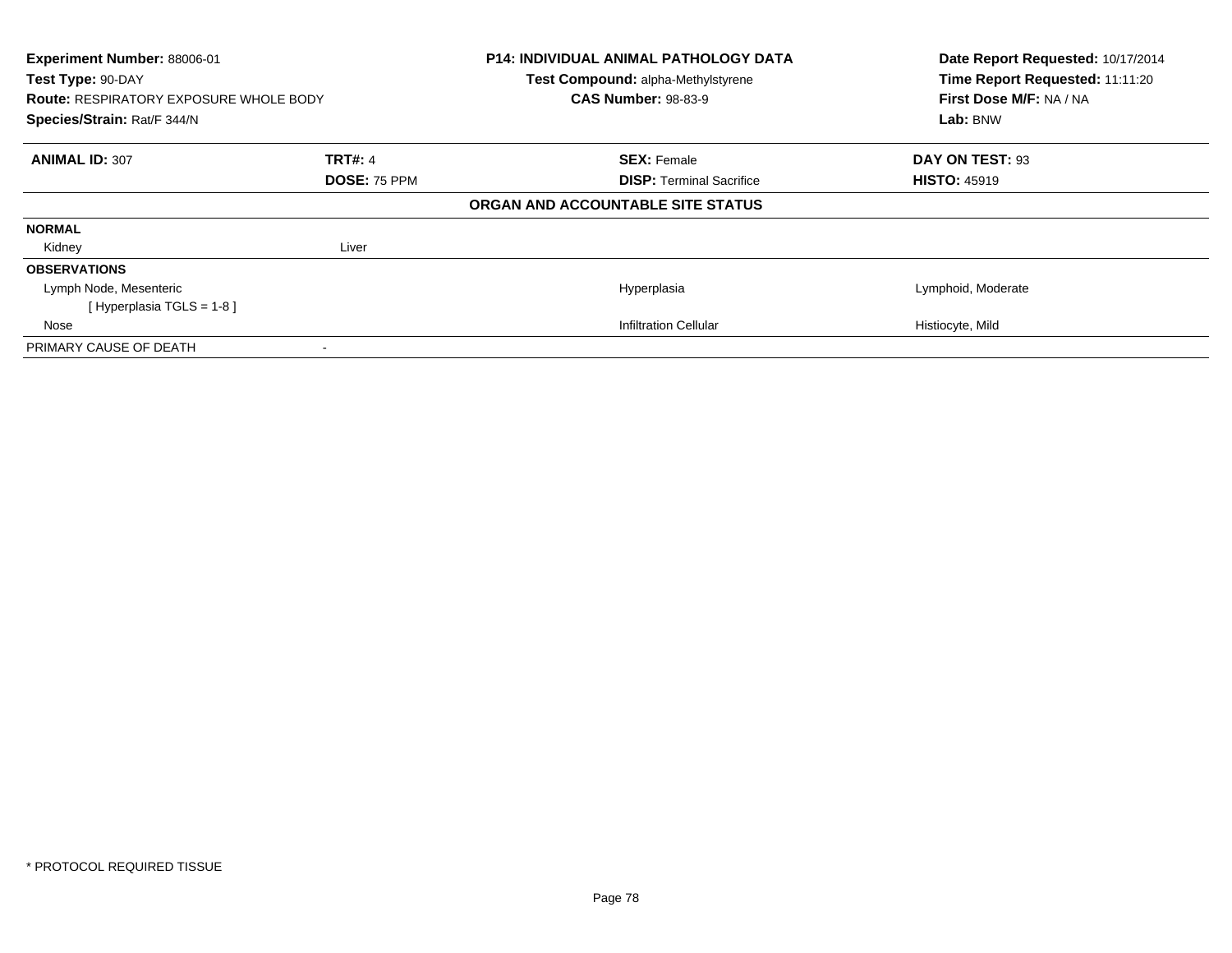| Experiment Number: 88006-01<br>Test Type: 90-DAY |                | <b>P14: INDIVIDUAL ANIMAL PATHOLOGY DATA</b><br>Test Compound: alpha-Methylstyrene | Date Report Requested: 10/17/2014<br>Time Report Requested: 11:11:20 |
|--------------------------------------------------|----------------|------------------------------------------------------------------------------------|----------------------------------------------------------------------|
| <b>Route: RESPIRATORY EXPOSURE WHOLE BODY</b>    |                | <b>CAS Number: 98-83-9</b>                                                         | First Dose M/F: NA / NA                                              |
| Species/Strain: Rat/F 344/N                      |                |                                                                                    | Lab: BNW                                                             |
| <b>ANIMAL ID: 308</b>                            | <b>TRT#: 4</b> | <b>SEX: Female</b>                                                                 | DAY ON TEST: 93                                                      |
|                                                  | DOSE: 75 PPM   | <b>DISP: Terminal Sacrifice</b>                                                    | <b>HISTO: 45920</b>                                                  |
|                                                  |                | ORGAN AND ACCOUNTABLE SITE STATUS                                                  |                                                                      |
| <b>NORMAL</b>                                    |                |                                                                                    |                                                                      |
| Liver                                            | Nose           |                                                                                    |                                                                      |
| <b>OBSERVATIONS</b>                              |                |                                                                                    |                                                                      |
| Kidney                                           |                | Inflammation                                                                       | Chronic Active, Mild                                                 |
| PRIMARY CAUSE OF DEATH                           |                |                                                                                    |                                                                      |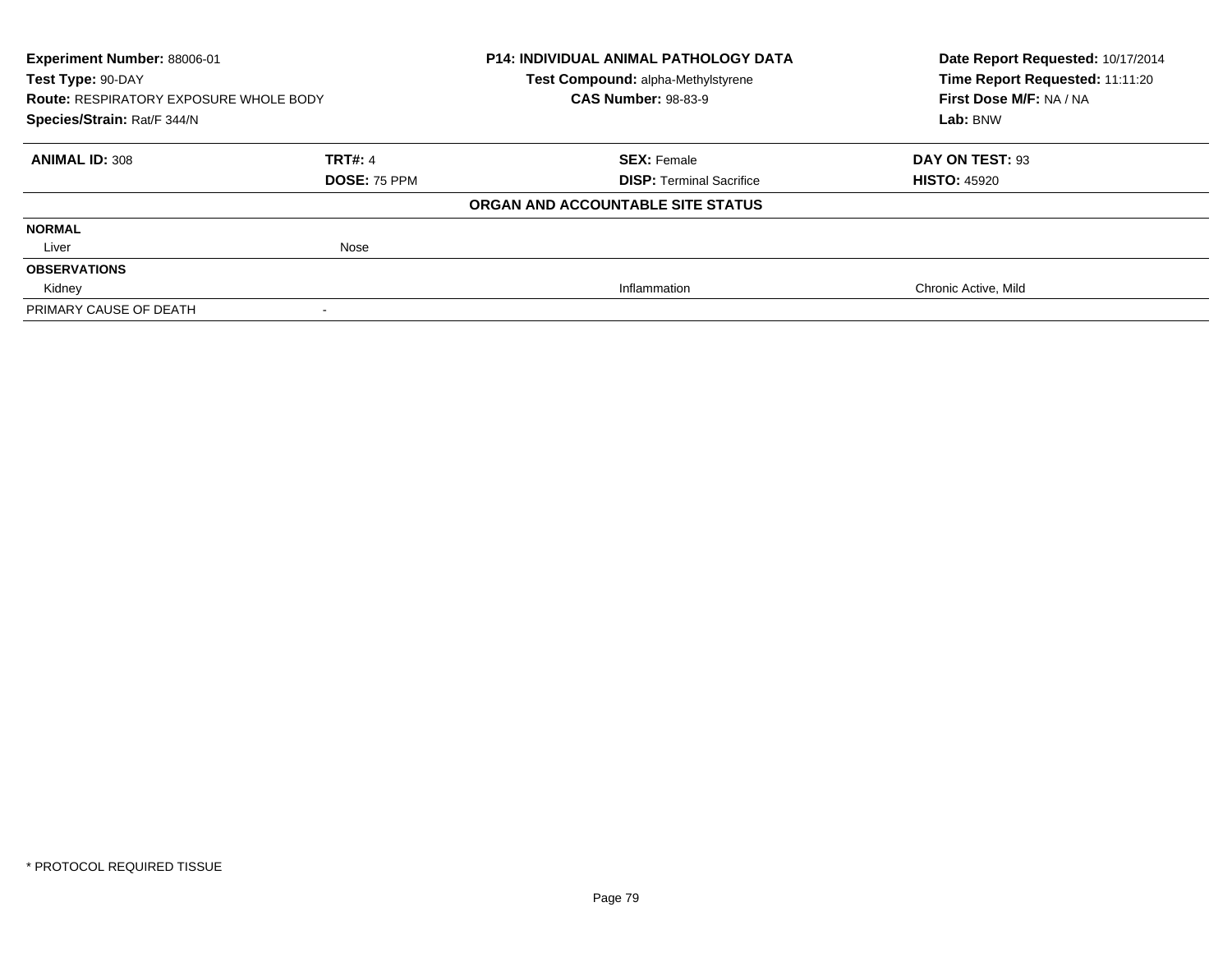| Experiment Number: 88006-01<br>Test Type: 90-DAY |                     | P14: INDIVIDUAL ANIMAL PATHOLOGY DATA | Date Report Requested: 10/17/2014<br>Time Report Requested: 11:11:20 |
|--------------------------------------------------|---------------------|---------------------------------------|----------------------------------------------------------------------|
|                                                  |                     | Test Compound: alpha-Methylstyrene    |                                                                      |
| <b>Route: RESPIRATORY EXPOSURE WHOLE BODY</b>    |                     | <b>CAS Number: 98-83-9</b>            | First Dose M/F: NA / NA                                              |
| Species/Strain: Rat/F 344/N                      |                     |                                       | Lab: BNW                                                             |
| <b>ANIMAL ID: 309</b>                            | <b>TRT#: 4</b>      | <b>SEX: Female</b>                    | DAY ON TEST: 93                                                      |
|                                                  | <b>DOSE: 75 PPM</b> | <b>DISP: Terminal Sacrifice</b>       | <b>HISTO: 45921</b>                                                  |
|                                                  |                     | ORGAN AND ACCOUNTABLE SITE STATUS     |                                                                      |
| <b>NORMAL</b>                                    |                     |                                       |                                                                      |
| Kidney                                           | Liver               | Nose                                  |                                                                      |
| <b>OBSERVATIONS</b>                              |                     |                                       |                                                                      |
| Lymph Node, Mediastinal                          |                     | Hemorrhage                            | Mild                                                                 |
| [Hemorrhage TGLS = $1-3$ ]                       |                     |                                       |                                                                      |
| PRIMARY CAUSE OF DEATH                           |                     |                                       |                                                                      |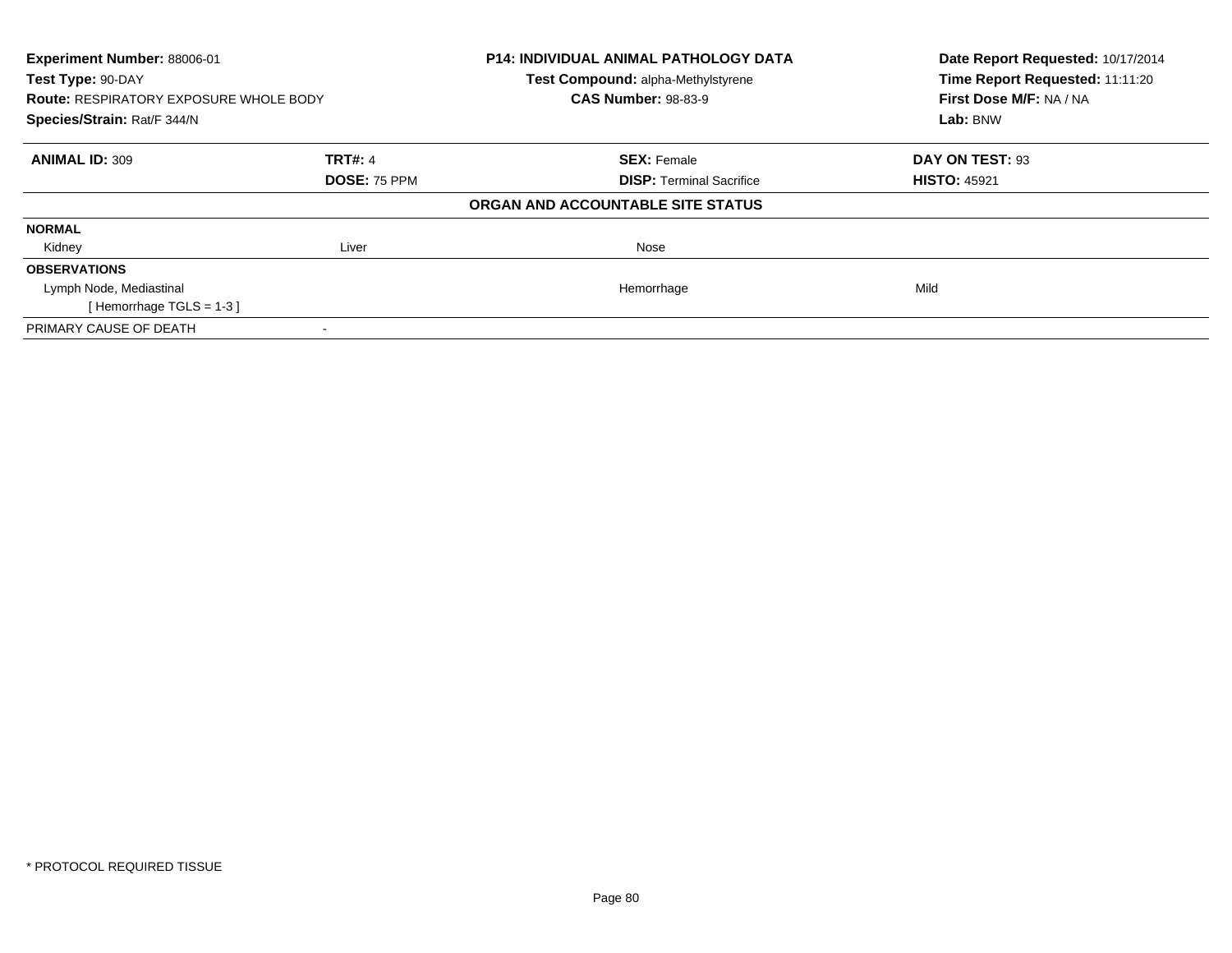| Experiment Number: 88006-01<br>Test Type: 90-DAY<br><b>Route: RESPIRATORY EXPOSURE WHOLE BODY</b><br>Species/Strain: Rat/F 344/N |                     | <b>P14: INDIVIDUAL ANIMAL PATHOLOGY DATA</b> | Date Report Requested: 10/17/2014 |
|----------------------------------------------------------------------------------------------------------------------------------|---------------------|----------------------------------------------|-----------------------------------|
|                                                                                                                                  |                     | Test Compound: alpha-Methylstyrene           | Time Report Requested: 11:11:20   |
|                                                                                                                                  |                     | <b>CAS Number: 98-83-9</b>                   | First Dose M/F: NA / NA           |
|                                                                                                                                  |                     |                                              | Lab: BNW                          |
| <b>ANIMAL ID: 310</b>                                                                                                            | <b>TRT#: 4</b>      | <b>SEX: Female</b>                           | DAY ON TEST: 93                   |
|                                                                                                                                  | <b>DOSE: 75 PPM</b> | <b>DISP: Terminal Sacrifice</b>              | <b>HISTO: 45922</b>               |
|                                                                                                                                  |                     | ORGAN AND ACCOUNTABLE SITE STATUS            |                                   |
| <b>NORMAL</b>                                                                                                                    |                     |                                              |                                   |
| Kidney                                                                                                                           | Liver               | Nose                                         |                                   |
| PRIMARY CAUSE OF DEATH                                                                                                           |                     |                                              |                                   |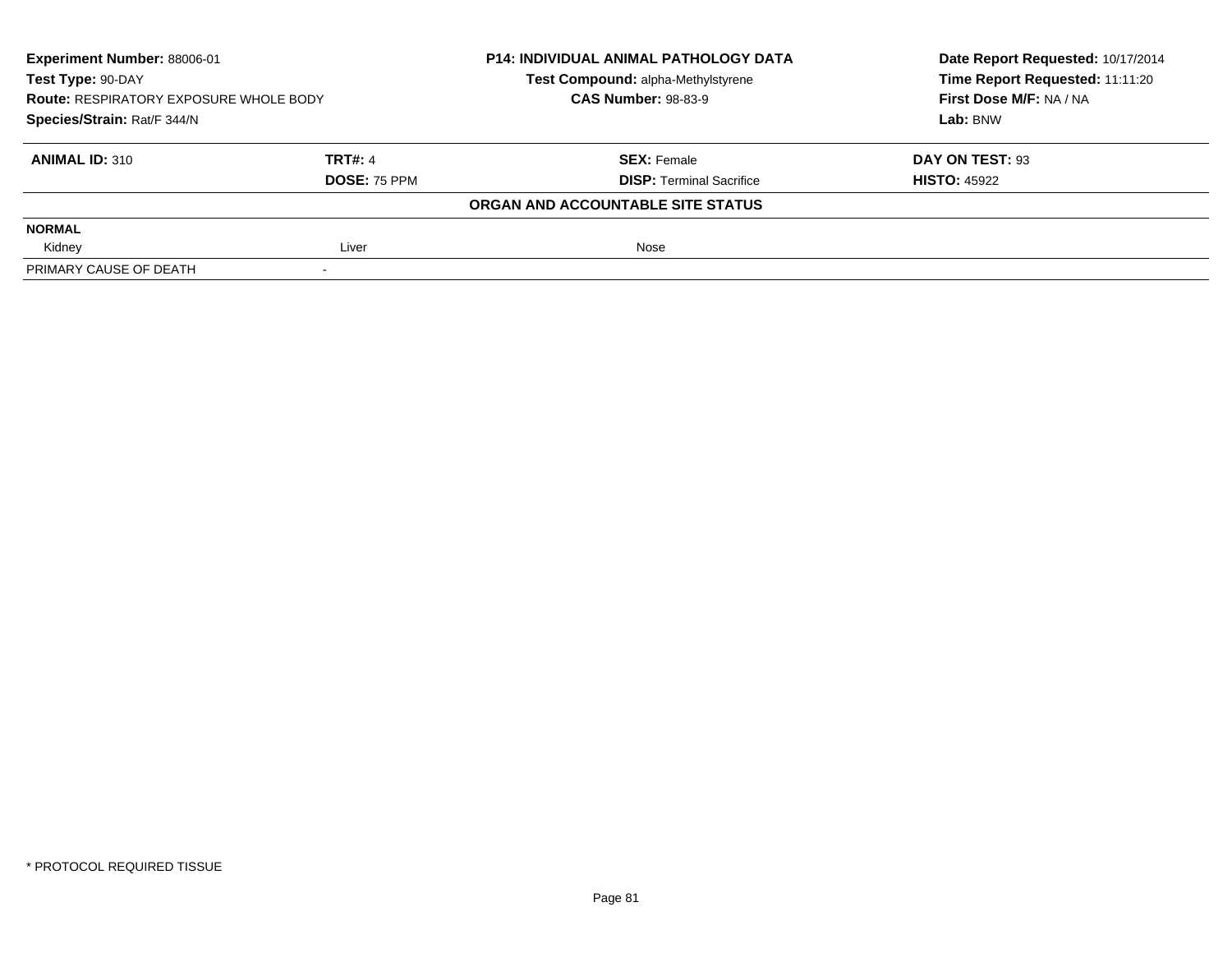| Experiment Number: 88006-01<br>Test Type: 90-DAY |                      | <b>P14: INDIVIDUAL ANIMAL PATHOLOGY DATA</b> | Date Report Requested: 10/17/2014<br>Time Report Requested: 11:11:20 |
|--------------------------------------------------|----------------------|----------------------------------------------|----------------------------------------------------------------------|
|                                                  |                      | <b>Test Compound: alpha-Methylstyrene</b>    |                                                                      |
| <b>Route: RESPIRATORY EXPOSURE WHOLE BODY</b>    |                      | <b>CAS Number: 98-83-9</b>                   | First Dose M/F: NA / NA                                              |
| Species/Strain: Rat/F 344/N                      |                      |                                              | Lab: BNW                                                             |
| <b>ANIMAL ID: 501</b>                            | <b>TRT#:</b> 6       | <b>SEX: Female</b>                           | DAY ON TEST: 93                                                      |
|                                                  | <b>DOSE: 150 PPM</b> | <b>DISP:</b> Terminal Sacrifice              | <b>HISTO: 45893</b>                                                  |
|                                                  |                      | ORGAN AND ACCOUNTABLE SITE STATUS            |                                                                      |
| <b>NORMAL</b>                                    |                      |                                              |                                                                      |
| Liver                                            | Nose                 |                                              |                                                                      |
| <b>OBSERVATIONS</b>                              |                      |                                              |                                                                      |
| Kidney                                           | Cortex, Renal Tubule | Regeneration                                 | Minimal                                                              |
| PRIMARY CAUSE OF DEATH                           |                      |                                              |                                                                      |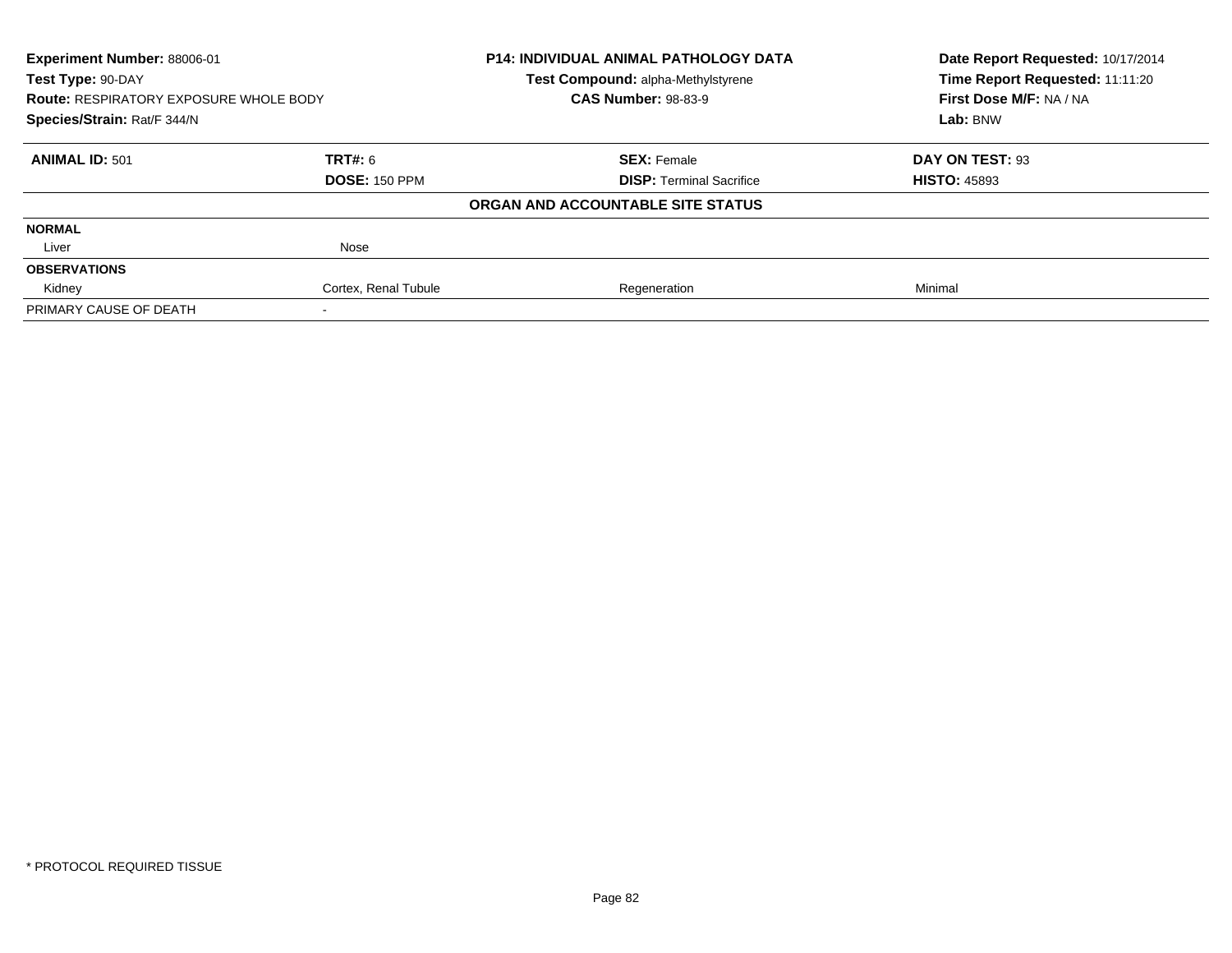| Experiment Number: 88006-01                   |                      | <b>P14: INDIVIDUAL ANIMAL PATHOLOGY DATA</b> | Date Report Requested: 10/17/2014 |
|-----------------------------------------------|----------------------|----------------------------------------------|-----------------------------------|
| Test Type: 90-DAY                             |                      | <b>Test Compound: alpha-Methylstyrene</b>    | Time Report Requested: 11:11:20   |
| <b>Route: RESPIRATORY EXPOSURE WHOLE BODY</b> |                      | <b>CAS Number: 98-83-9</b>                   | First Dose M/F: NA / NA           |
| Species/Strain: Rat/F 344/N                   |                      |                                              | Lab: BNW                          |
| <b>ANIMAL ID: 502</b>                         | TRT#: 6              | <b>SEX: Female</b>                           | DAY ON TEST: 93                   |
|                                               | <b>DOSE: 150 PPM</b> | <b>DISP:</b> Terminal Sacrifice              | <b>HISTO: 45894</b>               |
|                                               |                      | ORGAN AND ACCOUNTABLE SITE STATUS            |                                   |
| <b>NORMAL</b>                                 |                      |                                              |                                   |
| Liver                                         | Nose                 |                                              |                                   |
| <b>OBSERVATIONS</b>                           |                      |                                              |                                   |
| Kidney                                        | Cortex, Renal Tubule | Regeneration                                 | Minimal                           |
| PRIMARY CAUSE OF DEATH                        |                      |                                              |                                   |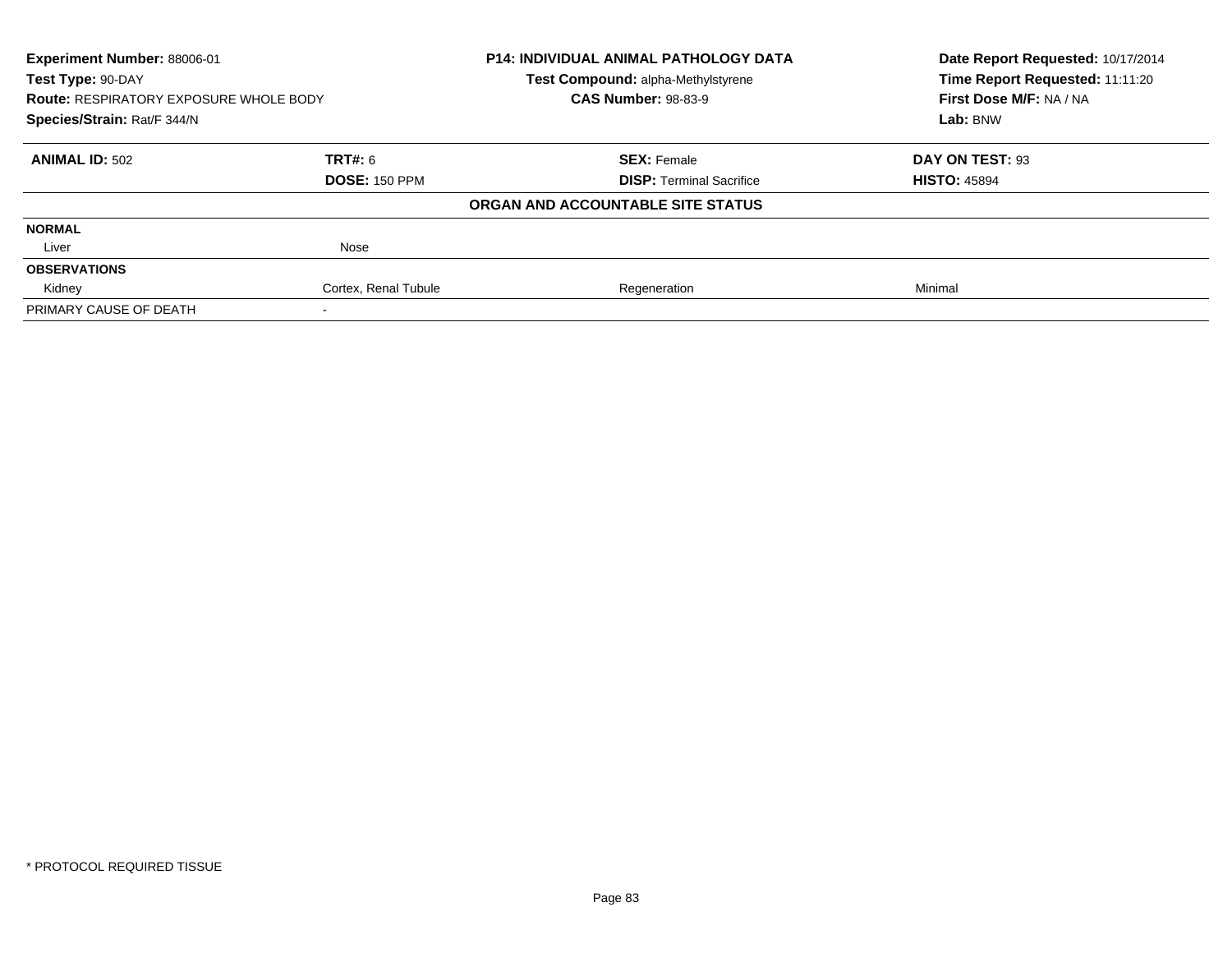| Experiment Number: 88006-01<br>Test Type: 90-DAY<br><b>Route: RESPIRATORY EXPOSURE WHOLE BODY</b><br>Species/Strain: Rat/F 344/N |                      | <b>P14: INDIVIDUAL ANIMAL PATHOLOGY DATA</b> | Date Report Requested: 10/17/2014 |
|----------------------------------------------------------------------------------------------------------------------------------|----------------------|----------------------------------------------|-----------------------------------|
|                                                                                                                                  |                      | Test Compound: alpha-Methylstyrene           | Time Report Requested: 11:11:20   |
|                                                                                                                                  |                      | <b>CAS Number: 98-83-9</b>                   | First Dose M/F: NA / NA           |
|                                                                                                                                  |                      |                                              | Lab: BNW                          |
| <b>ANIMAL ID: 503</b>                                                                                                            | <b>TRT#: 6</b>       | <b>SEX:</b> Female                           | DAY ON TEST: 93                   |
|                                                                                                                                  | <b>DOSE: 150 PPM</b> | <b>DISP: Terminal Sacrifice</b>              | <b>HISTO: 45895</b>               |
|                                                                                                                                  |                      | ORGAN AND ACCOUNTABLE SITE STATUS            |                                   |
| <b>NORMAL</b>                                                                                                                    |                      |                                              |                                   |
| Kidney                                                                                                                           | Liver                | Nose                                         |                                   |
| PRIMARY CAUSE OF DEATH                                                                                                           |                      |                                              |                                   |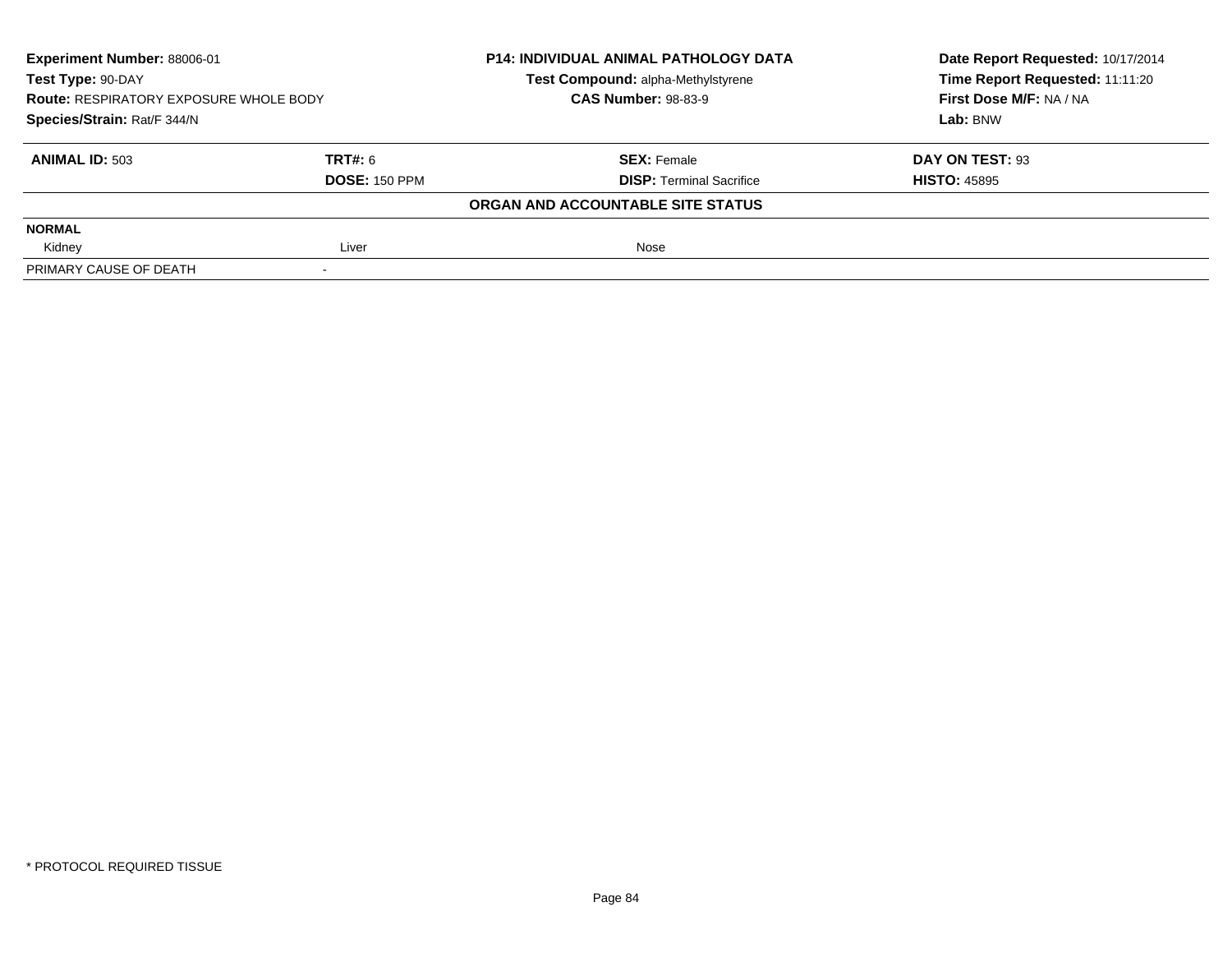| Experiment Number: 88006-01<br>Test Type: 90-DAY |                      | <b>P14: INDIVIDUAL ANIMAL PATHOLOGY DATA</b> | Date Report Requested: 10/17/2014<br>Time Report Requested: 11:11:20 |
|--------------------------------------------------|----------------------|----------------------------------------------|----------------------------------------------------------------------|
|                                                  |                      | <b>Test Compound: alpha-Methylstyrene</b>    |                                                                      |
| <b>Route: RESPIRATORY EXPOSURE WHOLE BODY</b>    |                      | <b>CAS Number: 98-83-9</b>                   | First Dose M/F: NA / NA                                              |
| Species/Strain: Rat/F 344/N                      |                      |                                              | Lab: BNW                                                             |
| <b>ANIMAL ID: 504</b>                            | TRT#: 6              | <b>SEX: Female</b>                           | DAY ON TEST: 93                                                      |
|                                                  | <b>DOSE: 150 PPM</b> | <b>DISP:</b> Terminal Sacrifice              | <b>HISTO: 45896</b>                                                  |
|                                                  |                      | ORGAN AND ACCOUNTABLE SITE STATUS            |                                                                      |
| <b>NORMAL</b>                                    |                      |                                              |                                                                      |
| Liver                                            | Nose                 |                                              |                                                                      |
| <b>OBSERVATIONS</b>                              |                      |                                              |                                                                      |
| Kidney                                           | Cortex, Renal Tubule | Regeneration                                 | Minimal                                                              |
| PRIMARY CAUSE OF DEATH                           |                      |                                              |                                                                      |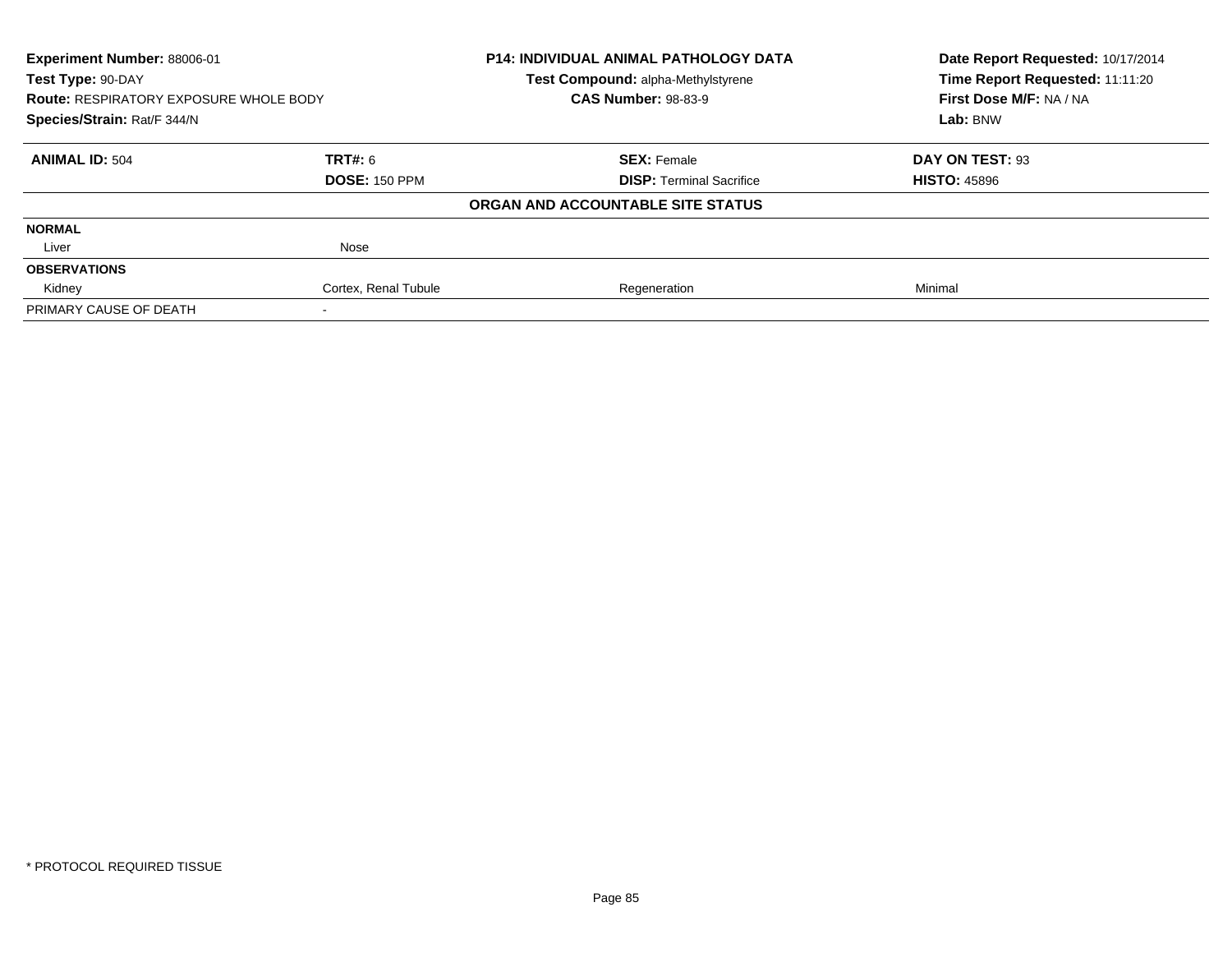| Experiment Number: 88006-01<br>Test Type: 90-DAY<br><b>Route: RESPIRATORY EXPOSURE WHOLE BODY</b><br>Species/Strain: Rat/F 344/N |                      | <b>P14: INDIVIDUAL ANIMAL PATHOLOGY DATA</b> | Date Report Requested: 10/17/2014 |
|----------------------------------------------------------------------------------------------------------------------------------|----------------------|----------------------------------------------|-----------------------------------|
|                                                                                                                                  |                      | Test Compound: alpha-Methylstyrene           | Time Report Requested: 11:11:20   |
|                                                                                                                                  |                      | <b>CAS Number: 98-83-9</b>                   | First Dose M/F: NA / NA           |
|                                                                                                                                  |                      |                                              | Lab: BNW                          |
| <b>ANIMAL ID: 505</b>                                                                                                            | TRT#: 6              | <b>SEX: Female</b>                           | DAY ON TEST: 93                   |
|                                                                                                                                  | <b>DOSE: 150 PPM</b> | <b>DISP: Terminal Sacrifice</b>              | <b>HISTO: 45897</b>               |
|                                                                                                                                  |                      | ORGAN AND ACCOUNTABLE SITE STATUS            |                                   |
| <b>NORMAL</b>                                                                                                                    |                      |                                              |                                   |
| Kidney                                                                                                                           | Liver                | Nose                                         |                                   |
| PRIMARY CAUSE OF DEATH                                                                                                           |                      |                                              |                                   |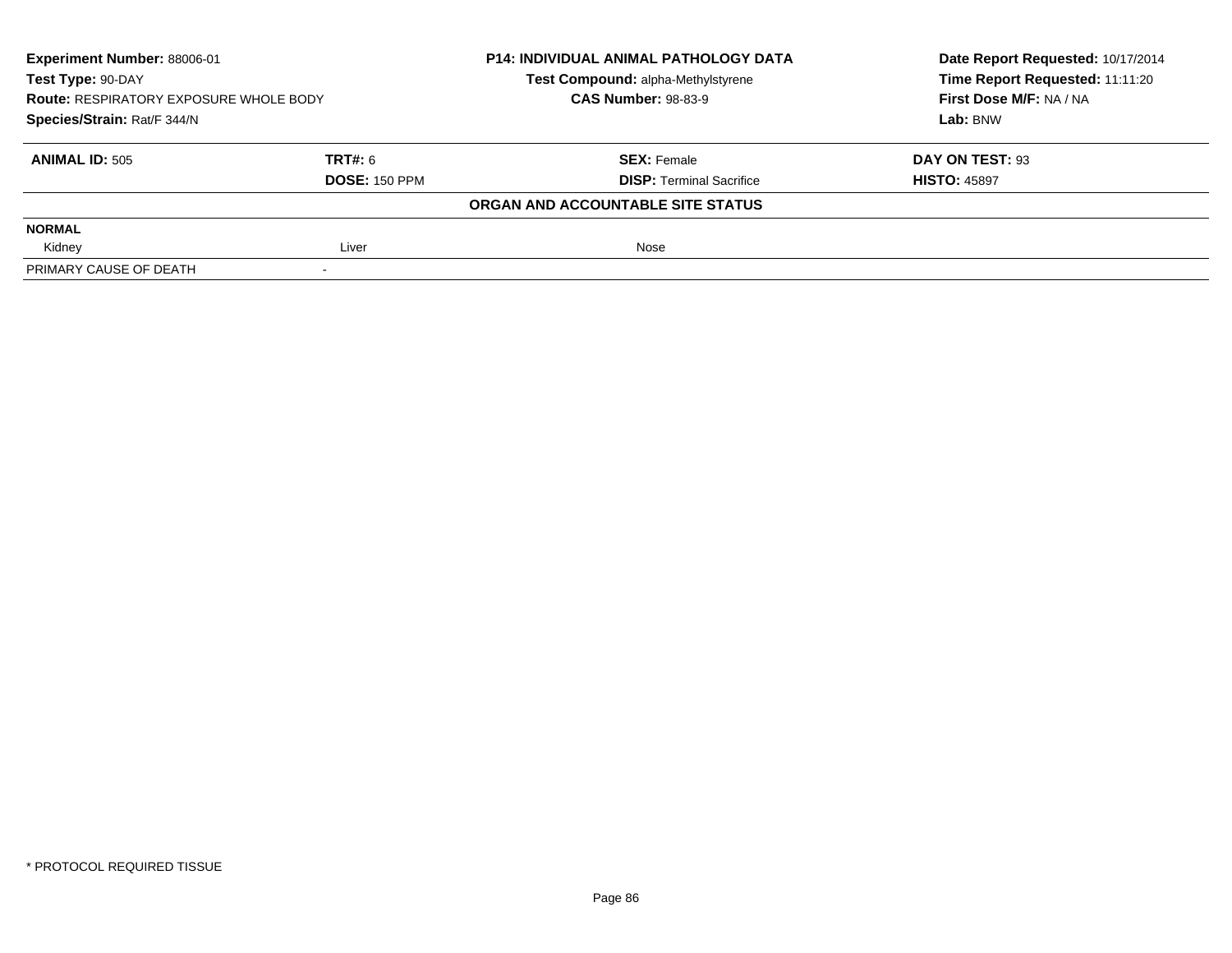| Experiment Number: 88006-01<br>Test Type: 90-DAY<br><b>Route: RESPIRATORY EXPOSURE WHOLE BODY</b><br>Species/Strain: Rat/F 344/N |                      | <b>P14: INDIVIDUAL ANIMAL PATHOLOGY DATA</b><br>Test Compound: alpha-Methylstyrene<br><b>CAS Number: 98-83-9</b> | Date Report Requested: 10/17/2014<br>Time Report Requested: 11:11:20<br>First Dose M/F: NA / NA<br>Lab: BNW |
|----------------------------------------------------------------------------------------------------------------------------------|----------------------|------------------------------------------------------------------------------------------------------------------|-------------------------------------------------------------------------------------------------------------|
|                                                                                                                                  |                      |                                                                                                                  |                                                                                                             |
| <b>ANIMAL ID: 506</b>                                                                                                            | <b>TRT#: 6</b>       | <b>SEX: Female</b>                                                                                               | DAY ON TEST: 93                                                                                             |
|                                                                                                                                  | <b>DOSE: 150 PPM</b> | <b>DISP:</b> Terminal Sacrifice                                                                                  | <b>HISTO: 45898</b>                                                                                         |
|                                                                                                                                  |                      | ORGAN AND ACCOUNTABLE SITE STATUS                                                                                |                                                                                                             |
| <b>NORMAL</b>                                                                                                                    |                      |                                                                                                                  |                                                                                                             |
| Kidney                                                                                                                           | Nose                 |                                                                                                                  |                                                                                                             |
| <b>OBSERVATIONS</b>                                                                                                              |                      |                                                                                                                  |                                                                                                             |
| Liver                                                                                                                            |                      | Hepatodiaphragmatic Nodule                                                                                       |                                                                                                             |
| [Hepatodiaphragmatic Nodule TGLS = 1-6]                                                                                          |                      |                                                                                                                  |                                                                                                             |
| PRIMARY CAUSE OF DEATH                                                                                                           |                      |                                                                                                                  |                                                                                                             |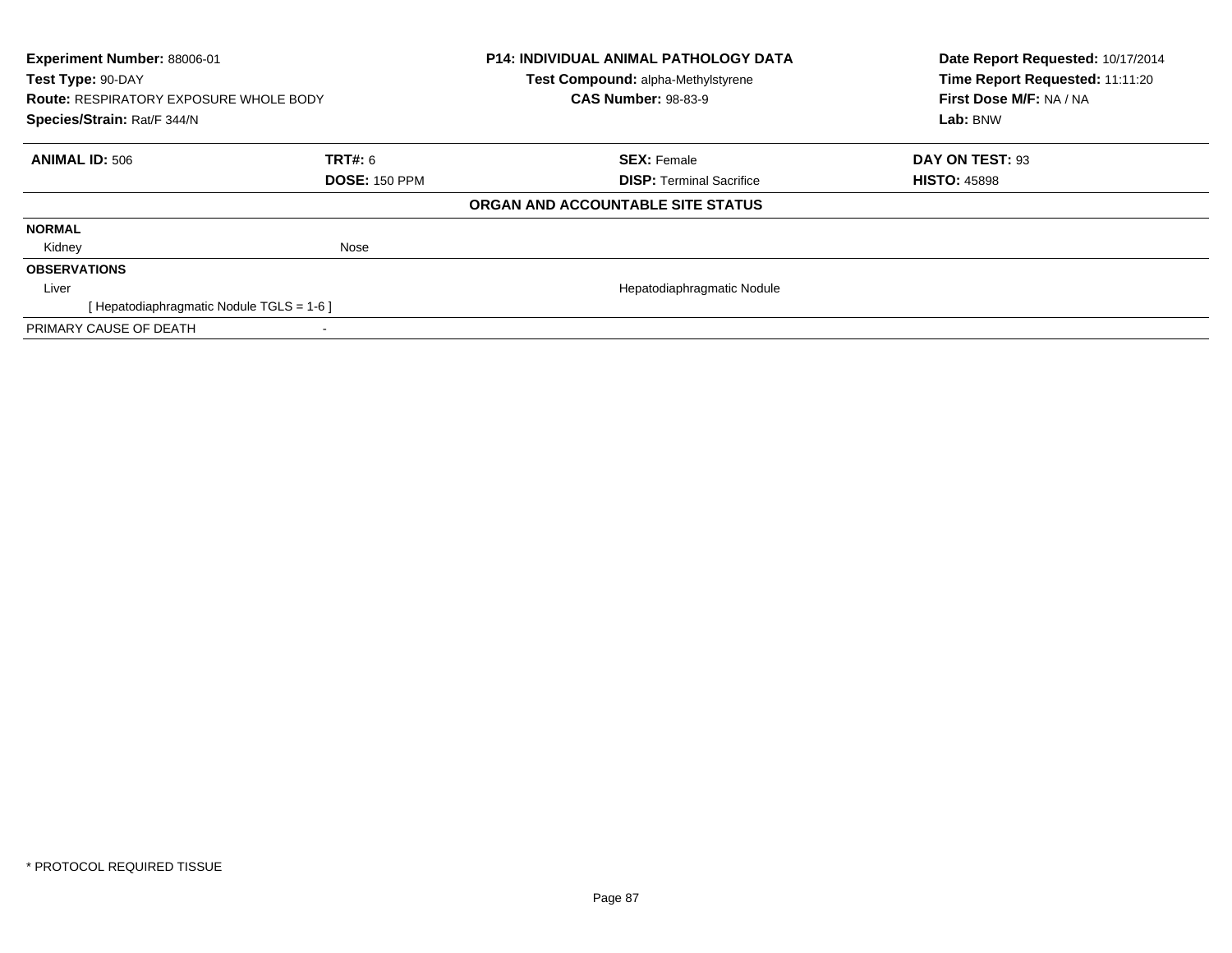| Experiment Number: 88006-01<br>Test Type: 90-DAY<br><b>Route: RESPIRATORY EXPOSURE WHOLE BODY</b><br>Species/Strain: Rat/F 344/N |                      | <b>P14: INDIVIDUAL ANIMAL PATHOLOGY DATA</b> | Date Report Requested: 10/17/2014 |
|----------------------------------------------------------------------------------------------------------------------------------|----------------------|----------------------------------------------|-----------------------------------|
|                                                                                                                                  |                      | Test Compound: alpha-Methylstyrene           | Time Report Requested: 11:11:20   |
|                                                                                                                                  |                      | <b>CAS Number: 98-83-9</b>                   | First Dose M/F: NA / NA           |
|                                                                                                                                  |                      |                                              | Lab: BNW                          |
| <b>ANIMAL ID: 507</b>                                                                                                            | <b>TRT#: 6</b>       | <b>SEX:</b> Female                           | DAY ON TEST: 93                   |
|                                                                                                                                  | <b>DOSE: 150 PPM</b> | <b>DISP: Terminal Sacrifice</b>              | <b>HISTO: 45899</b>               |
|                                                                                                                                  |                      | ORGAN AND ACCOUNTABLE SITE STATUS            |                                   |
| <b>NORMAL</b>                                                                                                                    |                      |                                              |                                   |
| Kidney                                                                                                                           | Liver                | Nose                                         |                                   |
| PRIMARY CAUSE OF DEATH                                                                                                           |                      |                                              |                                   |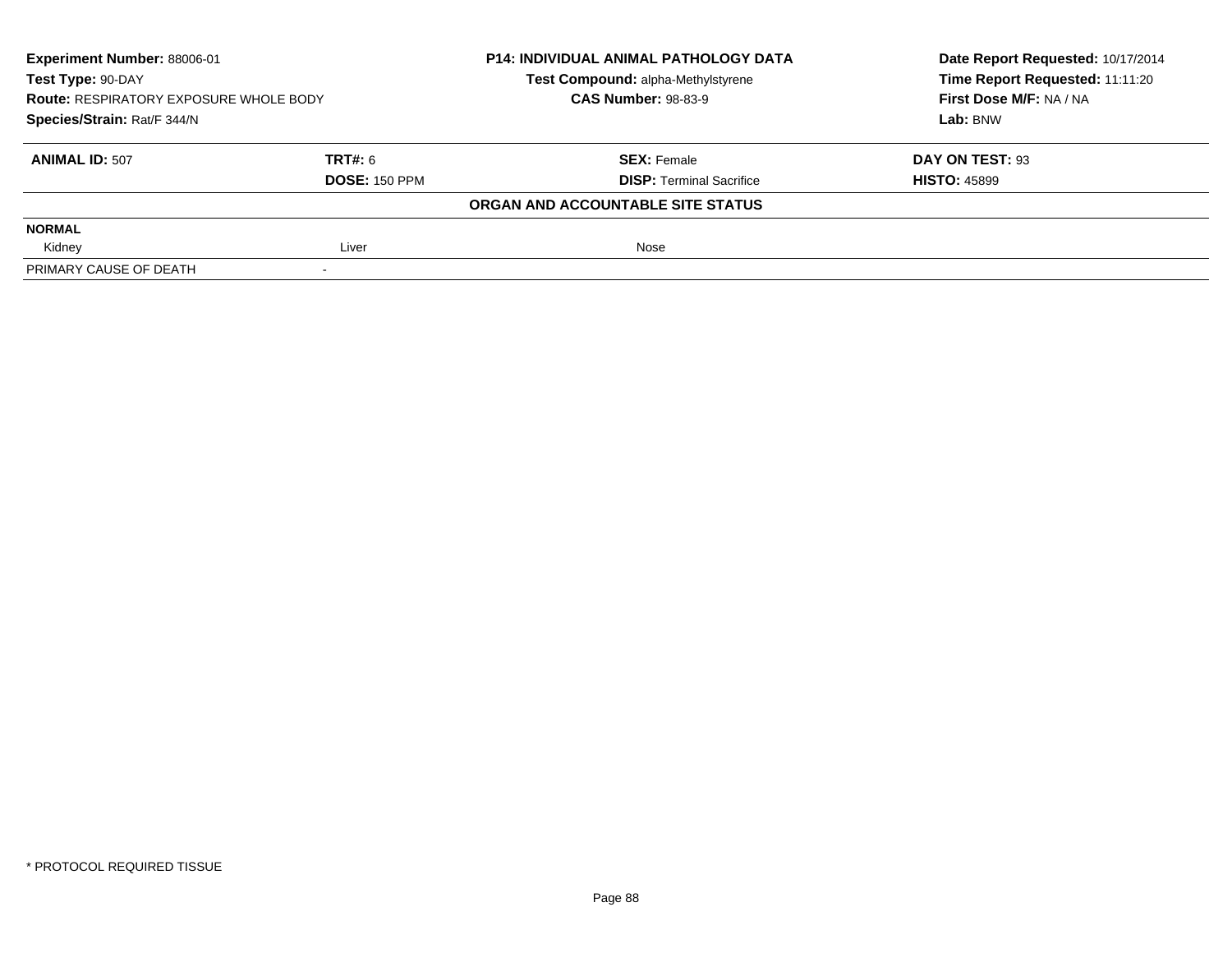| Experiment Number: 88006-01<br>Test Type: 90-DAY<br><b>Route: RESPIRATORY EXPOSURE WHOLE BODY</b><br>Species/Strain: Rat/F 344/N |                      | <b>P14: INDIVIDUAL ANIMAL PATHOLOGY DATA</b> | Date Report Requested: 10/17/2014 |
|----------------------------------------------------------------------------------------------------------------------------------|----------------------|----------------------------------------------|-----------------------------------|
|                                                                                                                                  |                      | Test Compound: alpha-Methylstyrene           | Time Report Requested: 11:11:20   |
|                                                                                                                                  |                      | <b>CAS Number: 98-83-9</b>                   | First Dose M/F: NA / NA           |
|                                                                                                                                  |                      |                                              | Lab: BNW                          |
| <b>ANIMAL ID: 508</b>                                                                                                            | TRT#: 6              | <b>SEX: Female</b>                           | DAY ON TEST: 93                   |
|                                                                                                                                  | <b>DOSE: 150 PPM</b> | <b>DISP: Terminal Sacrifice</b>              | <b>HISTO: 45900</b>               |
|                                                                                                                                  |                      | ORGAN AND ACCOUNTABLE SITE STATUS            |                                   |
| <b>NORMAL</b>                                                                                                                    |                      |                                              |                                   |
| Kidney                                                                                                                           | Liver                | Nose                                         |                                   |
| PRIMARY CAUSE OF DEATH                                                                                                           |                      |                                              |                                   |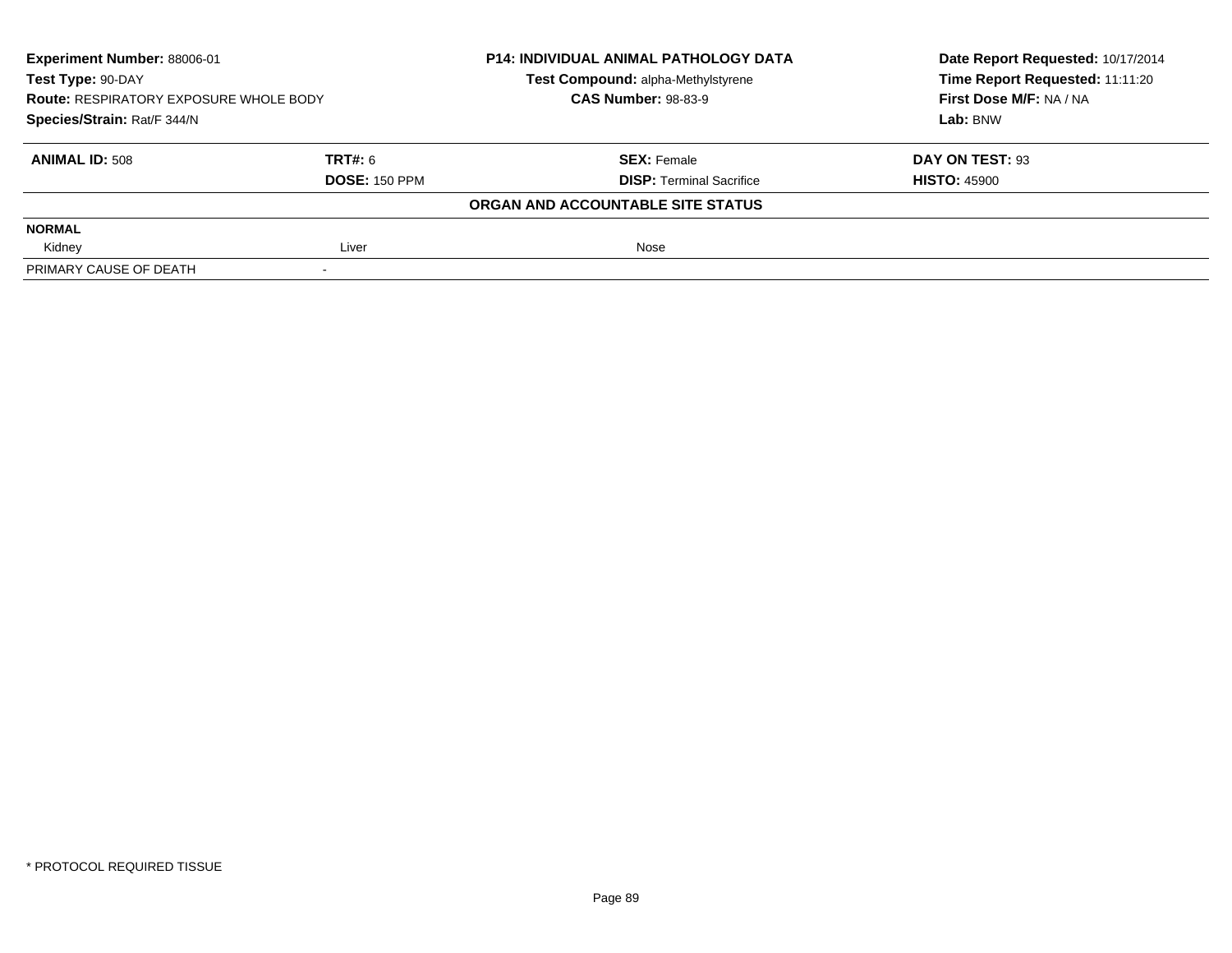| Experiment Number: 88006-01<br>Test Type: 90-DAY<br><b>Route: RESPIRATORY EXPOSURE WHOLE BODY</b><br>Species/Strain: Rat/F 344/N |                      | <b>P14: INDIVIDUAL ANIMAL PATHOLOGY DATA</b> | Date Report Requested: 10/17/2014 |
|----------------------------------------------------------------------------------------------------------------------------------|----------------------|----------------------------------------------|-----------------------------------|
|                                                                                                                                  |                      | Test Compound: alpha-Methylstyrene           | Time Report Requested: 11:11:20   |
|                                                                                                                                  |                      | <b>CAS Number: 98-83-9</b>                   | First Dose M/F: NA / NA           |
|                                                                                                                                  |                      |                                              | Lab: BNW                          |
| <b>ANIMAL ID: 509</b>                                                                                                            | TRT#: 6              | <b>SEX: Female</b>                           | DAY ON TEST: 93                   |
|                                                                                                                                  | <b>DOSE: 150 PPM</b> | <b>DISP: Terminal Sacrifice</b>              | <b>HISTO: 45901</b>               |
|                                                                                                                                  |                      | ORGAN AND ACCOUNTABLE SITE STATUS            |                                   |
| <b>NORMAL</b>                                                                                                                    |                      |                                              |                                   |
| Kidney                                                                                                                           | Liver                | Nose                                         |                                   |
| PRIMARY CAUSE OF DEATH                                                                                                           |                      |                                              |                                   |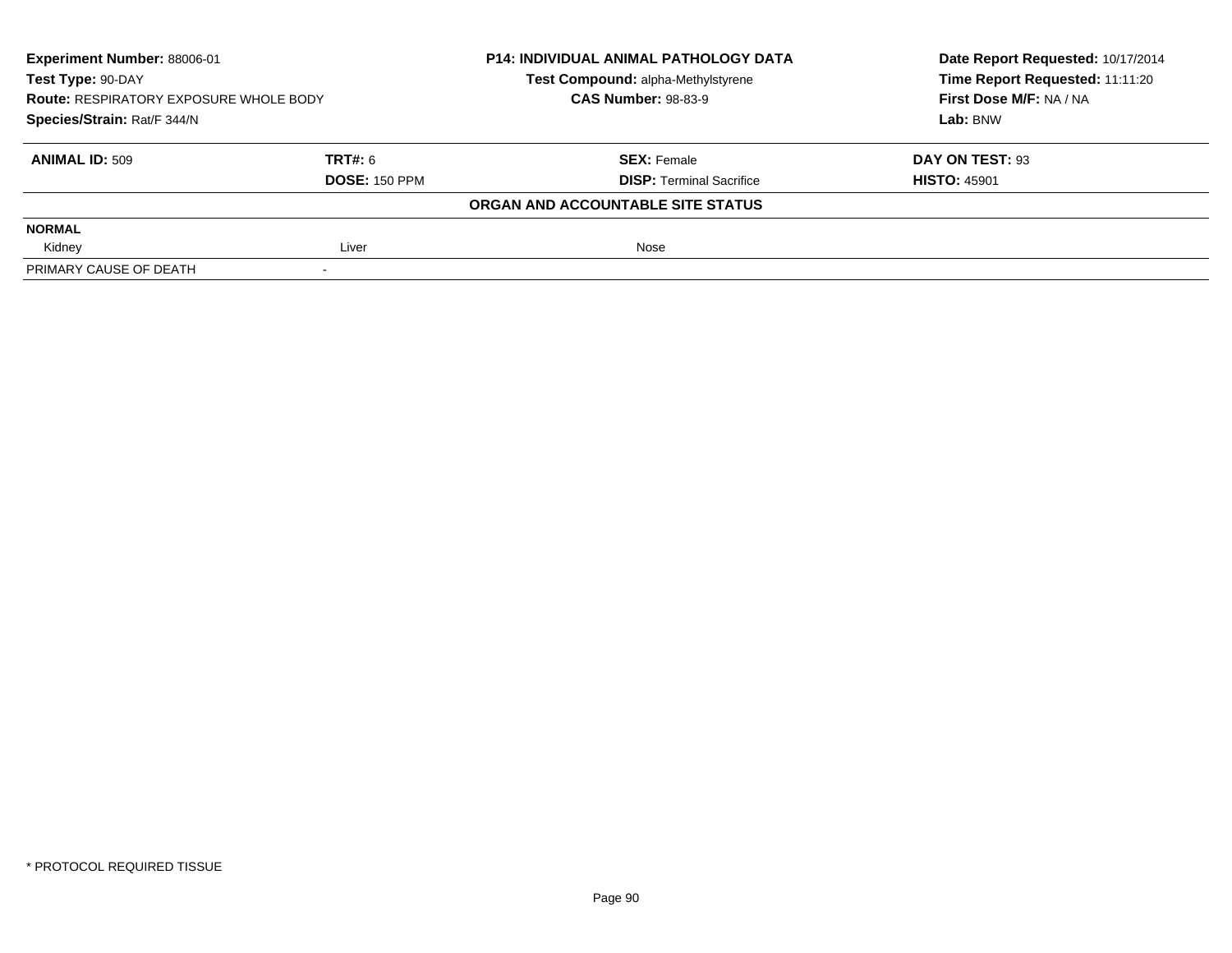| Experiment Number: 88006-01<br>Test Type: 90-DAY<br><b>Route: RESPIRATORY EXPOSURE WHOLE BODY</b><br>Species/Strain: Rat/F 344/N |                      | <b>P14: INDIVIDUAL ANIMAL PATHOLOGY DATA</b> | Date Report Requested: 10/17/2014 |
|----------------------------------------------------------------------------------------------------------------------------------|----------------------|----------------------------------------------|-----------------------------------|
|                                                                                                                                  |                      | Test Compound: alpha-Methylstyrene           | Time Report Requested: 11:11:20   |
|                                                                                                                                  |                      | <b>CAS Number: 98-83-9</b>                   | First Dose M/F: NA / NA           |
|                                                                                                                                  |                      |                                              | Lab: BNW                          |
| <b>ANIMAL ID: 510</b>                                                                                                            | TRT#: 6              | <b>SEX:</b> Female                           | DAY ON TEST: 93                   |
|                                                                                                                                  | <b>DOSE: 150 PPM</b> | <b>DISP: Terminal Sacrifice</b>              | <b>HISTO: 45902</b>               |
|                                                                                                                                  |                      | ORGAN AND ACCOUNTABLE SITE STATUS            |                                   |
| <b>NORMAL</b>                                                                                                                    |                      |                                              |                                   |
| Kidney                                                                                                                           | Liver                | Nose                                         |                                   |
| PRIMARY CAUSE OF DEATH                                                                                                           |                      |                                              |                                   |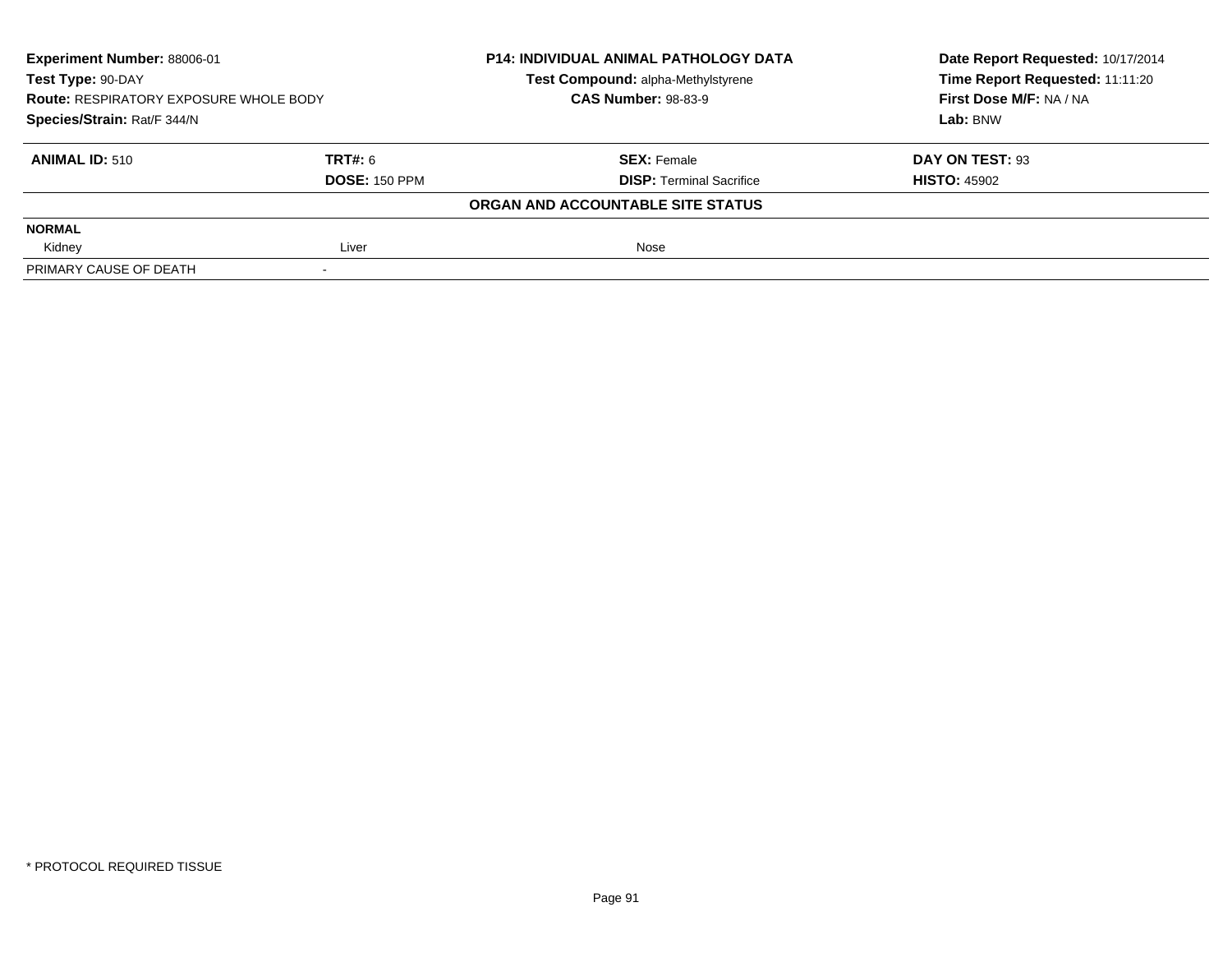| Experiment Number: 88006-01<br>Test Type: 90-DAY<br><b>Route: RESPIRATORY EXPOSURE WHOLE BODY</b><br>Species/Strain: Rat/F 344/N |                      | <b>P14: INDIVIDUAL ANIMAL PATHOLOGY DATA</b><br>Test Compound: alpha-Methylstyrene | Date Report Requested: 10/17/2014<br>Time Report Requested: 11:11:20<br>First Dose M/F: NA / NA<br>Lab: BNW |
|----------------------------------------------------------------------------------------------------------------------------------|----------------------|------------------------------------------------------------------------------------|-------------------------------------------------------------------------------------------------------------|
|                                                                                                                                  |                      | <b>CAS Number: 98-83-9</b>                                                         |                                                                                                             |
|                                                                                                                                  |                      |                                                                                    |                                                                                                             |
| <b>ANIMAL ID: 701</b>                                                                                                            | TRT#: 8              | <b>SEX: Female</b>                                                                 | DAY ON TEST: 93                                                                                             |
|                                                                                                                                  | <b>DOSE: 300 PPM</b> | <b>DISP:</b> Terminal Sacrifice                                                    | <b>HISTO: 45873</b>                                                                                         |
|                                                                                                                                  |                      | ORGAN AND ACCOUNTABLE SITE STATUS                                                  |                                                                                                             |
| <b>NORMAL</b>                                                                                                                    |                      |                                                                                    |                                                                                                             |
| * Liver                                                                                                                          | Nose                 |                                                                                    |                                                                                                             |
| <b>OBSERVATIONS</b>                                                                                                              |                      |                                                                                    |                                                                                                             |
| Kidney                                                                                                                           | Cortex, Renal Tubule | Regeneration                                                                       | Minimal                                                                                                     |
| PRIMARY CAUSE OF DEATH                                                                                                           |                      |                                                                                    |                                                                                                             |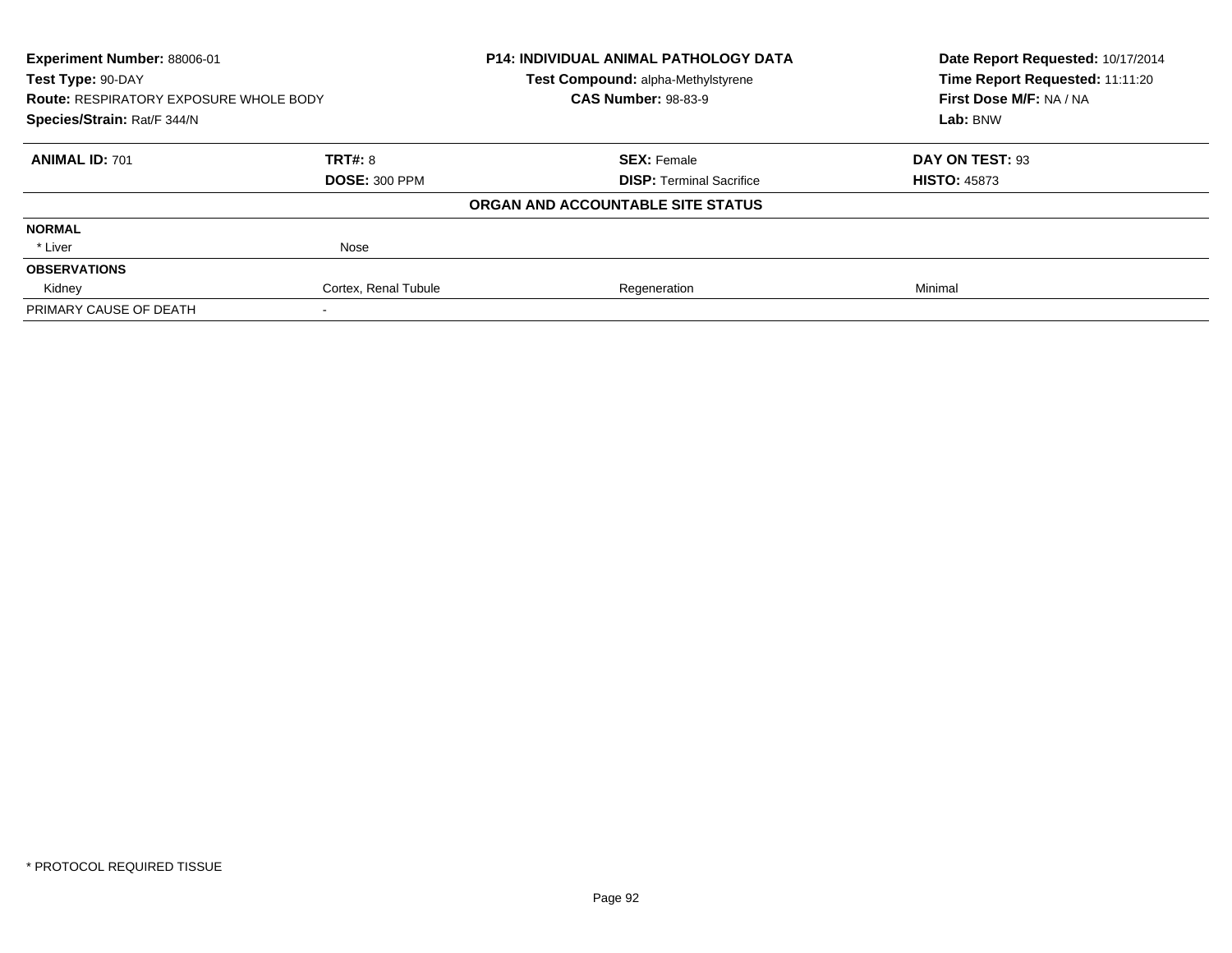| Experiment Number: 88006-01<br>Test Type: 90-DAY<br><b>Route: RESPIRATORY EXPOSURE WHOLE BODY</b><br>Species/Strain: Rat/F 344/N |                      | <b>P14: INDIVIDUAL ANIMAL PATHOLOGY DATA</b> | Date Report Requested: 10/17/2014 |
|----------------------------------------------------------------------------------------------------------------------------------|----------------------|----------------------------------------------|-----------------------------------|
|                                                                                                                                  |                      | Test Compound: alpha-Methylstyrene           | Time Report Requested: 11:11:20   |
|                                                                                                                                  |                      | <b>CAS Number: 98-83-9</b>                   | First Dose M/F: NA / NA           |
|                                                                                                                                  |                      |                                              | Lab: BNW                          |
| <b>ANIMAL ID: 702</b>                                                                                                            | <b>TRT#: 8</b>       | <b>SEX: Female</b>                           | DAY ON TEST: 93                   |
|                                                                                                                                  | <b>DOSE: 300 PPM</b> | <b>DISP: Terminal Sacrifice</b>              | <b>HISTO: 45874</b>               |
|                                                                                                                                  |                      | ORGAN AND ACCOUNTABLE SITE STATUS            |                                   |
| <b>NORMAL</b>                                                                                                                    |                      |                                              |                                   |
| Kidney                                                                                                                           | * Liver              | Nose                                         |                                   |
| PRIMARY CAUSE OF DEATH                                                                                                           |                      |                                              |                                   |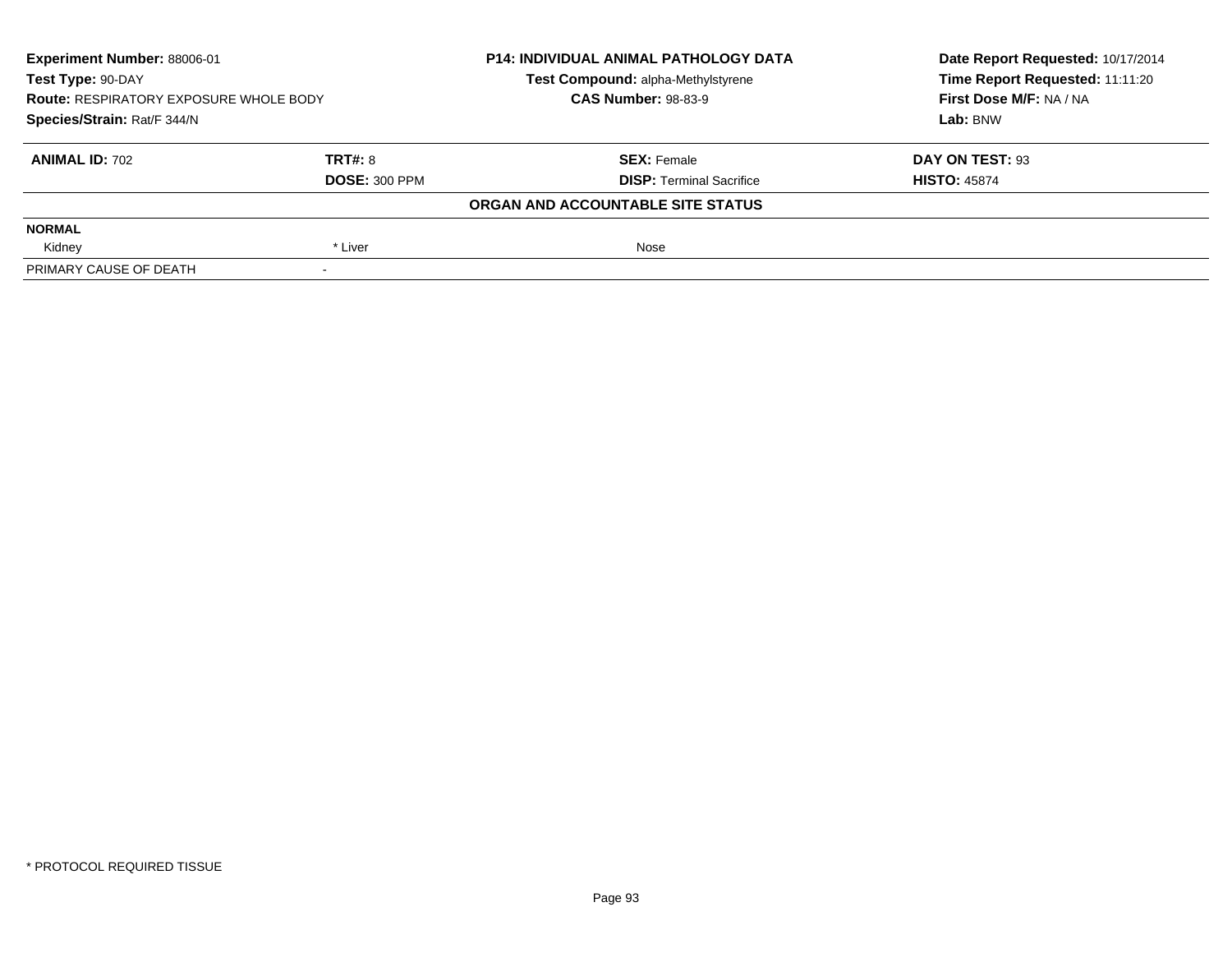| Experiment Number: 88006-01<br>Test Type: 90-DAY |                      | <b>P14: INDIVIDUAL ANIMAL PATHOLOGY DATA</b> | Date Report Requested: 10/17/2014<br>Time Report Requested: 11:11:20 |
|--------------------------------------------------|----------------------|----------------------------------------------|----------------------------------------------------------------------|
|                                                  |                      | <b>Test Compound: alpha-Methylstyrene</b>    |                                                                      |
| <b>Route: RESPIRATORY EXPOSURE WHOLE BODY</b>    |                      | <b>CAS Number: 98-83-9</b>                   | First Dose M/F: NA / NA                                              |
| Species/Strain: Rat/F 344/N                      |                      |                                              | Lab: BNW                                                             |
| <b>ANIMAL ID: 703</b>                            | TRT#: 8              | <b>SEX: Female</b>                           | DAY ON TEST: 93                                                      |
|                                                  | <b>DOSE: 300 PPM</b> | <b>DISP:</b> Terminal Sacrifice              | <b>HISTO: 45875</b>                                                  |
|                                                  |                      | ORGAN AND ACCOUNTABLE SITE STATUS            |                                                                      |
| <b>NORMAL</b>                                    |                      |                                              |                                                                      |
| * Liver                                          | Nose                 |                                              |                                                                      |
| <b>OBSERVATIONS</b>                              |                      |                                              |                                                                      |
| Kidney                                           | Cortex, Renal Tubule | Regeneration                                 | Minimal                                                              |
| PRIMARY CAUSE OF DEATH                           |                      |                                              |                                                                      |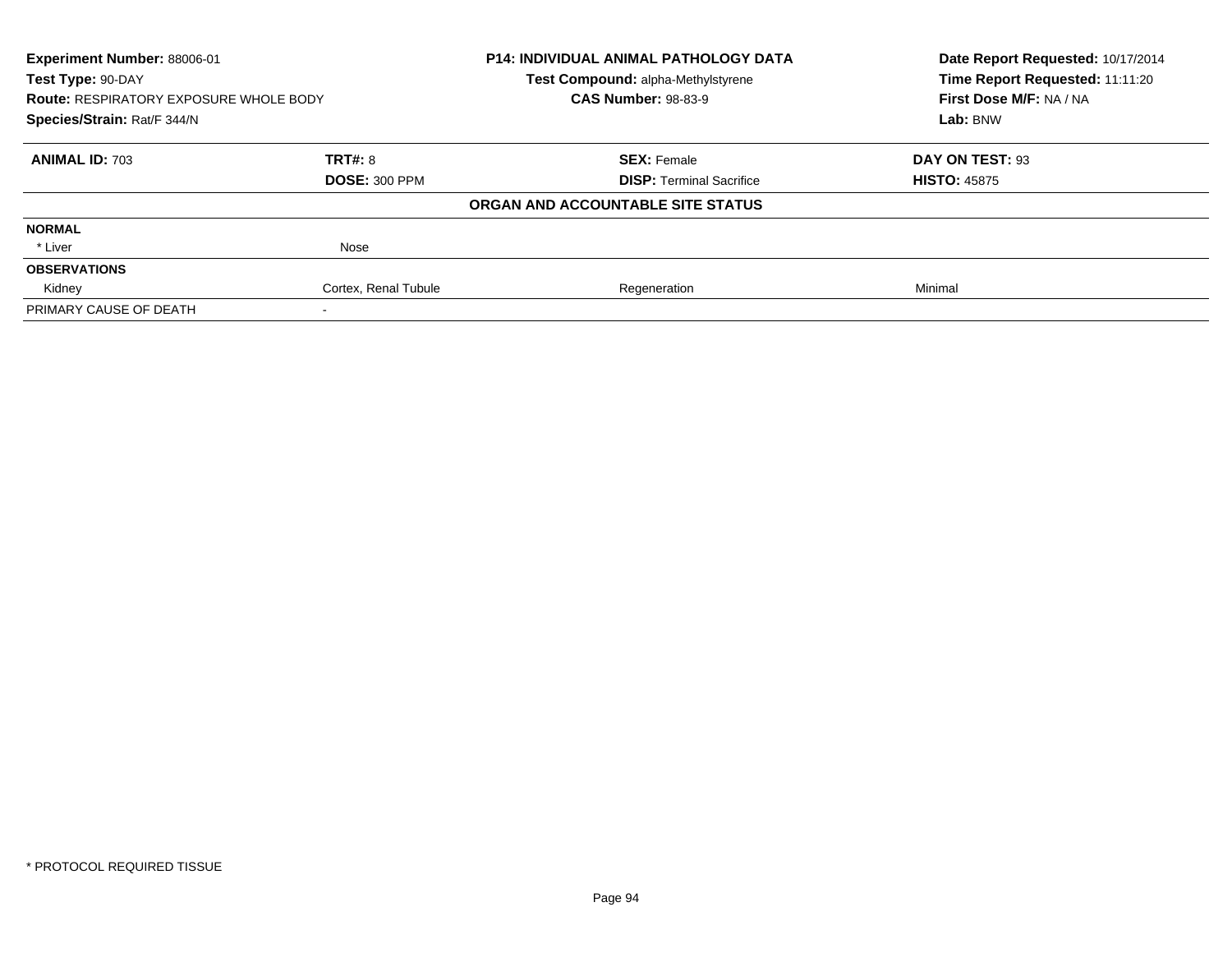| Experiment Number: 88006-01<br>Test Type: 90-DAY<br><b>Route: RESPIRATORY EXPOSURE WHOLE BODY</b><br>Species/Strain: Rat/F 344/N |                      | <b>P14: INDIVIDUAL ANIMAL PATHOLOGY DATA</b> | Date Report Requested: 10/17/2014 |
|----------------------------------------------------------------------------------------------------------------------------------|----------------------|----------------------------------------------|-----------------------------------|
|                                                                                                                                  |                      | Test Compound: alpha-Methylstyrene           | Time Report Requested: 11:11:20   |
|                                                                                                                                  |                      | <b>CAS Number: 98-83-9</b>                   | First Dose M/F: NA / NA           |
|                                                                                                                                  |                      |                                              | Lab: BNW                          |
| <b>ANIMAL ID: 704</b>                                                                                                            | TRT#: 8              | <b>SEX: Female</b>                           | DAY ON TEST: 93                   |
|                                                                                                                                  | <b>DOSE: 300 PPM</b> | <b>DISP: Terminal Sacrifice</b>              | <b>HISTO: 45876</b>               |
|                                                                                                                                  |                      | ORGAN AND ACCOUNTABLE SITE STATUS            |                                   |
| <b>NORMAL</b>                                                                                                                    |                      |                                              |                                   |
| Kidney                                                                                                                           | * Liver              | Nose                                         |                                   |
| PRIMARY CAUSE OF DEATH                                                                                                           |                      |                                              |                                   |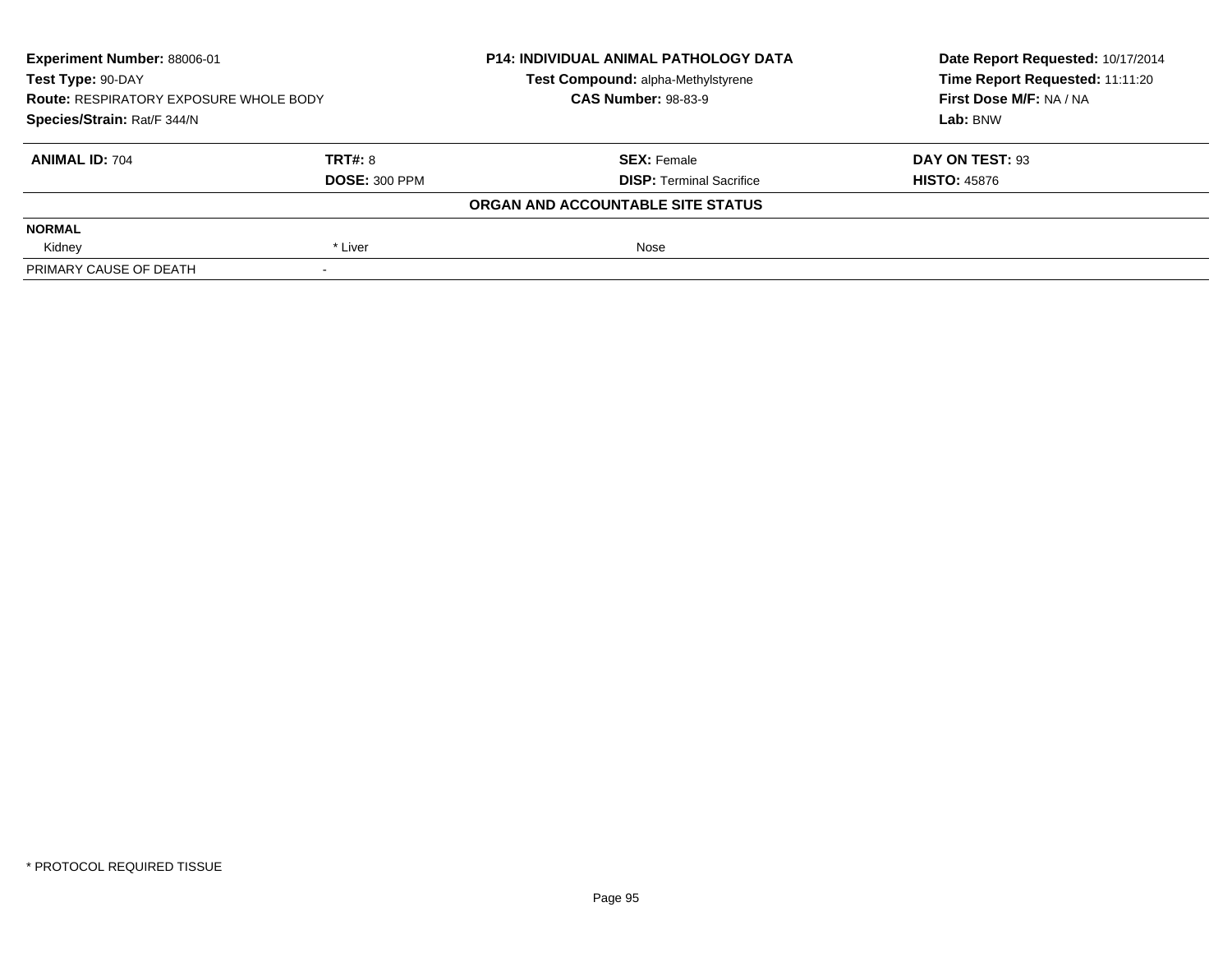| Experiment Number: 88006-01<br>Test Type: 90-DAY<br><b>Route: RESPIRATORY EXPOSURE WHOLE BODY</b><br>Species/Strain: Rat/F 344/N |                      | <b>P14: INDIVIDUAL ANIMAL PATHOLOGY DATA</b> | Date Report Requested: 10/17/2014 |
|----------------------------------------------------------------------------------------------------------------------------------|----------------------|----------------------------------------------|-----------------------------------|
|                                                                                                                                  |                      | Test Compound: alpha-Methylstyrene           | Time Report Requested: 11:11:20   |
|                                                                                                                                  |                      | <b>CAS Number: 98-83-9</b>                   | First Dose M/F: NA / NA           |
|                                                                                                                                  |                      |                                              | Lab: BNW                          |
| <b>ANIMAL ID: 705</b>                                                                                                            | TRT#: 8              | <b>SEX: Female</b>                           | DAY ON TEST: 93                   |
|                                                                                                                                  | <b>DOSE: 300 PPM</b> | <b>DISP: Terminal Sacrifice</b>              | <b>HISTO: 45877</b>               |
|                                                                                                                                  |                      | ORGAN AND ACCOUNTABLE SITE STATUS            |                                   |
| <b>NORMAL</b>                                                                                                                    |                      |                                              |                                   |
| Kidney                                                                                                                           | * Liver              | Nose                                         |                                   |
| PRIMARY CAUSE OF DEATH                                                                                                           |                      |                                              |                                   |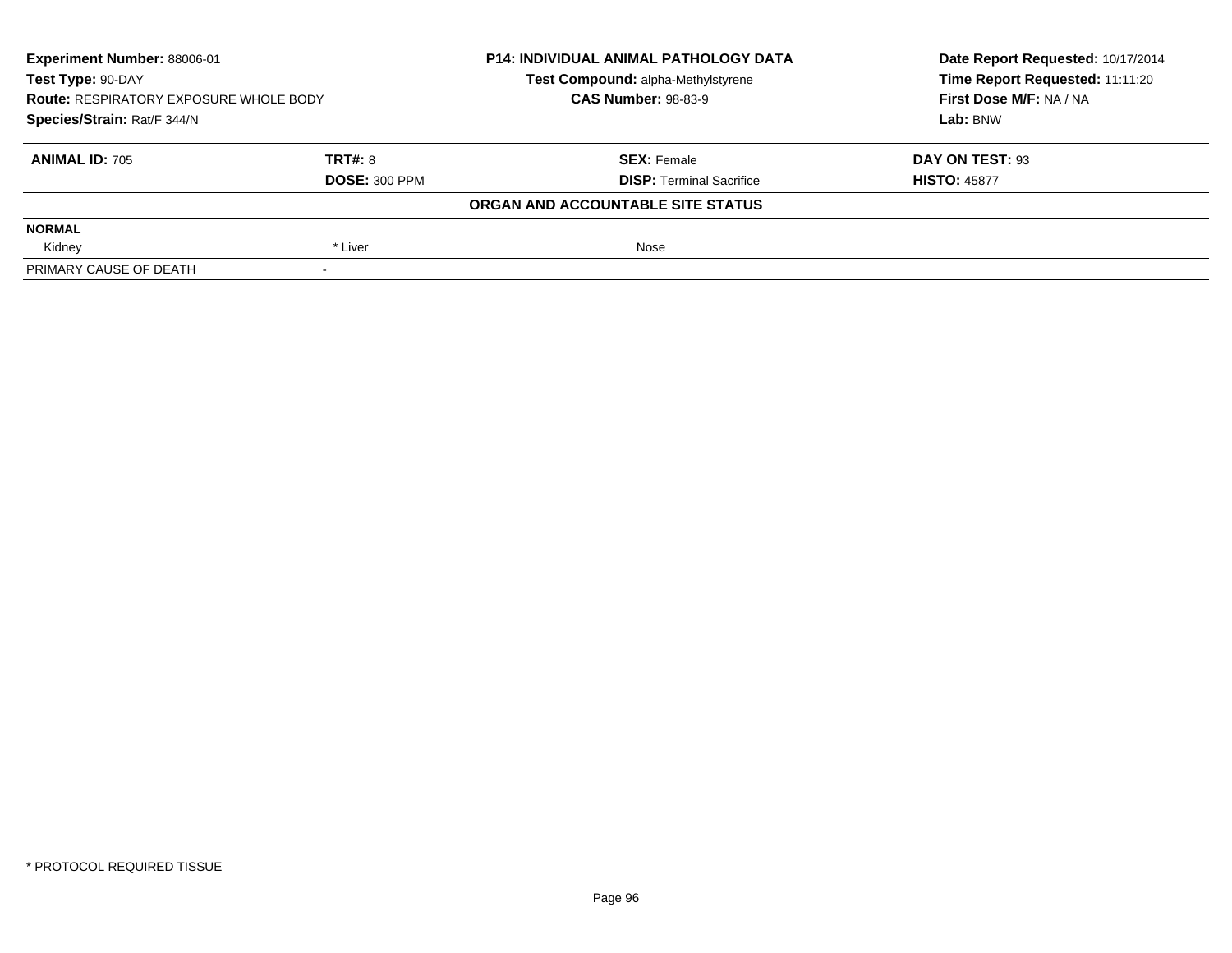| Experiment Number: 88006-01<br>Test Type: 90-DAY<br><b>Route: RESPIRATORY EXPOSURE WHOLE BODY</b><br>Species/Strain: Rat/F 344/N |                      | <b>P14: INDIVIDUAL ANIMAL PATHOLOGY DATA</b>                     | Date Report Requested: 10/17/2014<br>Time Report Requested: 11:11:20 |
|----------------------------------------------------------------------------------------------------------------------------------|----------------------|------------------------------------------------------------------|----------------------------------------------------------------------|
|                                                                                                                                  |                      | Test Compound: alpha-Methylstyrene<br><b>CAS Number: 98-83-9</b> | First Dose M/F: NA / NA                                              |
|                                                                                                                                  |                      |                                                                  | Lab: BNW                                                             |
| <b>ANIMAL ID: 706</b>                                                                                                            | TRT#: 8              | <b>SEX: Female</b>                                               | DAY ON TEST: 93                                                      |
|                                                                                                                                  | <b>DOSE: 300 PPM</b> | <b>DISP:</b> Terminal Sacrifice                                  | <b>HISTO: 45878</b>                                                  |
|                                                                                                                                  |                      | ORGAN AND ACCOUNTABLE SITE STATUS                                |                                                                      |
| <b>NORMAL</b>                                                                                                                    |                      |                                                                  |                                                                      |
| Kidney                                                                                                                           | * Liver              | Nose                                                             |                                                                      |
| PRIMARY CAUSE OF DEATH                                                                                                           | $\,$                 |                                                                  |                                                                      |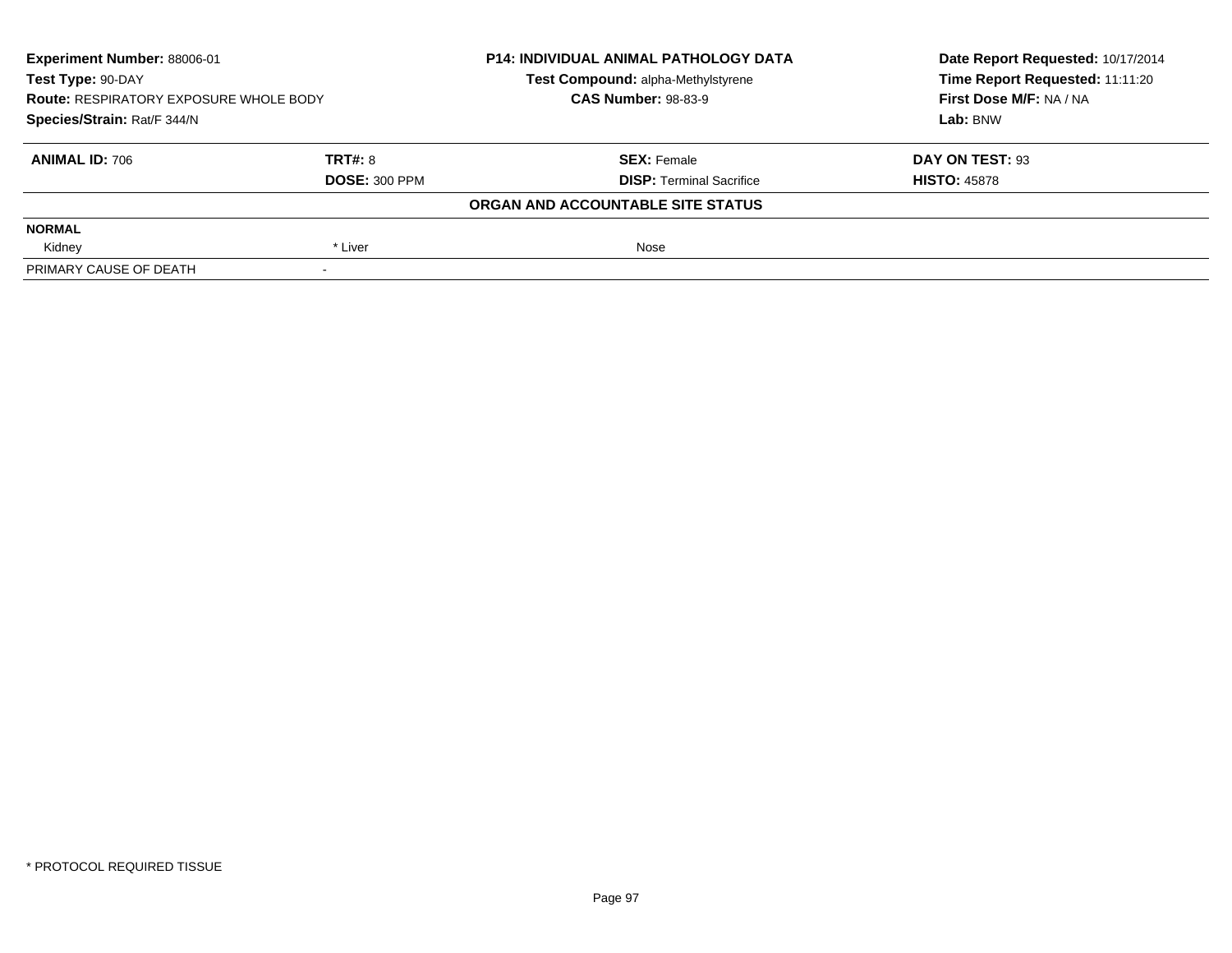| Experiment Number: 88006-01<br>Test Type: 90-DAY<br><b>Route: RESPIRATORY EXPOSURE WHOLE BODY</b><br>Species/Strain: Rat/F 344/N |                      | <b>P14: INDIVIDUAL ANIMAL PATHOLOGY DATA</b> | Date Report Requested: 10/17/2014 |
|----------------------------------------------------------------------------------------------------------------------------------|----------------------|----------------------------------------------|-----------------------------------|
|                                                                                                                                  |                      | Test Compound: alpha-Methylstyrene           | Time Report Requested: 11:11:20   |
|                                                                                                                                  |                      | <b>CAS Number: 98-83-9</b>                   | First Dose M/F: NA / NA           |
|                                                                                                                                  |                      |                                              | Lab: BNW                          |
| <b>ANIMAL ID: 707</b>                                                                                                            | TRT#: 8              | <b>SEX: Female</b>                           | DAY ON TEST: 93                   |
|                                                                                                                                  | <b>DOSE: 300 PPM</b> | <b>DISP: Terminal Sacrifice</b>              | <b>HISTO: 45879</b>               |
|                                                                                                                                  |                      | ORGAN AND ACCOUNTABLE SITE STATUS            |                                   |
| <b>NORMAL</b>                                                                                                                    |                      |                                              |                                   |
| Kidney                                                                                                                           | * Liver              | Nose                                         |                                   |
| PRIMARY CAUSE OF DEATH                                                                                                           |                      |                                              |                                   |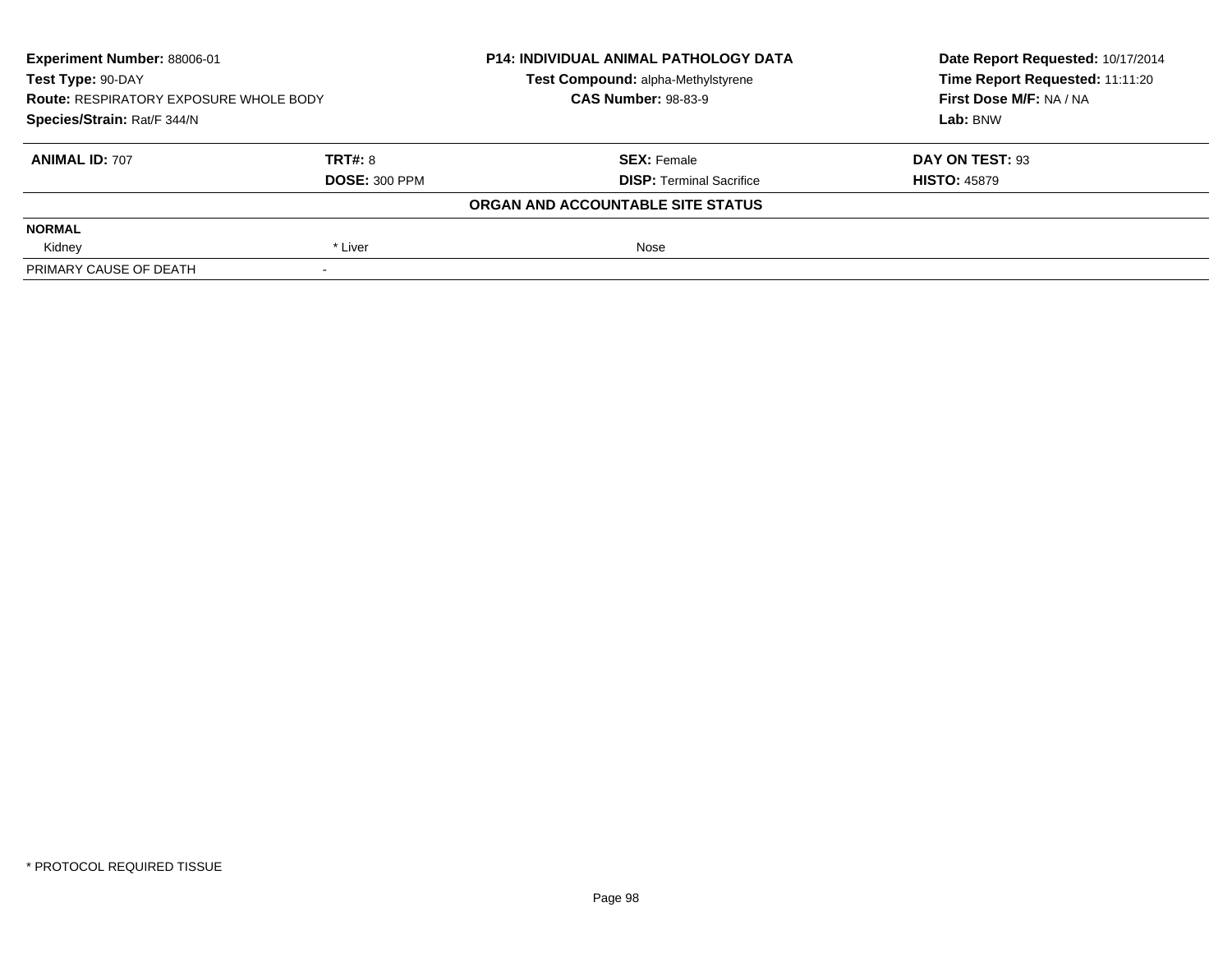| Experiment Number: 88006-01<br>Test Type: 90-DAY<br><b>Route: RESPIRATORY EXPOSURE WHOLE BODY</b><br>Species/Strain: Rat/F 344/N |                      | P14: INDIVIDUAL ANIMAL PATHOLOGY DATA<br>Test Compound: alpha-Methylstyrene<br><b>CAS Number: 98-83-9</b> | Date Report Requested: 10/17/2014<br>Time Report Requested: 11:11:20<br>First Dose M/F: NA / NA<br>Lab: BNW |
|----------------------------------------------------------------------------------------------------------------------------------|----------------------|-----------------------------------------------------------------------------------------------------------|-------------------------------------------------------------------------------------------------------------|
| <b>ANIMAL ID: 708</b>                                                                                                            | <b>TRT#: 8</b>       | <b>SEX: Female</b>                                                                                        | DAY ON TEST: 93                                                                                             |
|                                                                                                                                  | <b>DOSE: 300 PPM</b> | <b>DISP:</b> Terminal Sacrifice                                                                           | <b>HISTO: 45880</b>                                                                                         |
|                                                                                                                                  |                      | ORGAN AND ACCOUNTABLE SITE STATUS                                                                         |                                                                                                             |
| <b>NORMAL</b>                                                                                                                    |                      |                                                                                                           |                                                                                                             |
| * Liver                                                                                                                          | Nose                 |                                                                                                           |                                                                                                             |
| <b>OBSERVATIONS</b>                                                                                                              |                      |                                                                                                           |                                                                                                             |
| Kidney                                                                                                                           | Cortex, Renal Tubule | Regeneration                                                                                              | Minimal                                                                                                     |
| Pleura                                                                                                                           |                      | Inflammation                                                                                              | Focal, Mild                                                                                                 |
| [Inflammation TGLS = $1,2-4+15$ ]                                                                                                |                      |                                                                                                           |                                                                                                             |
| PRIMARY CAUSE OF DEATH                                                                                                           |                      |                                                                                                           |                                                                                                             |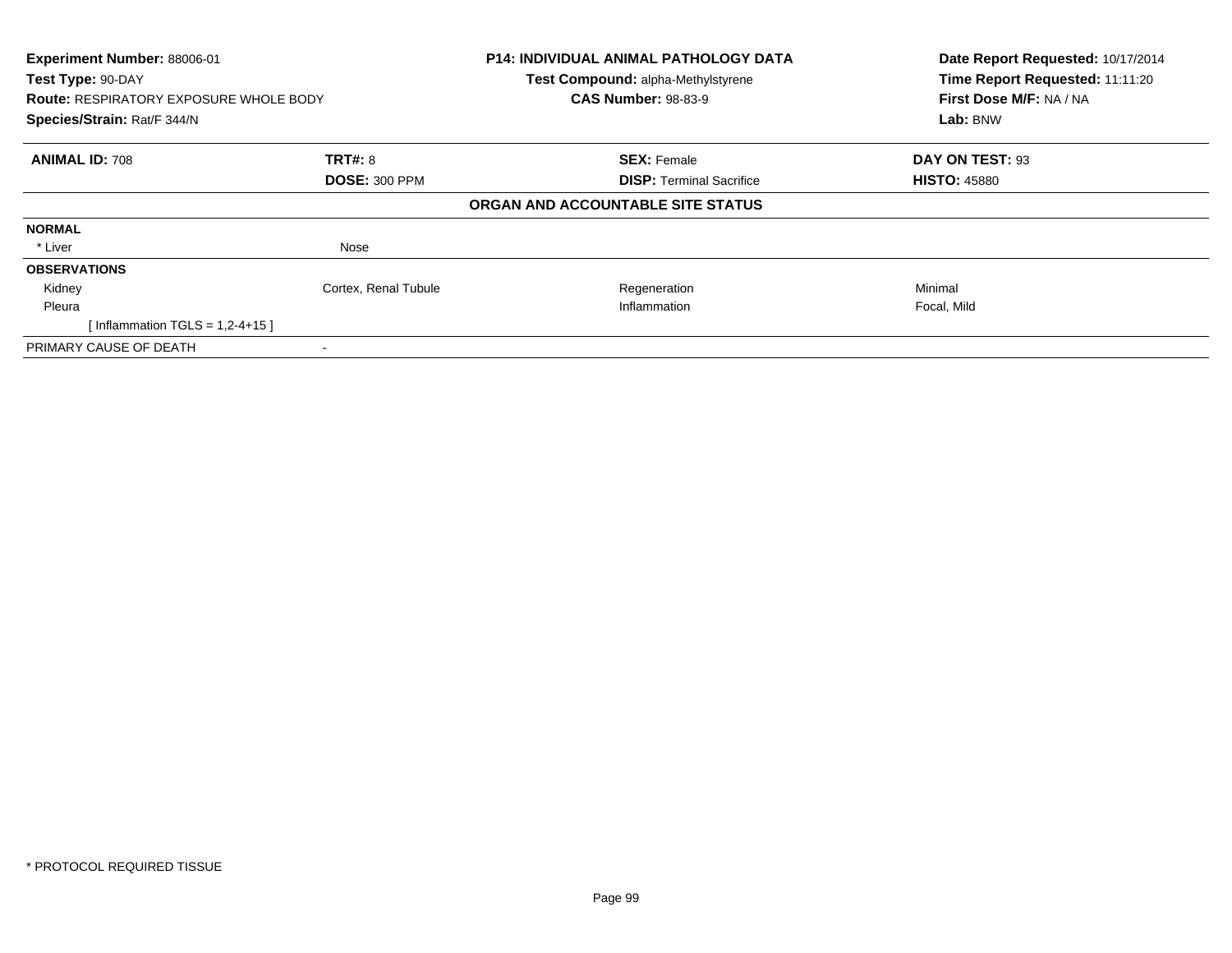| Experiment Number: 88006-01<br>Test Type: 90-DAY<br><b>Route: RESPIRATORY EXPOSURE WHOLE BODY</b><br>Species/Strain: Rat/F 344/N |                      | <b>P14: INDIVIDUAL ANIMAL PATHOLOGY DATA</b><br>Test Compound: alpha-Methylstyrene | Date Report Requested: 10/17/2014<br>Time Report Requested: 11:11:20<br>First Dose M/F: NA / NA<br>Lab: BNW |
|----------------------------------------------------------------------------------------------------------------------------------|----------------------|------------------------------------------------------------------------------------|-------------------------------------------------------------------------------------------------------------|
|                                                                                                                                  |                      | <b>CAS Number: 98-83-9</b>                                                         |                                                                                                             |
|                                                                                                                                  |                      |                                                                                    |                                                                                                             |
| <b>ANIMAL ID: 709</b>                                                                                                            | TRT#: 8              | <b>SEX: Female</b>                                                                 | DAY ON TEST: 93                                                                                             |
|                                                                                                                                  | <b>DOSE: 300 PPM</b> | <b>DISP: Terminal Sacrifice</b>                                                    | <b>HISTO: 45881</b>                                                                                         |
|                                                                                                                                  |                      | ORGAN AND ACCOUNTABLE SITE STATUS                                                  |                                                                                                             |
| <b>NORMAL</b>                                                                                                                    |                      |                                                                                    |                                                                                                             |
| Kidney                                                                                                                           | * Liver              | Nose                                                                               |                                                                                                             |
| PRIMARY CAUSE OF DEATH                                                                                                           |                      |                                                                                    |                                                                                                             |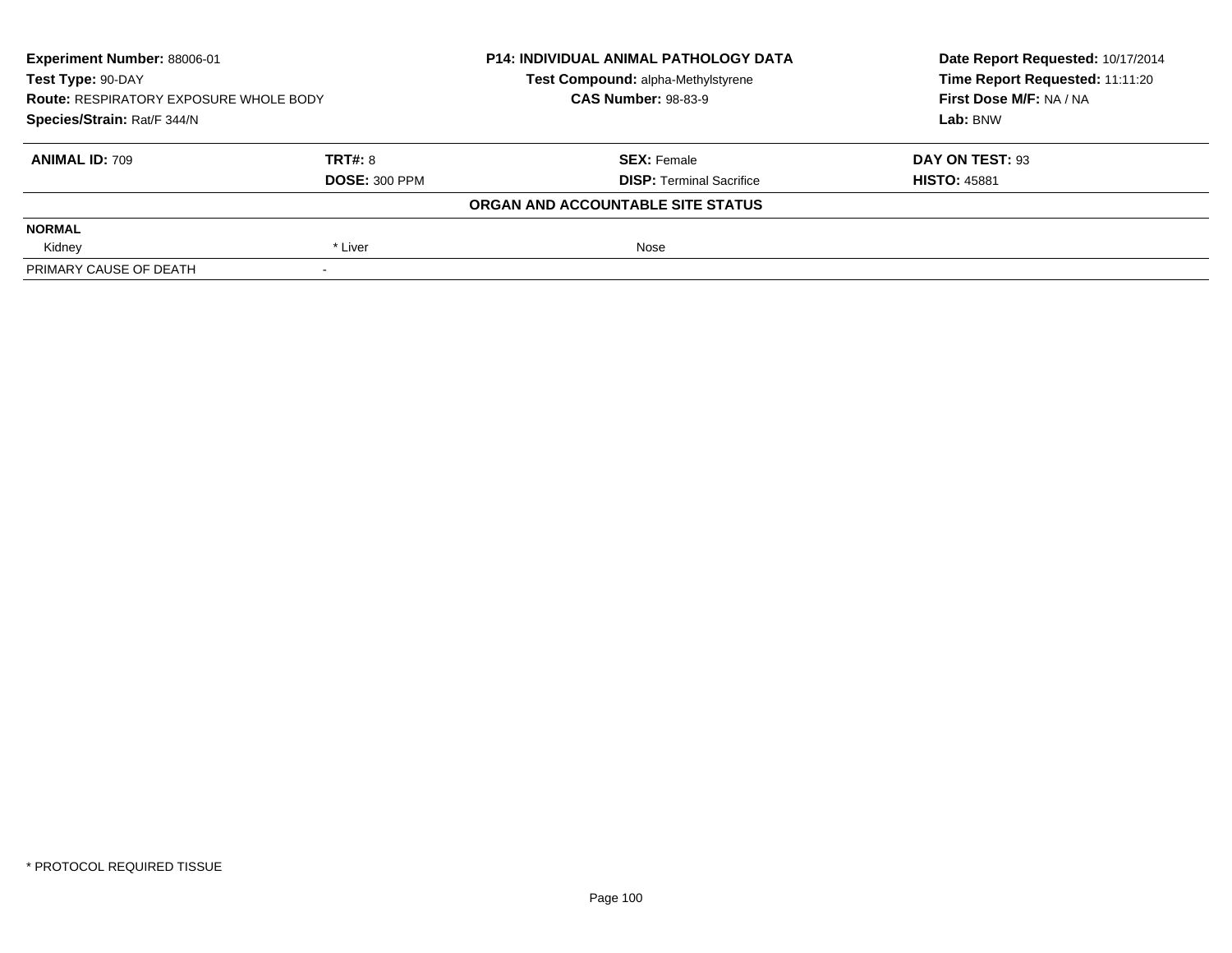| Experiment Number: 88006-01<br>Test Type: 90-DAY<br><b>Route: RESPIRATORY EXPOSURE WHOLE BODY</b><br>Species/Strain: Rat/F 344/N |                      | <b>P14: INDIVIDUAL ANIMAL PATHOLOGY DATA</b> | Date Report Requested: 10/17/2014 |
|----------------------------------------------------------------------------------------------------------------------------------|----------------------|----------------------------------------------|-----------------------------------|
|                                                                                                                                  |                      | Test Compound: alpha-Methylstyrene           | Time Report Requested: 11:11:20   |
|                                                                                                                                  |                      | <b>CAS Number: 98-83-9</b>                   | First Dose M/F: NA / NA           |
|                                                                                                                                  |                      |                                              | Lab: BNW                          |
| <b>ANIMAL ID: 710</b>                                                                                                            | <b>TRT#: 8</b>       | <b>SEX: Female</b>                           | DAY ON TEST: 93                   |
|                                                                                                                                  | <b>DOSE: 300 PPM</b> | <b>DISP: Terminal Sacrifice</b>              | <b>HISTO: 45882</b>               |
|                                                                                                                                  |                      | ORGAN AND ACCOUNTABLE SITE STATUS            |                                   |
| <b>NORMAL</b>                                                                                                                    |                      |                                              |                                   |
| Kidney                                                                                                                           | * Liver              | Nose                                         |                                   |
| PRIMARY CAUSE OF DEATH                                                                                                           |                      |                                              |                                   |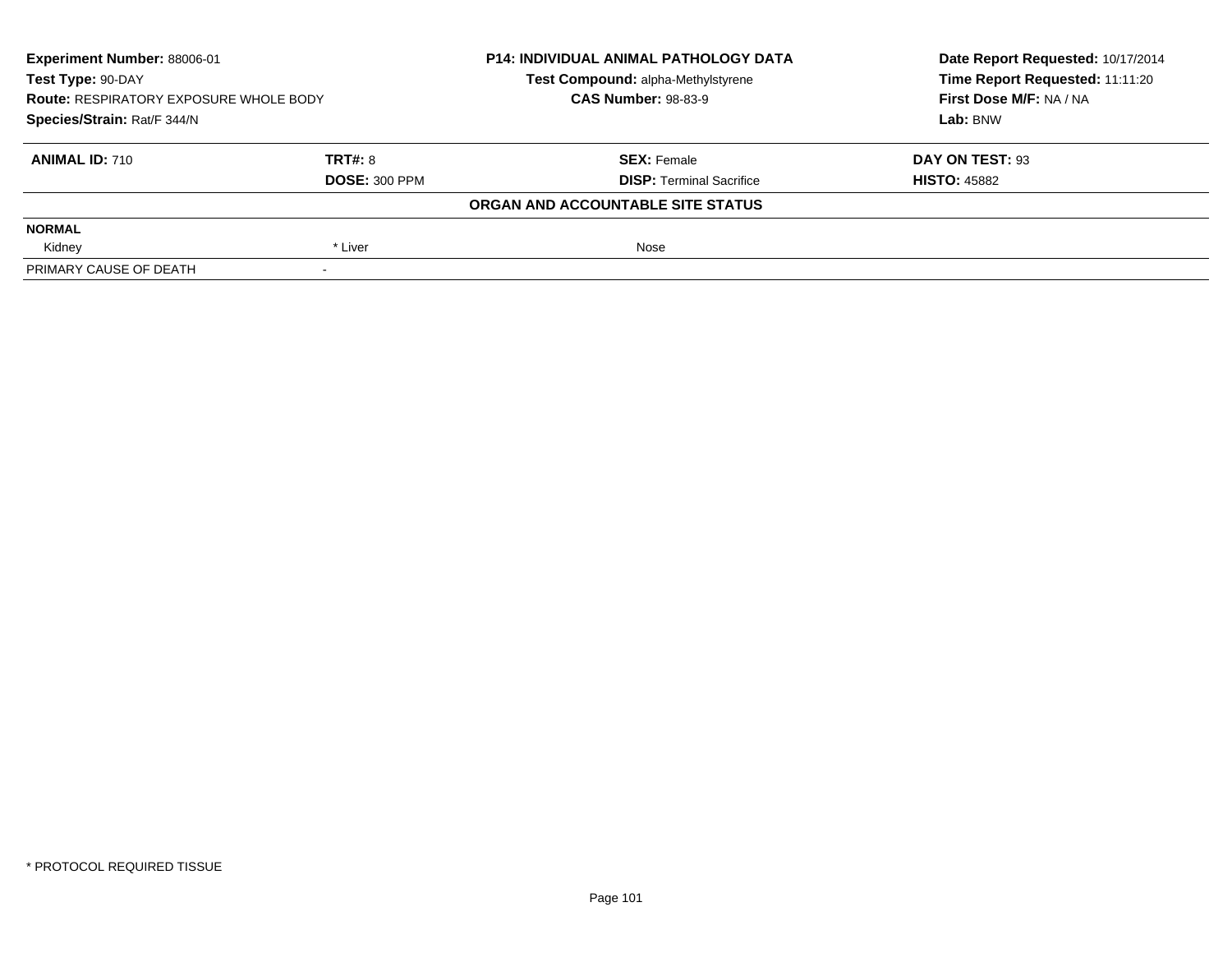| Experiment Number: 88006-01<br>Test Type: 90-DAY<br><b>Route: RESPIRATORY EXPOSURE WHOLE BODY</b><br>Species/Strain: Rat/F 344/N |                      | <b>P14: INDIVIDUAL ANIMAL PATHOLOGY DATA</b> | Date Report Requested: 10/17/2014 |
|----------------------------------------------------------------------------------------------------------------------------------|----------------------|----------------------------------------------|-----------------------------------|
|                                                                                                                                  |                      | Test Compound: alpha-Methylstyrene           | Time Report Requested: 11:11:20   |
|                                                                                                                                  |                      | <b>CAS Number: 98-83-9</b>                   | First Dose M/F: NA / NA           |
|                                                                                                                                  |                      |                                              | Lab: BNW                          |
| <b>ANIMAL ID: 901</b>                                                                                                            | <b>TRT#: 10</b>      | <b>SEX: Female</b>                           | DAY ON TEST: 93                   |
|                                                                                                                                  | <b>DOSE: 600 PPM</b> | <b>DISP: Terminal Sacrifice</b>              | <b>HISTO: 45853</b>               |
|                                                                                                                                  |                      | ORGAN AND ACCOUNTABLE SITE STATUS            |                                   |
| <b>NORMAL</b>                                                                                                                    |                      |                                              |                                   |
| Kidney                                                                                                                           | * Liver              | Nose                                         |                                   |
| PRIMARY CAUSE OF DEATH                                                                                                           |                      |                                              |                                   |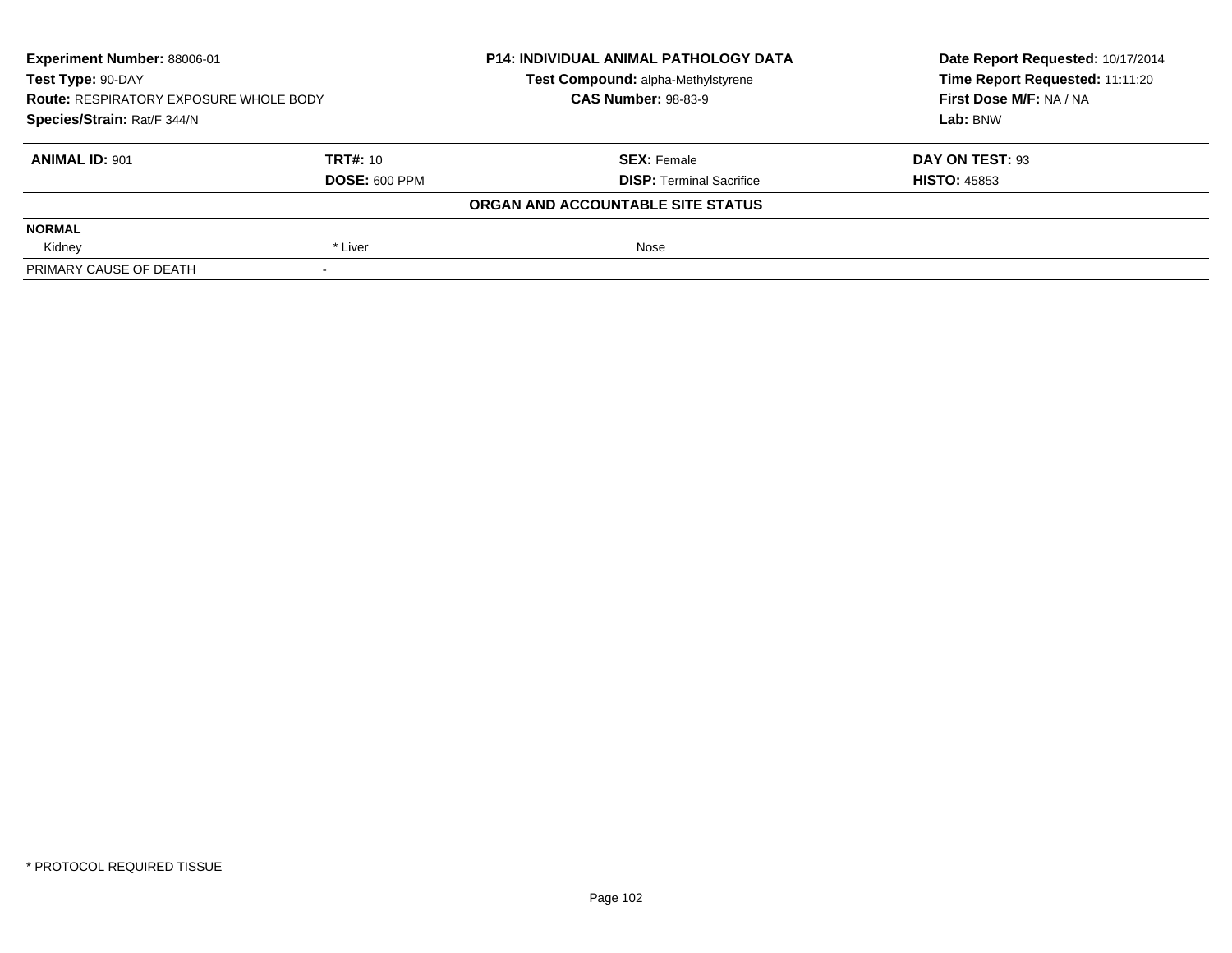| Experiment Number: 88006-01<br>Test Type: 90-DAY |                      | <b>P14: INDIVIDUAL ANIMAL PATHOLOGY DATA</b> | Date Report Requested: 10/17/2014<br>Time Report Requested: 11:11:20 |
|--------------------------------------------------|----------------------|----------------------------------------------|----------------------------------------------------------------------|
|                                                  |                      | Test Compound: alpha-Methylstyrene           |                                                                      |
| <b>Route: RESPIRATORY EXPOSURE WHOLE BODY</b>    |                      | <b>CAS Number: 98-83-9</b>                   | First Dose M/F: NA / NA                                              |
| Species/Strain: Rat/F 344/N                      |                      |                                              | Lab: BNW                                                             |
| <b>ANIMAL ID: 902</b>                            | <b>TRT#: 10</b>      | <b>SEX: Female</b>                           | DAY ON TEST: 93                                                      |
|                                                  | <b>DOSE: 600 PPM</b> | <b>DISP: Terminal Sacrifice</b>              | <b>HISTO: 45854</b>                                                  |
|                                                  |                      | ORGAN AND ACCOUNTABLE SITE STATUS            |                                                                      |
| <b>NORMAL</b>                                    |                      |                                              |                                                                      |
| * Liver                                          | Nose                 |                                              |                                                                      |
| <b>OBSERVATIONS</b>                              |                      |                                              |                                                                      |
| Kidney                                           | Cortex, Renal Tubule | Regeneration                                 | Minimal                                                              |
| PRIMARY CAUSE OF DEATH                           |                      |                                              |                                                                      |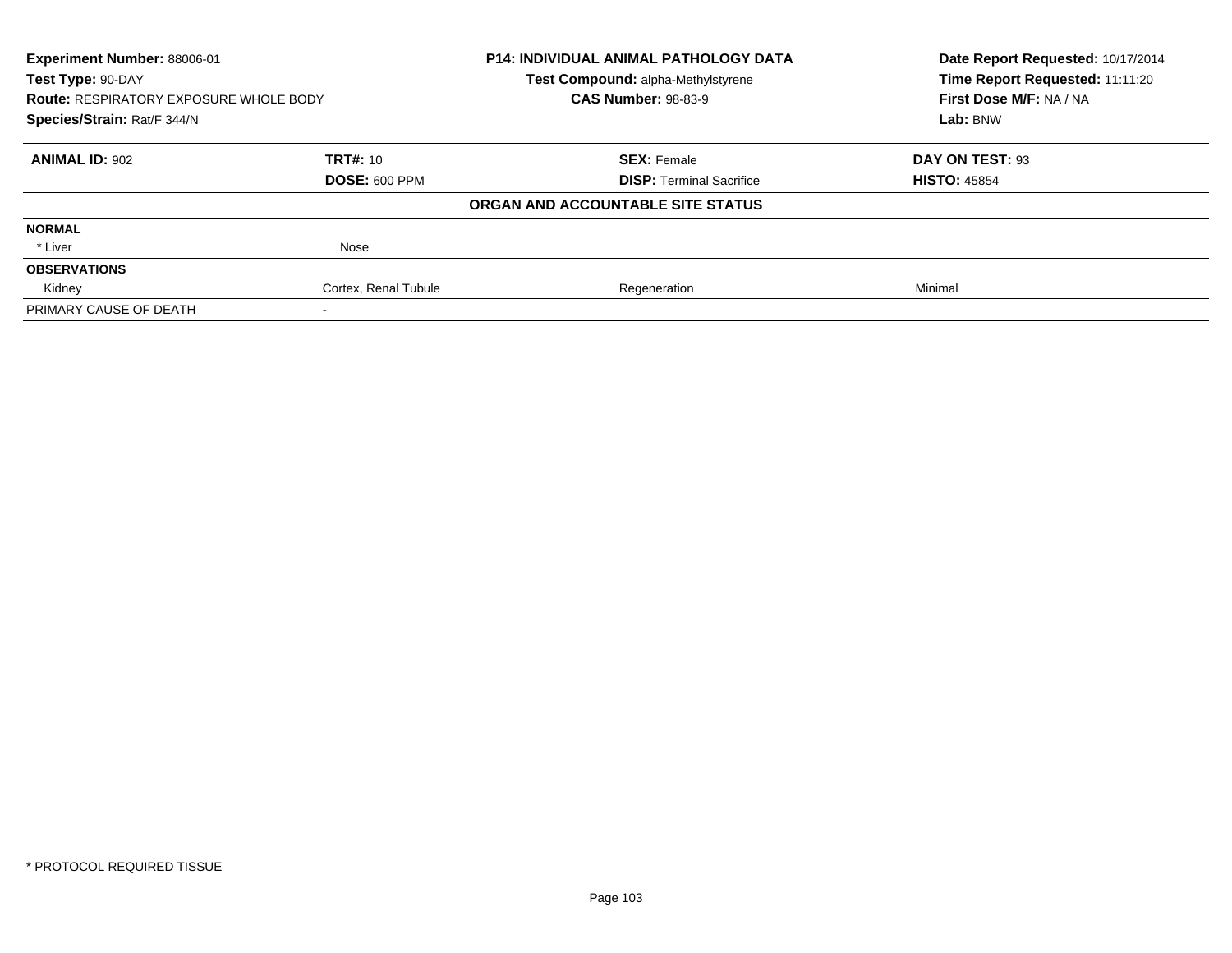| Experiment Number: 88006-01<br>Test Type: 90-DAY<br><b>Route: RESPIRATORY EXPOSURE WHOLE BODY</b><br>Species/Strain: Rat/F 344/N |                      | <b>P14: INDIVIDUAL ANIMAL PATHOLOGY DATA</b> | Date Report Requested: 10/17/2014 |
|----------------------------------------------------------------------------------------------------------------------------------|----------------------|----------------------------------------------|-----------------------------------|
|                                                                                                                                  |                      | Test Compound: alpha-Methylstyrene           | Time Report Requested: 11:11:20   |
|                                                                                                                                  |                      | <b>CAS Number: 98-83-9</b>                   | First Dose M/F: NA / NA           |
|                                                                                                                                  |                      |                                              | Lab: BNW                          |
| <b>ANIMAL ID: 903</b>                                                                                                            | <b>TRT#: 10</b>      | <b>SEX: Female</b>                           | DAY ON TEST: 93                   |
|                                                                                                                                  | <b>DOSE: 600 PPM</b> | <b>DISP: Terminal Sacrifice</b>              | <b>HISTO: 45855</b>               |
|                                                                                                                                  |                      | ORGAN AND ACCOUNTABLE SITE STATUS            |                                   |
| <b>NORMAL</b>                                                                                                                    |                      |                                              |                                   |
| Kidney                                                                                                                           | * Liver              | Nose                                         |                                   |
| PRIMARY CAUSE OF DEATH                                                                                                           |                      |                                              |                                   |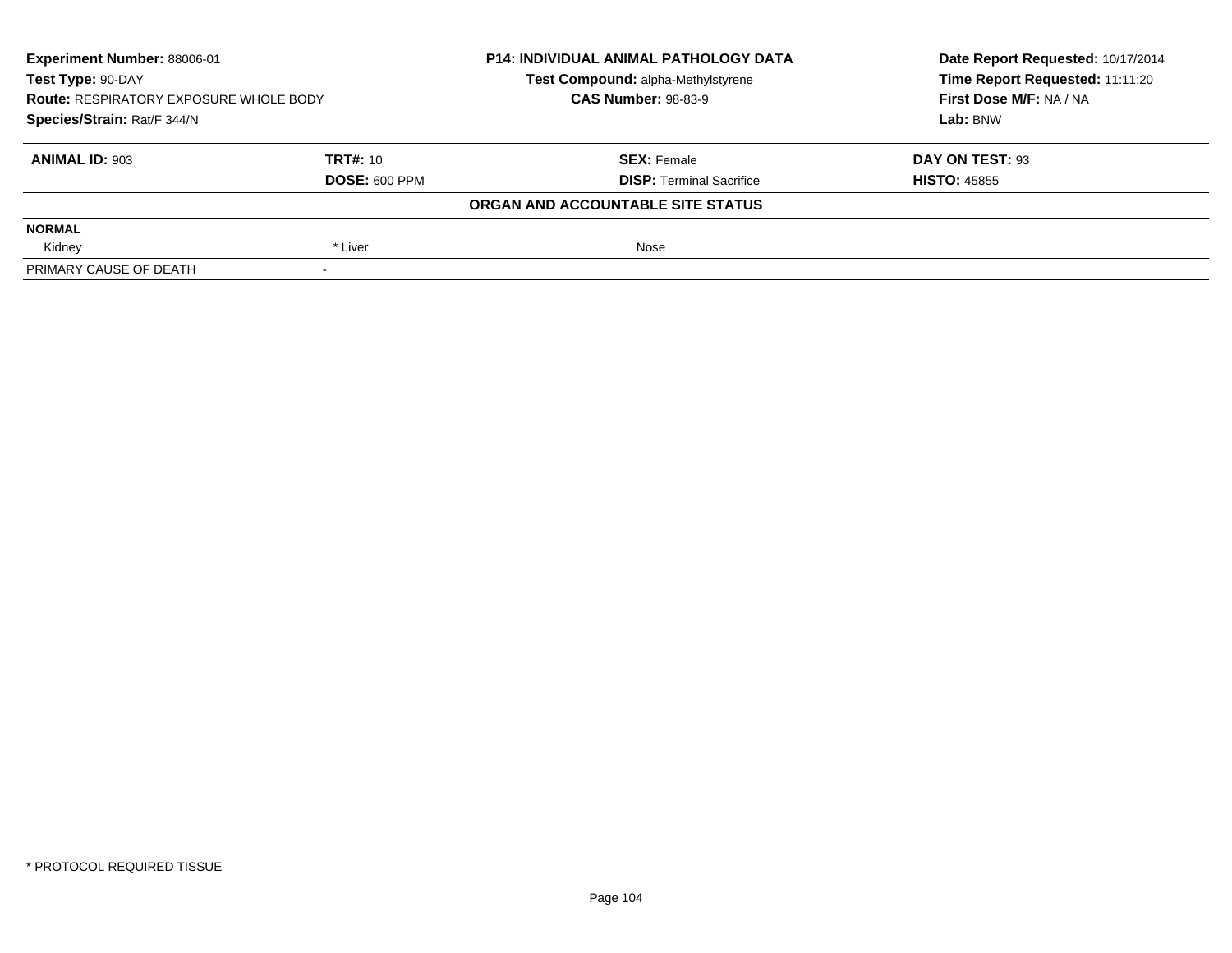| Experiment Number: 88006-01<br>Test Type: 90-DAY<br><b>Route: RESPIRATORY EXPOSURE WHOLE BODY</b><br>Species/Strain: Rat/F 344/N |                      | <b>P14: INDIVIDUAL ANIMAL PATHOLOGY DATA</b> | Date Report Requested: 10/17/2014 |
|----------------------------------------------------------------------------------------------------------------------------------|----------------------|----------------------------------------------|-----------------------------------|
|                                                                                                                                  |                      | Test Compound: alpha-Methylstyrene           | Time Report Requested: 11:11:20   |
|                                                                                                                                  |                      | <b>CAS Number: 98-83-9</b>                   | First Dose M/F: NA / NA           |
|                                                                                                                                  |                      |                                              | Lab: BNW                          |
| <b>ANIMAL ID: 904</b>                                                                                                            | <b>TRT#: 10</b>      | <b>SEX: Female</b>                           | DAY ON TEST: 93                   |
|                                                                                                                                  | <b>DOSE: 600 PPM</b> | <b>DISP: Terminal Sacrifice</b>              | <b>HISTO: 45856</b>               |
|                                                                                                                                  |                      | ORGAN AND ACCOUNTABLE SITE STATUS            |                                   |
| <b>NORMAL</b>                                                                                                                    |                      |                                              |                                   |
| Kidney                                                                                                                           | * Liver              | Nose                                         |                                   |
| PRIMARY CAUSE OF DEATH                                                                                                           |                      |                                              |                                   |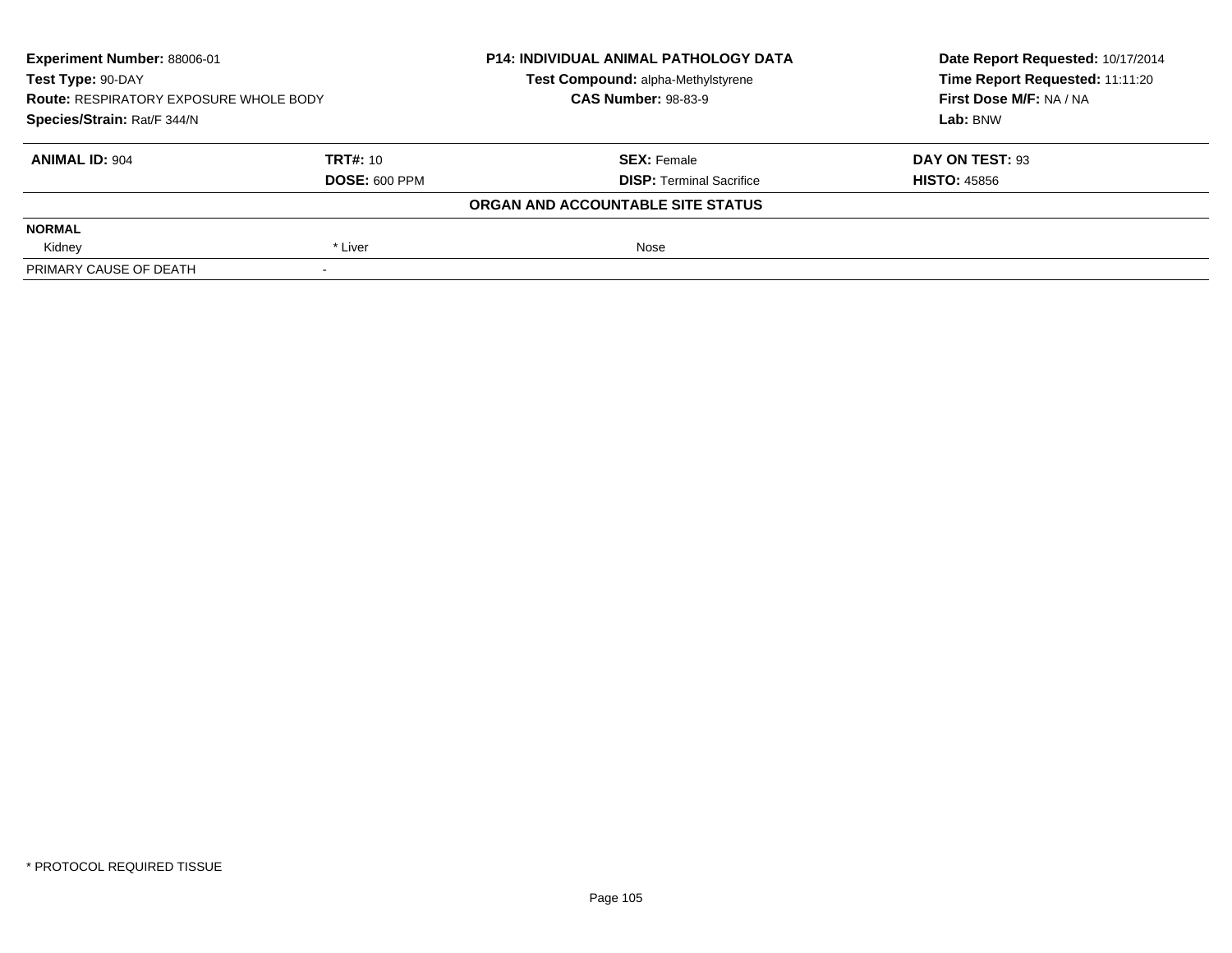| Experiment Number: 88006-01<br>Test Type: 90-DAY<br><b>Route: RESPIRATORY EXPOSURE WHOLE BODY</b><br>Species/Strain: Rat/F 344/N |                      | <b>P14: INDIVIDUAL ANIMAL PATHOLOGY DATA</b> | Date Report Requested: 10/17/2014 |
|----------------------------------------------------------------------------------------------------------------------------------|----------------------|----------------------------------------------|-----------------------------------|
|                                                                                                                                  |                      | Test Compound: alpha-Methylstyrene           | Time Report Requested: 11:11:20   |
|                                                                                                                                  |                      | <b>CAS Number: 98-83-9</b>                   | First Dose M/F: NA / NA           |
|                                                                                                                                  |                      |                                              | Lab: BNW                          |
| <b>ANIMAL ID: 905</b>                                                                                                            | <b>TRT#: 10</b>      | <b>SEX: Female</b>                           | DAY ON TEST: 93                   |
|                                                                                                                                  | <b>DOSE: 600 PPM</b> | <b>DISP: Terminal Sacrifice</b>              | <b>HISTO: 45857</b>               |
|                                                                                                                                  |                      | ORGAN AND ACCOUNTABLE SITE STATUS            |                                   |
| <b>NORMAL</b>                                                                                                                    |                      |                                              |                                   |
| Kidney                                                                                                                           | * Liver              | Nose                                         |                                   |
| PRIMARY CAUSE OF DEATH                                                                                                           |                      |                                              |                                   |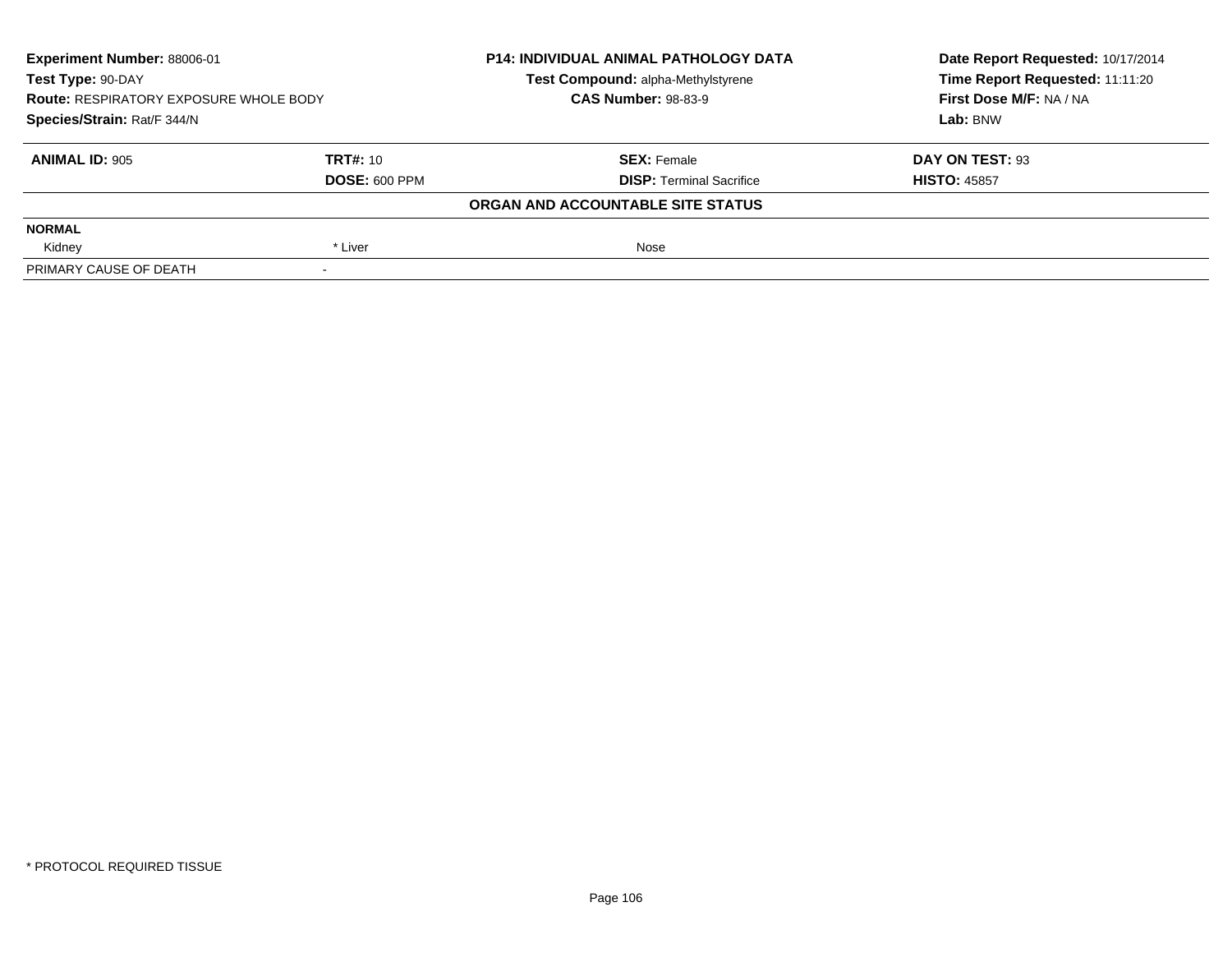| Experiment Number: 88006-01<br>Test Type: 90-DAY |                      | <b>P14: INDIVIDUAL ANIMAL PATHOLOGY DATA</b> | Date Report Requested: 10/17/2014<br>Time Report Requested: 11:11:20 |
|--------------------------------------------------|----------------------|----------------------------------------------|----------------------------------------------------------------------|
|                                                  |                      | <b>Test Compound: alpha-Methylstyrene</b>    |                                                                      |
| <b>Route: RESPIRATORY EXPOSURE WHOLE BODY</b>    |                      | <b>CAS Number: 98-83-9</b>                   | First Dose M/F: NA / NA                                              |
| Species/Strain: Rat/F 344/N                      |                      |                                              | Lab: BNW                                                             |
| <b>ANIMAL ID: 906</b>                            | <b>TRT#: 10</b>      | <b>SEX: Female</b>                           | DAY ON TEST: 93                                                      |
|                                                  | <b>DOSE: 600 PPM</b> | <b>DISP:</b> Terminal Sacrifice              | <b>HISTO: 45858</b>                                                  |
|                                                  |                      | ORGAN AND ACCOUNTABLE SITE STATUS            |                                                                      |
| <b>NORMAL</b>                                    |                      |                                              |                                                                      |
| * Liver                                          | Nose                 |                                              |                                                                      |
| <b>OBSERVATIONS</b>                              |                      |                                              |                                                                      |
| Kidney                                           | Cortex, Renal Tubule | Regeneration                                 | Minimal                                                              |
| PRIMARY CAUSE OF DEATH                           |                      |                                              |                                                                      |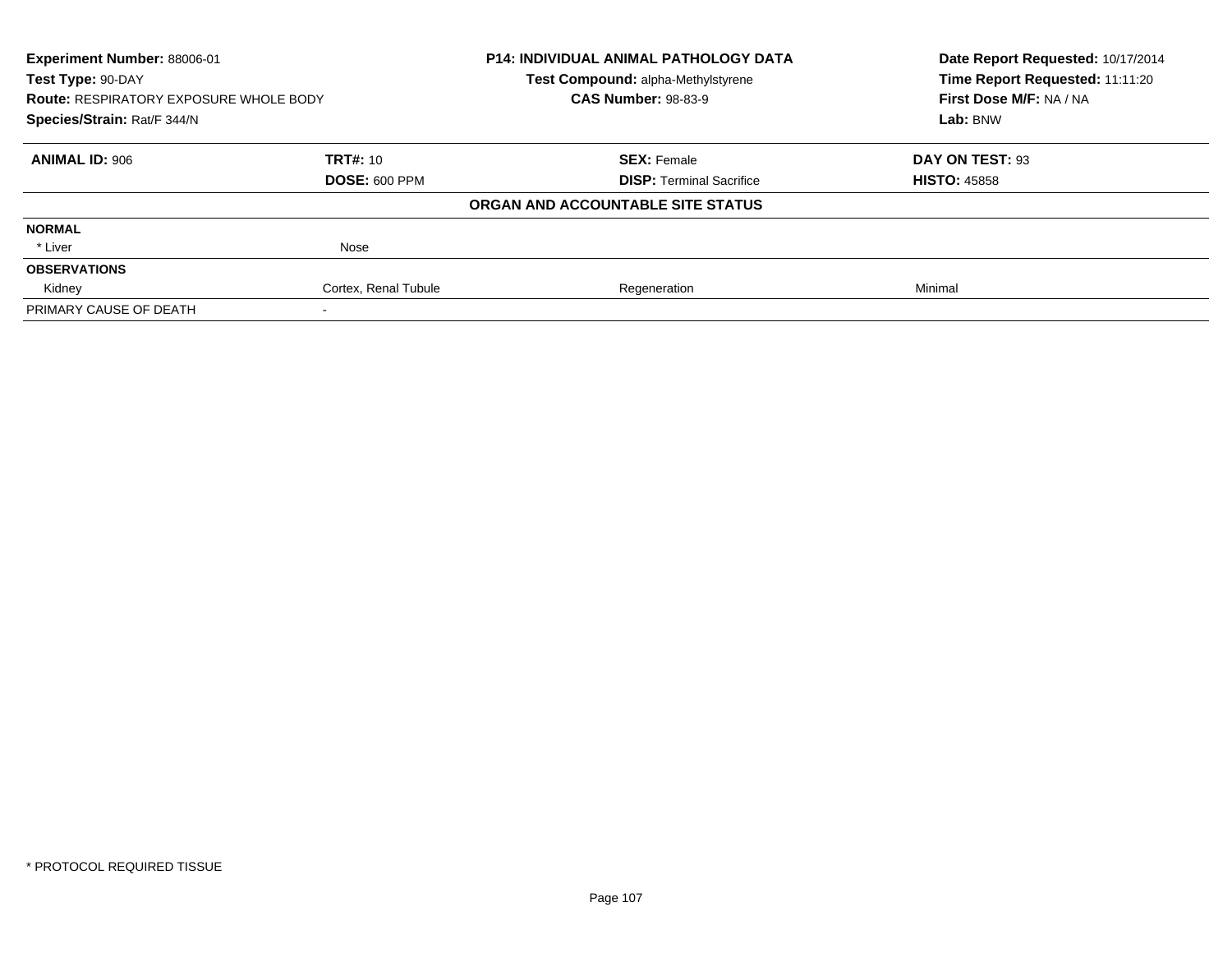| Experiment Number: 88006-01<br>Test Type: 90-DAY<br><b>Route: RESPIRATORY EXPOSURE WHOLE BODY</b><br>Species/Strain: Rat/F 344/N |                      | <b>P14: INDIVIDUAL ANIMAL PATHOLOGY DATA</b> | Date Report Requested: 10/17/2014 |
|----------------------------------------------------------------------------------------------------------------------------------|----------------------|----------------------------------------------|-----------------------------------|
|                                                                                                                                  |                      | Test Compound: alpha-Methylstyrene           | Time Report Requested: 11:11:20   |
|                                                                                                                                  |                      | <b>CAS Number: 98-83-9</b>                   | First Dose M/F: NA / NA           |
|                                                                                                                                  |                      |                                              | Lab: BNW                          |
| <b>ANIMAL ID: 907</b>                                                                                                            | <b>TRT#: 10</b>      | <b>SEX: Female</b>                           | DAY ON TEST: 93                   |
|                                                                                                                                  | <b>DOSE: 600 PPM</b> | <b>DISP: Terminal Sacrifice</b>              | <b>HISTO: 45859</b>               |
|                                                                                                                                  |                      | ORGAN AND ACCOUNTABLE SITE STATUS            |                                   |
| <b>NORMAL</b>                                                                                                                    |                      |                                              |                                   |
| Kidney                                                                                                                           | * Liver              | Nose                                         |                                   |
| PRIMARY CAUSE OF DEATH                                                                                                           |                      |                                              |                                   |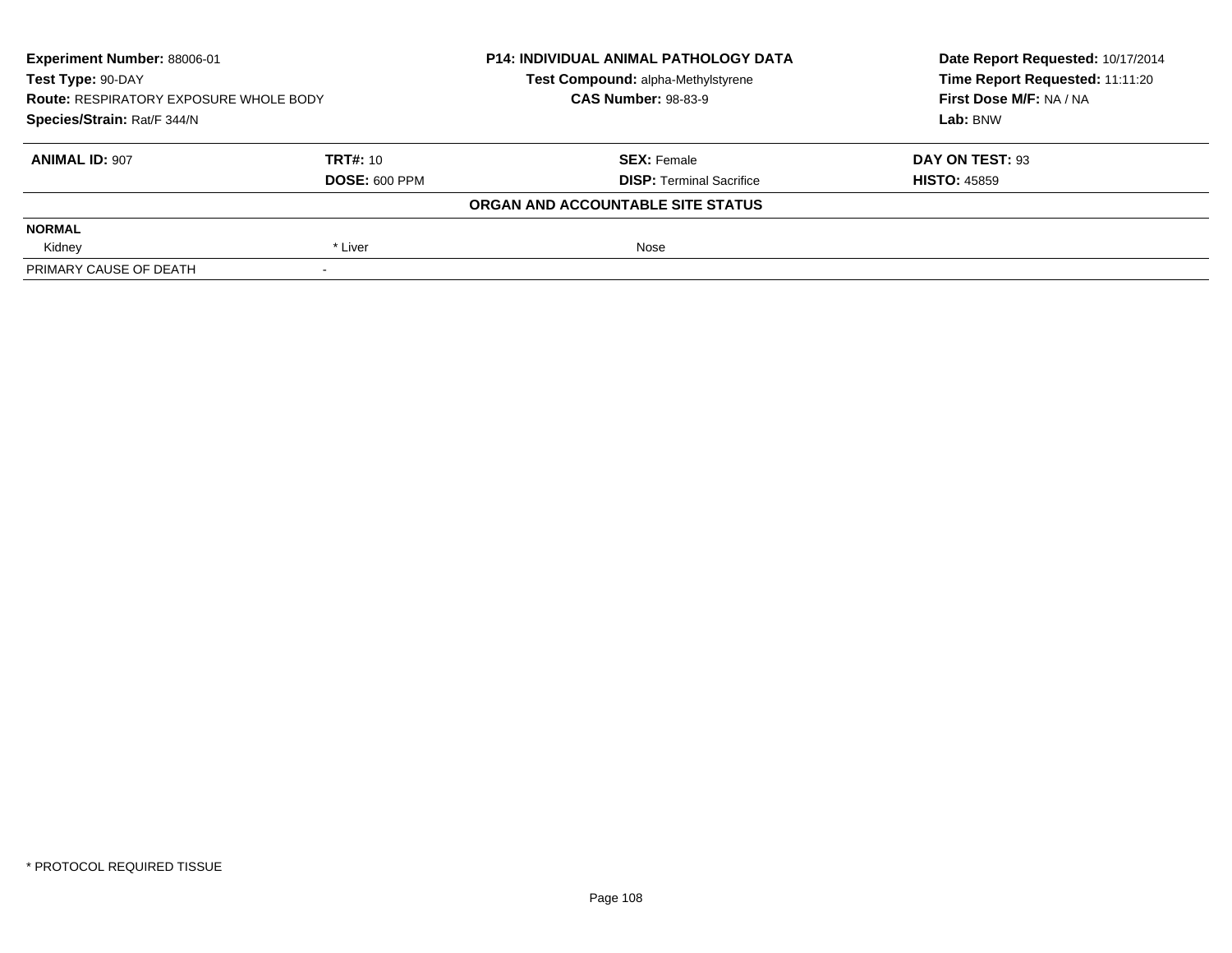| Experiment Number: 88006-01<br>Test Type: 90-DAY<br><b>Route: RESPIRATORY EXPOSURE WHOLE BODY</b><br>Species/Strain: Rat/F 344/N |                      | <b>P14: INDIVIDUAL ANIMAL PATHOLOGY DATA</b> | Date Report Requested: 10/17/2014 |  |
|----------------------------------------------------------------------------------------------------------------------------------|----------------------|----------------------------------------------|-----------------------------------|--|
|                                                                                                                                  |                      | Test Compound: alpha-Methylstyrene           | Time Report Requested: 11:11:20   |  |
|                                                                                                                                  |                      | <b>CAS Number: 98-83-9</b>                   | First Dose M/F: NA / NA           |  |
|                                                                                                                                  |                      |                                              | Lab: BNW                          |  |
| <b>ANIMAL ID: 908</b>                                                                                                            | <b>TRT#: 10</b>      | <b>SEX: Female</b>                           | DAY ON TEST: 93                   |  |
|                                                                                                                                  | <b>DOSE: 600 PPM</b> | <b>DISP: Terminal Sacrifice</b>              | <b>HISTO: 45860</b>               |  |
|                                                                                                                                  |                      | ORGAN AND ACCOUNTABLE SITE STATUS            |                                   |  |
| <b>NORMAL</b>                                                                                                                    |                      |                                              |                                   |  |
| Kidney                                                                                                                           | * Liver              | Nose                                         |                                   |  |
| PRIMARY CAUSE OF DEATH                                                                                                           |                      |                                              |                                   |  |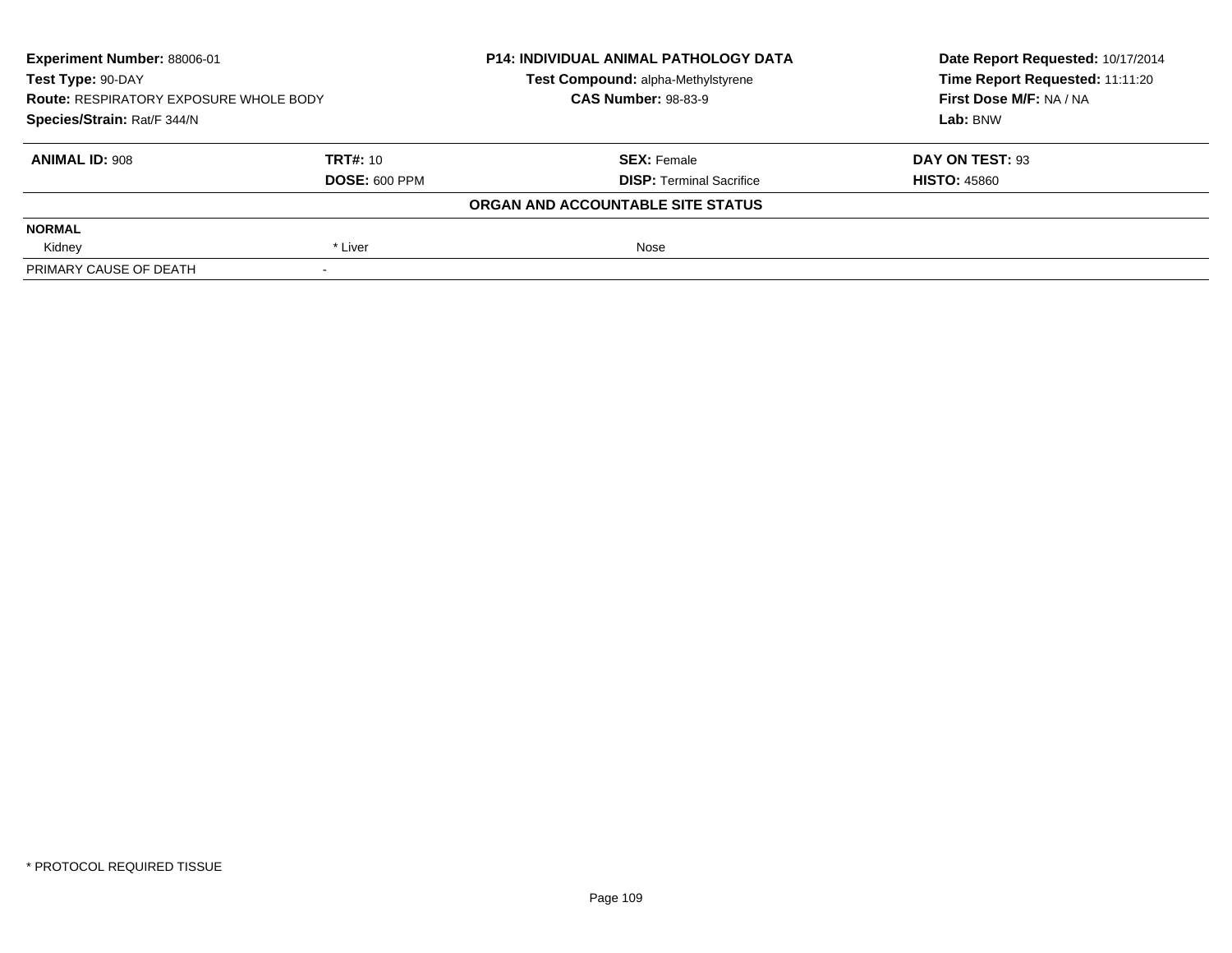| Experiment Number: 88006-01<br>Test Type: 90-DAY<br><b>Route: RESPIRATORY EXPOSURE WHOLE BODY</b><br>Species/Strain: Rat/F 344/N |                      | <b>P14: INDIVIDUAL ANIMAL PATHOLOGY DATA</b> | Date Report Requested: 10/17/2014 |
|----------------------------------------------------------------------------------------------------------------------------------|----------------------|----------------------------------------------|-----------------------------------|
|                                                                                                                                  |                      | Test Compound: alpha-Methylstyrene           | Time Report Requested: 11:11:20   |
|                                                                                                                                  |                      | <b>CAS Number: 98-83-9</b>                   | First Dose M/F: NA / NA           |
|                                                                                                                                  |                      |                                              | Lab: BNW                          |
| <b>ANIMAL ID: 909</b>                                                                                                            | <b>TRT#: 10</b>      | <b>SEX: Female</b>                           | DAY ON TEST: 93                   |
|                                                                                                                                  | <b>DOSE: 600 PPM</b> | <b>DISP: Terminal Sacrifice</b>              | <b>HISTO: 45861</b>               |
|                                                                                                                                  |                      | ORGAN AND ACCOUNTABLE SITE STATUS            |                                   |
| <b>NORMAL</b>                                                                                                                    |                      |                                              |                                   |
| Kidney                                                                                                                           | * Liver              | Nose                                         |                                   |
| PRIMARY CAUSE OF DEATH                                                                                                           |                      |                                              |                                   |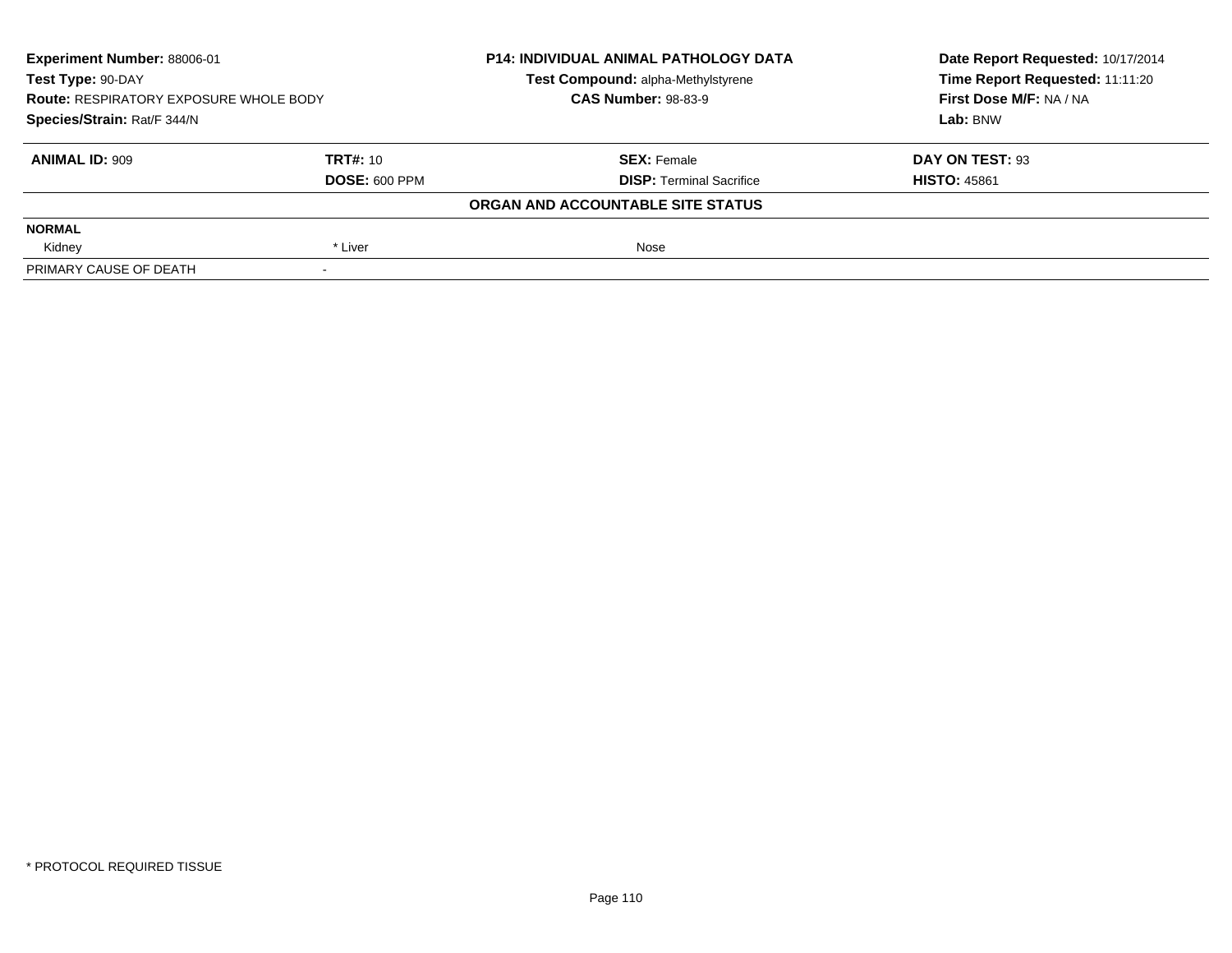| Experiment Number: 88006-01<br>Test Type: 90-DAY<br><b>Route: RESPIRATORY EXPOSURE WHOLE BODY</b><br>Species/Strain: Rat/F 344/N |                      | <b>P14: INDIVIDUAL ANIMAL PATHOLOGY DATA</b><br>Test Compound: alpha-Methylstyrene | Date Report Requested: 10/17/2014<br>Time Report Requested: 11:11:20 |
|----------------------------------------------------------------------------------------------------------------------------------|----------------------|------------------------------------------------------------------------------------|----------------------------------------------------------------------|
|                                                                                                                                  |                      | <b>CAS Number: 98-83-9</b>                                                         | First Dose M/F: NA / NA                                              |
|                                                                                                                                  |                      |                                                                                    | Lab: BNW                                                             |
| <b>ANIMAL ID: 910</b>                                                                                                            | TRT#: 10             | <b>SEX: Female</b>                                                                 | DAY ON TEST: 93                                                      |
|                                                                                                                                  | <b>DOSE: 600 PPM</b> | <b>DISP:</b> Terminal Sacrifice                                                    | <b>HISTO: 45862</b>                                                  |
|                                                                                                                                  |                      | ORGAN AND ACCOUNTABLE SITE STATUS                                                  |                                                                      |
| <b>NORMAL</b>                                                                                                                    |                      |                                                                                    |                                                                      |
| Kidney                                                                                                                           | * Liver              | Nose                                                                               |                                                                      |
| PRIMARY CAUSE OF DEATH                                                                                                           | $\,$                 |                                                                                    |                                                                      |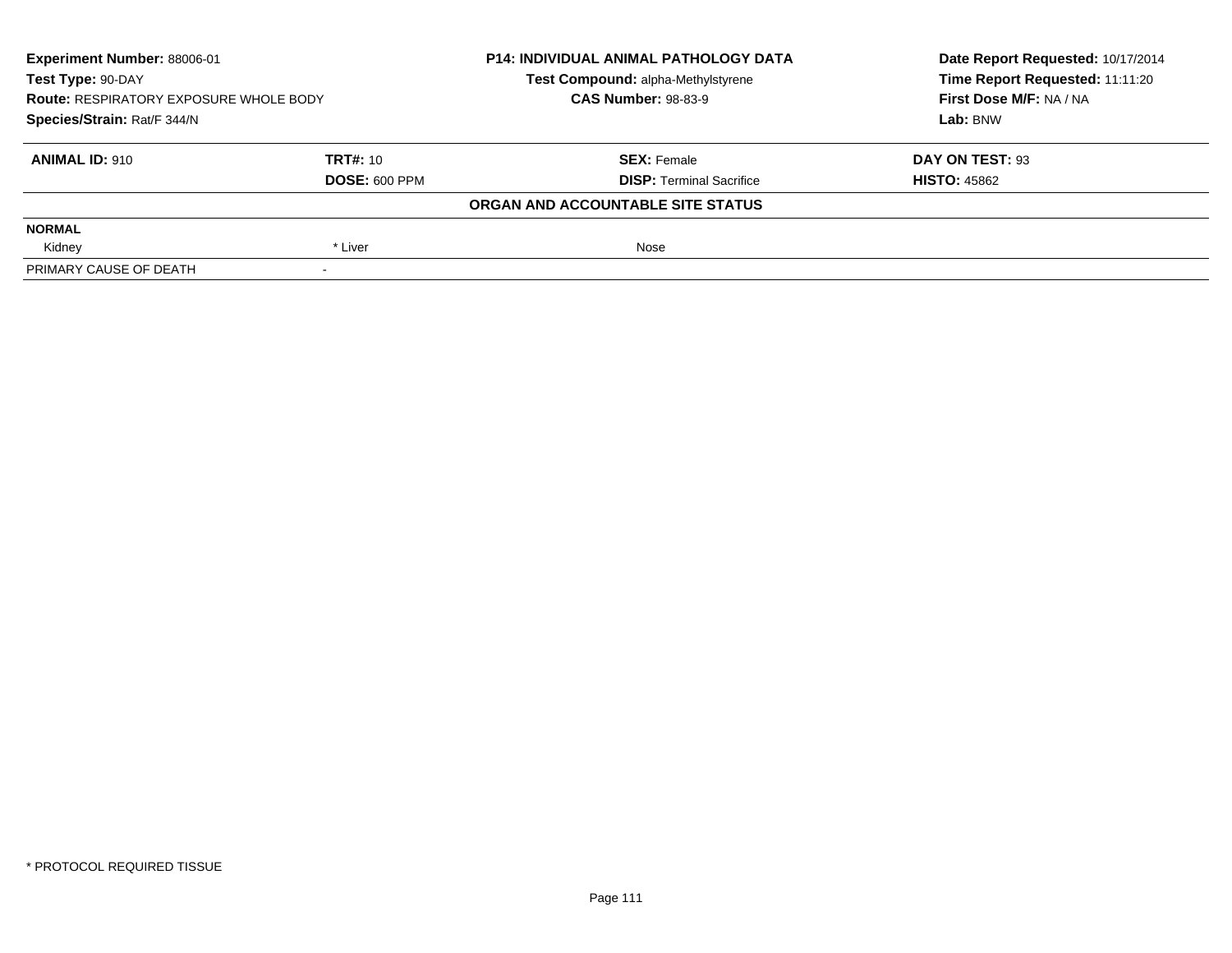| Experiment Number: 88006-01<br>Test Type: 90-DAY<br><b>Route: RESPIRATORY EXPOSURE WHOLE BODY</b> |                           | <b>P14: INDIVIDUAL ANIMAL PATHOLOGY DATA</b> | Date Report Requested: 10/17/2014                          |  |  |
|---------------------------------------------------------------------------------------------------|---------------------------|----------------------------------------------|------------------------------------------------------------|--|--|
|                                                                                                   |                           | Test Compound: alpha-Methylstyrene           | Time Report Requested: 11:11:20<br>First Dose M/F: NA / NA |  |  |
|                                                                                                   |                           | <b>CAS Number: 98-83-9</b>                   |                                                            |  |  |
| Species/Strain: Rat/F 344/N                                                                       |                           |                                              | Lab: BNW                                                   |  |  |
| <b>ANIMAL ID: 1101</b>                                                                            | <b>TRT#: 12</b>           | <b>SEX: Female</b>                           | DAY ON TEST: 93                                            |  |  |
|                                                                                                   | <b>DOSE: 1000 PPM</b>     | <b>DISP:</b> Terminal Sacrifice              | <b>HISTO: 45833</b>                                        |  |  |
|                                                                                                   |                           | ORGAN AND ACCOUNTABLE SITE STATUS            |                                                            |  |  |
| <b>NORMAL</b>                                                                                     |                           |                                              |                                                            |  |  |
| * Adrenal Cortex                                                                                  | * Adrenal Medulla         | <b>Blood Vessel</b>                          | * Bone                                                     |  |  |
| * Bone Marrow                                                                                     | * Brain                   | * Clitoral Gland                             | * Esophagus                                                |  |  |
| * Eye                                                                                             | * Harderian Gland         | * Heart                                      | * Intestine Large, Cecum                                   |  |  |
| * Intestine Large, Colon                                                                          | * Intestine Large, Rectum | * Intestine Small, Duodenum                  | * Intestine Small, Ileum                                   |  |  |
| * Intestine Small, Jejunum                                                                        | * Islets, Pancreatic      | * Kidney                                     | * Larynx                                                   |  |  |
| * Liver                                                                                           | * Lung                    | * Lymph Node, Mediastinal                    | * Lymph Node, Mesenteric                                   |  |  |
| * Mammary Gland                                                                                   | * Nose                    | * Ovary                                      | * Pancreas                                                 |  |  |
| * Parathyroid Gland                                                                               | * Pituitary Gland         | Pleura                                       | * Salivary Glands                                          |  |  |
| * Skin                                                                                            | * Spleen                  | * Stomach, Forestomach                       | * Stomach, Glandular                                       |  |  |
| * Thymus                                                                                          | * Thyroid Gland           | * Trachea                                    | * Urinary Bladder                                          |  |  |
| * Uterus                                                                                          |                           |                                              |                                                            |  |  |
| <b>MISSING</b>                                                                                    |                           |                                              |                                                            |  |  |
| * Lymph Node, Bronchial                                                                           | * Lymph Node, Mandibular  |                                              |                                                            |  |  |
| PRIMARY CAUSE OF DEATH                                                                            |                           |                                              |                                                            |  |  |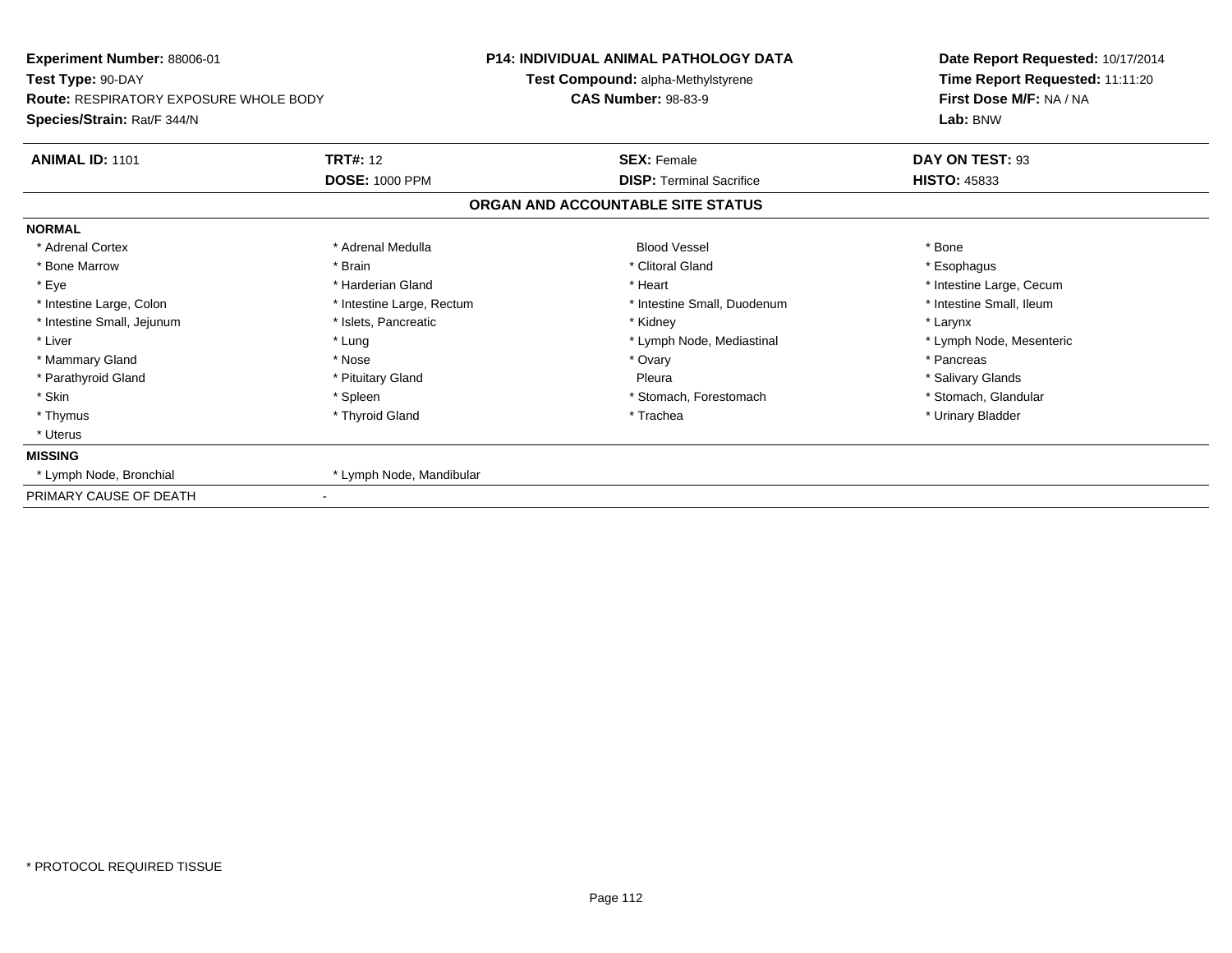| Experiment Number: 88006-01<br>Test Type: 90-DAY |                           | <b>P14: INDIVIDUAL ANIMAL PATHOLOGY DATA</b> | Date Report Requested: 10/17/2014 |
|--------------------------------------------------|---------------------------|----------------------------------------------|-----------------------------------|
|                                                  |                           | Test Compound: alpha-Methylstyrene           | Time Report Requested: 11:11:20   |
| <b>Route: RESPIRATORY EXPOSURE WHOLE BODY</b>    |                           | <b>CAS Number: 98-83-9</b>                   | First Dose M/F: NA / NA           |
| Species/Strain: Rat/F 344/N                      |                           |                                              | Lab: BNW                          |
| <b>ANIMAL ID: 1102</b>                           | <b>TRT#: 12</b>           | <b>SEX: Female</b>                           | DAY ON TEST: 93                   |
|                                                  | <b>DOSE: 1000 PPM</b>     | <b>DISP: Terminal Sacrifice</b>              | <b>HISTO: 45834</b>               |
|                                                  |                           | ORGAN AND ACCOUNTABLE SITE STATUS            |                                   |
| <b>NORMAL</b>                                    |                           |                                              |                                   |
| * Adrenal Cortex                                 | * Adrenal Medulla         | <b>Blood Vessel</b>                          | * Bone                            |
| * Bone Marrow                                    | * Brain                   | * Clitoral Gland                             | * Esophagus                       |
| * Eye                                            | * Harderian Gland         | * Heart                                      | * Intestine Large, Cecum          |
| * Intestine Large, Colon                         | * Intestine Large, Rectum | * Intestine Small, Duodenum                  | * Intestine Small, Ileum          |
| * Intestine Small, Jejunum                       | * Islets, Pancreatic      | * Larynx                                     | * Liver                           |
| * Lymph Node, Mesenteric                         | * Mammary Gland           | * Nose                                       | * Pancreas                        |
| * Parathyroid Gland                              | * Pituitary Gland         | Pleura                                       | * Salivary Glands                 |
| * Skin                                           | * Spleen                  | * Stomach, Forestomach                       | * Stomach, Glandular              |
| * Thymus                                         | * Thyroid Gland           | * Trachea                                    | * Urinary Bladder                 |
| * Uterus                                         |                           |                                              |                                   |
| <b>MISSING</b>                                   |                           |                                              |                                   |
| * Lymph Node, Bronchial                          | * Lymph Node, Mandibular  | * Lymph Node, Mediastinal                    |                                   |
| <b>OBSERVATIONS</b>                              |                           |                                              |                                   |
| * Kidney                                         | Cortex, Renal Tubule      | Regeneration                                 | Minimal                           |
| * Lung                                           | Alveolus                  | <b>Infiltration Cellular</b>                 | Histiocyte, Minimal               |
| * Ovary                                          |                           | Cyst                                         | Minimal                           |
| $Cyst TGLS = 1-9$                                |                           |                                              |                                   |
| PRIMARY CAUSE OF DEATH                           |                           |                                              |                                   |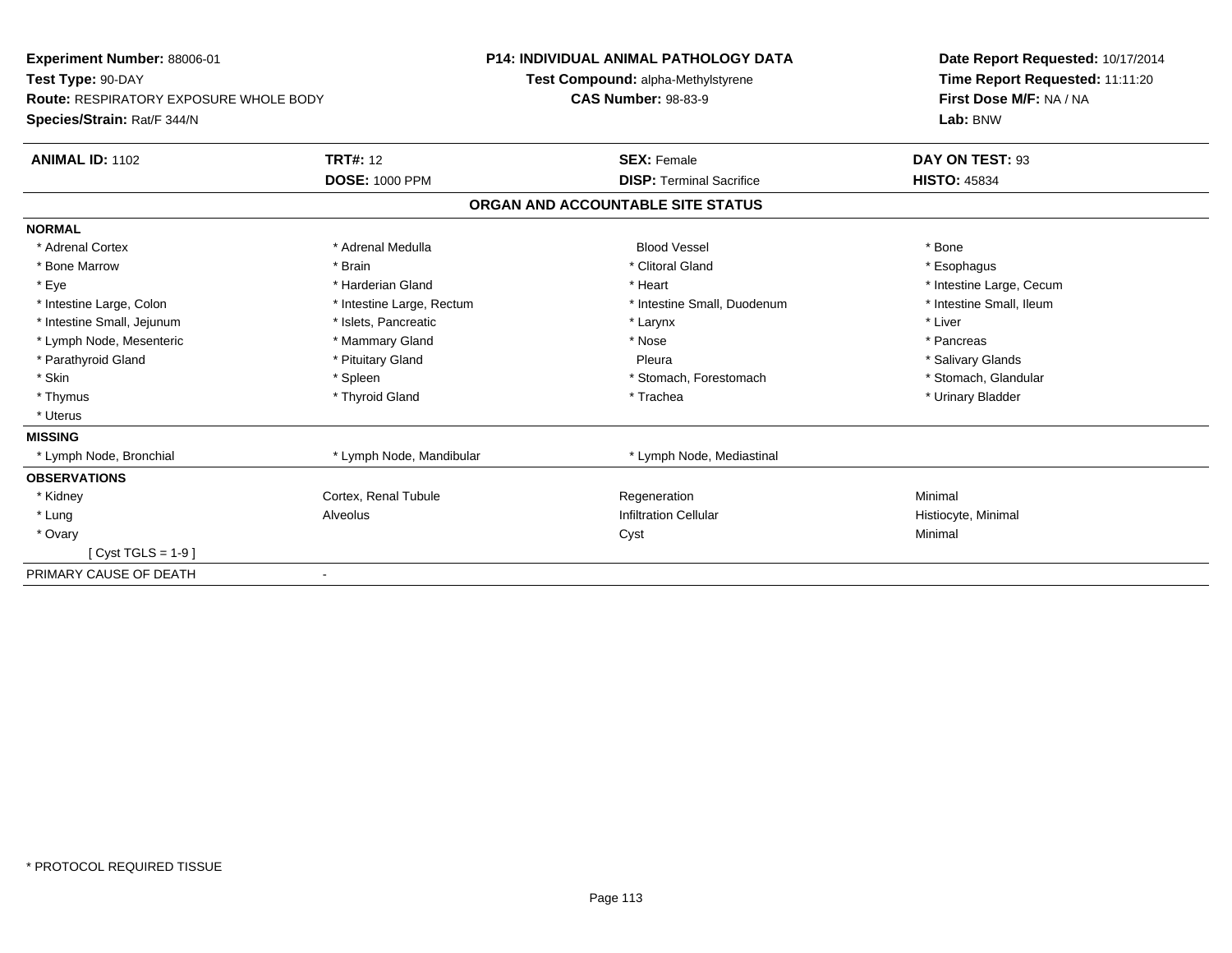| Experiment Number: 88006-01<br>Test Type: 90-DAY<br><b>Route: RESPIRATORY EXPOSURE WHOLE BODY</b><br>Species/Strain: Rat/F 344/N |                           | <b>P14: INDIVIDUAL ANIMAL PATHOLOGY DATA</b><br>Test Compound: alpha-Methylstyrene<br><b>CAS Number: 98-83-9</b> |                                   | Date Report Requested: 10/17/2014<br>Time Report Requested: 11:11:20<br>First Dose M/F: NA / NA<br>Lab: BNW |  |
|----------------------------------------------------------------------------------------------------------------------------------|---------------------------|------------------------------------------------------------------------------------------------------------------|-----------------------------------|-------------------------------------------------------------------------------------------------------------|--|
| <b>ANIMAL ID: 1103</b>                                                                                                           | <b>TRT#: 12</b>           |                                                                                                                  | <b>SEX: Female</b>                | DAY ON TEST: 93                                                                                             |  |
|                                                                                                                                  | <b>DOSE: 1000 PPM</b>     |                                                                                                                  | <b>DISP: Terminal Sacrifice</b>   | <b>HISTO: 45835</b>                                                                                         |  |
|                                                                                                                                  |                           |                                                                                                                  | ORGAN AND ACCOUNTABLE SITE STATUS |                                                                                                             |  |
| <b>NORMAL</b>                                                                                                                    |                           |                                                                                                                  |                                   |                                                                                                             |  |
| * Adrenal Cortex                                                                                                                 | * Adrenal Medulla         |                                                                                                                  | <b>Blood Vessel</b>               | * Bone                                                                                                      |  |
| * Bone Marrow                                                                                                                    | * Brain                   |                                                                                                                  | * Clitoral Gland                  | * Esophagus                                                                                                 |  |
| * Eye                                                                                                                            | * Harderian Gland         |                                                                                                                  | * Heart                           | * Intestine Large, Cecum                                                                                    |  |
| * Intestine Large, Colon                                                                                                         | * Intestine Large, Rectum |                                                                                                                  | * Intestine Small, Duodenum       | * Intestine Small, Ileum                                                                                    |  |
| * Intestine Small, Jejunum                                                                                                       | * Islets, Pancreatic      |                                                                                                                  | * Kidney                          | * Larynx                                                                                                    |  |
| * Liver                                                                                                                          | * Lung                    |                                                                                                                  | * Lymph Node, Mediastinal         | * Lymph Node, Mesenteric                                                                                    |  |
| * Mammary Gland                                                                                                                  | * Nose                    |                                                                                                                  | * Ovary                           | * Pancreas                                                                                                  |  |
| * Parathyroid Gland                                                                                                              | * Pituitary Gland         |                                                                                                                  | Pleura                            | * Salivary Glands                                                                                           |  |
| * Skin                                                                                                                           | * Spleen                  |                                                                                                                  | * Stomach, Forestomach            | * Stomach, Glandular                                                                                        |  |
| * Thymus                                                                                                                         | * Thyroid Gland           |                                                                                                                  | * Trachea                         | * Uterus                                                                                                    |  |
| <b>MISSING</b>                                                                                                                   |                           |                                                                                                                  |                                   |                                                                                                             |  |
| * Lymph Node, Bronchial                                                                                                          | * Lymph Node, Mandibular  |                                                                                                                  |                                   |                                                                                                             |  |
| <b>OBSERVATIONS</b>                                                                                                              |                           |                                                                                                                  |                                   |                                                                                                             |  |
| * Urinary Bladder                                                                                                                | <b>Transit Epithe</b>     |                                                                                                                  | Erosion                           | Minimal                                                                                                     |  |
|                                                                                                                                  |                           |                                                                                                                  | Hemorrhage                        | Minimal                                                                                                     |  |
| [Hemorrhage TGLS = $1-10$ ]                                                                                                      |                           |                                                                                                                  |                                   |                                                                                                             |  |
| PRIMARY CAUSE OF DEATH                                                                                                           |                           |                                                                                                                  |                                   |                                                                                                             |  |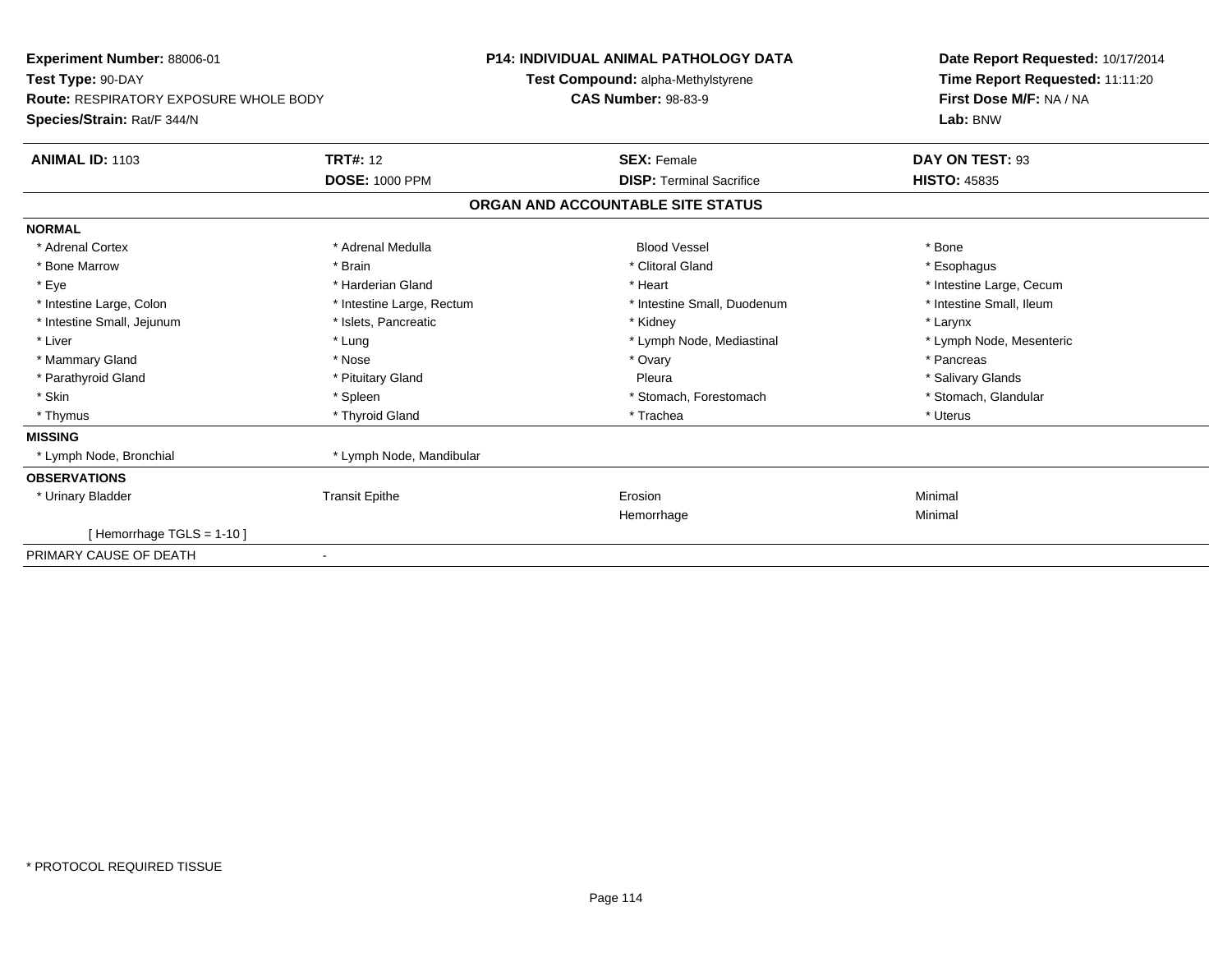| Experiment Number: 88006-01                   |                           | <b>P14: INDIVIDUAL ANIMAL PATHOLOGY DATA</b> | Date Report Requested: 10/17/2014 |  |
|-----------------------------------------------|---------------------------|----------------------------------------------|-----------------------------------|--|
| Test Type: 90-DAY                             |                           | Test Compound: alpha-Methylstyrene           | Time Report Requested: 11:11:20   |  |
| <b>Route: RESPIRATORY EXPOSURE WHOLE BODY</b> |                           | <b>CAS Number: 98-83-9</b>                   | First Dose M/F: NA / NA           |  |
| Species/Strain: Rat/F 344/N                   |                           |                                              | Lab: BNW                          |  |
| <b>ANIMAL ID: 1104</b>                        | <b>TRT#: 12</b>           | <b>SEX: Female</b>                           | DAY ON TEST: 93                   |  |
|                                               | <b>DOSE: 1000 PPM</b>     | <b>DISP: Terminal Sacrifice</b>              | <b>HISTO: 45836</b>               |  |
|                                               |                           | ORGAN AND ACCOUNTABLE SITE STATUS            |                                   |  |
| <b>NORMAL</b>                                 |                           |                                              |                                   |  |
| * Adrenal Cortex                              | * Adrenal Medulla         | <b>Blood Vessel</b>                          | * Bone                            |  |
| * Bone Marrow                                 | * Brain                   | * Clitoral Gland                             | * Esophagus                       |  |
| * Eye                                         | * Harderian Gland         | * Heart                                      | * Intestine Large, Cecum          |  |
| * Intestine Large, Colon                      | * Intestine Large, Rectum | * Intestine Small, Duodenum                  | * Intestine Small, Ileum          |  |
| * Intestine Small, Jejunum                    | * Islets, Pancreatic      | * Kidney                                     | * Larynx                          |  |
| * Liver                                       | * Lung                    | * Lymph Node, Mediastinal                    | * Lymph Node, Mesenteric          |  |
| * Mammary Gland                               | * Nose                    | * Ovary                                      | * Pancreas                        |  |
| * Parathyroid Gland                           | * Pituitary Gland         | Pleura                                       | * Salivary Glands                 |  |
| * Skin                                        | * Spleen                  | * Stomach, Forestomach                       | * Stomach, Glandular              |  |
| * Thymus                                      | * Thyroid Gland           | * Trachea                                    | * Urinary Bladder                 |  |
| * Uterus                                      |                           |                                              |                                   |  |
| <b>MISSING</b>                                |                           |                                              |                                   |  |
| * Lymph Node, Bronchial                       | * Lymph Node, Mandibular  |                                              |                                   |  |
| PRIMARY CAUSE OF DEATH                        |                           |                                              |                                   |  |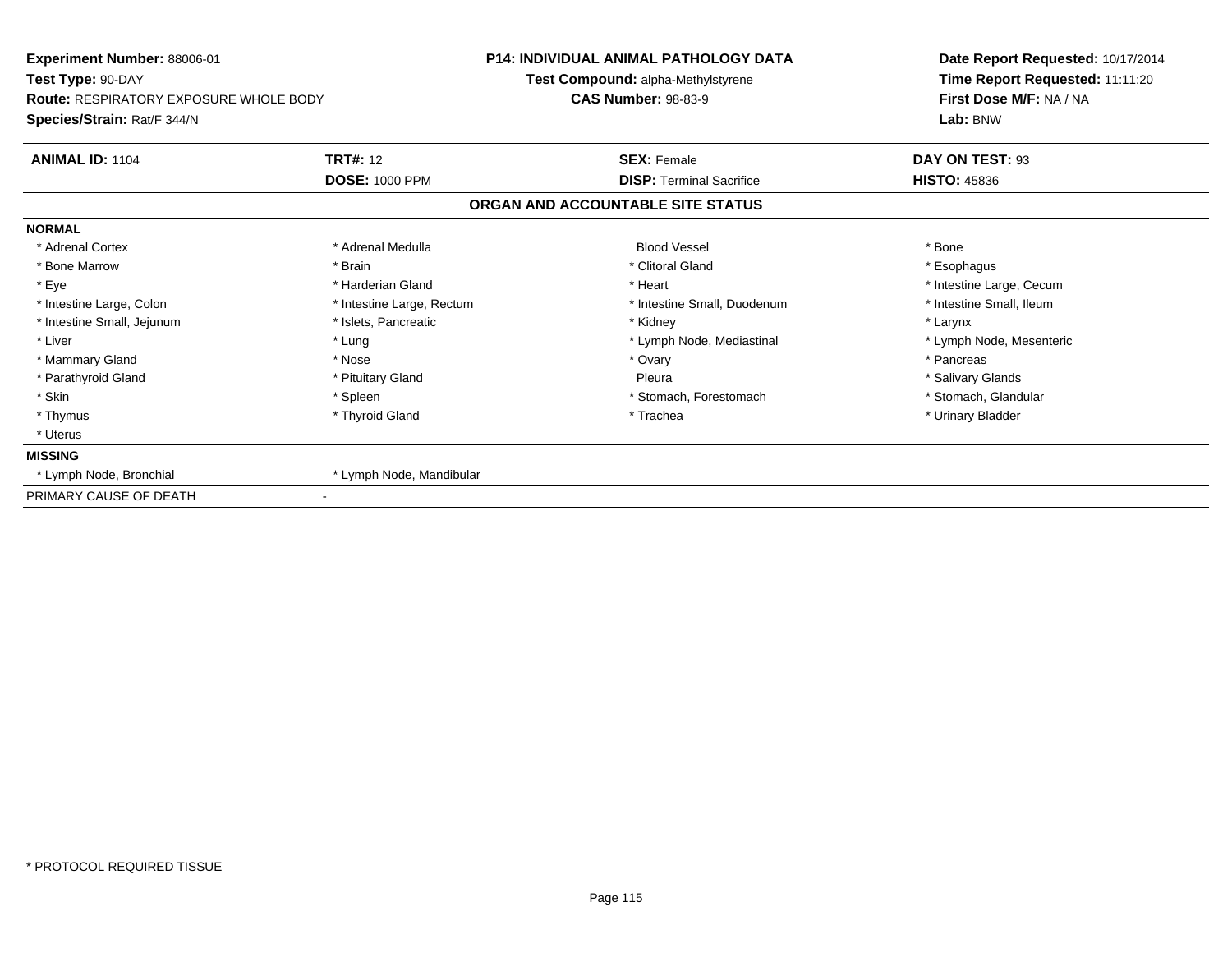| Experiment Number: 88006-01<br>Test Type: 90-DAY<br><b>Route: RESPIRATORY EXPOSURE WHOLE BODY</b> |                           | <b>P14: INDIVIDUAL ANIMAL PATHOLOGY DATA</b> | Date Report Requested: 10/17/2014 |  |  |
|---------------------------------------------------------------------------------------------------|---------------------------|----------------------------------------------|-----------------------------------|--|--|
|                                                                                                   |                           | Test Compound: alpha-Methylstyrene           | Time Report Requested: 11:11:20   |  |  |
|                                                                                                   |                           | <b>CAS Number: 98-83-9</b>                   | First Dose M/F: NA / NA           |  |  |
| Species/Strain: Rat/F 344/N                                                                       |                           |                                              | Lab: BNW                          |  |  |
| <b>ANIMAL ID: 1105</b>                                                                            | <b>TRT#: 12</b>           | <b>SEX: Female</b>                           | DAY ON TEST: 93                   |  |  |
|                                                                                                   | <b>DOSE: 1000 PPM</b>     | <b>DISP:</b> Terminal Sacrifice              | <b>HISTO: 45837</b>               |  |  |
|                                                                                                   |                           | ORGAN AND ACCOUNTABLE SITE STATUS            |                                   |  |  |
| <b>NORMAL</b>                                                                                     |                           |                                              |                                   |  |  |
| * Adrenal Cortex                                                                                  | * Adrenal Medulla         | <b>Blood Vessel</b>                          | * Bone                            |  |  |
| * Bone Marrow                                                                                     | * Brain                   | * Clitoral Gland                             | * Esophagus                       |  |  |
| * Eye                                                                                             | * Harderian Gland         | * Heart                                      | * Intestine Large, Cecum          |  |  |
| * Intestine Large, Colon                                                                          | * Intestine Large, Rectum | * Intestine Small, Duodenum                  | * Intestine Small, Ileum          |  |  |
| * Intestine Small, Jejunum                                                                        | * Islets, Pancreatic      | * Kidney                                     | * Larynx                          |  |  |
| * Liver                                                                                           | * Lung                    | * Lymph Node, Mediastinal                    | * Lymph Node, Mesenteric          |  |  |
| * Mammary Gland                                                                                   | * Nose                    | * Ovary                                      | * Pancreas                        |  |  |
| * Parathyroid Gland                                                                               | * Pituitary Gland         | Pleura                                       | * Salivary Glands                 |  |  |
| * Skin                                                                                            | * Spleen                  | * Stomach, Forestomach                       | * Stomach, Glandular              |  |  |
| * Thymus                                                                                          | * Thyroid Gland           | * Trachea                                    | * Urinary Bladder                 |  |  |
| * Uterus                                                                                          |                           |                                              |                                   |  |  |
| <b>MISSING</b>                                                                                    |                           |                                              |                                   |  |  |
| * Lymph Node, Bronchial                                                                           | * Lymph Node, Mandibular  |                                              |                                   |  |  |
| PRIMARY CAUSE OF DEATH                                                                            |                           |                                              |                                   |  |  |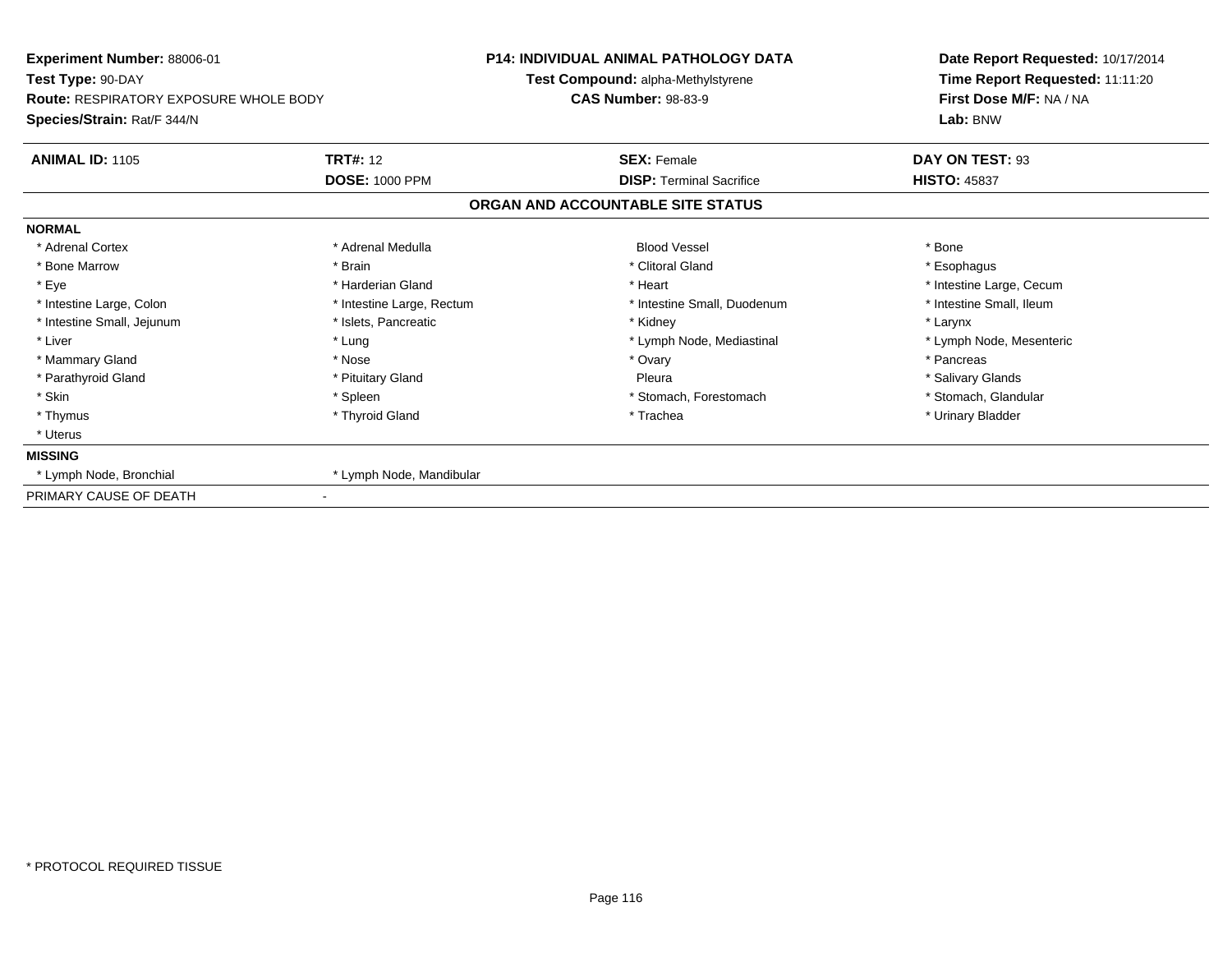| Experiment Number: 88006-01<br>Test Type: 90-DAY<br><b>Route: RESPIRATORY EXPOSURE WHOLE BODY</b> |                           | <b>P14: INDIVIDUAL ANIMAL PATHOLOGY DATA</b> | Date Report Requested: 10/17/2014 |  |  |
|---------------------------------------------------------------------------------------------------|---------------------------|----------------------------------------------|-----------------------------------|--|--|
|                                                                                                   |                           | Test Compound: alpha-Methylstyrene           | Time Report Requested: 11:11:20   |  |  |
|                                                                                                   |                           | <b>CAS Number: 98-83-9</b>                   | First Dose M/F: NA / NA           |  |  |
| Species/Strain: Rat/F 344/N                                                                       |                           |                                              | Lab: BNW                          |  |  |
| <b>ANIMAL ID: 1106</b>                                                                            | <b>TRT#: 12</b>           | <b>SEX: Female</b>                           | DAY ON TEST: 93                   |  |  |
|                                                                                                   | <b>DOSE: 1000 PPM</b>     | <b>DISP:</b> Terminal Sacrifice              | <b>HISTO: 45838</b>               |  |  |
|                                                                                                   |                           | ORGAN AND ACCOUNTABLE SITE STATUS            |                                   |  |  |
| <b>NORMAL</b>                                                                                     |                           |                                              |                                   |  |  |
| * Adrenal Cortex                                                                                  | * Adrenal Medulla         | <b>Blood Vessel</b>                          | * Bone                            |  |  |
| * Bone Marrow                                                                                     | * Brain                   | * Clitoral Gland                             | * Esophagus                       |  |  |
| * Eye                                                                                             | * Harderian Gland         | * Heart                                      | * Intestine Large, Cecum          |  |  |
| * Intestine Large, Colon                                                                          | * Intestine Large, Rectum | * Intestine Small, Duodenum                  | * Intestine Small, Ileum          |  |  |
| * Intestine Small, Jejunum                                                                        | * Islets, Pancreatic      | * Kidney                                     | * Larynx                          |  |  |
| * Liver                                                                                           | * Lung                    | * Lymph Node, Mediastinal                    | * Lymph Node, Mesenteric          |  |  |
| * Mammary Gland                                                                                   | * Nose                    | * Ovary                                      | * Pancreas                        |  |  |
| * Parathyroid Gland                                                                               | * Pituitary Gland         | Pleura                                       | * Salivary Glands                 |  |  |
| * Skin                                                                                            | * Spleen                  | * Stomach, Forestomach                       | * Stomach, Glandular              |  |  |
| * Thymus                                                                                          | * Thyroid Gland           | * Trachea                                    | * Urinary Bladder                 |  |  |
| * Uterus                                                                                          |                           |                                              |                                   |  |  |
| <b>MISSING</b>                                                                                    |                           |                                              |                                   |  |  |
| * Lymph Node, Bronchial                                                                           | * Lymph Node, Mandibular  |                                              |                                   |  |  |
| PRIMARY CAUSE OF DEATH                                                                            |                           |                                              |                                   |  |  |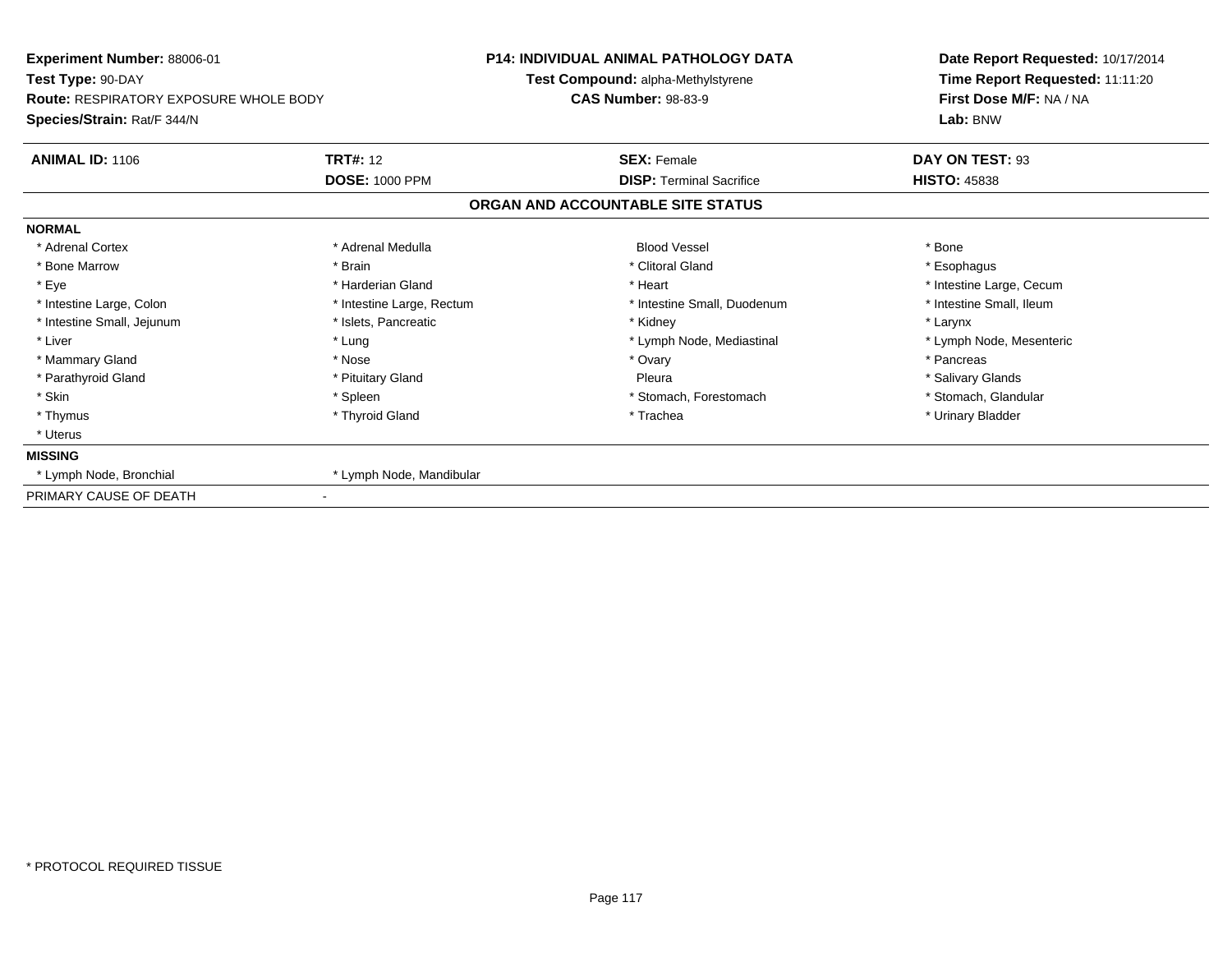| <b>Experiment Number: 88006-01</b><br>Test Type: 90-DAY |                           | <b>P14: INDIVIDUAL ANIMAL PATHOLOGY DATA</b><br>Test Compound: alpha-Methylstyrene | Date Report Requested: 10/17/2014<br>Time Report Requested: 11:11:20 |  |
|---------------------------------------------------------|---------------------------|------------------------------------------------------------------------------------|----------------------------------------------------------------------|--|
| <b>Route: RESPIRATORY EXPOSURE WHOLE BODY</b>           |                           | <b>CAS Number: 98-83-9</b>                                                         | First Dose M/F: NA / NA                                              |  |
| Species/Strain: Rat/F 344/N                             |                           |                                                                                    | Lab: BNW                                                             |  |
| <b>ANIMAL ID: 1107</b>                                  | <b>TRT#: 12</b>           | <b>SEX: Female</b>                                                                 | DAY ON TEST: 93                                                      |  |
|                                                         | <b>DOSE: 1000 PPM</b>     | <b>DISP: Terminal Sacrifice</b>                                                    | <b>HISTO: 45839</b>                                                  |  |
|                                                         |                           | ORGAN AND ACCOUNTABLE SITE STATUS                                                  |                                                                      |  |
| <b>NORMAL</b>                                           |                           |                                                                                    |                                                                      |  |
| * Adrenal Cortex                                        | * Adrenal Medulla         | <b>Blood Vessel</b>                                                                | * Bone                                                               |  |
| * Bone Marrow                                           | * Brain                   | * Clitoral Gland                                                                   | * Esophagus                                                          |  |
| * Eye                                                   | * Harderian Gland         | * Heart                                                                            | * Intestine Large, Cecum                                             |  |
| * Intestine Large, Colon                                | * Intestine Large, Rectum | * Intestine Small, Duodenum                                                        | * Intestine Small, Ileum                                             |  |
| * Intestine Small, Jejunum                              | * Islets, Pancreatic      | * Kidney                                                                           | * Larynx                                                             |  |
| * Liver                                                 | * Lymph Node, Mediastinal | * Lymph Node, Mesenteric                                                           | * Mammary Gland                                                      |  |
| * Nose                                                  | * Ovary                   | * Pancreas                                                                         | * Parathyroid Gland                                                  |  |
| * Pituitary Gland                                       | Pleura                    | * Salivary Glands                                                                  | * Skin                                                               |  |
| * Spleen                                                | * Stomach, Forestomach    | * Stomach, Glandular                                                               | * Thymus                                                             |  |
| * Thyroid Gland                                         | * Trachea                 | * Urinary Bladder                                                                  | * Uterus                                                             |  |
| <b>MISSING</b>                                          |                           |                                                                                    |                                                                      |  |
| * Lymph Node, Bronchial                                 | * Lymph Node, Mandibular  |                                                                                    |                                                                      |  |
| <b>OBSERVATIONS</b>                                     |                           |                                                                                    |                                                                      |  |
| * Lung                                                  | Alveolus                  | <b>Infiltration Cellular</b>                                                       | Histiocyte, Minimal                                                  |  |
| PRIMARY CAUSE OF DEATH                                  |                           |                                                                                    |                                                                      |  |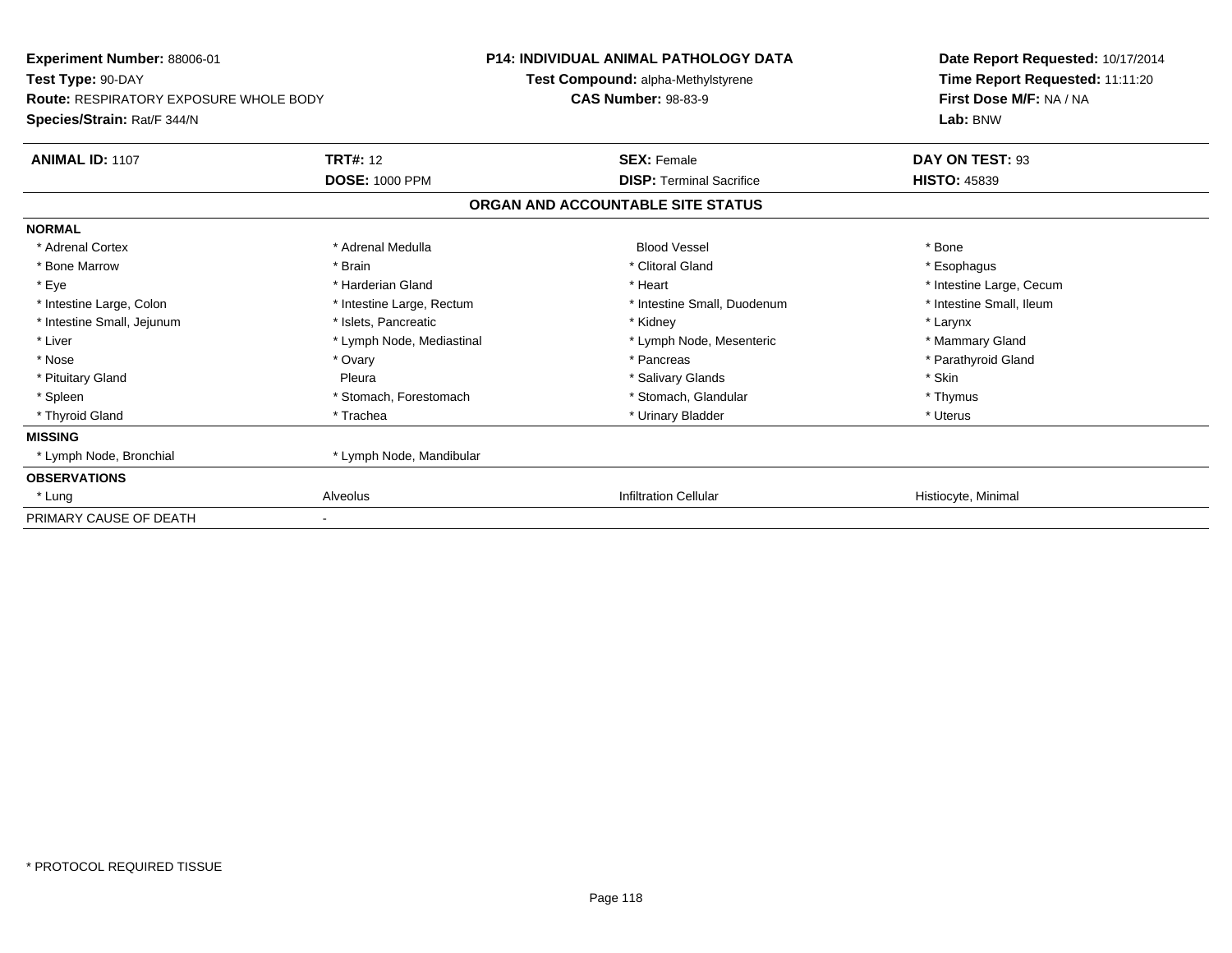| Experiment Number: 88006-01<br>Test Type: 90-DAY<br><b>Route: RESPIRATORY EXPOSURE WHOLE BODY</b><br>Species/Strain: Rat/F 344/N |                           | <b>P14: INDIVIDUAL ANIMAL PATHOLOGY DATA</b><br>Test Compound: alpha-Methylstyrene<br><b>CAS Number: 98-83-9</b> |                                 | Date Report Requested: 10/17/2014<br>Time Report Requested: 11:11:20<br>First Dose M/F: NA / NA<br>Lab: BNW |  |
|----------------------------------------------------------------------------------------------------------------------------------|---------------------------|------------------------------------------------------------------------------------------------------------------|---------------------------------|-------------------------------------------------------------------------------------------------------------|--|
| <b>ANIMAL ID: 1108</b>                                                                                                           | <b>TRT#: 12</b>           |                                                                                                                  | <b>SEX: Female</b>              | DAY ON TEST: 93                                                                                             |  |
|                                                                                                                                  | <b>DOSE: 1000 PPM</b>     |                                                                                                                  | <b>DISP: Terminal Sacrifice</b> | <b>HISTO: 45840</b>                                                                                         |  |
|                                                                                                                                  |                           | ORGAN AND ACCOUNTABLE SITE STATUS                                                                                |                                 |                                                                                                             |  |
| <b>NORMAL</b>                                                                                                                    |                           |                                                                                                                  |                                 |                                                                                                             |  |
| * Adrenal Cortex                                                                                                                 | * Adrenal Medulla         |                                                                                                                  | <b>Blood Vessel</b>             | * Bone                                                                                                      |  |
| * Bone Marrow                                                                                                                    | * Brain                   |                                                                                                                  | * Clitoral Gland                | * Esophagus                                                                                                 |  |
| * Eye                                                                                                                            | * Harderian Gland         |                                                                                                                  | * Heart                         | * Intestine Large, Cecum                                                                                    |  |
| * Intestine Large, Colon                                                                                                         | * Intestine Large, Rectum |                                                                                                                  | * Intestine Small, Duodenum     | * Intestine Small, Ileum                                                                                    |  |
| * Intestine Small, Jejunum                                                                                                       | * Islets, Pancreatic      |                                                                                                                  | * Kidney                        | * Larynx                                                                                                    |  |
| * Liver                                                                                                                          | * Lymph Node, Mediastinal |                                                                                                                  | * Lymph Node, Mesenteric        | * Mammary Gland                                                                                             |  |
| * Nose                                                                                                                           | * Pancreas                |                                                                                                                  | * Parathyroid Gland             | * Pituitary Gland                                                                                           |  |
| Pleura                                                                                                                           | * Salivary Glands         |                                                                                                                  | * Skin                          | * Spleen                                                                                                    |  |
| * Stomach, Forestomach                                                                                                           | * Stomach, Glandular      |                                                                                                                  | * Thymus                        | * Thyroid Gland                                                                                             |  |
| * Trachea                                                                                                                        | * Urinary Bladder         |                                                                                                                  | * Uterus                        |                                                                                                             |  |
| <b>MISSING</b>                                                                                                                   |                           |                                                                                                                  |                                 |                                                                                                             |  |
| * Lymph Node, Bronchial                                                                                                          | * Lymph Node, Mandibular  |                                                                                                                  |                                 |                                                                                                             |  |
| <b>OBSERVATIONS</b>                                                                                                              |                           |                                                                                                                  |                                 |                                                                                                             |  |
| * Lung                                                                                                                           | Alveolus                  |                                                                                                                  | <b>Fibrosis</b>                 | Minimal                                                                                                     |  |
| * Ovary                                                                                                                          | Periovarn Tiss            |                                                                                                                  | Cyst                            | Mild                                                                                                        |  |
| $Cvst TGLS = 1-9$                                                                                                                |                           |                                                                                                                  |                                 |                                                                                                             |  |
| PRIMARY CAUSE OF DEATH                                                                                                           |                           |                                                                                                                  |                                 |                                                                                                             |  |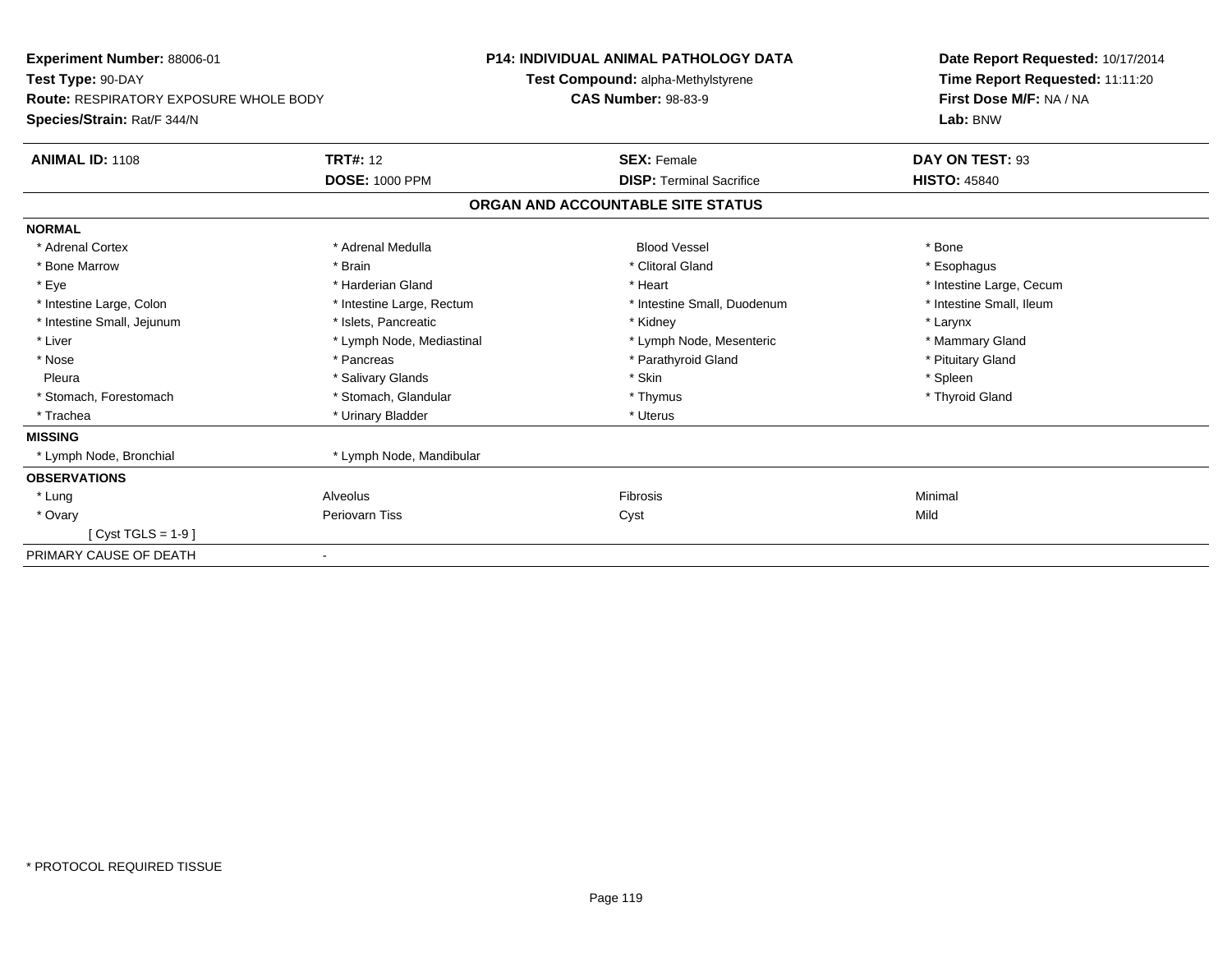| Experiment Number: 88006-01<br>Test Type: 90-DAY                             |                            | <b>P14: INDIVIDUAL ANIMAL PATHOLOGY DATA</b> | Date Report Requested: 10/17/2014<br>Time Report Requested: 11:11:20 |  |
|------------------------------------------------------------------------------|----------------------------|----------------------------------------------|----------------------------------------------------------------------|--|
|                                                                              |                            | Test Compound: alpha-Methylstyrene           |                                                                      |  |
| <b>Route: RESPIRATORY EXPOSURE WHOLE BODY</b><br>Species/Strain: Rat/F 344/N |                            | <b>CAS Number: 98-83-9</b>                   | First Dose M/F: NA / NA<br>Lab: BNW                                  |  |
|                                                                              |                            |                                              |                                                                      |  |
| <b>ANIMAL ID: 1109</b>                                                       | <b>TRT#: 12</b>            | <b>SEX: Female</b>                           | DAY ON TEST: 93                                                      |  |
|                                                                              | <b>DOSE: 1000 PPM</b>      | <b>DISP: Terminal Sacrifice</b>              | <b>HISTO: 45841</b>                                                  |  |
|                                                                              |                            | ORGAN AND ACCOUNTABLE SITE STATUS            |                                                                      |  |
| <b>NORMAL</b>                                                                |                            |                                              |                                                                      |  |
| * Adrenal Cortex                                                             | * Adrenal Medulla          | <b>Blood Vessel</b>                          | * Bone                                                               |  |
| * Bone Marrow                                                                | * Brain                    | * Clitoral Gland                             | Ear                                                                  |  |
| * Esophagus                                                                  | * Eye                      | * Harderian Gland                            | * Heart                                                              |  |
| * Intestine Large, Cecum                                                     | * Intestine Large, Colon   | * Intestine Large, Rectum                    | * Intestine Small, Duodenum                                          |  |
| * Intestine Small, Ileum                                                     | * Intestine Small, Jejunum | * Islets, Pancreatic                         | * Kidney                                                             |  |
| * Larynx                                                                     | * Liver                    | * Lung                                       | * Lymph Node, Mediastinal                                            |  |
| * Lymph Node, Mesenteric                                                     | * Mammary Gland            | * Nose                                       | * Ovary                                                              |  |
| * Pancreas                                                                   | * Parathyroid Gland        | * Pituitary Gland                            | Pleura                                                               |  |
| * Salivary Glands                                                            | * Skin                     | * Spleen                                     | * Stomach, Forestomach                                               |  |
| * Stomach, Glandular                                                         | * Thymus                   | * Thyroid Gland                              | * Trachea                                                            |  |
| * Urinary Bladder                                                            | * Uterus                   |                                              |                                                                      |  |
| <b>MISSING</b>                                                               |                            |                                              |                                                                      |  |
| * Lymph Node, Bronchial                                                      | * Lymph Node, Mandibular   |                                              |                                                                      |  |
| PRIMARY CAUSE OF DEATH                                                       |                            |                                              |                                                                      |  |